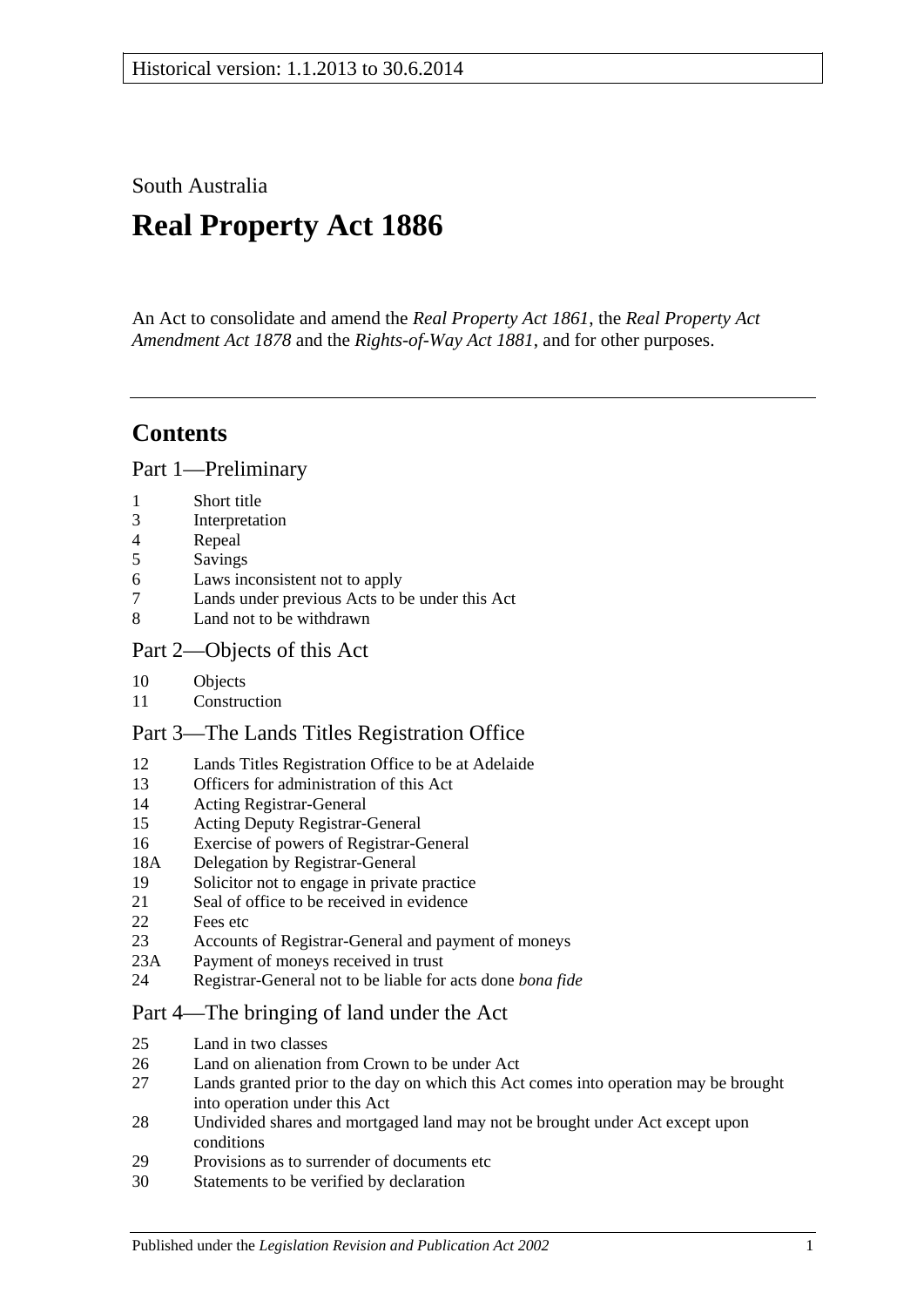- [Application, how to be dealt with](#page-21-3)
- [Titles in three classes](#page-22-0)
- [Procedure under second class](#page-22-1)
- [Procedure under third class](#page-23-0)
- [Notice of application to be published](#page-23-1)
- [Second and third classes brought under this Act](#page-23-2)
- [How land to be brought under Act](#page-23-3)
- [Action to be taken on return of notices or failure of personal service](#page-24-0)
- [Caveat against bringing land under Act](#page-24-1)
- [If caveat be received within time limited, proceedings stayed](#page-24-2)
- [Applicant may withdraw his application](#page-24-3)
- [Documents of title, if they include other property, to be returned to applicant](#page-24-4)<br>43 Certificate to issue in name of deceased applicant proprietor or his nominee
- [Certificate to issue in name of deceased applicant proprietor or his nominee](#page-25-0)
- [Proceedings under caveat](#page-25-1)
- [Lapse of caveat](#page-25-2)
- [Reversion expectant on lease not to be extinguished](#page-25-3)
- [Part 5—Registration of title](#page-26-0)

#### [Division 1—Registration of title in the Register Book](#page-26-1)

- [Registration of title in the Register Book](#page-26-2)
- [Certificates to be in duplicate](#page-26-3)
- [Folios in Register Book](#page-26-4)
- [Requirements of memorial](#page-26-5)
- 51A [Evidentiary](#page-26-6)

## [Division 2—Registration of title by other methods](#page-26-7)

- 51B [Registration of title electronically etc](#page-26-8)
- 51C [Issue of certificate of title](#page-27-0)
- 51D [Evidentiary](#page-28-0)

## [Division 2A—Boundaries of registered land](#page-28-1)

51E [Coordinated cadastre](#page-28-2)

#### [Division 3—General](#page-28-3)

- [Endorsement of record of registration](#page-28-4)
- [Retention of records](#page-29-0)
- [Form of instruments](#page-29-1)<br>55 Instruments
- **[Instruments](#page-29-2)**
- [Priority of instruments](#page-29-3)
- 56A [Registration](#page-30-0)
- [Effect of registration of instruments](#page-30-1)
- [Where 2 or more instruments presented at same time](#page-30-2)
- [Provision for registration in case of death of party executing instrument](#page-30-3)
- [Person to whom certificate or other instrument of title has been issued in error,](#page-30-4) or who [wrongfully retains such instrument, may be summoned](#page-30-4)
- [Arrest of person refusing to deliver up instrument for cancellation or correction](#page-31-0)
- [Order for delivery of instrument](#page-31-1)
- [Orders for cancellation of instrument and alteration of Register Book](#page-31-2)
- [Powers of court to direct cancellation of certificate or entry](#page-31-3)
- [Search allowed](#page-31-4)
- [Conflict between original and duplicate certificate](#page-32-0)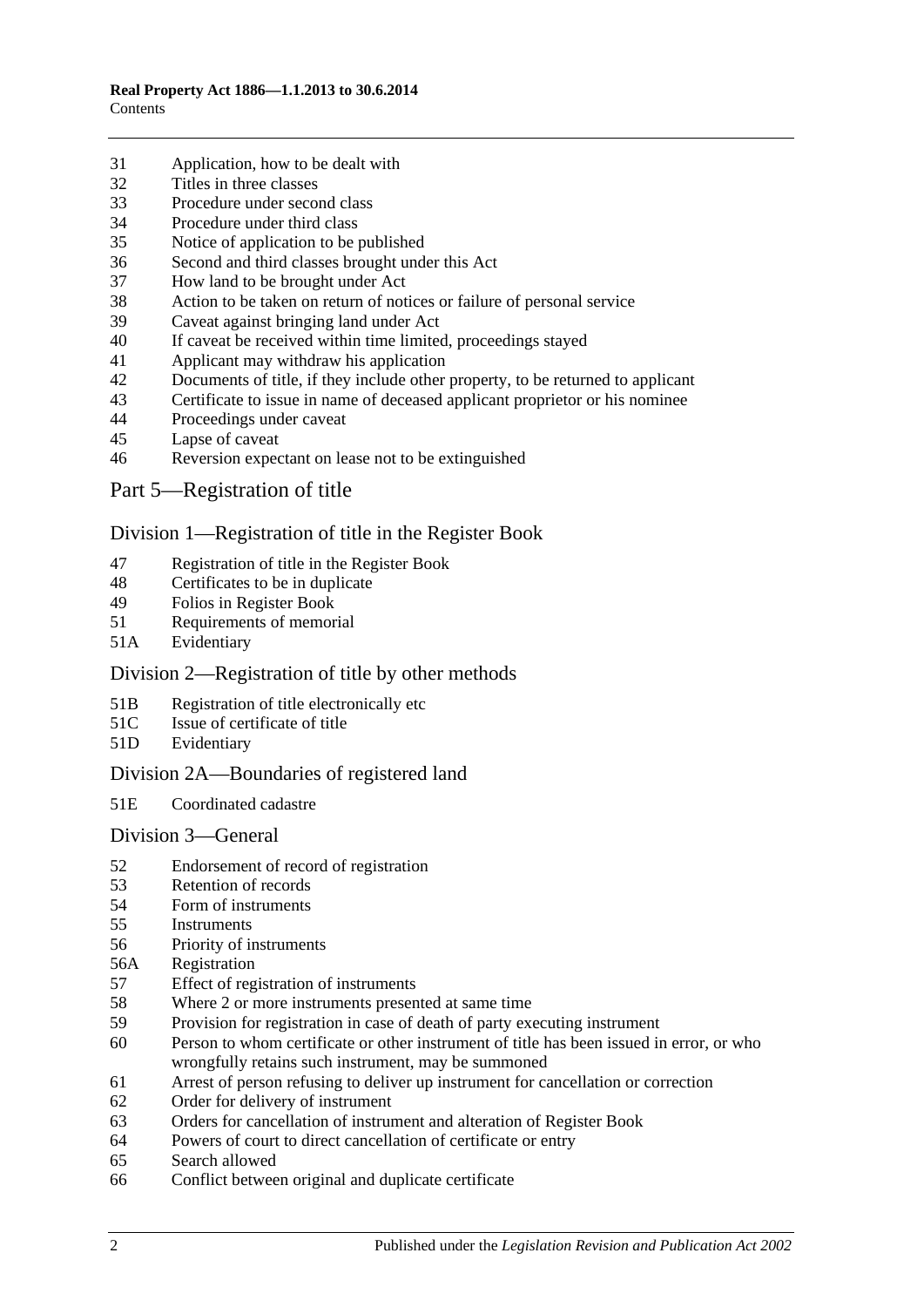#### 66A [Lodgement of land grant](#page-32-1)

## [Part 6—The title of registered proprietors](#page-34-0)

- 67 [Instruments not effectual until registration](#page-34-1)
- 68 [Person named in certificate to be the registered proprietor](#page-34-2)
- 69 [Title of registered proprietor indefeasible, except in cases of—](#page-34-3)
- 70 [In other cases title of registered proprietor shall prevail](#page-35-0)
- 71 [Saving of certain rights and powers viz](#page-36-0)
- 72 [Knowledge of trust not evidence of want of bona fides](#page-36-1)

#### [Part 7—Certificates of title](#page-38-0)

- 73 [Certificate of title](#page-38-1)
- 74 [Joint tenants and tenants in common](#page-38-2)
- 75 [Certificates for remainder and reversions](#page-38-3)
- 76 [Mode of inheritance or succession shall be implied](#page-38-4)
- 77 [Memorials on certificates](#page-38-5)
- 78 [Certificates in lieu of surrendered certificates](#page-38-6)
- 78A [Issue of new certificate on alteration etc](#page-39-0)
- 79 [Substituted certificate etc](#page-39-1)
- 80 [Issue of certificates of title](#page-39-2)

#### [Part 7A—Title by possession to land under this Act](#page-40-0)

- 80A [Application for certificate based on possession](#page-40-1)
- 80B [Signature attestation and operation of application](#page-40-2)
- 80C [Application how dealt with](#page-40-3)
- 80D [Requisitions](#page-40-4)
- 80E [Notice of application](#page-40-5)
- 80F [Caveats](#page-41-0)
- 80G [Power to issue certificates](#page-41-1)
- 80H [Cancellation of instruments](#page-42-0)
- 80I [Fees](#page-42-1)

#### [Part 8—Easements](#page-44-0)

- 81 [Certificates may contain statement of right-of-way or other easement](#page-44-1)
- 82 [Description of easement](#page-44-2)
- 83 [Registered proprietor not to be subject to rights-of-way not mentioned in certificate](#page-44-3)
- 84 [Easement not binding on registered proprietor subsequently acquiring land bona fide for](#page-44-4)  [value unless entered on certificate of title](#page-44-4)
- 85 [Land to be held free of rights-of-way](#page-44-5)
- 86 [Public rights-of-way etc not within this Act](#page-44-6)
- 87 [Certificates heretofore issued conclusive evidence of right-of-way therein described](#page-45-0)
- 88 [Entry as to easement to be made on original and duplicate certificates of title](#page-45-1)
- 89 [Short form of describing right-of-way](#page-45-2)
- 89A [Incorporation of long forms of easements in instruments](#page-45-3)
- 90 [Deposit of plan showing rights-of-way](#page-45-4)
- 90A [Application of sections](#page-45-5) 90B, [90C, 90D, 90E](#page-45-5) and [90F](#page-45-5)
- 90B [Variation and extinguishment of easements](#page-46-0)
- 90C [Easement and servient land may be vested in same person](#page-48-0)
- 90D [Survey of easement](#page-49-0)
- 90E [No private right-of-way over public street or road](#page-49-1)
- 90F [Easement subject to existing mortgage etc](#page-49-2)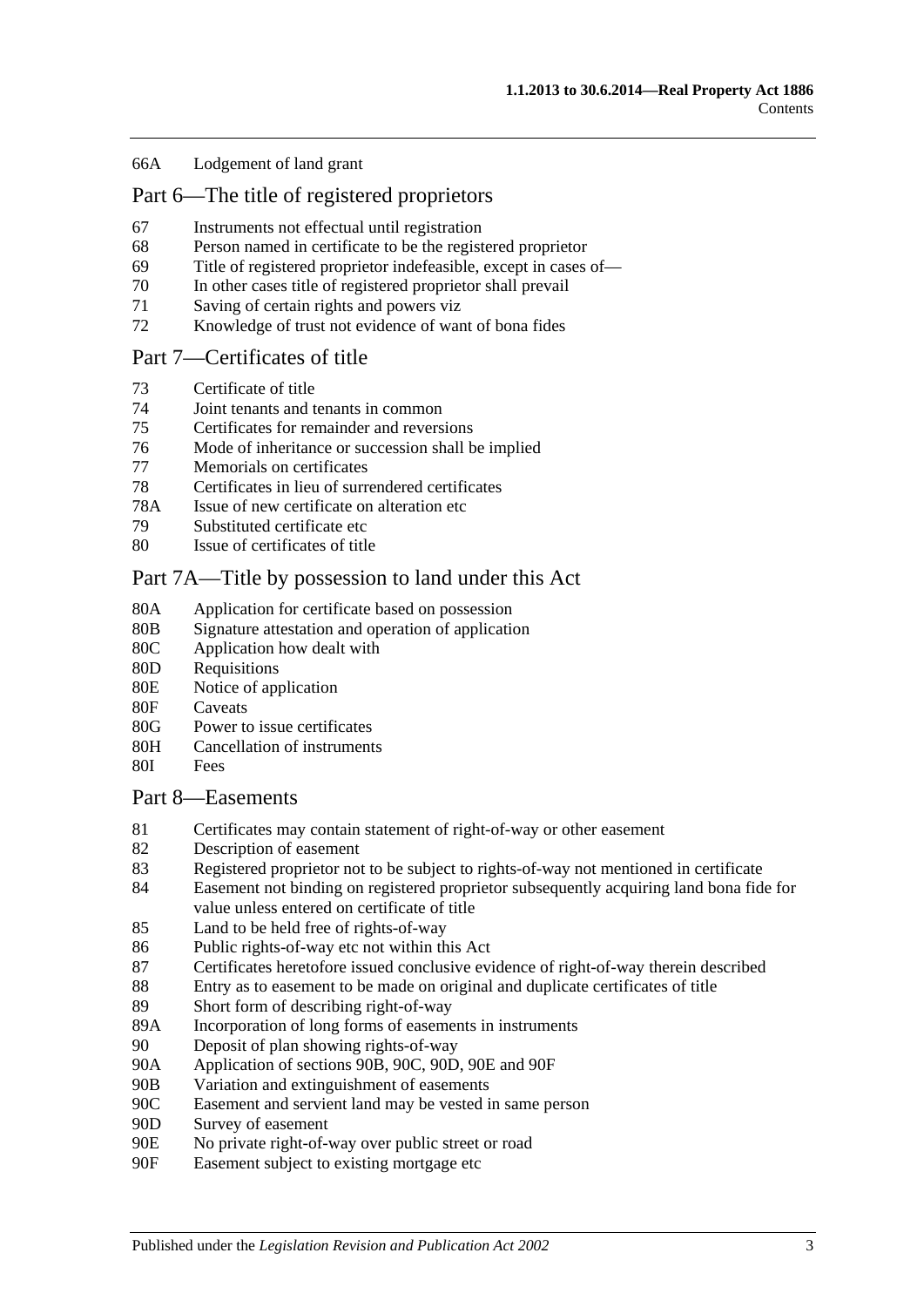## [Part 9—Crown leases](#page-50-0)

- [Interpretation of Crown lease](#page-50-1)<br>92 Person now holding under lea
- [Person now holding under lease or agreement may surrender](#page-50-2)
- [Execution and Registration of Crown Lease](#page-50-3)
- [Forfeiture etc of Crown Lease](#page-51-0)
- [Not to give any greater effect than if this Act had not been passed. The Minister of Lands](#page-51-1)  [may make regulations](#page-51-1)

#### [Part 10—Transfers](#page-52-0)

- [Transfers](#page-52-1)
- 96AA [Creation of easements by reservation](#page-52-2)
- 96A [Acceptance of transfer](#page-52-3)
- [Transferee of land subject to mortgage or encumbrance to indemnify transferor](#page-52-4)<br>98 On registration of transfer, grant or certificate to be cancelled
- [On registration of transfer, grant or certificate to be cancelled](#page-53-0)
- [Unless whole of land transferred](#page-53-1)
- [New certificate to purchaser and balance certificate to registered proprietor](#page-53-2)
- [Memorial of order for sale of land for non-payment of rates](#page-53-3)
- [Registration of transfer hereunder](#page-53-4)
- [Discharge of memorial](#page-54-0)
- [Sale under writ of fieri facias or decree, warrant or order of court](#page-54-1)
- [Transfer not to be valid against purchaser until entry of writ](#page-54-2)
- [Transfer on sale under writ, warrant, decree or order](#page-54-3)
- [Production of duplicate instrument not required on transfer under decree or order, writ, or](#page-54-4)  [warrant](#page-54-4)
- [Satisfaction of writ, warrant, decree, or order](#page-55-0)
- [Lapse of writ, decree, warrant, or order](#page-55-1)
- [Transfer by registered proprietor to spouse etc](#page-55-2)
- [Dealings before issue of certificate](#page-55-3)
- [Deed-poll by promoters of undertakings under Lands Clauses Acts](#page-55-4)
- [Mode of registration of such deed-poll](#page-56-0)
- [This Act not to lessen effect of deed-poll heretofore or hereafter executed](#page-56-1)
- 115A [Issue of certificate where land is vested by operation of](#page-56-2) law

## [Part 11—Leases and surrenders](#page-58-0)

- [Lands, how leased](#page-58-1)
- [Contents of lease](#page-58-2)
- [Leases not to bind non-consenting mortgagees or encumbrancees](#page-58-3)
- [Lease for one year need not be registered](#page-58-4)
- 119A [Standard terms and conditions of lease](#page-58-5)
- [Lease may be surrendered by separate instrument](#page-59-0)
- [Registrar-General may enter surrender](#page-59-1)
- [Effect of entry of surrender](#page-59-2)<br>123 Surrender where lease subject
- [Surrender where lease subject to mortgage or under-lease](#page-59-3)
- [Covenants to be implied in every lease against the lessee](#page-59-4)
- [Powers to be implied in lessor](#page-59-5)
- [Registrar-General to note particulars of re-entry in Register Book](#page-60-0)

#### [Part 12—Mortgages, encumbrances, and discharges](#page-62-0)

- [Lands, how mortgaged or encumbered](#page-62-1)
- [Contents of mortgage or encumbrance](#page-62-2)
- 129A [Standard terms and conditions of mortgage or encumbrance](#page-62-3)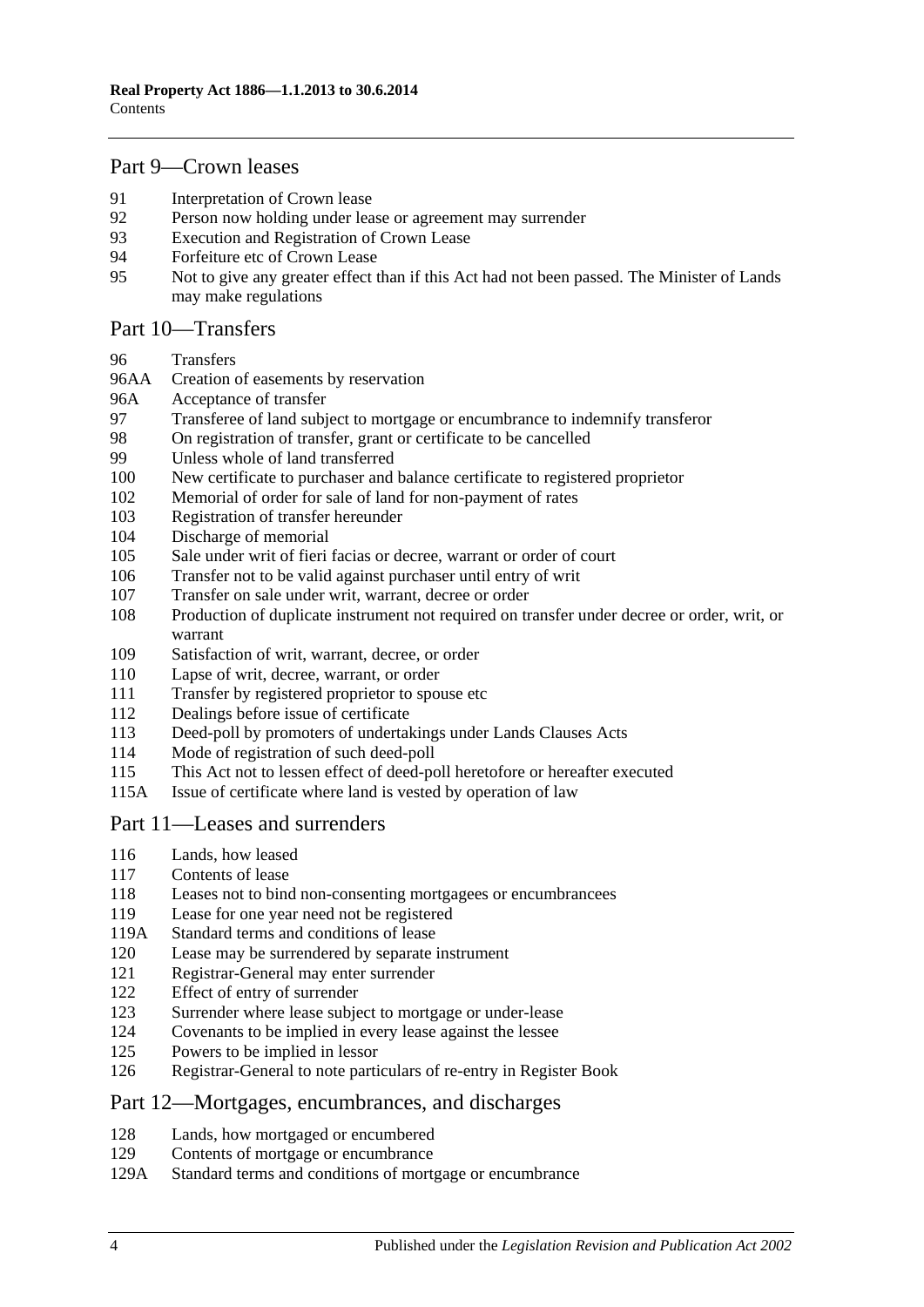- [Covenant to be implied in every mortgage](#page-63-0)
- 130A [Implied covenant in encumbrance](#page-63-1)
- [Subsequent mortgagees or encumbrancees, may redeem prior mortgages etc](#page-63-2)
- [Nature of mortgage and encumbrance, and procedure in case of default](#page-63-3)
- [Power of sale](#page-64-0)
- [Mortgagee's receipt to discharge purchaser](#page-64-1)
- [Appropriation of proceeds](#page-64-2)
- 135A [Mode of payment of encumbrance](#page-64-3)
- [Transfer upon sale by mortgagee or encumbrancee](#page-64-4)
- [Power of mortgagee to enter, take possession, distrain, let, or bring action for recovery of](#page-65-0)  [land](#page-65-0)
- [Power of mortgagee to distrain on tenant or occupier for arrears not exceeding the amount](#page-65-1)  [of rent due](#page-65-1)
- [Duty of mortgagee of leasehold entering into possession of rent and profits to account](#page-66-0)
- [Application by mortgagee to Registrar-General for foreclosure](#page-66-1)
- [Procedure on foreclosure application](#page-66-2)
- [Effect of order for foreclosure](#page-67-0)
- 142A [Provision for case where mortgagee or encumbrancee refuses to join in proceedings on](#page-67-1)  [default](#page-67-1)
- [Discharge of mortgages and encumbrances](#page-67-2)
- [Partial discharge of mortgage or encumbrance on grant of easement](#page-67-3)
- [Entry of satisfaction of annuity](#page-68-0)
- [Discharge of mortgage by Minister in certain cases](#page-68-1)
- 148A [Entry in Register Book where rights of mortgagee barred by Statute](#page-69-0)
- [Equitable mortgage may be created](#page-69-1)
- [Transfer of mortgage, lease and encumbrance](#page-69-2)
- [Effect of such transfer](#page-69-3)
- [Covenants implied in transfer of lease](#page-70-0)

#### [Part 13—Extensions](#page-72-0)

[Renewal or extension of mortgage etc](#page-72-1)

#### [Part 14—Powers of attorney](#page-74-0)

- [Power of attorney](#page-74-1)
- [Deposit of duplicate or attested copy](#page-74-2)
- [Revocation of power of attorney](#page-74-3)
- [Power of attorney heretofore given](#page-74-4)
- [Entry of death of grantor](#page-74-5)
- [Instruments executed before entry of revocation or death to be valid](#page-74-6)

#### [Part 15—Trusts and transmissions](#page-76-0)

- [Trusts contained in grant from the Crown to be inserted in certificate as in original grant](#page-76-1)
- [No particulars of trust to be entered in Register Book but trust instrument may be](#page-76-2)  [deposited](#page-76-2)
- [Insertion of the words "with no survivorship" in instruments](#page-76-3)
- [Trustees may authorise insertion of those words](#page-76-4)
- [Effect of entry](#page-77-0)
- [Court may direct notice to be published before order is made](#page-77-1)
- [Court may protect persons interested](#page-77-2)
- [Survivors may nevertheless perform duties or transfer to new trustees](#page-77-3)
- [Disclaimers](#page-77-4)
- [Transmission by bankruptcy or statutory assignment](#page-78-0)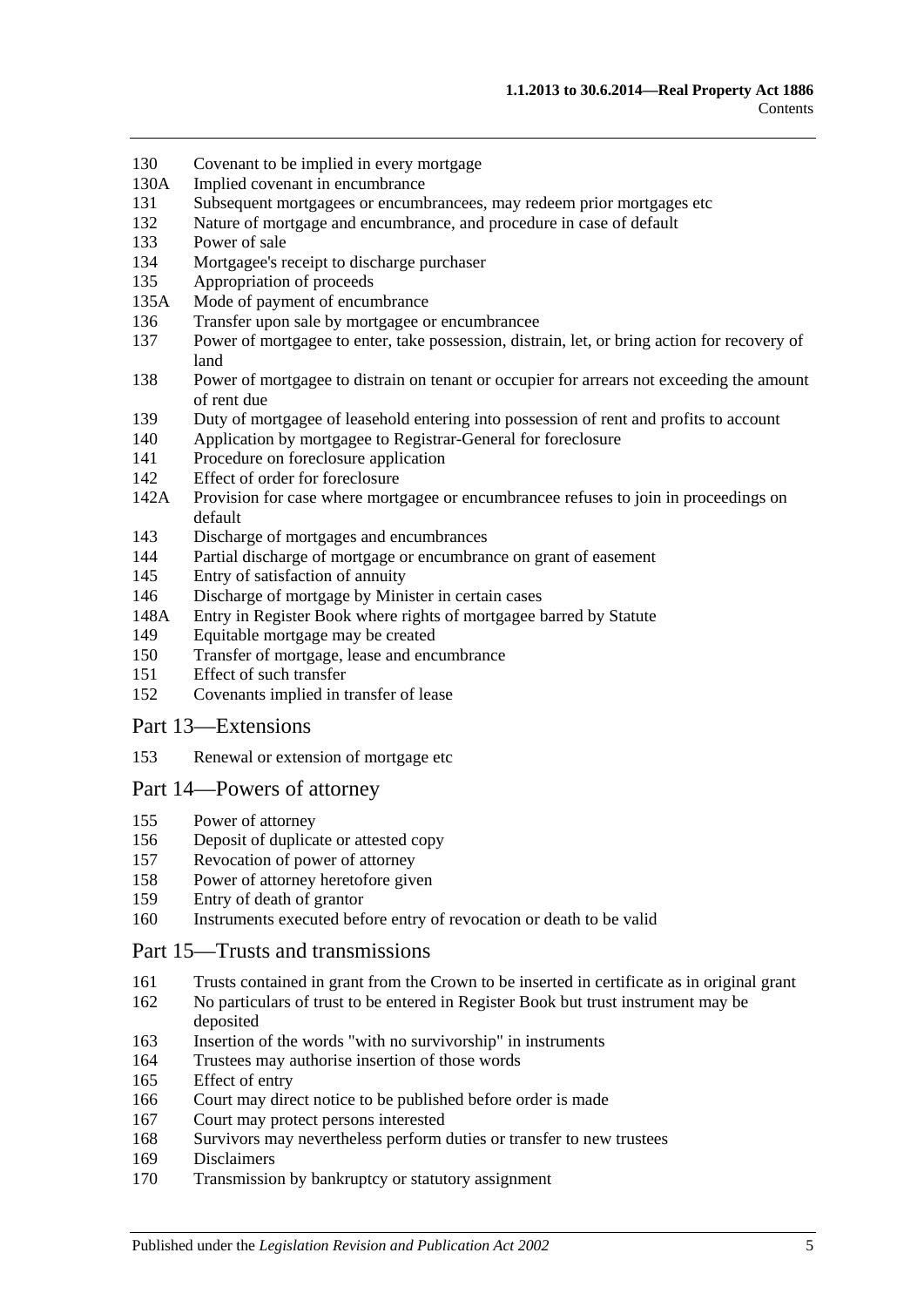- [Transmission to be entered in Register Book](#page-79-0)
- [Proceedings in case assignment declared void](#page-79-1)
- [Bankruptcy or assignment of lessee](#page-79-2)
- [Entry of surrender or foreclosure not to prejudice cause of action](#page-81-0)
- [Transmission of estate of deceased persons](#page-81-1)
- [Application to be made in such case](#page-81-2)
- [Particulars of application to be recorded](#page-81-3)
- [Effect of such entry](#page-81-4)<br>179 Where 2 or more ex
- [Where 2 or more executors or administrators, all must concur](#page-81-5)
- [Person registered in place of deceased, bankrupt, or assigning proprietor, to be proprietor](#page-81-6)  [of land for purpose of dealing](#page-81-6)
- [Proceedings when executor etc refuse to transfer](#page-82-0)
- [Court may order transfer to person entitled](#page-82-1)
- [Court may decide question of title etc](#page-82-2)
- [Order of Court vesting land](#page-82-3)
- [Action may be brought by person claiming beneficial interest in name of trustee](#page-82-4)
- [Purchases from registered proprietor not to be affected by notice](#page-82-5)
- [Except in case of fraud](#page-83-0)
- [Registration of survivor of joint proprietors, and of remainder-man entitled to estate in](#page-83-1)  [possession](#page-83-1)

### [Part 16—Caveats](#page-84-0)

[Caveats](#page-84-1)

#### [Part 17—Ejectment](#page-88-0)

- [Summons to give up possession](#page-88-1)
- [Summons to contain description of land](#page-88-2)
- [Orders on non-appearance to summons](#page-88-3)
- [Orders on appearance to summons](#page-88-4)
- [Dismissal of summons not to prejudice other rights](#page-88-5)
- [Effect of order for possession](#page-88-6)
- Writ of *habere facias* [unnecessary where no one is in possession, or the land is](#page-89-0)  [surrendered voluntarily](#page-89-0)
- [Existing rights preserved](#page-89-1)

#### [Part 18—The Assurance Fund](#page-90-0)

- [The Assurance Fund](#page-90-1)
- [Party deprived of land may sue for compensation](#page-91-0)<br>204 Exoneration of proprietor after transfer for value,
- [Exoneration of proprietor after transfer for value, except in certain cases](#page-91-1)
- [Proceedings against the Registrar-General, as nominal defendant](#page-91-2)
- [Purchasers etc protected](#page-91-3)
- [Proceedings against the Registrar-General as nominal defendant](#page-92-0)
- [Value of buildings to be excluded](#page-92-1)
- [Persons claiming may, before taking proceedings, apply to the Registrar-General for](#page-92-2)  [compensation](#page-92-2)
- [Assurance Fund not liable for breach of trust or improper exercise of power of sale](#page-92-3)
- [Nor for misdescription of boundaries or parcels except in certain cases](#page-93-0)
- [Procedure upon, and enforcement of claims against the Assurance Fund](#page-93-1)
- [Proceedings where same land is included in two or more grants from the Crown.](#page-94-0)  [Assurance Fund not liable in such case](#page-94-0)
- [Limitation of actions](#page-94-1)
- [Court to have regard to contributory negligence](#page-95-0)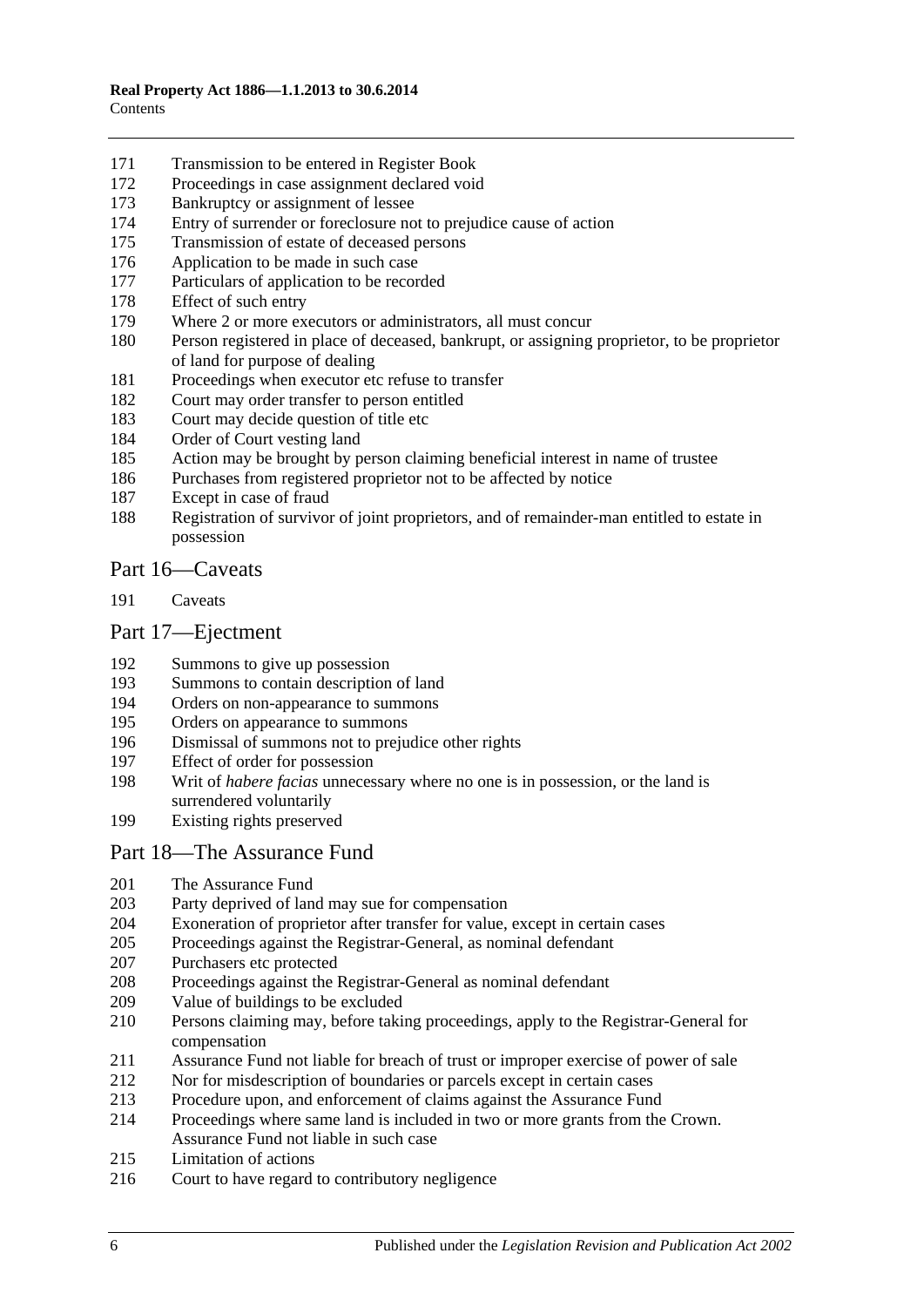- 217 [Payments out of Assurance Fund to be deemed made on account of certain persons](#page-95-1)
- 218 [Moneys paid out of the Assurance Fund may be recovered](#page-95-2)<br>219 Judgment may be entered by Registrar-General for amount
- 219 [Judgment may be entered by Registrar-General for amount paid on account of absent](#page-95-3)  [persons](#page-95-3)

## [Part 19—Special powers and duties of Registrar-General](#page-96-0)

- 220 [Powers of Registrar-General](#page-96-1)
- 221 [Proprietor may summon Registrar-General to show cause, if dissatisfied](#page-98-0)
- 222 [Hearing of summons](#page-99-0)
- 223 [Registrar-General may refer question of law](#page-99-1)

#### [Part 19A—Rectification of certificates](#page-100-0)

- 223A [Applications for amendment](#page-100-1)
- 
- 223B [Notices to be given](#page-100-2)<br>223C Power of Registrar-[Power of Registrar-General to reject](#page-100-3)
- 223D [Caveats](#page-100-4)<br>223E Grant of
- [Grant of application](#page-101-0)
- 223F [Alterations of certificate in bringing land under this Act](#page-101-1)
- 223G [Amendments of title](#page-101-2)
- 223H [Notice of amendment of title](#page-101-3)
- 223J [Rectification by consent](#page-102-0)
- 223K [Saving of other powers](#page-102-1)<br>223L Operation of correction
- [Operation of corrections](#page-102-2)

#### [Part 19AB—Division and amalgamation of allotments](#page-104-0)

#### [Division 1—Preliminary](#page-104-1)

- 223LA [Interpretation](#page-104-2)
- 223LB [Unlawful division of land](#page-107-0)
- 223LC [Application of this Part](#page-108-0)

#### [Division 2—General procedures to be observed in relation to division of land](#page-108-1)

- 223LD [Application for division](#page-108-2)
- [223LDAApplication may deal with statutory encumbrances](#page-110-0)
- 223LE [Deposit of plan of division in Lands Titles Registration Office](#page-110-1)
- 223LF [Streets, roads etc](#page-111-0)
- 223LG [Service easements](#page-112-0)
- 223LH [Consent to plans of division](#page-113-0)
- 223LI [Assessment of stamp duty](#page-114-0)

#### [Division 3—Amalgamation](#page-114-1)

- 223LJ [Amalgamation](#page-114-2)
- [Division 5—Miscellaneous provisions](#page-115-0)
- 223LP [Regulations](#page-115-1)

#### [Part 20—Procedure and penalties](#page-116-0)

- 226 [Forms of summons by Registrar-General](#page-116-1)
- 227 [On refusal or neglect of person summoned, Registrar-General may apply to Judge](#page-116-2)
- 228 [Declarations, before whom to be made](#page-116-3)
- 229 [Indictable offences under this Act](#page-116-4)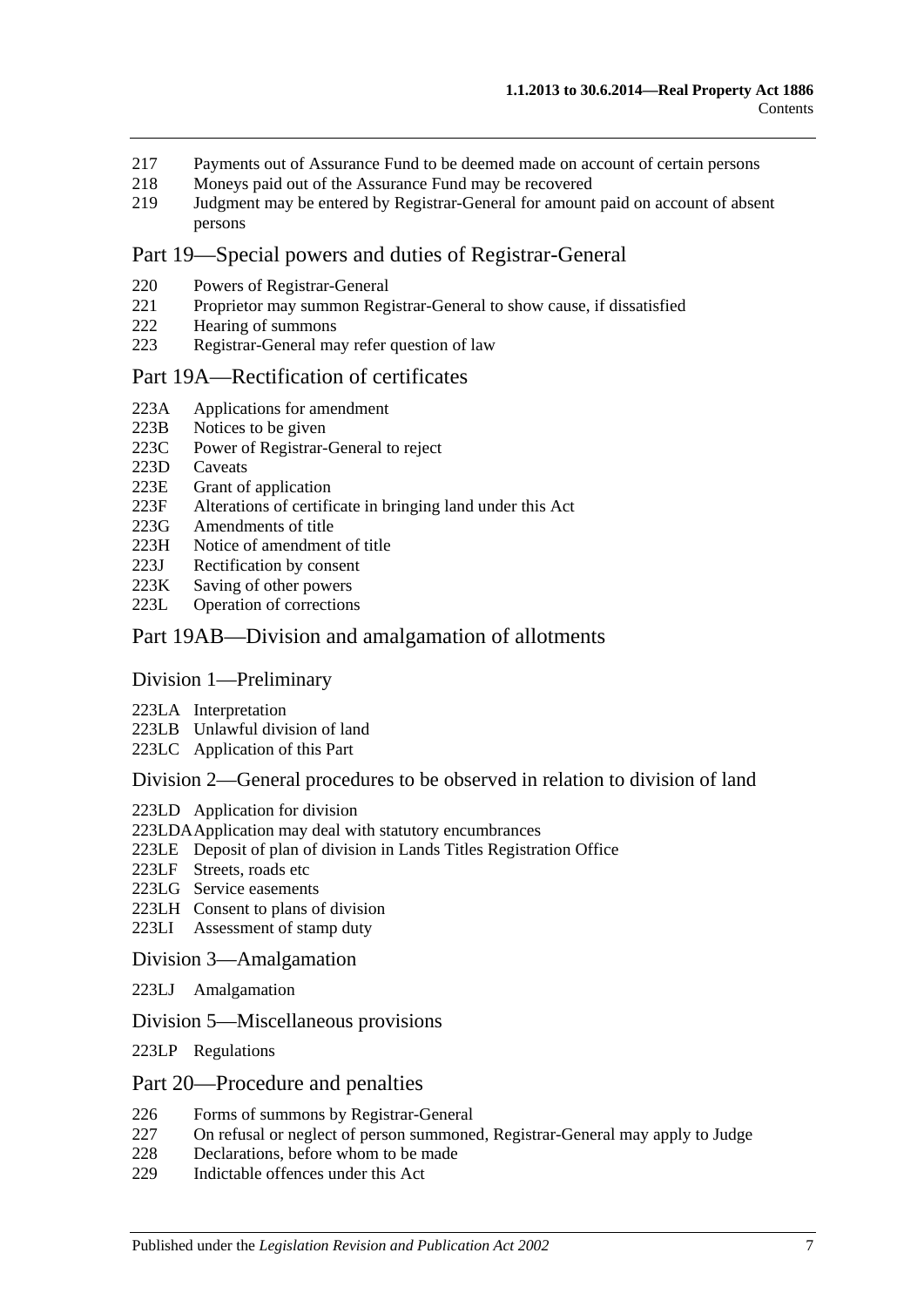#### **Real Property Act 1886—1.1.2013 to 30.6.2014 Contents**

230 Periury

- [Penalty for certifying incorrect documents](#page-117-1)
- [Other offences](#page-117-2)
- [Certificate etc procured by fraud to be void](#page-118-0)
- [Conviction not to affect civil remedy](#page-118-1)

## [Part 21—Miscellaneous](#page-120-0)

- [Plans and maps](#page-120-1)
- [Diagrams of land in certificates of title](#page-120-2)
- 242A [Cases where measurements not required](#page-120-3)
- [Provision for person under disability of infancy or mental incapacity](#page-120-4)
- [Court may appoint guardian](#page-121-0)
- [Unregistered instruments to confer claim to registration](#page-121-1)
- [Informal documents may be registered](#page-121-2)
- [Memorial to be entered](#page-121-3)
- [Equities not abolished](#page-121-4)
- [Lis pendens not to be registered](#page-122-0)
- [No title by adverse possession](#page-122-1)
- [Corporations and district councils to furnish Registrar-General with plans of new streets](#page-122-2)  [etc](#page-122-2)
- [Surveyor-General to furnish Registrar-General with particulars of orders confirming](#page-122-3)  [opening of new roads etc](#page-122-3)
- [Alteration of plans](#page-122-4)
- [Confused boundaries](#page-123-0)
- [Reference to Real Property Acts](#page-123-1)
- [General powers of Court not affected](#page-123-2)
- [Valuable consideration may be proved by prior instruments](#page-123-3)
- [General covenants to be implied in instruments](#page-124-0)
- [Implied powers and covenants may be modified or negatived](#page-124-1)
- [In action for breach, party may be proceeded against as if he had covenanted in express](#page-124-2)  [words](#page-124-2)
- [Implied covenants to](#page-124-3) be joint and several
- [Short forms of covenants in mortgages and leases](#page-124-4)
- [Short form for expressing exception of mines and minerals](#page-124-5)
- [Witnessing of instruments](#page-125-0)
- [Improper witnessing](#page-125-1)
- [Execution of instrument by corporation](#page-125-2)
- [Authority to register](#page-125-3)
- [Solicitors and conveyancers to be generally entitled to recover fees for work done under](#page-126-0)  [this Act](#page-126-0)
- [Forms in Schedules](#page-126-1)
- [Service of notices](#page-126-2)
- [Regulations](#page-126-3)

## [Schedule 1—Transitional provisions](#page-128-0)

## [Schedule 2—Application to bring land under the provisions of the](#page-131-0) *Real [Property Act](#page-131-0) 1886*

[Schedule 3—Caveat forbidding lands to be brought under the](#page-132-0) *Real Property Act [1886](#page-132-0)*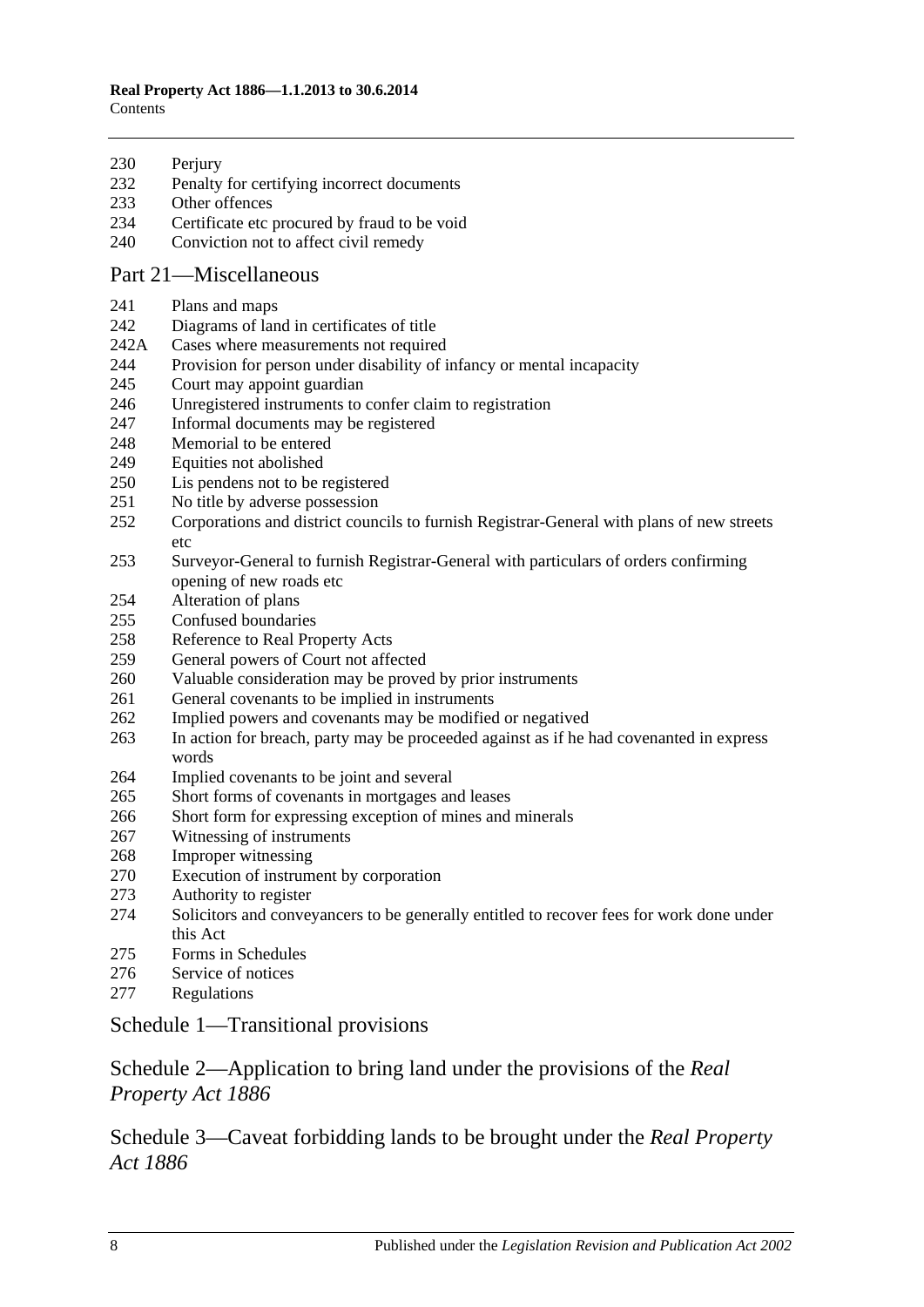[Schedule 5—A free and unrestricted right-of-way](#page-132-1)

[Schedule 6—Short forms of easements and their interpretation](#page-132-2)

[Schedule 16—Short forms of covenants and their interpretation](#page-135-0)

[Schedule 17—Short form of exception of mines and minerals and its](#page-137-0)  [interpretation](#page-137-0)

[Schedule 22—Summons by Registrar-General](#page-137-1)

[Legislative history](#page-138-0)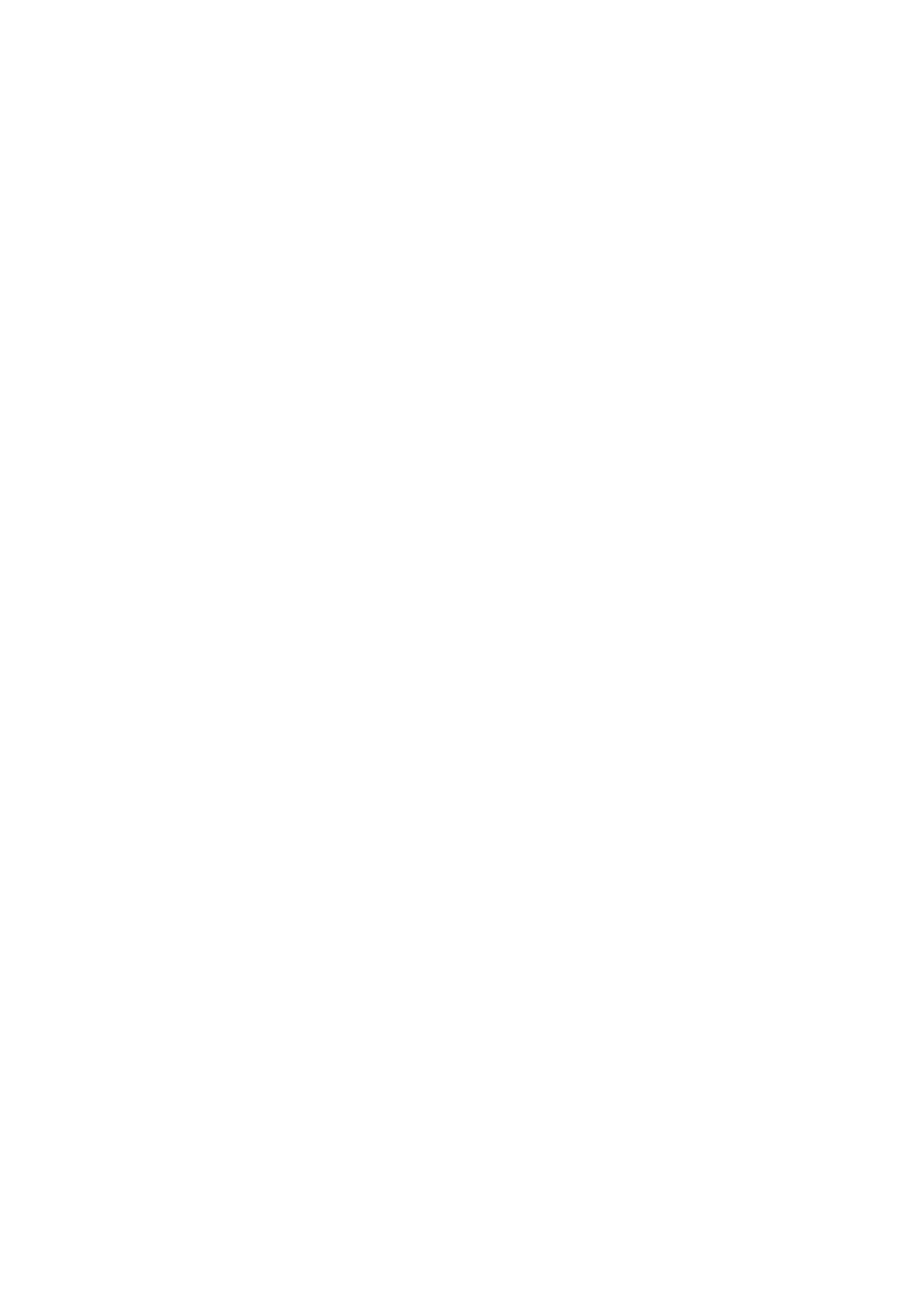## <span id="page-10-0"></span>**The Parliament of South Australia enacts as follows:**

## **Part 1—Preliminary**

## <span id="page-10-1"></span>**1—Short title**

This Act may be cited for all purposes as the *[Real Property Act](http://www.legislation.sa.gov.au/index.aspx?action=legref&type=act&legtitle=Real%20Property%20Act%201886) 1886*.

### <span id="page-10-2"></span>**3—Interpretation**

(1) In the construction and for the purposes of this Act, and in all instruments made or purporting to be made thereunder, the following terms shall, so far as not inconsistent with the context or subject, and except when such context or subject or the other provisions hereof require a different construction, have the respective meanings hereinafter assigned to them, that is to say—

#### *allotment* includes—

- (a) a community lot, a development lot and common property created by division under the *[Community Titles Act](http://www.legislation.sa.gov.au/index.aspx?action=legref&type=act&legtitle=Community%20Titles%20Act%201996) 1996*; and
- (b) a unit and common property created by division under the *[Strata Titles](http://www.legislation.sa.gov.au/index.aspx?action=legref&type=act&legtitle=Strata%20Titles%20Act%201988)  Act [1988](http://www.legislation.sa.gov.au/index.aspx?action=legref&type=act&legtitle=Strata%20Titles%20Act%201988)*;

*appropriate form* means a form approved by the Registrar-General;

*the Assurance Fund* means the Real Property Act Assurance Fund constituted under this Act;

*caveatee* shall mean any person against whose application for any purpose a caveat has been lodged, and shall include the registered proprietor of any land in respect of which a caveat has been lodged;

*caveator* shall mean any person lodging a caveat;

*certificate* shall mean a certificate of title issued under any of the Real Property Acts, or any grant from the Crown issued after the passing of the *[Real Property Act](http://www.legislation.sa.gov.au/index.aspx?action=legref&type=act&legtitle=Real%20Property%20Act)* No. 15 of 1857 and before the commencement of the *[Real Property \(Witnessing and Land](http://www.legislation.sa.gov.au/index.aspx?action=legref&type=act&legtitle=Real%20Property%20(Witnessing%20and%20Land%20Grants)%20Amendment%20Act%201995)  [Grants\) Amendment Act](http://www.legislation.sa.gov.au/index.aspx?action=legref&type=act&legtitle=Real%20Property%20(Witnessing%20and%20Land%20Grants)%20Amendment%20Act%201995) 1995*, and shall extend to and include all plans and entries thereon;

#### *Court* means—

- (a) the Supreme Court; and
- (b) in [sections](#page-28-4) 52, [64,](#page-31-3) [71,](#page-36-0) [80,](#page-39-2) [87,](#page-45-0) [105,](#page-54-1) [108,](#page-54-4) [110,](#page-55-1) [142A,](#page-67-1) [165,](#page-77-0) [166](#page-77-1) and [167](#page-77-2) of this Act includes any other court or tribunal constituted under the law of this State or the Commonwealth; and
- (c) in [section](#page-84-1) 191 and [Part 17](#page-88-0) includes the District Court;

*dealing* shall mean any instrument or matter, whereby any land or the title to any land can be affected, or dealt with;

*document of title* shall mean and include every document evidencing or relating to the title of any land not under the provisions of any of the Real Property Acts;

*dominant land* shall mean any land having a right-of-way or other easement appurtenant thereto or annexed to the ownership thereof;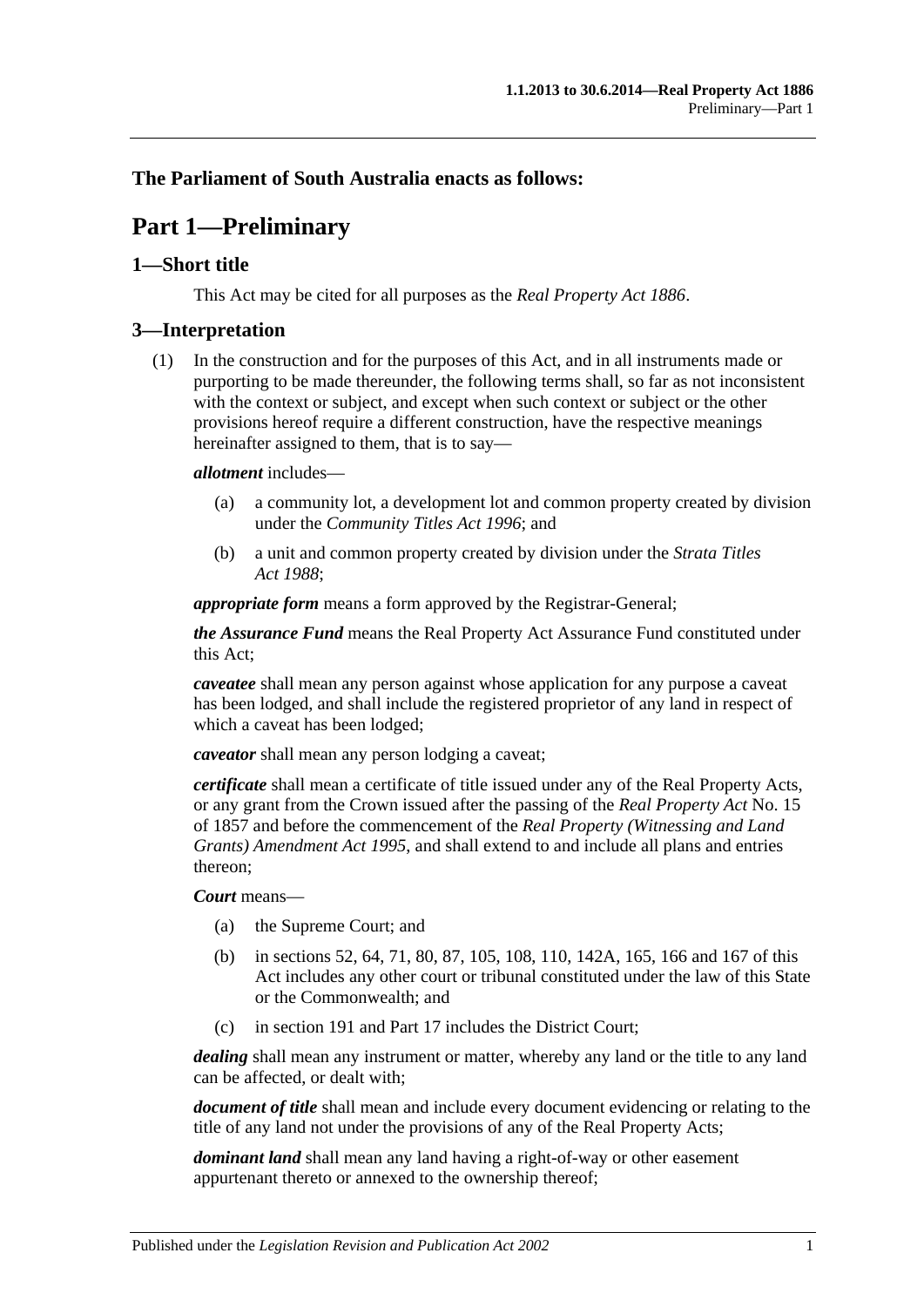*easement* includes a profit à prendre;

*encumbrancee* shall mean the registered proprietor of an encumbrance;

*encumbrancer* shall mean the registered proprietor of land subject to an encumbrance;

*instrument* shall mean and include every document capable of registration under the provisions of any of the Real Property Acts, or in respect of which any entry is by any of the Real Property Acts directed, required, or permitted to be made in the Register Book;

*instrument of title* shall mean and include every instrument evidencing or relating to the title to any land under the provisions of any of the Real Property Acts;

*land* shall extend to and include all tenements and hereditaments corporeal and incorporeal of every kind and description, and every estate and interest in land;

*lessee* shall mean the registered proprietor of a lease;

*lessor* shall mean the registered proprietor of land subject to a lease;

*mentally incapacitated person* has the same meaning as in the *[Guardianship and](http://www.legislation.sa.gov.au/index.aspx?action=legref&type=act&legtitle=Guardianship%20and%20Administration%20Act%201993)  [Administration Act](http://www.legislation.sa.gov.au/index.aspx?action=legref&type=act&legtitle=Guardianship%20and%20Administration%20Act%201993) 1993*;

*mortgagee* shall mean the registered proprietor of a mortgage;

*mortgagor* shall mean the registered proprietor of land subject to a mortgage;

*proprietor* shall mean any person seized or possessed of, or entitled to land;

*registered proprietor* shall mean any person appearing by the Register Book, or by any registered instrument of title to be the proprietor of any land;

*servient land* shall mean land subject to any easement;

*statutory assignment* shall mean any deed assigning a debtor's estate for the benefit of his creditors, executed under or in pursuance of Division 6 of *[The Insolvent Act](http://www.legislation.sa.gov.au/index.aspx?action=legref&type=act&legtitle=The%20Insolvent%20Act%201860) 1860*, or any other Act;

*the Real Property Acts* shall mean the *[Real Property Act](http://www.legislation.sa.gov.au/index.aspx?action=legref&type=act&legtitle=Real%20Property%20Act)* (No. 15 of 1857), *[The Real](http://www.legislation.sa.gov.au/index.aspx?action=legref&type=act&legtitle=The%20Real%20Property%20Law%20Amendment%20Act)  [Property Law Amendment Act](http://www.legislation.sa.gov.au/index.aspx?action=legref&type=act&legtitle=The%20Real%20Property%20Law%20Amendment%20Act)* (No. 16 of 1858), the *[Real Property Act of](http://www.legislation.sa.gov.au/index.aspx?action=legref&type=act&legtitle=Real%20Property%20Act%20of%201860) 1860* (No. 11 of 1860), the *[Real Property Act of](http://www.legislation.sa.gov.au/index.aspx?action=legref&type=act&legtitle=Real%20Property%20Act%20of%201861) 1861* (No. 22 of 1861), the *[Real Property](http://www.legislation.sa.gov.au/index.aspx?action=legref&type=act&legtitle=Real%20Property%20Act%20Amendment%20Act%20of%201878)  [Act Amendment Act of](http://www.legislation.sa.gov.au/index.aspx?action=legref&type=act&legtitle=Real%20Property%20Act%20Amendment%20Act%20of%201878) 1878* (No. 128 of 1878), the *[Rights-of-Way Act](http://www.legislation.sa.gov.au/index.aspx?action=legref&type=act&legtitle=Rights-of-Way%20Act%201881) 1881* (No. 223 of 1881), and this Act;

*transmission* shall mean the passing of title to land in any manner other than by transfer.

(2) The description of any person as proprietor, transferor, transferee, mortgagor, mortgagee, caveator, caveatee, encumbrancer, encumbrancee, lessor, lessee, or trustee, or as seized of, having, or taking any estate or interest in land shall be deemed to extend to and include the heirs, executors, administrators, and assigns of such person.

## <span id="page-11-0"></span>**4—Repeal**

The following Acts or parts of Acts are hereby repealed:

| <b>Number</b> | Title                                                | <b>Extent of Repeal</b> |
|---------------|------------------------------------------------------|-------------------------|
|               | 22 of 1861 Real Property Act of 1861.                | The whole.              |
|               | 128 of 1878 Real Property Act Amendment Act of 1878. | The whole.              |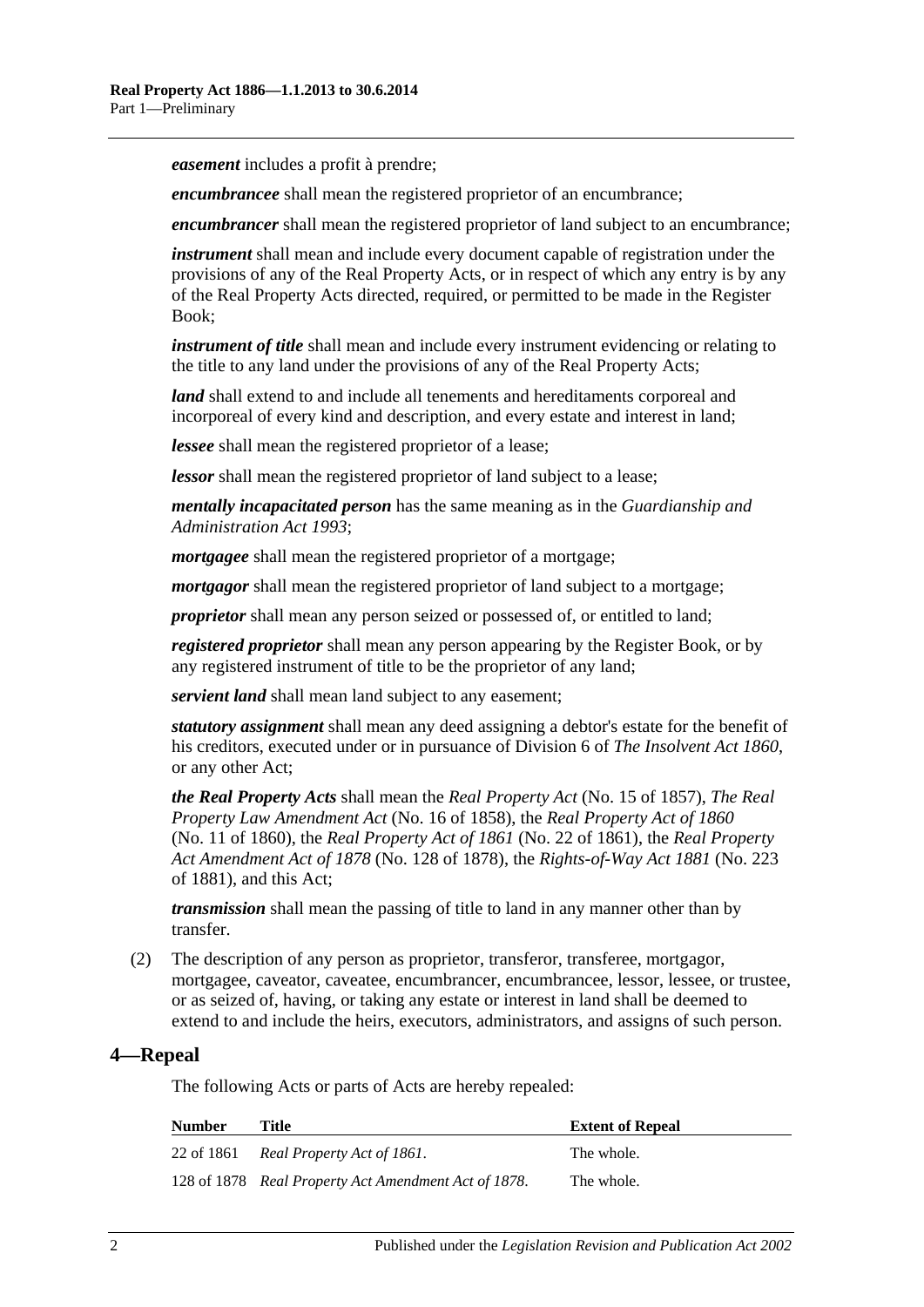| <b>Number</b> | Title                                                                 | <b>Extent of Repeal</b>                                                                                                          |
|---------------|-----------------------------------------------------------------------|----------------------------------------------------------------------------------------------------------------------------------|
|               | 223 of 1881 <i>Rights-of-Way Act 1881</i> .                           | The whole.                                                                                                                       |
|               | 225 of 1881 Act to amend The Probate and Succession Duty<br>Act 1876. | The following words at the end of<br>section 3, subsections 2 and 3:<br>"The estate being exempt under<br>clause 2 of this Act." |

## <span id="page-12-0"></span>**5—Savings**

Such repeal shall not affect any appointment, regulation, instrument, fund, act, matter, or thing lawfully made, done, executed, or in existence under the authority of the said Acts or any or either of them; nor prevent prosecution or punishment for any offence committed or act done in violation of the provisions of the said Acts or any or either of them; or interfere with the recovery of any penalty or of any forfeiture incurred under the said Acts or any or either of them; or with the enforcement, vindication, or recovery, of any estate, right, title, trust, covenant, contract, or interest preserved, acquired, accruing, existing or entered into under the provisions of the said Acts or any or either of them; nor shall such repeal affect or in any way interfere with any act or thing, prosecution or punishment, enforcement, vindication, or recovery saved or protection given by the said repealed Acts; and all applications, actions, suits, proceedings, instruments, registrations, and other acts, matters, and things made, commenced, pending, signed, entered, or done under the said repealed Acts or any or either of them before the passing of this Act, may be proceeded with, prosecuted, completed, and acted on in the same manner and shall be as valid and effectual as if this Act had not been passed.

## <span id="page-12-1"></span>**6—Laws inconsistent not to apply**

No law, so far as inconsistent with this Act, shall apply to land subject to the provisions of this Act, nor shall any future law, so far as inconsistent with this Act, so apply unless it shall be expressly enacted that it shall so apply "notwithstanding the provisions of the *[Real Property Act](http://www.legislation.sa.gov.au/index.aspx?action=legref&type=act&legtitle=Real%20Property%20Act%201886) 1886*".

## <span id="page-12-2"></span>**7—Lands under previous Acts to be under this Act**

All lands subject to the provisions of any of the Real Property Acts shall, on and from the day upon which this Act shall come into operation, and all land hereafter brought under the provisions of any of the Real Property Acts, pursuant to any application commenced at the time of this Act coming into operation, shall, from the time of the issuing of the certificate for such land, be held subject to the provisions of this Act.

#### <span id="page-12-3"></span>**8—Land not to be withdrawn**

No land once subject to the provisions of this Act shall ever be withdrawn therefrom.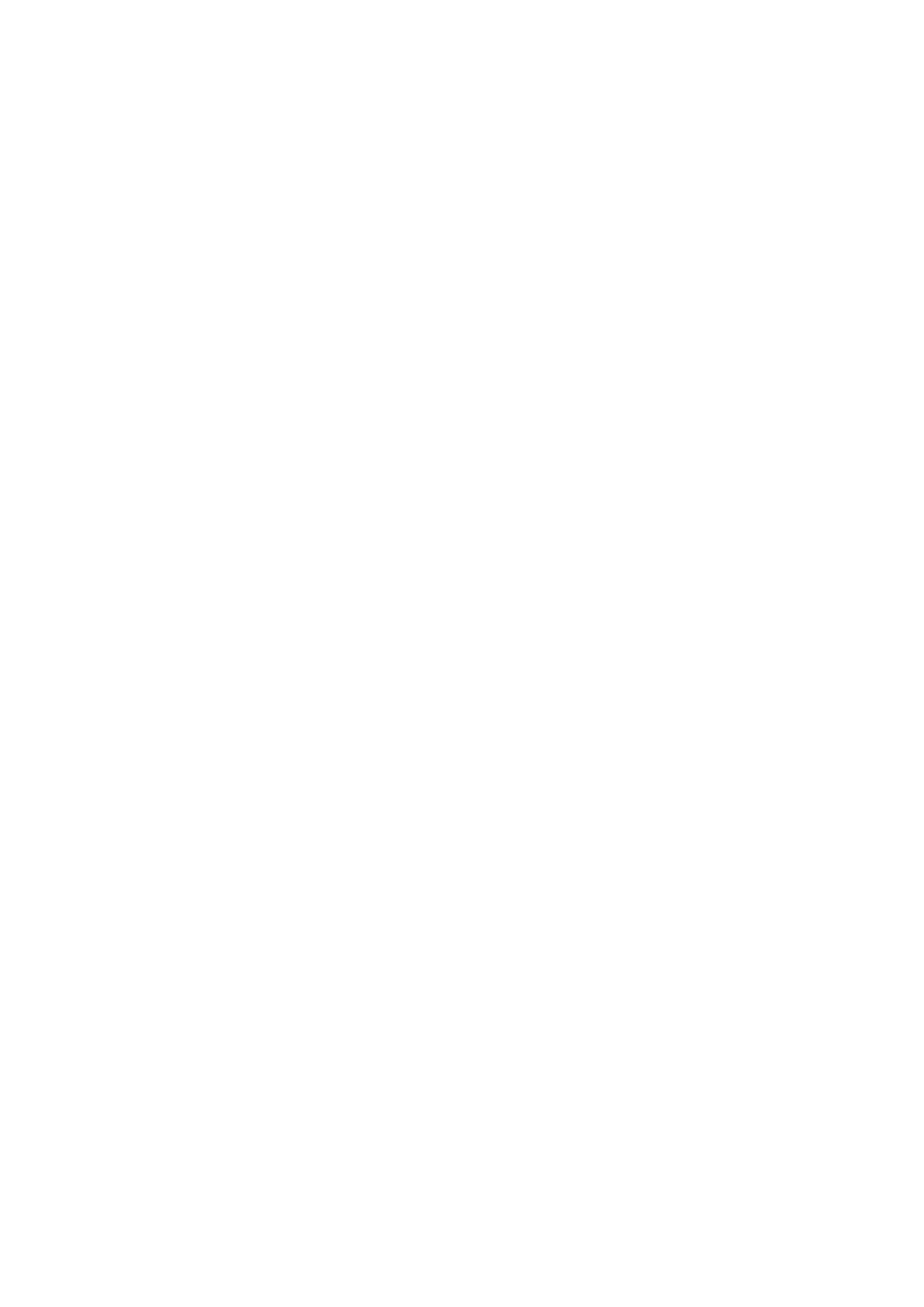## <span id="page-14-0"></span>**Part 2—Objects of this Act**

## <span id="page-14-1"></span>**10—Objects**

The objects of this Act are to simplify the title to land and to facilitate dealing therewith, and to secure indefeasibility of title to all registered proprietors, except in certain cases specified in this Act.

## <span id="page-14-2"></span>**11—Construction**

This Act shall always be construed in such manner as shall best give effect to the objects hereinbefore declared.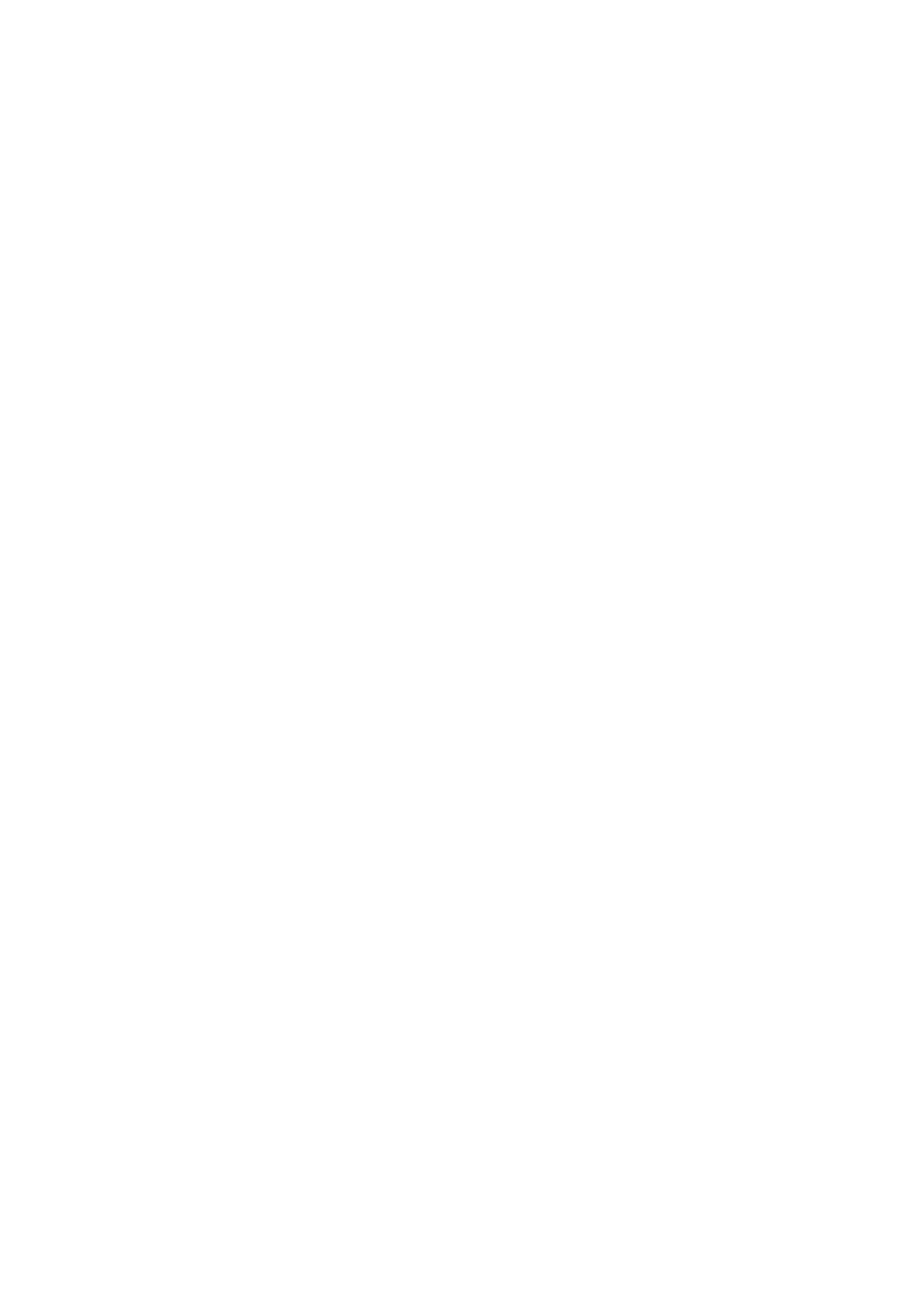## <span id="page-16-0"></span>**Part 3—The Lands Titles Registration Office**

## <span id="page-16-1"></span>**12—Lands Titles Registration Office to be at Adelaide**

The *Lands Titles Registration Office* shall be continued at Adelaide for the purposes of this Act.

## <span id="page-16-2"></span>**13—Officers for administration of this Act**

- (1) There shall be a Registrar-General.
- (2) The Registrar-General shall be responsible for the administration of this Act.
- (3) There shall be such deputies of the Registrar-General as may be necessary or expedient for the administration of this Act.
- (4) There shall be such other officers as may be necessary or expedient for the administration of this Act.
- (5) The Registrar-General, the deputies of the Registrar-General and the other officers are to be Public Service employees.

## <span id="page-16-3"></span>**14—Acting Registrar-General**

- (1) The Governor may appoint a Public Service employee to be the Acting Registrar-General.
- (2) The Acting Registrar-General shall act in the absence of the Registrar-General from the duties of his office.
- (3) The Acting Registrar-General shall have all the powers, authorities, duties and obligations of the Registrar-General.
- (4) The Acting Registrar-General shall cease to occupy his position as such upon resumption by the Registrar-General of the duties of his office.
- (5) If no person is appointed to be the Acting Registrar-General, the Senior Deputy Registrar-General shall be the Acting Registrar-General.

## <span id="page-16-4"></span>**15—Acting Deputy Registrar-General**

- (1) The Governor may appoint a Public Service employee to be an Acting Deputy Registrar-General.
- (2) An Acting Deputy Registrar-General shall have all the powers, authorities, duties and obligations of a Deputy Registrar-General.

#### <span id="page-16-5"></span>**16—Exercise of powers of Registrar-General**

Any power or function conferred on, or assigned to, the Registrar-General by this or any other Act may be exercised or carried out—

- (a) by any Deputy Registrar-General; or
- (b) by any person to whom that power or function has been delegated by the Registrar-General.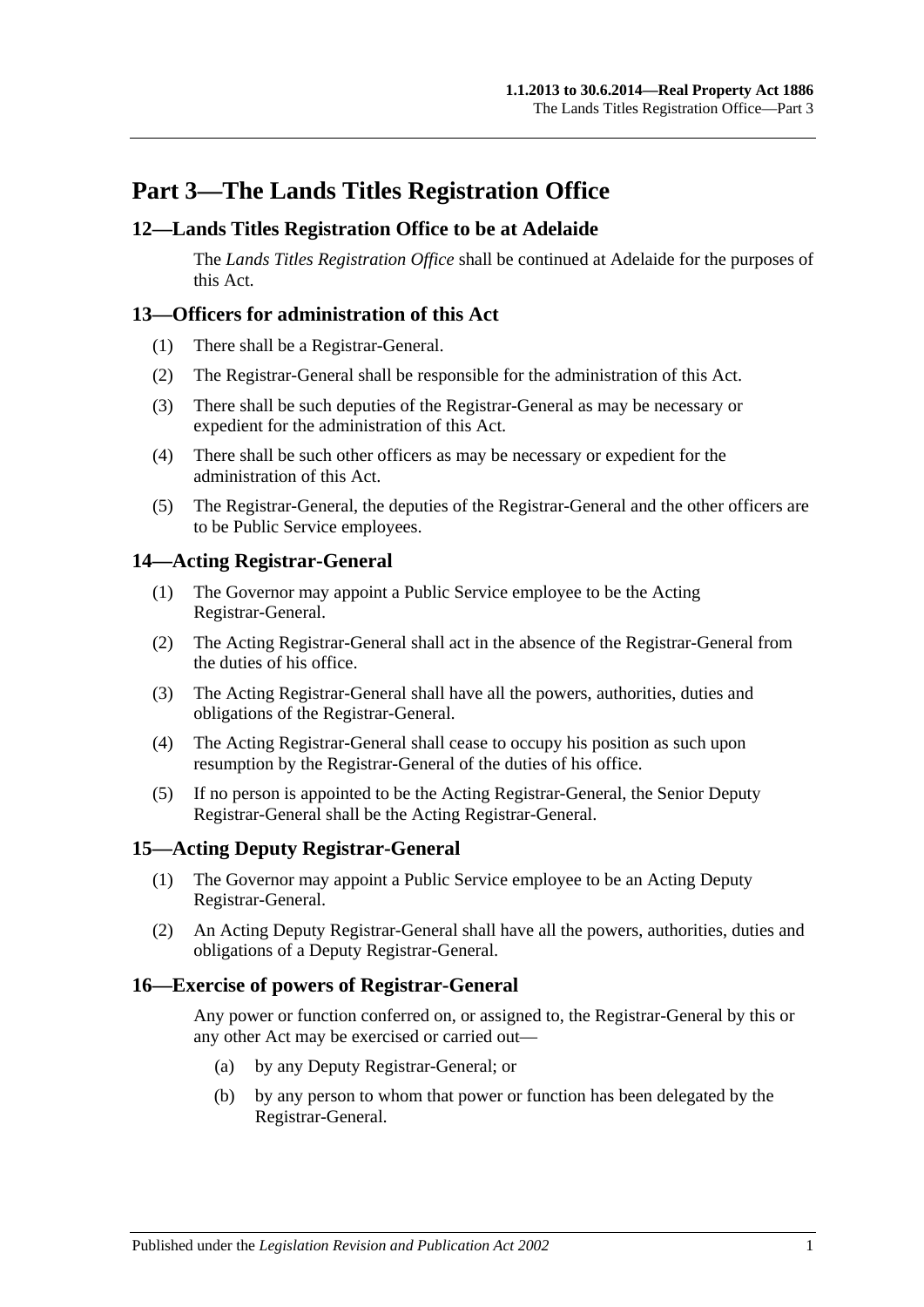## <span id="page-17-6"></span><span id="page-17-0"></span>**18A—Delegation by Registrar-General**

- (1) The Registrar-General may by writing under his hand delegate to any officer or clerk any of the powers or functions of the Registrar-General under this Act or any other Act (except this power of delegation) so that the delegated powers may be exercised by the delegate with respect to the matter or matters of a class specified or the place or locality defined in the instrument of delegation.
- (2) A delegation under [subsection](#page-17-6) (1) of this section shall be revocable in writing at will and no delegation shall prevent the exercise of any power or function of the Registrar-General.

## <span id="page-17-1"></span>**19—Solicitor not to engage in private practice**

It shall not be lawful for any person whilst holding the office of solicitor under this Act to engage in private practice as a barrister, attorney, solicitor or registered conveyancer, but this prohibition shall not apply to any acting solicitor.

## <span id="page-17-2"></span>**21—Seal of office to be received in evidence**

The Registrar-General shall have and use a seal of office bearing the impression of the Royal Arms of England, and having inscribed in the margin thereof the words "Registrar-General South Australia"; and every instrument bearing the imprint of such seal, and purporting to be issued by the Registrar-General, or by one of his deputies or by a delegate referred to in [section](#page-17-0) 18A of this Act or by the Acting Registrar-General, shall be received in evidence, and shall be deemed to be issued by or under the direction of the Registrar-General, or Acting Registrar-General, without further proof, unless the contrary be shown.

## <span id="page-17-7"></span><span id="page-17-3"></span>**22—Fees etc**

- (1) The Registrar-General may demand and receive such fees, in respect of the several matters provided for in this Act, as are prescribed.
- (2) Until regulations under this Act are made prescribing fees in respect of the matters referred to in [subsection](#page-17-7) (1) of this section the Registrar-General may demand and receive such fees as were payable in respect of those matters immediately before the commencement of the *[Real Property Act Amendment Act](http://www.legislation.sa.gov.au/index.aspx?action=legref&type=act&legtitle=Real%20Property%20Act%20Amendment%20Act%201972) 1972*.

## <span id="page-17-4"></span>**23—Accounts of Registrar-General and payment of moneys**

- (1) The Registrar-General shall keep a correct account of all sums of money received by him in accordance with the provisions of this Act, and shall pay the same to the Treasurer.
- (2) All fines and fees received under the provisions of this Act shall (subject to the provisions of [Part 18](#page-90-0) of this Act) be carried into account by the Treasurer as General Revenue.

## <span id="page-17-8"></span><span id="page-17-5"></span>**23A—Payment of moneys received in trust**

(1) Where the Minister has received moneys in trust or otherwise on account of a mortgagee or other person, and the Minister is satisfied that the moneys may be properly paid to any person the Minister may upon the application of that person and upon provision by that person of such an indemnity or indemnities, if any, as the Minister thinks fit, make payment of the moneys to that person.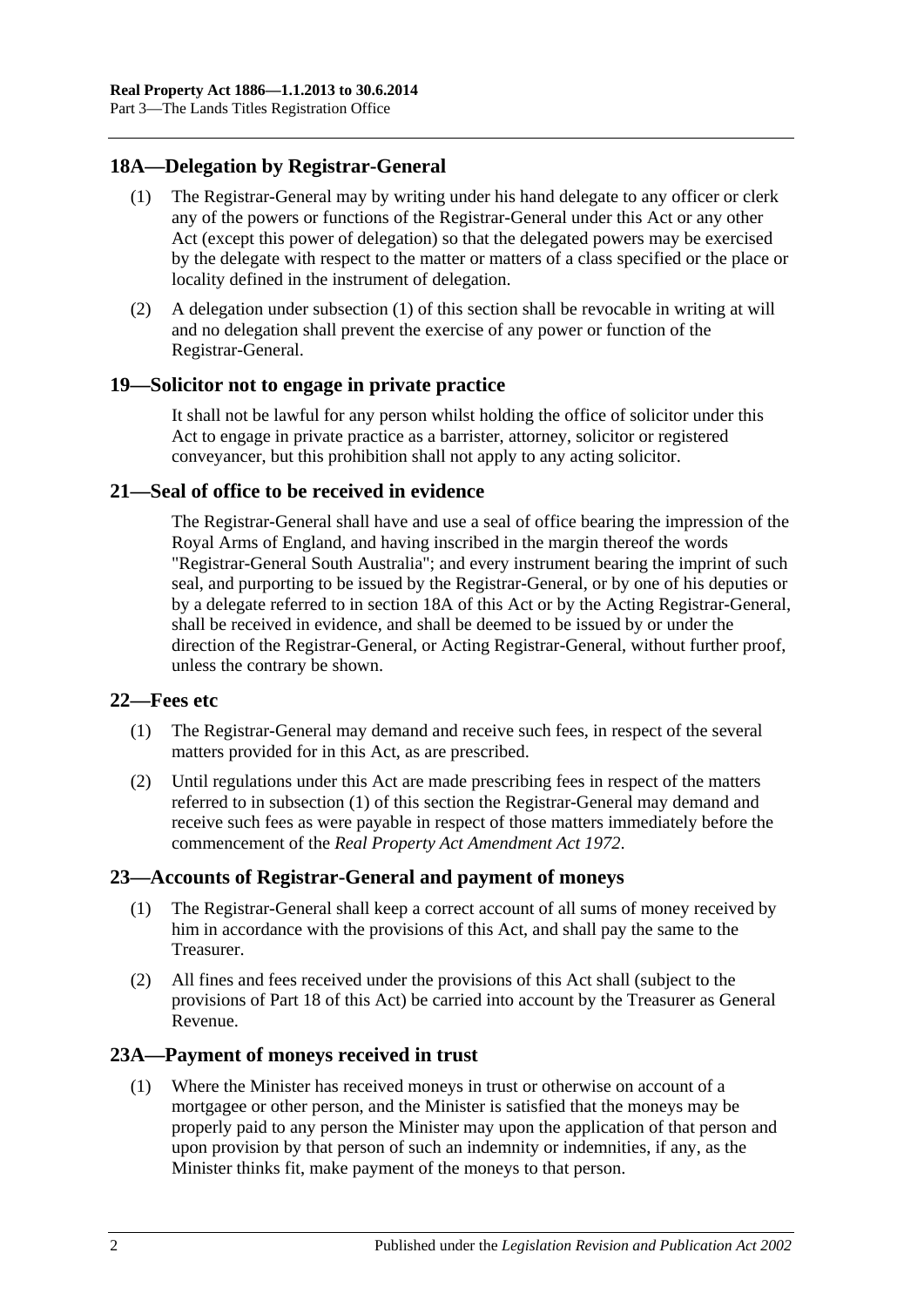- (1a) Before making payment to any person under [subsection](#page-17-8) (1) of this section the Minister may require the production of such evidence as he thinks fit to the effect that—
	- (a) succession duties that may be payable out of, or in respect of, the moneys have been paid; and
	- (b) any other claim to which the moneys may be liable has been satisfied.
- (2) Any payment made by the Treasurer before the commencement of the *[Real Property](http://www.legislation.sa.gov.au/index.aspx?action=legref&type=act&legtitle=Real%20Property%20Act%20Amendment%20Act%201975)  [Act Amendment Act](http://www.legislation.sa.gov.au/index.aspx?action=legref&type=act&legtitle=Real%20Property%20Act%20Amendment%20Act%201975) 1975* of moneys of a kind referred to in [subsection](#page-17-8) (1) of this section shall be for all purposes as lawful, valid and effectual as it would have been if—
	- (a) that subsection was enacted and in force at the time at which that payment was made; and
	- (b) the payment of those moneys complied in all respects with the provisions of that subsection.

## <span id="page-18-0"></span>**24—Registrar-General not to be liable for acts done** *bona fide*

The Registrar-General shall not individually, nor shall any person acting under his authority, be liable to any action, or proceeding for or in respect of any act or matter *bona fide* done, or omitted to be done, in the exercise or supposed exercise of the powers of this Act.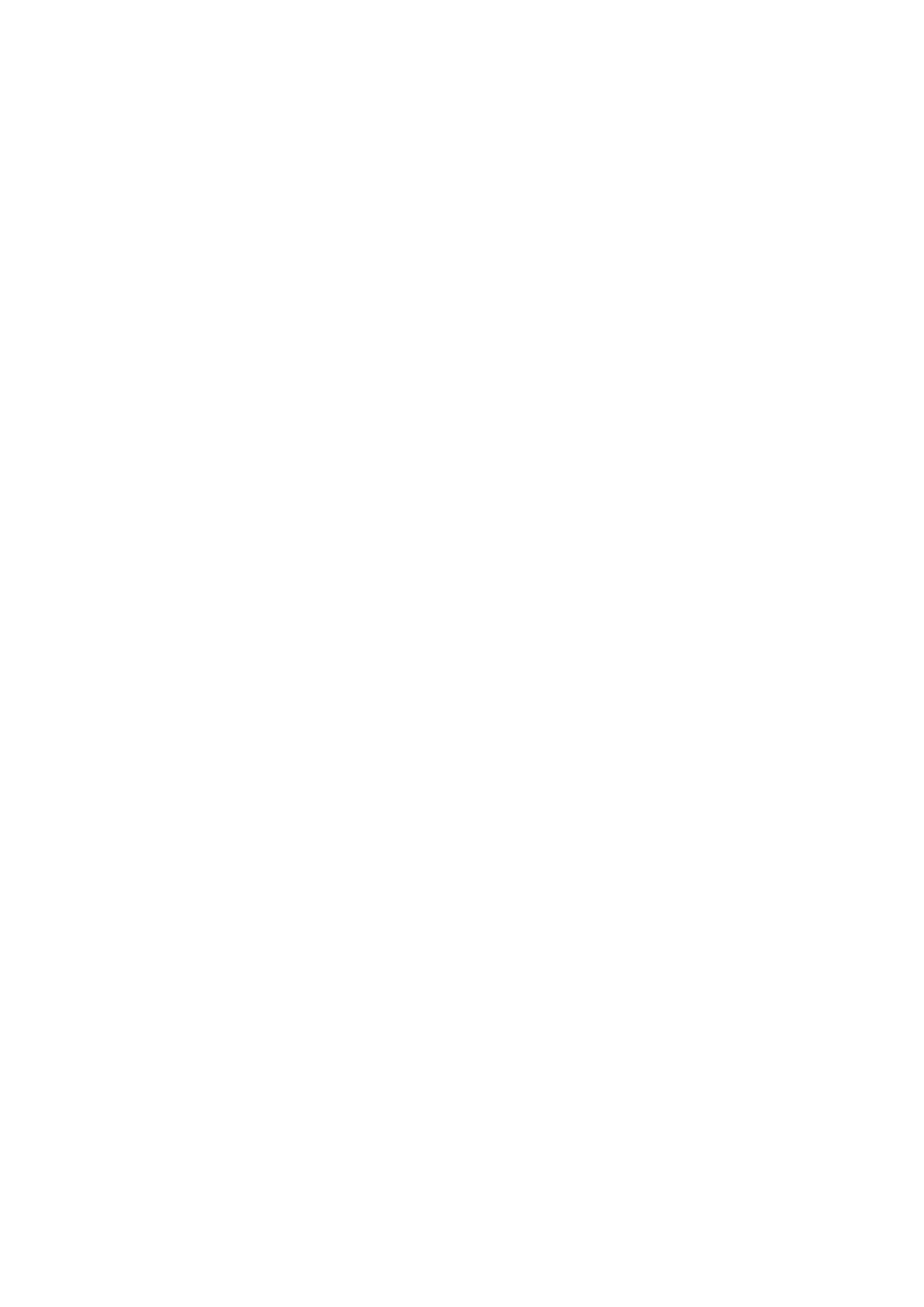## <span id="page-20-0"></span>**Part 4—The bringing of land under the Act**

## <span id="page-20-1"></span>**25—Land in two classes**

For the purpose of bringing land under the provisions of this Act, it shall be regarded as divided into two classes, as follows:

- (a) land hereafter alienated in fee from the Crown;
- (b) land heretofore alienated in fee from the Crown.

### <span id="page-20-2"></span>**26—Land on alienation from Crown to be under Act**

As to land hereafter alienated in fee from the Crown, the same shall, immediately on alienation, be subject to the provisions of this Act.

## <span id="page-20-3"></span>**27—Lands granted prior to the day on which this Act comes into operation may be brought into operation under this Act**

As to land heretofore alienated from the Crown in fee but not under the provisions of any of the Real Property Acts (whether such land shall constitute the entire or only part of the land included in any land grant), the same may be brought under the provisions of this Act in the following manner, that is to say—The Registrar-General shall receive applications in the form of [Schedule 2](#page-131-0) hereto, or in a form to the like effect, if made by any of the following persons, that is to say—

- (a) by any person claiming to be the person in whom the fee simple is vested either at law or in equity: Provided that wherever trustees, seized in fee simple, have no power to sell the land which they may seek to bring under the provisions of this Act, the persons claiming or appearing to be beneficially entitled to the said land shall consent to such application;
- (b) by any person having power to appoint or dispose of the fee simple, at law or in equity, in cases where the Registrar-General shall be satisfied that the application is made for the purpose of carrying such power into effect;
- (c) by any person claiming a life estate, not being a leasehold for a life or lives: Provided that all persons claiming or appearing to be beneficially entitled in reversion or remainder shall join in or consent to such application;
- (d) the father, or if the father be dead, the mother or other guardian of any infant, or the administrator or committee of the estate of a mentally incapacitated person or the guardian of such a person, may make or consent to an application in the name or on behalf of the infant or mentally incapacitated person; and any person holding a power of attorney authorising the sale of a freehold estate in any land may make the application in respect of such land in the name or on behalf of the proprietor, unless such power shall expressly prohibit his so doing.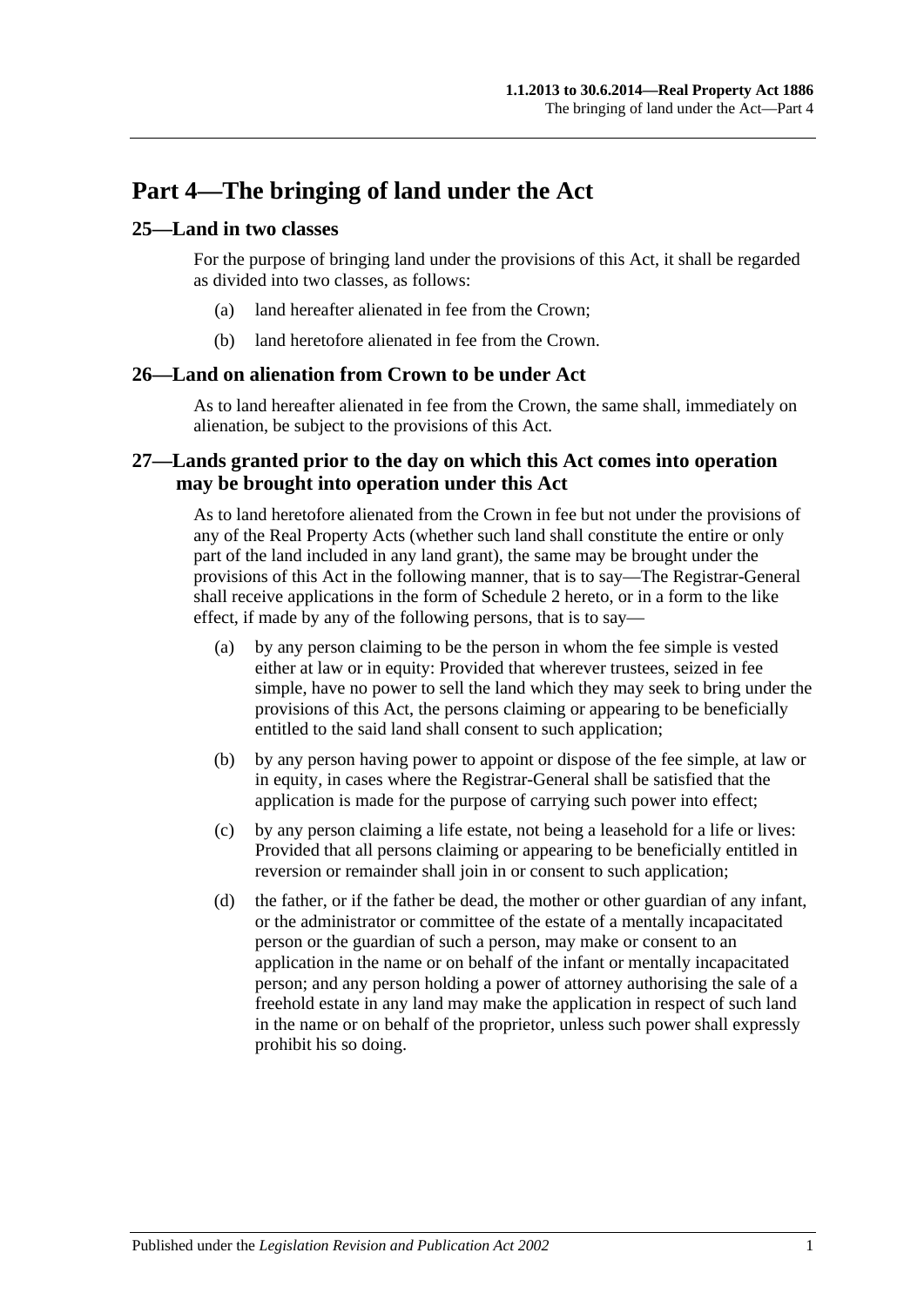## <span id="page-21-0"></span>**28—Undivided shares and mortgaged land may not be brought under Act except upon conditions**

No such application shall be received from any person claiming to be entitled to an undivided share of any land unless the persons who shall appear to be entitled to the other undivided shares shall join in the application with a view to bringing the entirety under the provisions of this Act; nor from the mortgagor of any land unless the mortgagee shall consent to such application; nor from the mortgagee of any land except in the exercise of or for the purpose of giving effect to a sale under a power of sale contained in the mortgage deed.

## <span id="page-21-1"></span>**29—Provisions as to surrender of documents etc**

Every applicant shall, when making his application, surrender to the Registrar-General all documents of title in his possession or under his control relating to or in any way affecting the land, and shall furnish a schedule of such documents, and also, if required, an abstract of his title, and shall, in his application, state the nature of his estate or interest in the land, and of every estate or interest therein held by any other person, whether at law or in equity, in possession, reversion, remainder, or expectancy, and give full particulars of every right-of-way or other easement affecting the land of which he is aware, or has had notice, or which he knows to be claimed by any other person, and shall state whether the land be occupied or unoccupied, and if occupied, the name and description of the occupant, and the nature of his occupancy, and whether such occupancy be adverse or otherwise; and shall, when practicable, state the names and addresses of the occupants and proprietors of all lands contiguous to the land in respect of which application is made so far as known to him, and that the schedule so furnished includes all documents of title relating to such land in his possession or under his control, and may, in his application, require the Registrar-General, at the expense of the applicant, to cause personal notice of the application to be served upon any person whose name and address shall for that purpose be therein stated, and shall give an address to which notices in respect of such application may be sent.

## <span id="page-21-2"></span>**30—Statements to be verified by declaration**

The statements made in the application shall be verified by the declaration of the applicant or the person acting in his name or on his behalf.

## <span id="page-21-3"></span>**31—Application, how to be dealt with**

Upon receipt of the application the Registrar-General shall cause the title of the applicant to be examined and reported on by a legal practitioner.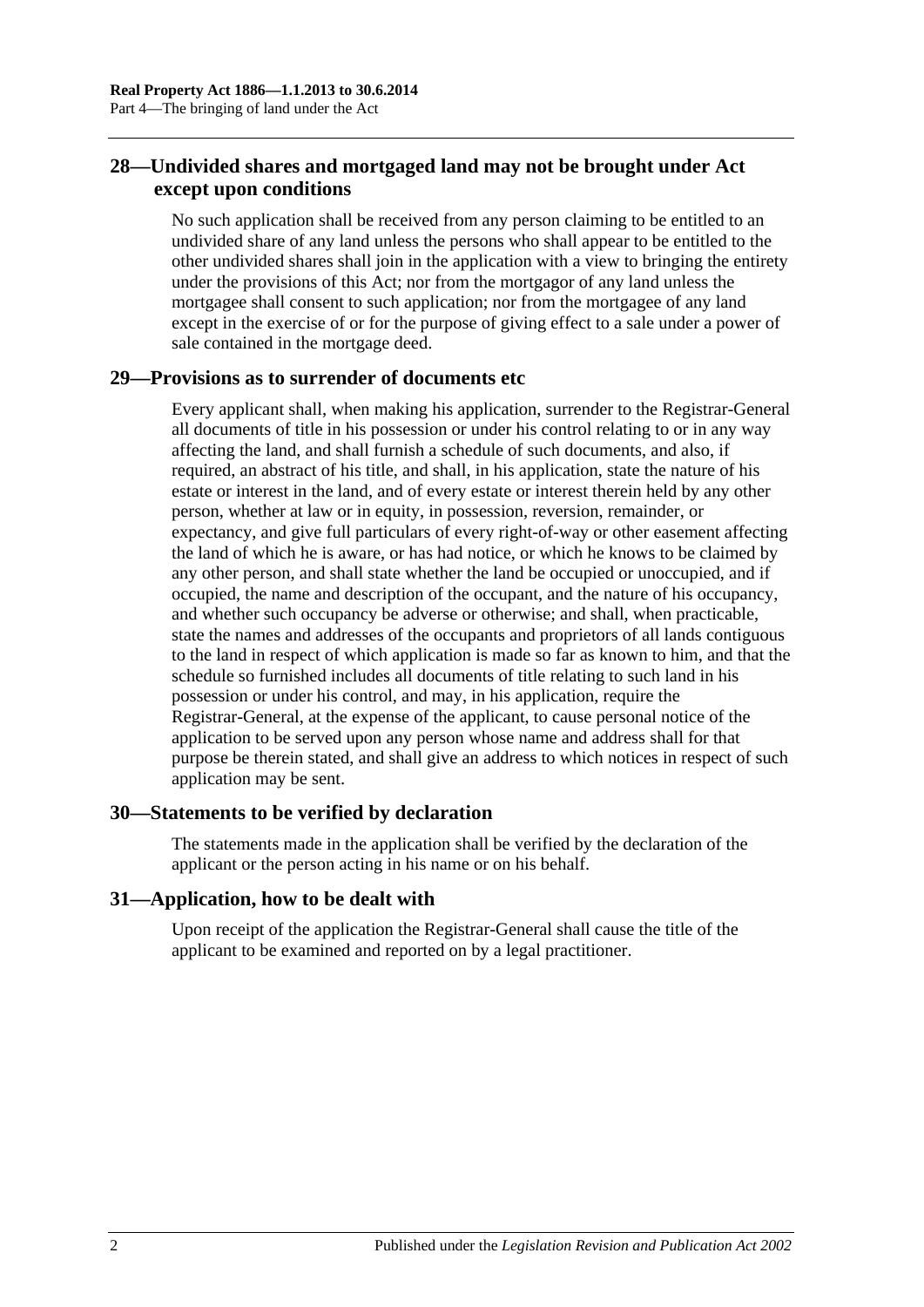#### <span id="page-22-0"></span>**32—Titles in three classes**

(1) For the purposes of all applications, the titles of applicants shall be divided into three classes as follows:

#### (a) **Class I—When applicant is original grantee, and no transactions have been registered**

when the applicant is the original grantee from the Crown, and the land has been granted on or subsequently to the first day of March, 1842, and no transaction affecting the title has at any time been registered, and the applicant has not required notice of his application to be served personally upon any person;

#### (b) **Class II—When applicant is not original grantee, or any transactions have been registered**

when, although the title does not belong to the first class, the land is held by the applicant for the estate or interest described in the application free from mortgage, encumbrance, or other beneficial interest affecting the title thereto, or if any such mortgage, encumbrance, or interest exists the parties interested therein join in or consent to the application, and the applicant has not required notice of his application to be served personally upon any person;

#### (c) **Class III—When evidence of title imperfect**

when any person beneficially interested in the land otherwise than as lessee, or any person interested in any mortgage or encumbrance affecting the title, is not a party joining in or consenting to the application, or the title or evidence of title set forth by the applicant is imperfect, or the applicant has required notice of his application to be served personally upon any person.

(2) If it shall appear to the Registrar-General that the title of the applicant belongs to the first class he shall bring such land under the provisions of this Act forthwith.

## <span id="page-22-1"></span>**33—Procedure under second class**

If it shall appear to the satisfaction of the Registrar-General that the title of the applicant belongs to the second class, he shall cause notice of the application to be published in the Government Gazette; and shall further limit and appoint a time, not less than one month nor more than twelve months from the date of the publication in the Government Gazette, upon or after the expiration of which he shall, unless he shall in the interval have received a caveat forbidding him so to do, bring the land under the provisions of this Act.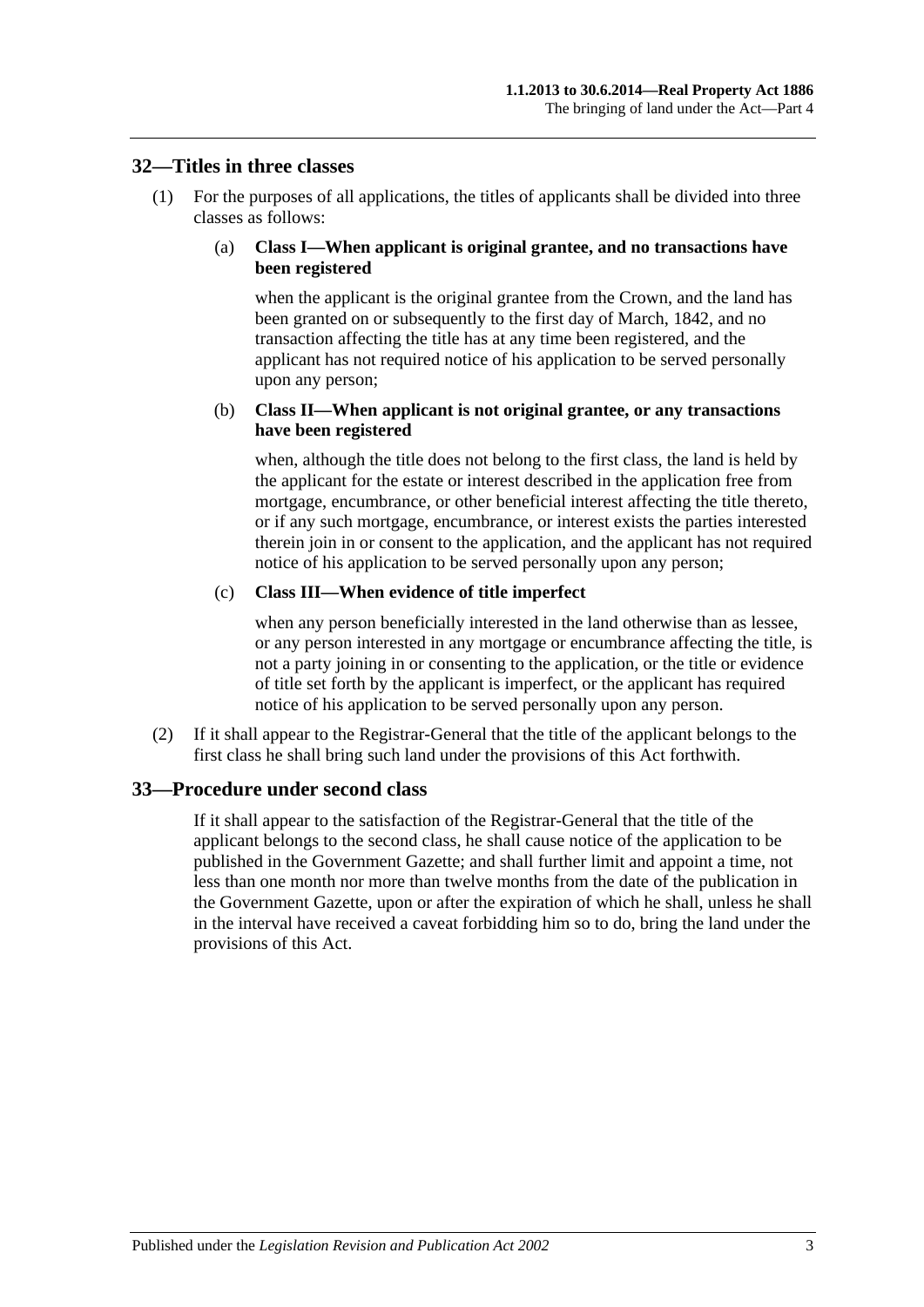## <span id="page-23-0"></span>**34—Procedure under third class**

If it shall appear to the satisfaction of the Registrar-General that the title of the applicant belongs to the third class, it shall be lawful for him to reject such application altogether, or in his discretion to cause notice of the application to be served upon all persons other than the applicant, who shall appear to have any interest in the land which is the subject of the application and to be published in the Government Gazette, and in such manner as he may direct; and to limit and appoint a time in his discretion, or as the Court may prescribe, not less than two months nor more than twelve months from the date of the first of such publications in the Government Gazette, upon or after the expiration of which it shall be lawful for the Registrar-General to bring the land under the provisions of this Act, unless he shall in the interval have received a caveat forbidding him so to do.

#### <span id="page-23-1"></span>**35—Notice of application to be published**

The Registrar-General shall cause notice to be published in such manner as aforesaid, or in such other manner as may be prescribed by any order of the Court, that application has been made for bringing the land therein referred to under the provisions of this Act, and shall also cause a copy of such notice to be posted in a conspicuous place in his office, and in such other places as he may deem necessary, and shall forward, by registered or certified post, a copy of such notice addressed to each of the persons, if any, stated in the application to be in occupation of the land, or to be occupiers or proprietors of land contiguous thereto, so far as his knowledge of the addresses of such persons shall enable him, and to such other persons as he may think fit, and in case the applicant shall have required any notice to be personally served upon any person named in his application, then and in such case the Registrar-General shall cause a copy of such notice to be so served upon such person.

#### <span id="page-23-2"></span>**36—Second and third classes brought under this Act**

If within the time limited and appointed as aforesaid by the Registrar-General, or under any order of the Court, any notice forwarded as aforesaid, shall not be returned to him by the Postmaster-General, and if within the time so limited he shall not have received a caveat, as hereinafter described, forbidding him so to do—and in any case in which personal notice may be required as aforesaid, if he shall have received proof to his satisfaction that such notice has been served, the Registrar-General shall bring the land described in the application under the provisions of this Act.

#### <span id="page-23-3"></span>**37—How land to be brought under Act**

The Registrar-General shall bring land under the provisions of this Act by issuing a certificate for the same to the applicant, or to such person as he or the person applying in his name or on his behalf may by any writing under his hand direct.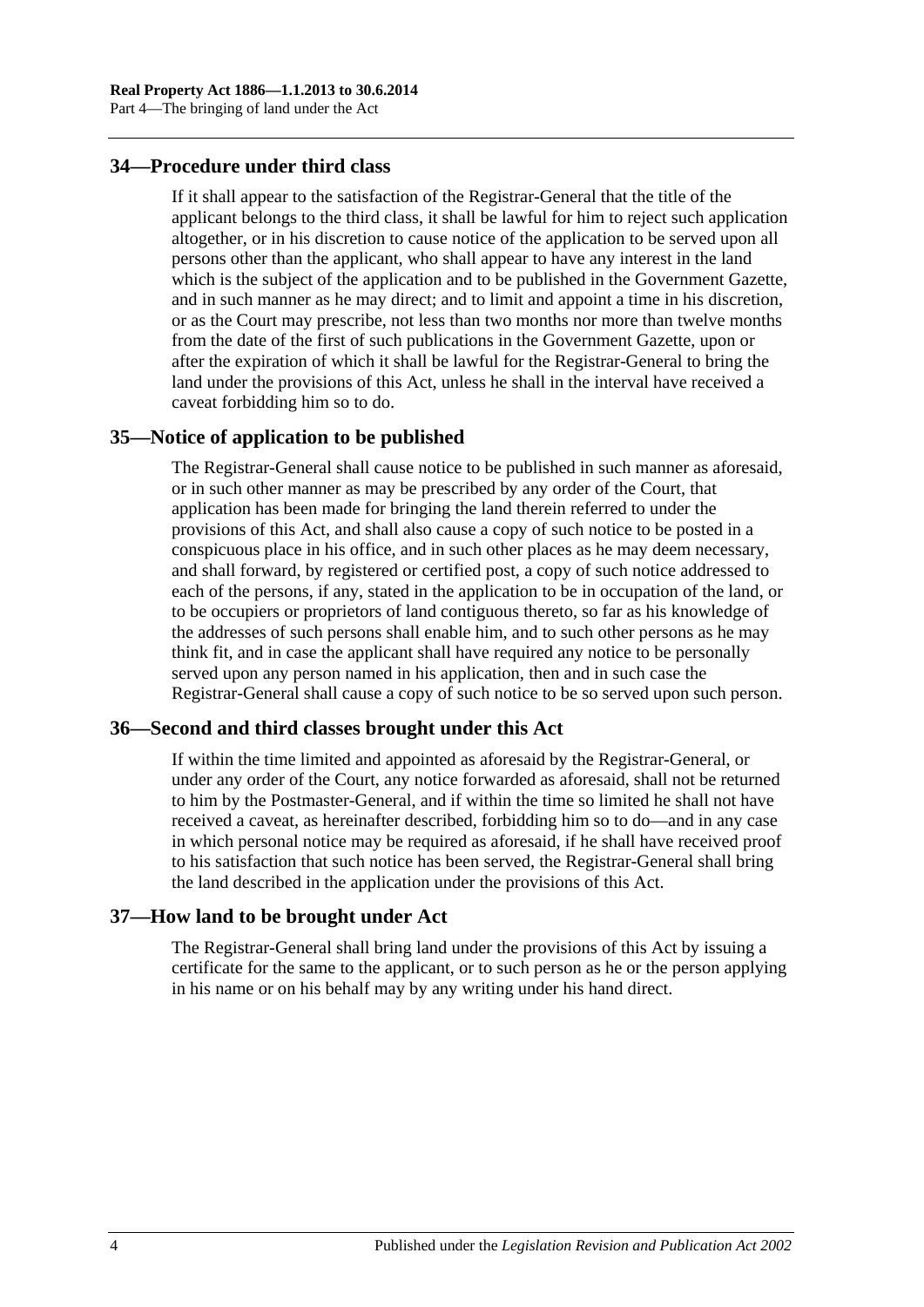#### <span id="page-24-0"></span>**38—Action to be taken on return of notices or failure of personal service**

The Registrar-General, whenever he shall be made aware that any notice required by any applicant to be served personally has failed to be, or cannot be, so served, shall notify the same to such applicant, who, if he think fit, may by writing under his hand, withdraw such requirement, and the Registrar-General thereupon or in case any notice shall be returned to him by the Postmaster-General, may reject the application altogether, or bring the land therein described under the provisions of this Act forthwith, or after such further interval, notification, or advertisement as he may think fit.

#### <span id="page-24-1"></span>**39—Caveat against bringing land under Act**

Any person having or claiming an estate or interest in any land sought to be brought under the provisions of this Act, or the attorney or agent of any such person, may, within the time by the Registrar-General or under any order of the Court for that purpose limited, lodge a caveat with the Registrar-General, in the form of [Schedule 3](#page-132-0) hereto, forbidding the bringing of such land under the provisions of this Act. Every such caveat shall state the nature of the estate or interest claimed by the person lodging the same and the grounds on which such claim is founded, and no caveat shall be received unless some address within South Australia shall be given therein at which notices and proceedings relating to the caveat may be served.

## <span id="page-24-2"></span>**40—If caveat be received within time limited, proceedings stayed**

The Registrar-General shall, upon receipt of any such caveat, within the time limited as aforesaid give notice thereof to the applicant proprietor, and shall suspend further action in the matter, and the land in respect of which such caveat shall have been lodged shall not be brought under the provisions of this Act until such caveat shall have been withdrawn or shall have lapsed from any of the causes hereinafter provided, or until a decision therein shall have been obtained from the Court having jurisdiction in the matter.

## <span id="page-24-3"></span>**41—Applicant may withdraw his application**

Any applicant may withdraw his application at any time prior to the issuing of the certificate, and the Registrar-General shall in such case, upon request in writing signed by the applicant, return to him, or to the person, if any, notified in the application as having a lien thereon, all documents of title deposited in support of the application.

## <span id="page-24-4"></span>**42—Documents of title, if they include other property, to be returned to applicant**

Upon issuing a certificate bringing land under the provisions of this Act the Registrar-General shall endorse a memorandum on every document of title deposited by the applicant in support of his application, stating that the lands described in such certificate have been brought under the Real Property Act. If any such document of title shall relate to or include any property, whether personal or real, other than the land included in the certificate, the Registrar-General shall return such document to the applicant, but otherwise shall retain the same in his office; and no person shall be entitled to the production of any document so retained, except upon the written order of the applicant or of some person claiming through or under him, or upon the order of the Court.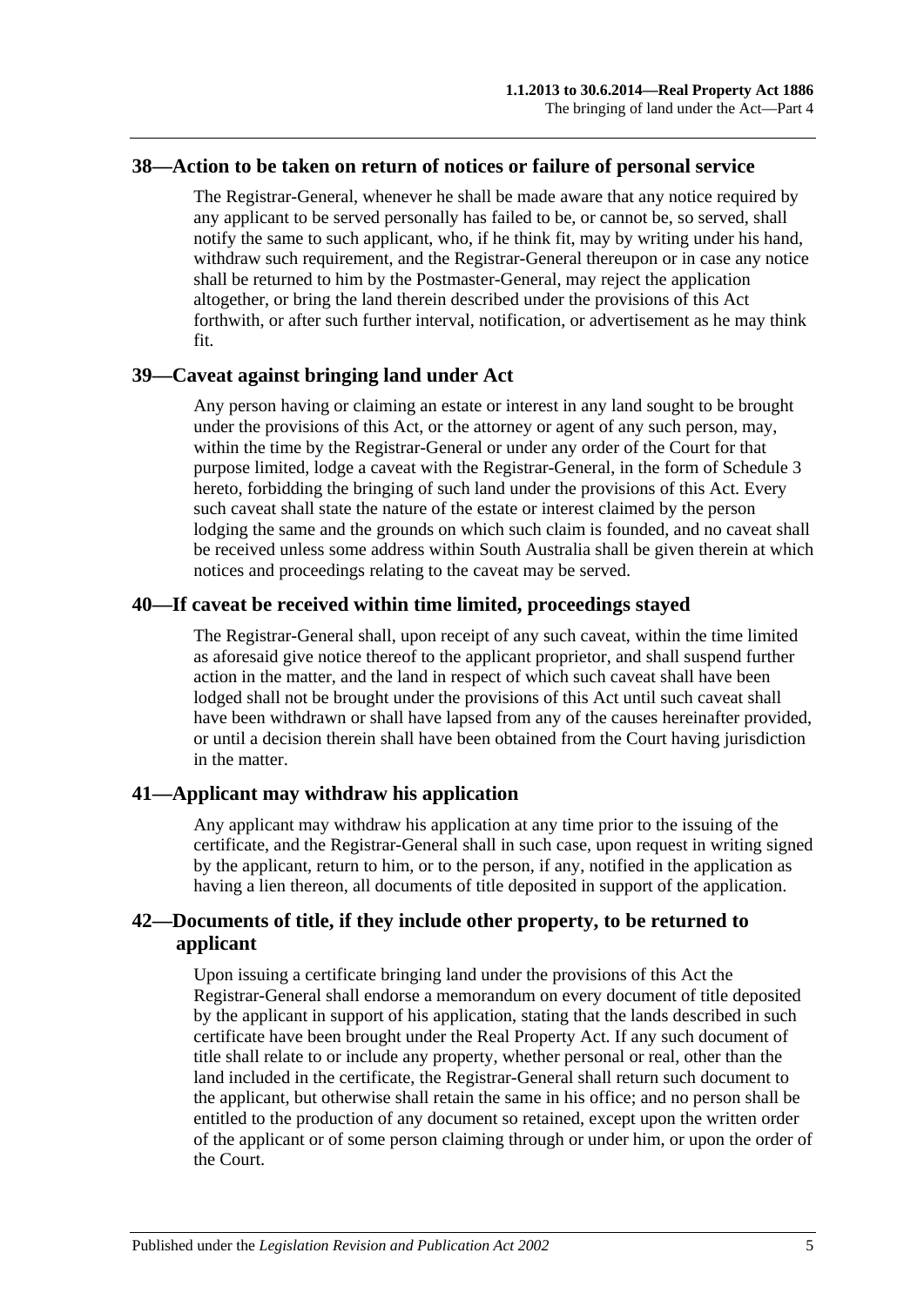## <span id="page-25-0"></span>**43—Certificate to issue in name of deceased applicant proprietor or his nominee**

In case an applicant, or the person to whom he or the person applying in his name or on his behalf, may have directed a certificate to be issued, shall die in the interval between the date of the application and the date on which the certificate shall be issued, the certificate shall be issued in the name of the applicant, or in the name of the person to whom it shall have been so directed to be issued as the case may require, and the land shall devolve in like manner as if the certificate had been issued prior to the death of the applicant or of such person.

## <span id="page-25-1"></span>**44—Proceedings under caveat**

Whenever a caveat shall have been lodged with the Registrar-General forbidding land to be brought under the provisions of this Act, the like proceedings as are hereinafter provided for the removal of caveats, in the case of land already under the provisions of this Act, shall be open to the caveatee for removal of the caveat, and for the recovery of costs and damages from the caveator, in case the caveat shall have been lodged by the caveator wrongfully and without reasonable cause.

#### <span id="page-25-2"></span>**45—Lapse of caveat**

Every such caveat shall be deemed to have lapsed after the expiration of one month from the receipt thereof by the Registrar-General, unless the person by whom or on whose behalf the same was lodged shall, within that time, have taken proceedings in the Court to establish his title to the estate or interest claimed by him, and give written notice thereof to the Registrar-General, or shall have obtained from the Court an order or injunction restraining the Registrar-General from bringing the land under the provisions of this Act. No such lapsed caveat shall, except with the permission of the Court, be renewed by or on behalf of the same person in respect of the same estate or interest.

## <span id="page-25-3"></span>**46—Reversion expectant on lease not to be extinguished**

The reversion expectant upon a lease shall not be deemed to have been extinguished in consequence of the land comprised in such lease having been brought under the provisions of this Act, and the registered proprietor of any land which is subject to a lease granted prior to the first certificate being issued in respect of such land, shall be held in all Courts to be seized of the reversion expectant upon such lease, and to have all the powers, rights and remedies to which a reversioner is by law entitled and shall be subject to all covenants and conditions in such lease expressed or implied to be performed on the part of the lessor.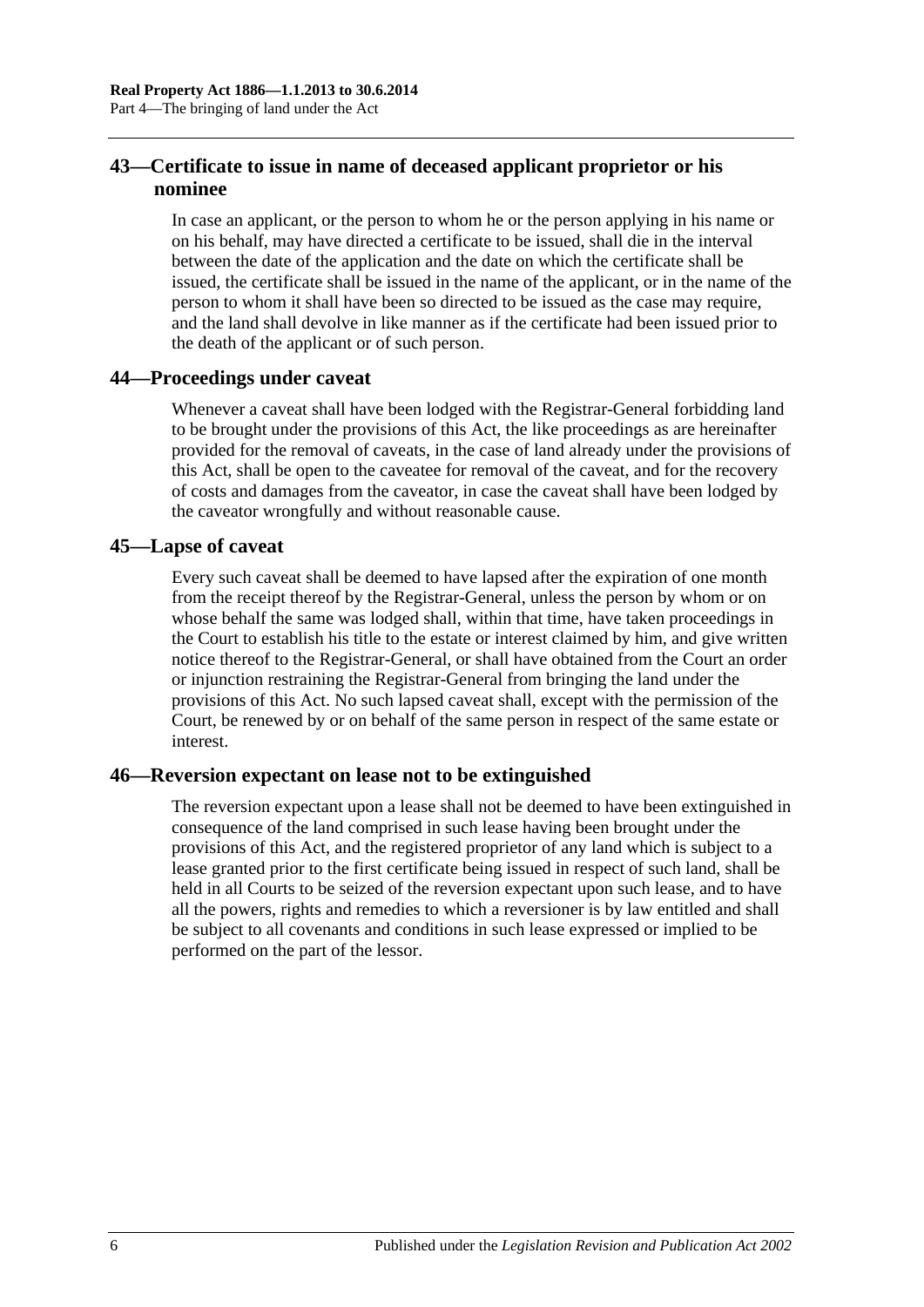## <span id="page-26-0"></span>**Part 5—Registration of title**

## <span id="page-26-1"></span>**Division 1—Registration of title in the Register Book**

## <span id="page-26-2"></span>**47—Registration of title in the Register Book**

This Division applies to, and in relation to, the registration of title to land in the Register Book.

## <span id="page-26-3"></span>**48—Certificates to be in duplicate**

Every certificate shall be in duplicate, and the Registrar-General shall file in the Register Book one part of every certificate, hereinafter called the original, and shall deliver the other, hereinafter called the duplicate, to the registered proprietor of the land.

## <span id="page-26-4"></span>**49—Folios in Register Book**

Each original certificate shall constitute a separate folium of the Register Book, and the Registrar-General shall record thereon distinctly and separately all memorials affecting the land included in each certificate.

## <span id="page-26-5"></span>**51—Requirements of memorial**

Every memorial entered in the Register Book shall be sealed with the seal of the Registrar-General, and shall state the nature of the instrument to which it relates and such other particulars as the Registrar-General directs, and shall refer by number or symbol to such instrument.

## <span id="page-26-6"></span>**51A—Evidentiary**

- (1) Subject to this Act, an original certificate of title must be accepted in legal proceedings as conclusive evidence of title to land and to any other estate or interest in land that it records and as evidence (which may be rebutted) of any other information that it records.
- (2) A document that purports to have been certified by the Registrar-General to be a correct copy of an original certificate of title may be accepted in legal proceedings as if it were the original certificate of title.

## <span id="page-26-7"></span>**Division 2—Registration of title by other methods**

## <span id="page-26-8"></span>**51B—Registration of title electronically etc**

Where the Registrar-General is required by this or any other Act or any other law to register title to land or record any other information relating to land, the Registrar-General may register the title or record the information by an electronic, electromagnetic, optical or photographic process and, in that case, the provisions of this Act (excluding [Division 1\)](#page-26-1) and any other relevant Act will be construed so as to apply to, and in relation to, the registration of title or recording of information by that process and in particular—

(a) the term *Register Book* will be taken to include the records maintained by the Registrar-General pursuant to this section relating to the land;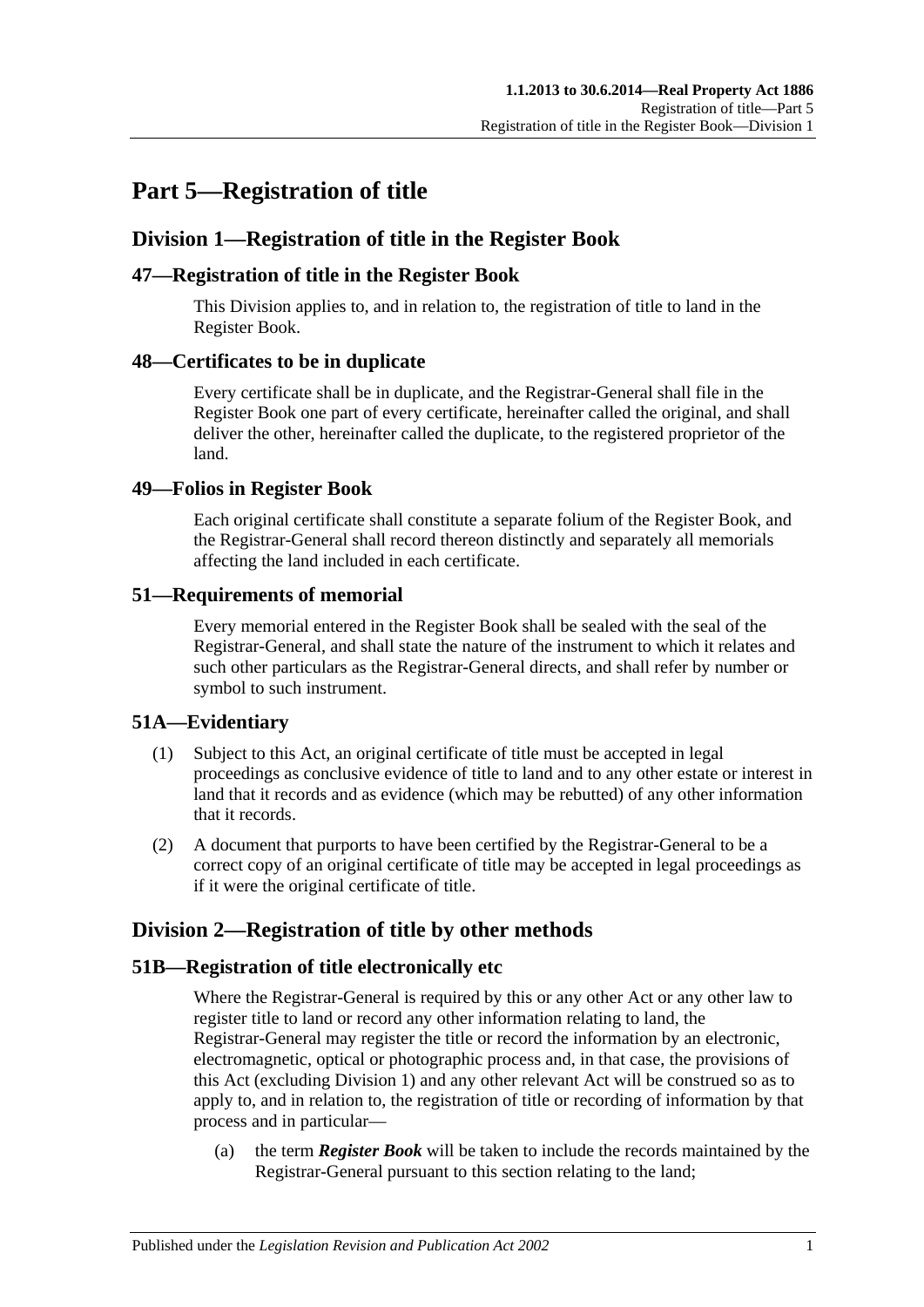- (b) the term *certificate* or *certificate of title* will be taken to mean—
	- (i) the records maintained by the Registrar-General pursuant to this section relating to the land; or
	- (ii) the certificate of title issued under the seal of the Registrar-General in respect of the land; or
	- (iii) both of those meanings,

as the context requires;

- (c) the term *original certificate* or *original certificate of title* will be taken to mean the records maintained by the Registrar-General pursuant to this section relating to the land;
- (d) the term *duplicate certificate* or *duplicate certificate of title* will be taken to mean the certificate of title issued under the seal of the Registrar-General in respect of the land;
- (e) a requirement that a record relating to the land be made—
	- (i) by entry or endorsement of a memorial or memorandum in the Register Book or on the certificate or other instrument of title for the land; or
	- (ii) by any other entry or endorsement or by notation in the Register Book or on the certificate or other instrument of title for the land,

will be satisfied if the Registrar-General makes the record by an electronic, electromagnetic, optical or photographic process;

- (f) a requirement that—
	- (i) a memorial or memorandum be entered or endorsed on the duplicate certificate of title; or
	- (ii) any other entry or endorsement or notation be made on the duplicate certificate of title,

will be taken to be a requirement that the Registrar-General must, if in the Registrar-General's opinion it is necessary or desirable, cancel the certificate of title currently issued in respect of the land and issue a new certificate of title including an appropriate endorsement.

#### <span id="page-27-1"></span><span id="page-27-0"></span>**51C—Issue of certificate of title**

- (1) Where title to land is registered under this Division, the Registrar-General must issue a certificate of title to the proprietor of the land setting out the proprietor's estate or interest in the land and the encumbrances, liens or other interests (if any) to which the estate or interest is subject.
- (2) The Registrar-General may cancel the certificate of title currently issued under [subsection](#page-27-1) (1) and issue a new certificate in its place—
	- (a) when registering any dealing with the registered proprietor's estate or interest in the land or when registering any other dealing that affects the registered proprietor's estate or interest in the land; or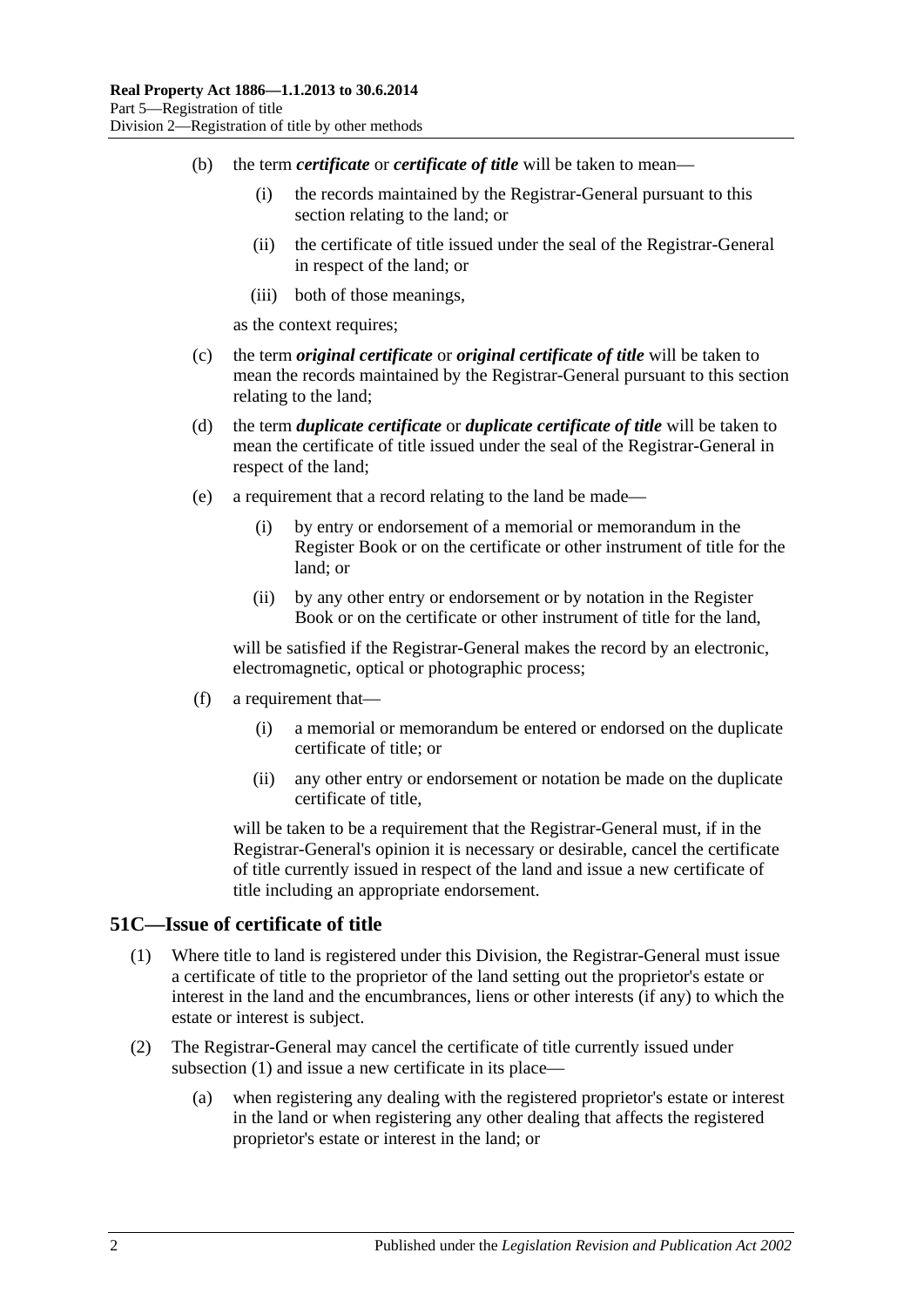- (b) if, in the Registrar-General's opinion, any entry, endorsement or notation, should be made on the title.
- (3) Notwithstanding [subsection](#page-27-1) (1) the Registrar-General may withhold the issue of a certificate of title if in his or her opinion proper reasons exist for doing so.

## <span id="page-28-5"></span><span id="page-28-0"></span>**51D—Evidentiary**

- (1) Subject to this Act a statement (that has been certified by the Registrar-General) of
	- title to land or to any estate or interest in land recorded by the Registrar-General under this Division must be accepted in legal proceedings as conclusive evidence of title to land or to any estate or interest in land; and
	- (b) any other information recorded by the Registrar-General under this Division must be accepted in legal proceedings as evidence (which may be rebutted) of that information.
- (2) A statement referred to in [subsection](#page-28-5) (1) that purports to have been certified by the Registrar-General must be taken in legal proceedings, in the absence of proof to the contrary, to have been so certified.

## <span id="page-28-1"></span>**Division 2A—Boundaries of registered land**

## <span id="page-28-6"></span><span id="page-28-2"></span>**51E—Coordinated cadastre**

- (1) Where the Surveyor-General had lodged a plan delineating the boundaries of allotments in a designated survey area with the Registrar-General under the *[Survey](http://www.legislation.sa.gov.au/index.aspx?action=legref&type=act&legtitle=Survey%20Act%201992)  Act [1992](http://www.legislation.sa.gov.au/index.aspx?action=legref&type=act&legtitle=Survey%20Act%201992)*, the Registrar-General must examine the plan and, if it is in order, accept it for filing in the Lands Titles Registration Office.
- (2) A plan accepted for filing under [subsection](#page-28-6) (1) must be accepted in legal proceedings as evidence (which may be rebutted) of the position and dimensions of the boundaries of allotments that it delineates.
- (3) A court, tribunal or other body or person conducting legal proceedings must not make a finding that the position or dimensions of the boundary of an allotment varies from the position or dimensions of the boundary shown on a plan accepted for filing under [subsection](#page-28-6) (1) unless the court, tribunal, body or person has first given the Surveyor-General, or a person acting on his or her behalf, the opportunity to present evidence and be heard on that question.
- <span id="page-28-7"></span>(4) If the Registrar-General finds an error in a plan accepted for filing under [subsection](#page-28-6) (1), he or she may, with the approval of the Surveyor-General, amend the plan in order to correct the error.
- (5) As soon as practicable after accepting a plan for filing under [subsection](#page-28-6) (1) or amending a plan under [subsection](#page-28-7) (4), the Registrar-General must correct any certificate of title that is inconsistent with a boundary delineated on the plan.

## <span id="page-28-3"></span>**Division 3—General**

## <span id="page-28-4"></span>**52—Endorsement of record of registration**

Upon registering an instrument the Registrar-General must endorse the date of registration on the instrument and the endorsement must be accepted in legal proceedings as conclusive evidence of the date of registration.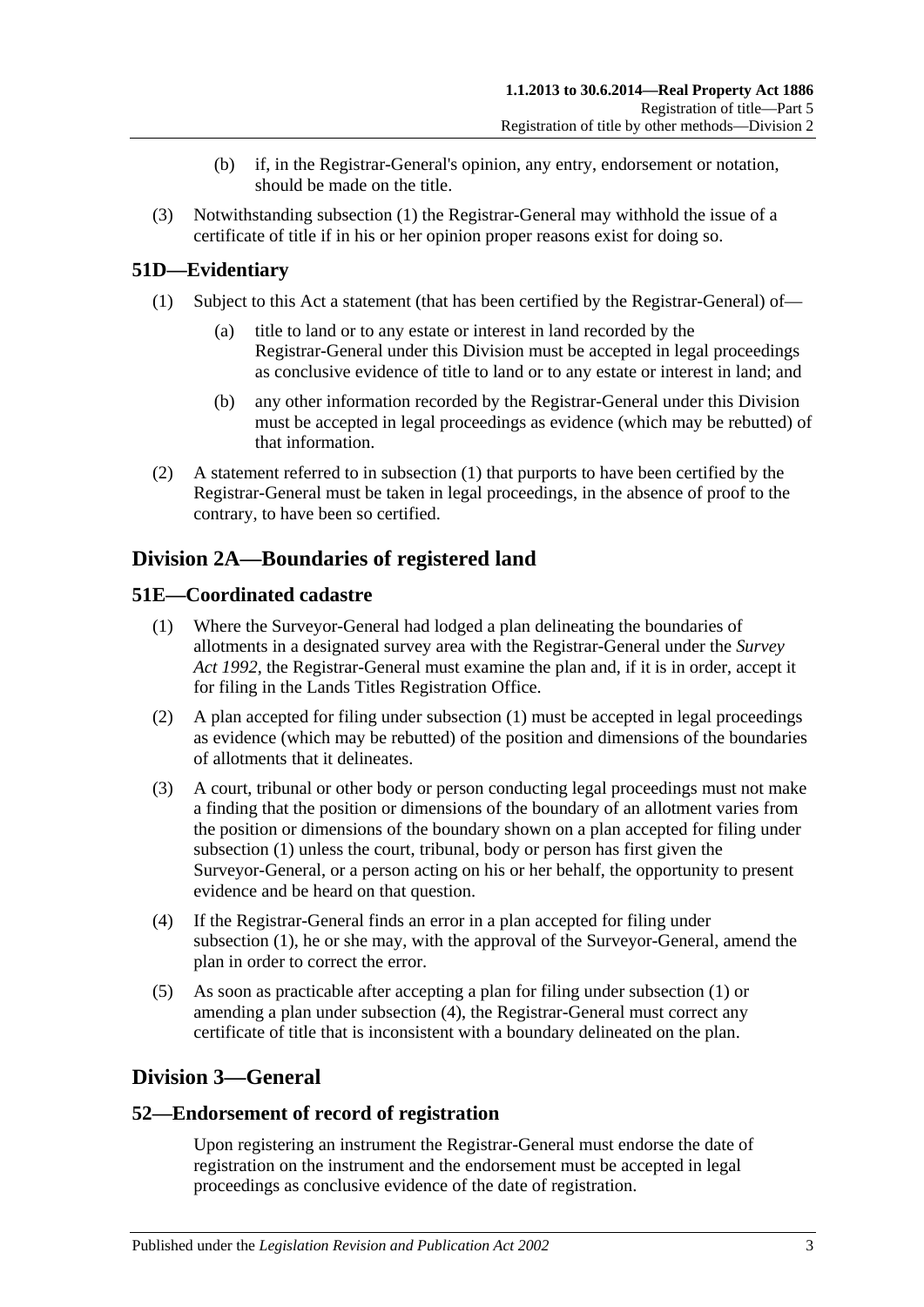#### <span id="page-29-0"></span>**53—Retention of records**

Once information has been recorded by the Registrar-General under this Act the Registrar-General must retain it in the form in which it was originally registered or in some other form.

### <span id="page-29-4"></span><span id="page-29-1"></span>**54—Form of instruments**

- (1) Subject to this Act, the Registrar-General shall not register any instrument purporting to transfer or otherwise deal with or affect any estate or interest in land under the provisions of this Act unless the instrument complies with this Act and is in a form approved by the Registrar-General.
- (2) Notwithstanding anything in [subsection](#page-29-4) (1) of this section, the Registrar-General may, in his discretion, register any instrument notwithstanding any error in or omission from its memorandum or endorsement of prior encumbrances and, in such case, the error or omission shall not invalidate or otherwise affect the registration of the instrument.
- (3) Notwithstanding anything in [subsection](#page-29-4) (1) of this section, where an instrument contains a patent error, the Registrar-General may of his own motion correct the error by marginal notation on the instrument, and the instrument so corrected shall have the like validity and effect as if the error had not been made.

### <span id="page-29-2"></span>**55—Instruments**

Any instrument presented for registration may be single or in duplicate, or if a lease may be in duplicate or triplicate.

#### <span id="page-29-3"></span>**56—Priority of instruments**

- (1) Every instrument presented for registration shall be attested by a witness, and, subject to [subsection](#page-29-5) (1a), shall be registered in the order of time in which the same is produced for that purpose; and instruments registered in respect of or affecting the same estate or interest shall, notwithstanding any express, implied, or constructive notice, be entitled to priority, the one over the other, according to the date of registration, and not according to the date of the instrument itself; and the Registrar-General, upon registration thereof, shall file such instrument (if single) in his office, and if in duplicate or triplicate, shall file one original in his office, and shall deliver the other or others to the person or persons entitled thereto.
- <span id="page-29-5"></span>(1a) Where 2 or more instruments dealing with or affecting the same estate or interest in land have been produced for registration at the same time, the Registrar-General may register those instruments in the order that will give effect to the intentions of the parties as expressed in, or apparent to the Registrar-General from, the instruments.
- <span id="page-29-6"></span>(2) The Registrar-General may, on application in the appropriate form, vary the order of priority between two or more registered mortgages or encumbrances.
- (3) An application for the variation of an order of priority in accordance with [subsection](#page-29-6) (2)—
	- (a) must be made by every holder of a mortgage or encumbrance that is to have its order of priority varied; and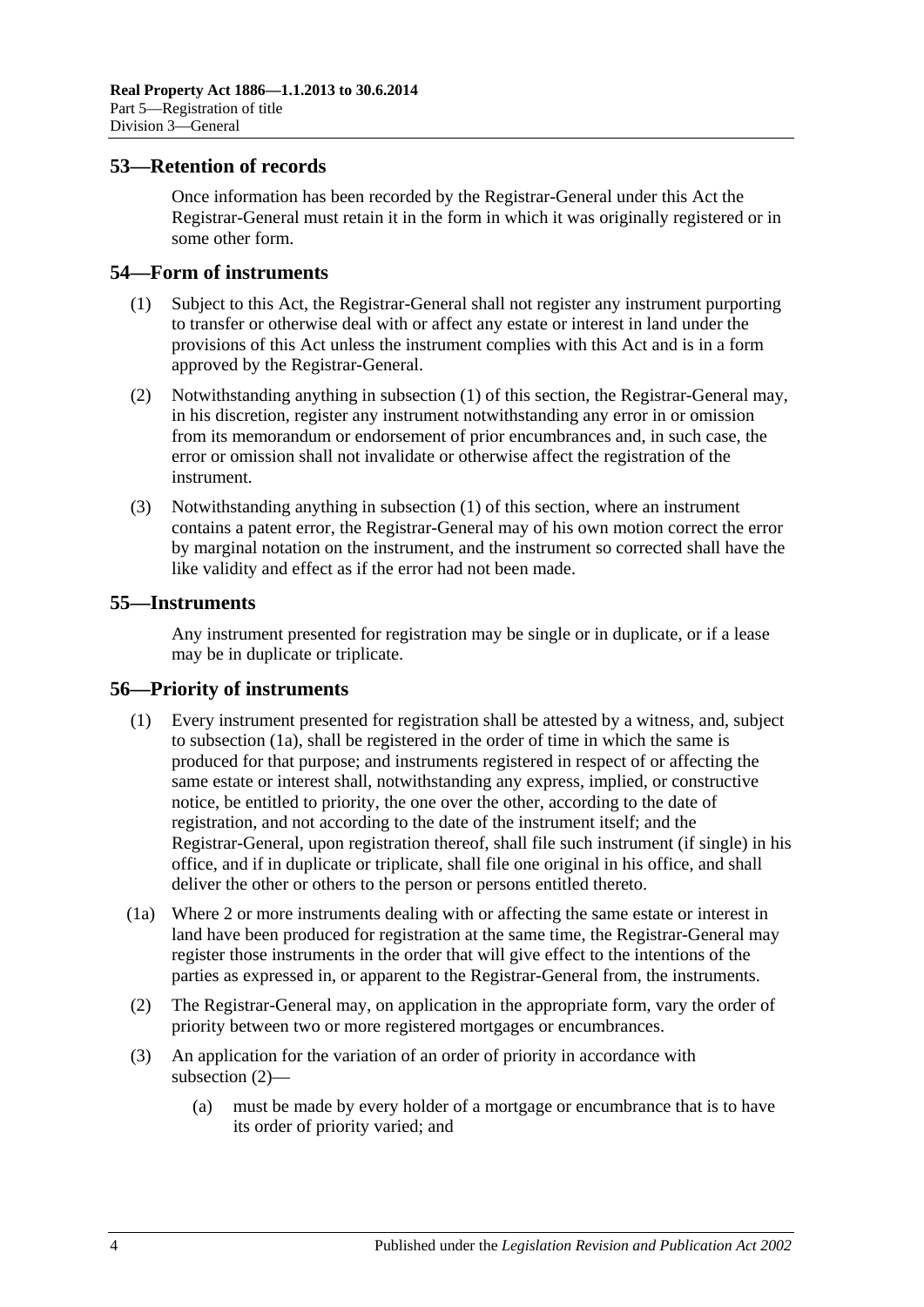- (b) where a registered mortgage or encumbrance is, by virtue of the proposed variation of order of priority, to be postponed to a mortgage or encumbrance over which it has had priority—must be made with the consent of the holder of the mortgage or encumbrance that is to be so postponed; and
- (c) must be made with the consent of the mortgagor.
- (4) A memorandum of the variation of an order of priority under [subsection](#page-29-6) (2)—
	- (b) shall be endorsed on the certificate of title affected by those mortgages or encumbrances.

#### <span id="page-30-0"></span>**56A—Registration**

A certificate of title will be taken to be registered upon the Registrar-General allotting a volume and folio number in respect of the certificate of title.

#### <span id="page-30-1"></span>**57—Effect of registration of instruments**

Every instrument shall, when registered, be deemed part of the Register Book, and shall have the effect of and be deemed and taken to be a deed duly executed by the parties who have signed the same.

#### <span id="page-30-2"></span>**58—Where 2 or more instruments presented at same time**

Should two or more instruments executed by the same proprietor, and purporting to affect the same estate or interest, be at the same time presented to the Registrar-General for registration, he shall register and endorse that instrument which shall be presented by the person producing to him the duplicate certificate.

#### <span id="page-30-3"></span>**59—Provision for registration in case of death of party executing instrument**

In case any person, who either before or after his death shall be registered as proprietor of any land shall die after signing any instrument affecting such land, and before registration thereof, the registration of such instrument may nevertheless be proceeded with in accordance with this Act, and shall be valid notwithstanding such death.

## <span id="page-30-4"></span>**60—Person to whom certificate or other instrument of title has been issued in error, or who wrongfully retains such instrument, may be summoned**

In case it shall appear to the satisfaction of the Registrar-General that any certificate or other instrument has been issued in error or contains any misdescription of land or of boundaries, or that any entry or endorsement has been made in error on any certificate or other instrument, or that any certificate, instrument, entry, or endorsement has been fraudulently or wrongfully obtained, or that any certificate or instrument is fraudulently or wrongfully retained, he may summon the person to whom such certificate or instrument has been so issued, or by whom it has been so obtained or is retained, to deliver up the same for the purpose of being cancelled or corrected, as the case may require.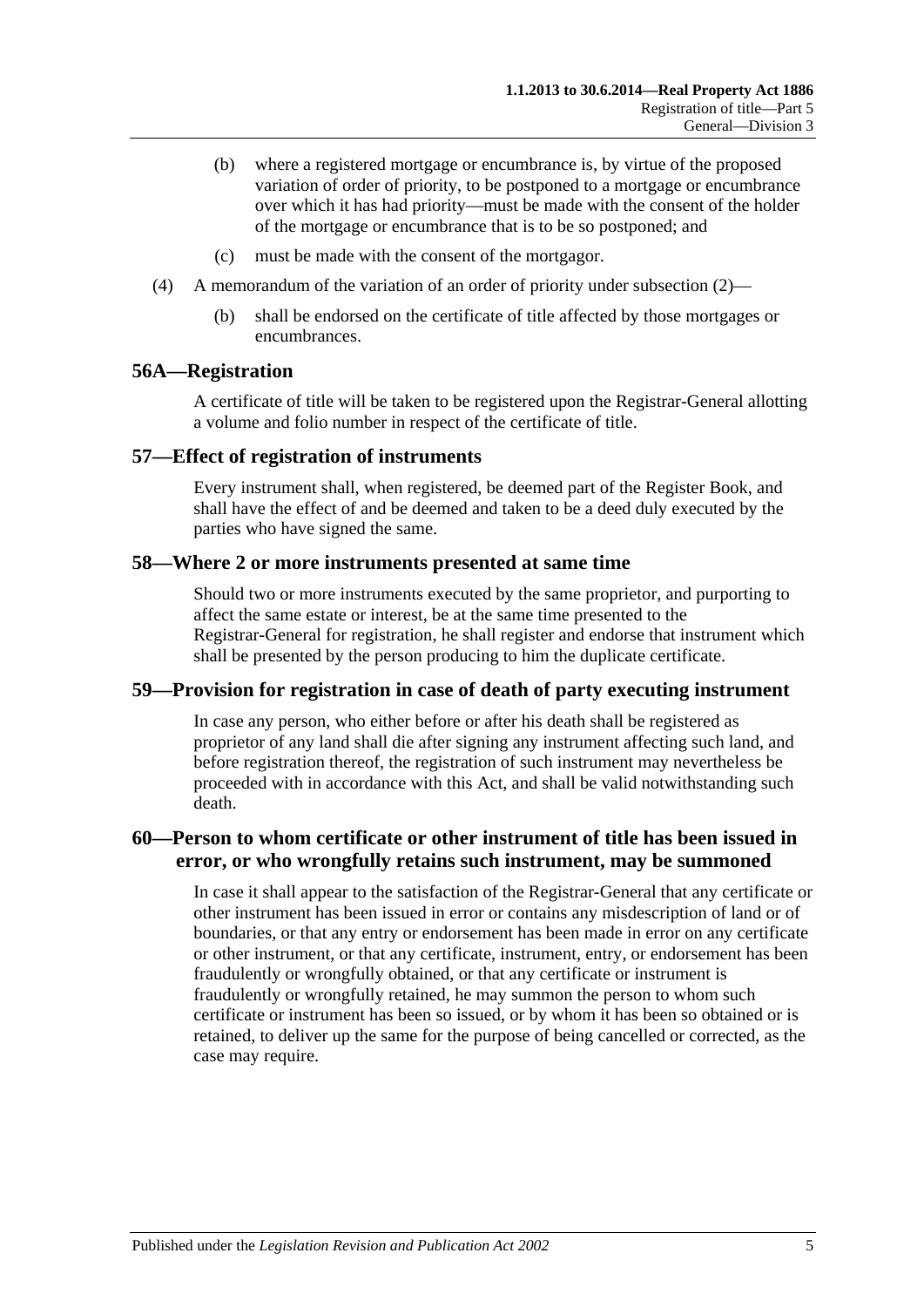## <span id="page-31-0"></span>**61—Arrest of person refusing to deliver up instrument for cancellation or correction**

In case such person shall refuse or neglect to comply with such summons, the Registrar-General may apply to the Court to issue a summons for such person to appear before the Court and show cause why such certificate or other instrument should not be delivered up to be cancelled or corrected; and if such person, when served with such summons, shall neglect or refuse to attend before such Court at the time therein appointed, it shall be lawful for such Court to issue a warrant authorising and directing the person so summoned to be apprehended and brought before the Court for examination.

## <span id="page-31-1"></span>**62—Order for delivery of instrument**

Upon the appearance before the Court of any person summoned or brought up by virtue of a warrant as aforesaid, it shall be lawful for the Court to examine such person upon oath, and to order him to deliver up such certificate or other instrument, and, upon refusal or neglect by such person to deliver up the same pursuant to such order, to commit him to gaol for any period not exceeding six months, unless such certificate or instrument shall be sooner delivered up.

## <span id="page-31-2"></span>**63—Orders for cancellation of instrument and alteration of Register Book**

In such case, or in case a summons by the Registrar-General or a Judge cannot be served upon such person as hereinbefore directed, the Court may direct the Registrar-General to cancel or correct any certificate or other instrument, or any entry or memorial in the Register Book relating to such land, and to substitute and issue such certificate or other instrument, or make such entry as the circumstances of the case may require, and the Registrar-General shall give effect to such order.

## <span id="page-31-3"></span>**64—Powers of court to direct cancellation of certificate or entry**

In any proceeding in the Court respecting any land, or any transaction, contract, or application relating thereto, or any instrument, caveat, memorial, or other entry affecting any such land, it shall be lawful for the Court to direct the Registrar-General to cancel, correct, record, substitute, issue, or make any certificate, or any memorial or entry in the Register Book, notwithstanding that the relevant duplicate certificate has not been produced to him, or otherwise to do such acts and make such entries as may be necessary to give effect to any judgment, decree, or order of such Court given or made in such proceeding, and the Registrar-General shall obey every such direction.

## <span id="page-31-4"></span>**65—Search allowed**

- (1) Subject to this section, any person may have access to the Register Book, and to all instruments lodged or deposited in the Lands Titles Registration Office, for the purpose of inspection during the hours, and on the days, appointed for search.
- <span id="page-31-5"></span>(2) If, on the application of a person whose particulars are, or are to be, contained in the Register Book or in any instruments lodged or deposited in the Lands Titles Registration Office, the Registrar-General is satisfied that access under this section to any such particulars would be likely to place at risk the personal safety of the person, a member of the person's family or any other person, the Registrar-General may take such measures as he or she thinks fit to prevent or to restrict access to those particulars.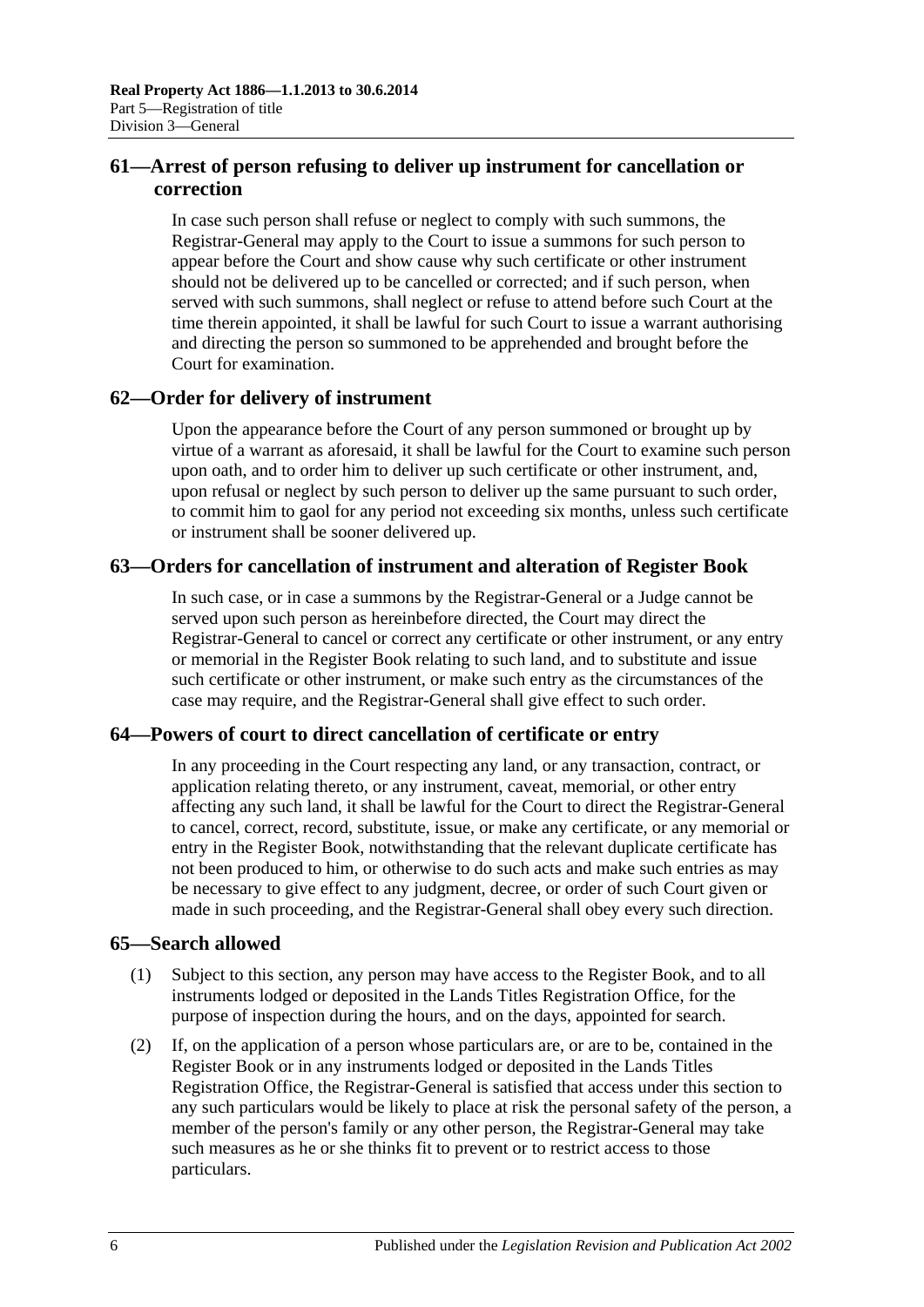- (3) An application under [subsection](#page-31-5) (2) must be in the appropriate form and must contain such particulars, and be supported by such evidence, as the Registrar-General may require.
- <span id="page-32-2"></span>(4) The Registrar-General may take such measures as he or she thinks fit to prevent or restrict access to any particulars the subject of an application under [subsection](#page-31-5) (2) while the application is being determined.
- (5) Nothing prevents the Registrar-General varying or revoking any measures taken under [subsection](#page-31-5) (2) or [\(4\)](#page-32-2) if he or she thinks fit.

## <span id="page-32-0"></span>**66—Conflict between original and duplicate certificate**

If there is a difference between an original certificate and the duplicate certificate, the original prevails.

#### <span id="page-32-1"></span>**66A—Lodgement of land grant**

If a grant of Crown land is lodged in the Lands Titles Registration Office, the Registrar-General must register title to the land.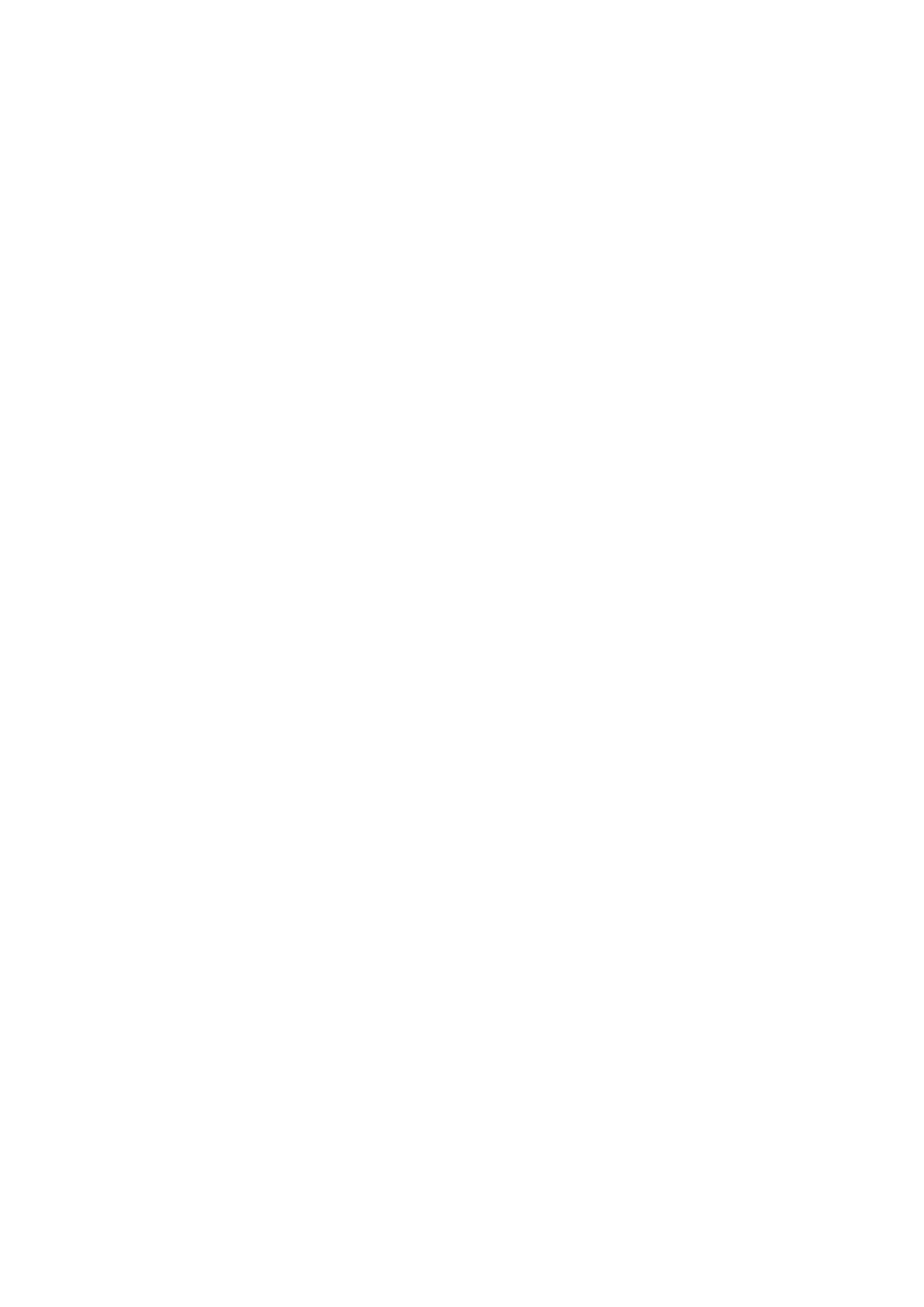## <span id="page-34-0"></span>**Part 6—The title of registered proprietors**

### <span id="page-34-1"></span>**67—Instruments not effectual until registration**

No instrument shall be effectual to pass any land or to render any land liable as security for the payment of money, but upon the registration of any instrument in manner herein prescribed, the estate or interest specified in such instrument shall pass, or, as the case may be, the land shall become liable as security in manner and subject to the covenants, conditions, and contingencies set forth and specified in such instrument or by this Act declared to be implied in instruments of a like nature.

#### <span id="page-34-2"></span>**68—Person named in certificate to be the registered proprietor**

The person named in or appearing by any certificate or other registered instrument as seized of or taking any estate or interest in land shall be the registered proprietor thereof.

#### <span id="page-34-3"></span>**69—Title of registered proprietor indefeasible, except in cases of—**

The title of every registered proprietor of land shall, subject to such encumbrances, liens, estates, or interests as may be notified on the original certificate of such land, be absolute and indefeasible, subject only to the following qualifications:

#### (a) **Fraud**

in the case of fraud, in which case any person defrauded shall have all rights and remedies that he would have had if the land were not under the provisions of this Act: Provided that nothing included in this subsection shall affect the title of a registered proprietor who has taken *bona fide* for valuable consideration, or any person *bona fide* claiming through or under him;

#### (b) **Forgery or disability**

in the case of a certificate or other instrument of title obtained by forgery or by means of an insufficient power of attorney or from a person under some legal disability, in which case the certificate or other instrument of title shall be void: Provided that the title a registered proprietor who has taken *bona fide* for valuable consideration shall not be affected by reason that a certificate other instrument of title was obtained by any person through whom he claims title from a person under disability, or by any of the means aforesaid;

#### (c) **Erroneous inclusion of land**

where any portion of land has been erroneously included, by wrong description of parcels or boundaries, in the certificate or other instrument evidencing the title of the registered proprietor: In which case the rights of the person who but for such error would be entitled to such land shall prevail, except as against a registered proprietor taking such land *bona fide* for valuable consideration, or any person *bona fide* claiming through or under him;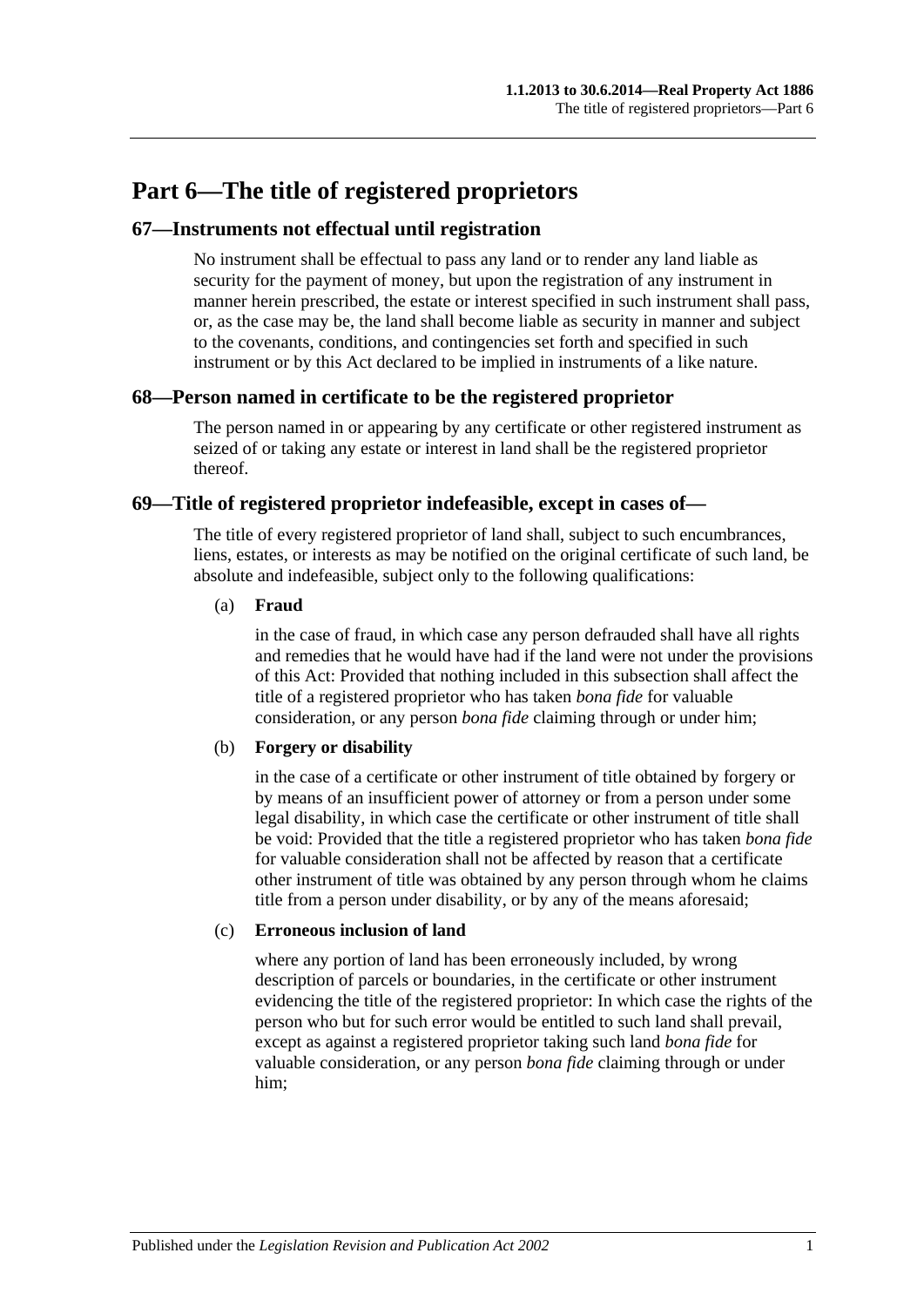#### (d) **Omission of easement**

where a right-of-way or other easement not barred or avoided by the provisions of the *[Rights-of-Way Act](http://www.legislation.sa.gov.au/index.aspx?action=legref&type=act&legtitle=Rights-of-Way%20Act%201881) 1881*, or of this Act, has been omitted or mis-described in any certificate, or other instrument of title: In which case such right-of-way or other easement shall prevail, but subject to the provisions of the said *[Rights-of-Way Act](http://www.legislation.sa.gov.au/index.aspx?action=legref&type=act&legtitle=Rights-of-Way%20Act%201881) 1881* and of this Act;

#### (e) **Several certificates for the same land**

where two or more certificates shall be registered under any of the Real Property Acts in respect of the same land: In which case the title originally first in date of registration shall prevail but without prejudice to the effect of anything done under [Part 19A](#page-100-0) of this Act;

#### (f) **Certificate to be void if any person is in possession and rightfully entitled adversely to the first registered proprietor**

any certificate issued upon the first bringing of land under the provisions of any of the Real Property Acts, and every certificate issued in respect of the said land, or any part thereof, to any person claiming or deriving title under or through the first registered proprietor, shall be void, as against the title of any person adversely in actual occupation of, and rightfully entitled to, such land, or any part thereof at the time when such land was so brought under the provisions of the said Acts, and continuing in such occupation at the time of any subsequent certificate being issued in respect of the said land;

#### (g) **Wife's title to prevail**

where a husband shall have been wrongly registered as co-proprietor of land belonging to his wife for her separate use or as her separate property, in which case the title of the wife shall prevail except as against a registered proprietor taking such land *bona fide* for valuable consideration, or any person *bona fide* claiming through or under him;

#### (h) **A lease or letting for not more than a year**

where at the time when the proprietor becomes registered a tenant shall be in actual possession of the land under an unregistered lease or an agreement for a lease or for letting for a term not exceeding one year: In which case the title of the tenant under such lease or agreement shall prevail;

#### (i) **Non-payment of succession duty**

where the succession duty payable in respect of the land has not been paid, and the certificate required by section 63 of the *[Succession Duties Act](http://www.legislation.sa.gov.au/index.aspx?action=legref&type=act&legtitle=Succession%20Duties%20Act%201929) 1929* has not been obtained: In which case any charge by law imposed on the land in respect of such duty shall remain in force.

## <span id="page-35-0"></span>**70—In other cases title of registered proprietor shall prevail**

In all other cases the title of the registered proprietor of land shall prevail, notwithstanding the existence in Her Majesty, Her heirs, or successors, or in any person of any estate or interest whatever whether derived by grant from the Crown or otherwise, which but for this Act might be held paramount or to have priority; and notwithstanding any want of notice, or insufficient notice of any application, or any error, omission or informality in any application or proceedings.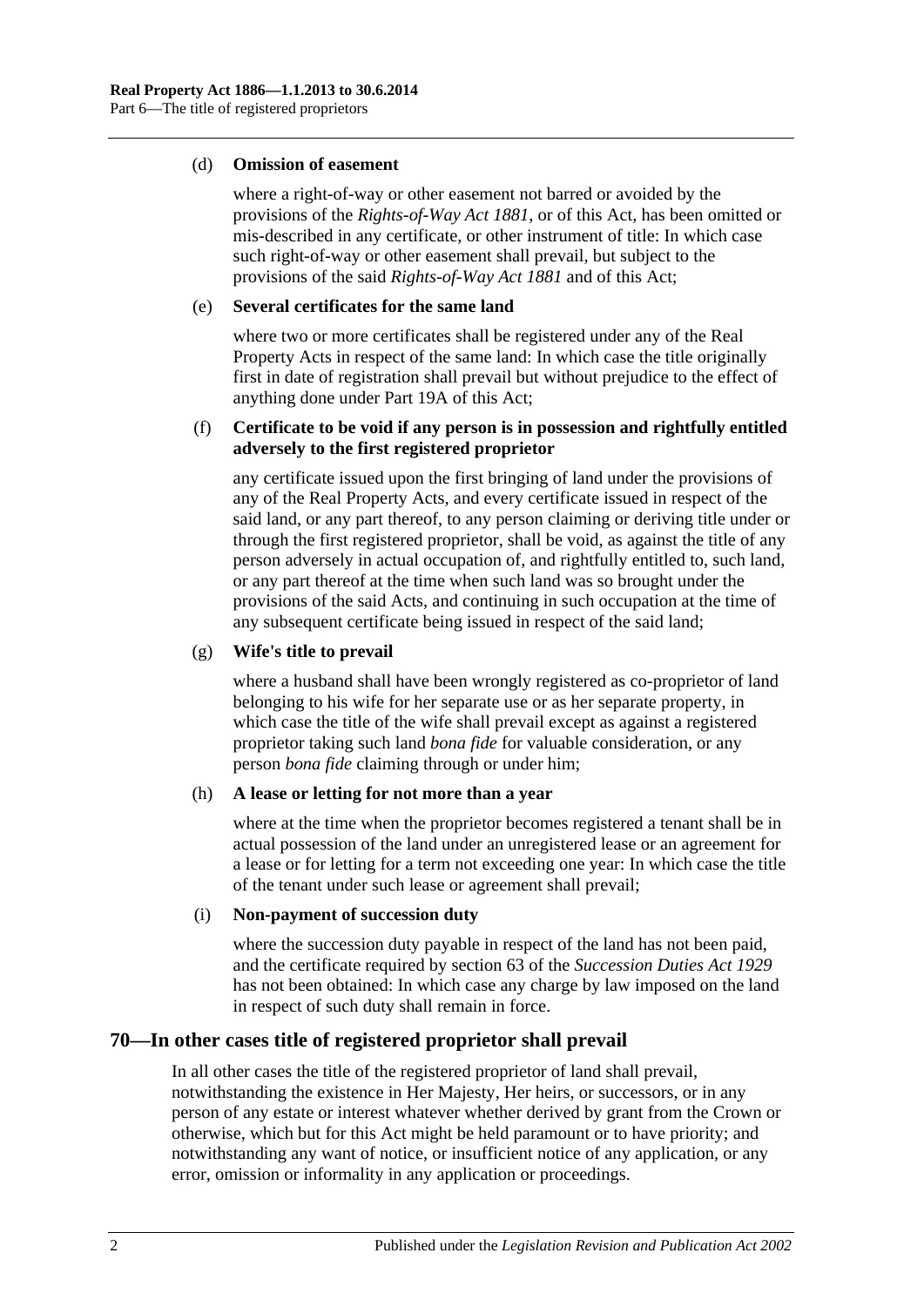#### **71—Saving of certain rights and powers viz**

Nothing in the two preceding sections contained shall be construed so as to affect any of the following rights or powers, that is to say—

#### (a) **Sales by Sheriff**

the power of the Sheriff to sell the land of a judgment debtor under a writ of execution;

#### (b) **Sales under order of the Court**

the power of the Court to order the sale of land;

#### (c) **Transmissions on bankruptcy or assignment**

the right of the Official Receiver or of any trustee to land transmitted on the bankruptcy or statutory assignment of the registered proprietor;

#### (d) **Contracts**

the rights of a person with whom the registered proprietor shall have made a contract for the sale of land or for any other dealing therewith;

#### (e) **Trusts**

the rights of a *cestui que trust* where the registered proprietor is a trustee, whether the trust shall be express, implied, or constructive;

#### (f) **Deed-poll by promoters of an undertaking**

the right of promoters of an undertaking to vest land in themselves by deed-poll pursuant to the *[Compulsory Acquisition of Land Act](http://www.legislation.sa.gov.au/index.aspx?action=legref&type=act&legtitle=Compulsory%20Acquisition%20of%20Land%20Act%201925) 1925* or any Act amending the same,

provided that no unregistered estate, interest, power, right, contract, or trust shall prevail against the title of a registered proprietor taking *bona fide* for valuable consideration, or of any person *bona fide* claiming through or under him.

## **72—Knowledge of trust not evidence of want of bona fides**

Knowledge of the existence of any unregistered estate, interest, contract, or trust shall not of itself be evidence of want of *bona fides* so as to affect the title of any registered proprietor.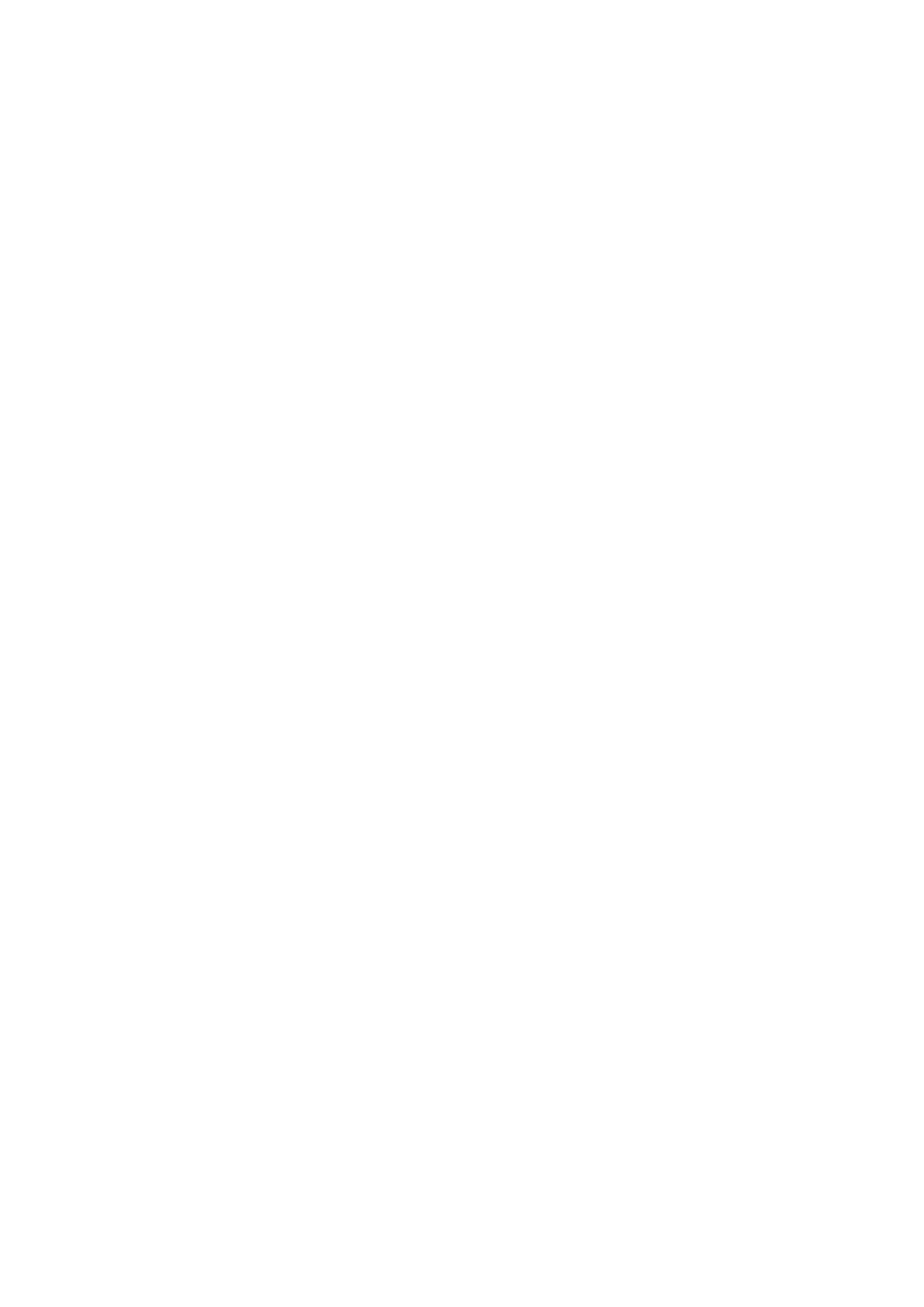# **Part 7—Certificates of title**

## **73—Certificate of title**

The registered proprietor of an estate of freehold in land, other than a leasehold for a life or lives, shall be entitled to receive a certificate for that estate in the appropriate form.

## **74—Joint tenants and tenants in common**

Two or more persons registered as joint proprietors of an estate or interest in land shall be deemed to be entitled to the same as joint tenants; and in all cases where two or more persons are entitled as tenants in common to an estate of freehold in any land, such persons may receive one certificate for the entirety, or each may receive a separate certificate for his undivided share and in each case the certificate must state the shares in which they hold the land.

## **75—Certificates for remainder and reversions**

The proprietor of an estate of freehold in remainder or reversion in land, for a life estate in which a certificate has already been issued, may have his estate registered on the certificate issued for the life estate, or may receive a separate certificate for his estate, which shall refer to the certificate of the particular estate.

## **76—Mode of inheritance or succession shall be implied**

Every certificate, or other instrument of title issued to or made in favour of a corporation, aggregate or sole, shall be deemed to extend to and include the successors of such corporation, and every such certificate or instrument of title issued to or made in favour of any person shall be deemed to extend to and include the legal representatives of such person.

## **77—Memorials on certificates**

The Registrar-General shall record on every certificate issued by him, and in such manner as to preserve their respective priorities, memorials of all subsisting mortgages, leases, and encumbrances, and of any dower or rent-charge to which the land may be subject; and if such certificate be issued to a minor or to a person otherwise under disability, he shall record thereon the age of such minor or the nature of the disability so far as known to him.

## **78—Certificates in lieu of surrendered certificates**

Upon the application of any registered proprietor holding land under one or more certificates, and the delivering up of such instruments of title, it shall be lawful for the Registrar-General to issue to such proprietor one certificate for the whole of such land, or several certificates each comprising portion of such land, in accordance with such application; and upon issuing any such new certificate the Registrar-General shall cancel the duplicates delivered up, and the originals, and shall endorse thereon a memorandum, setting forth the occasion of such cancellation, and referring to the new certificate issued in lieu thereof.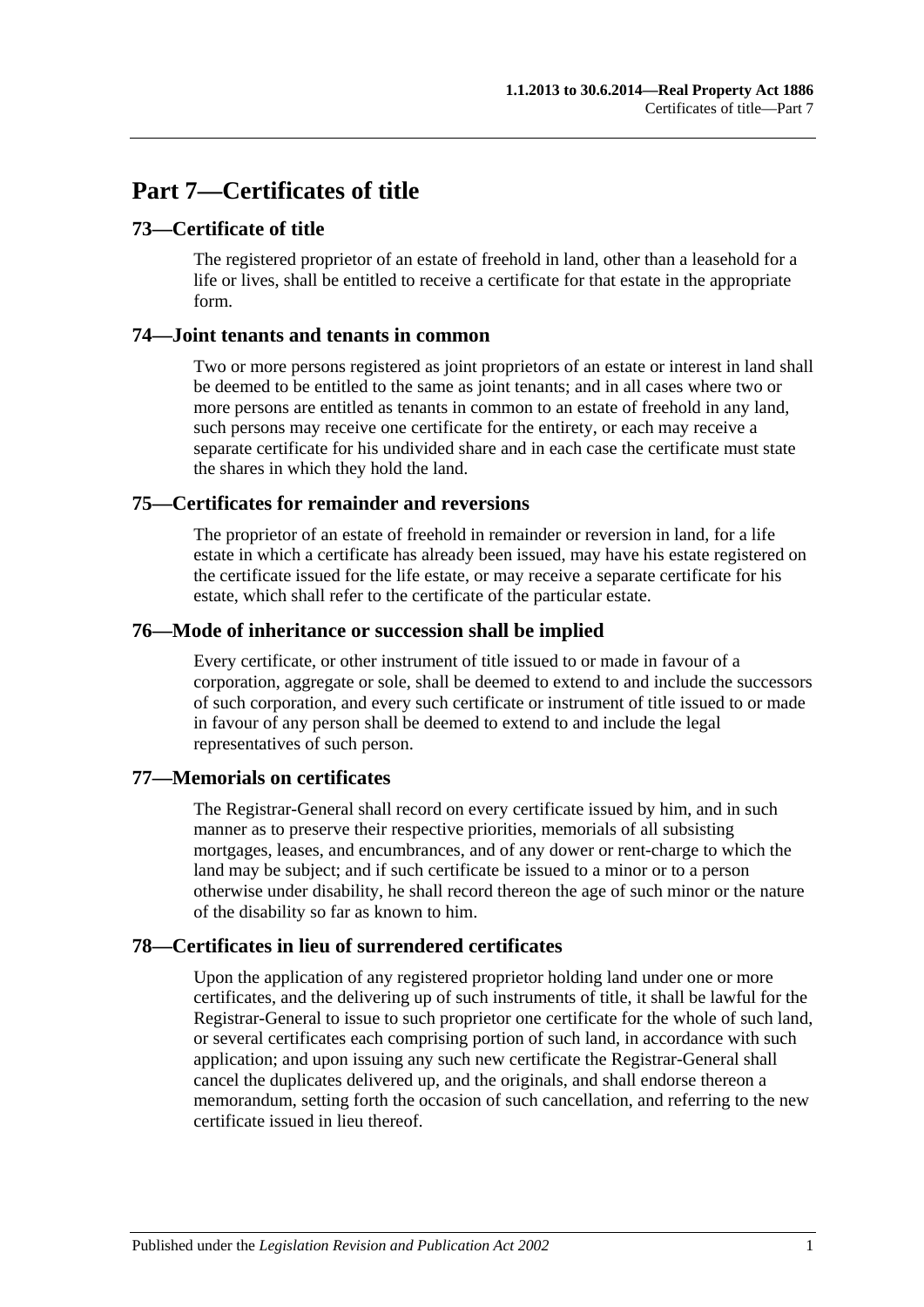### **78A—Issue of new certificate on alteration etc**

#### Where—

- (a) this Act or another Act or any other law requires the Registrar-General to enter or endorse a memorial or memorandum or make any other entry, endorsement or notation on a certificate; or
- (b) in the opinion of the Registrar-General he or she should enter or endorse a memorial or memorandum or make any other entry, endorsement or notation on a certificate or correct an error in or make any other alteration to a certificate,

the Registrar-General may issue a new certificate that includes the memorial, memorandum, entry, endorsement, notation, correction or other alteration in place of the existing certificate.

#### <span id="page-39-0"></span>**79—Substituted certificate etc**

- (1) The Registrar-General, on application in that behalf and on proof to his satisfaction that any duplicate certificate or any tenant's copy of a Crown lease has been lost, mislaid or destroyed, may issue a substituted certificate or tenant's copy of Crown lease (as the case may be).
- (4) Upon issuing a substituted certificate or tenant's copy of Crown lease the Registrar-General shall make an endorsement thereon stating the reason for the issue thereof and shall at the same time enter in the Register Book or the Register of Crown Leases (as the case may be) notice of the issue of such substituted certificate or tenant's copy of Crown lease, and the date thereof, and the reason for the issue thereof.
- (5) Every such substituted certificate or tenant's copy of Crown lease shall be available for all purposes and uses for which the certificate or tenant's copy of Crown lease so lost, mislaid or destroyed would have been available, and shall supersede the duplicate certificate or tenant's copy of Crown lease for which it is substituted.
- (6) Instead of issuing a substituted certificate the Registrar-General may cancel the relevant folio of the Register Book, recording thereon that the folio was cancelled pursuant to this section, and may issue a new certificate in lieu thereof.
- (7) For the purposes of this section every lease or agreement for sale of Crown lands granted or made by or on behalf of the Crown, shall be deemed a Crown lease.
- (8) Before issuing a substituted certificate or a new certificate or a tenant's copy of a Crown lease the Registrar-General may, where in his opinion it is necessary or desirable, give notice of his intention to do so in the Gazette or in any newspaper circulating in the State.

#### **80—Issue of certificates of title**

Certificates of title must be issued under the seal of the Registrar-General.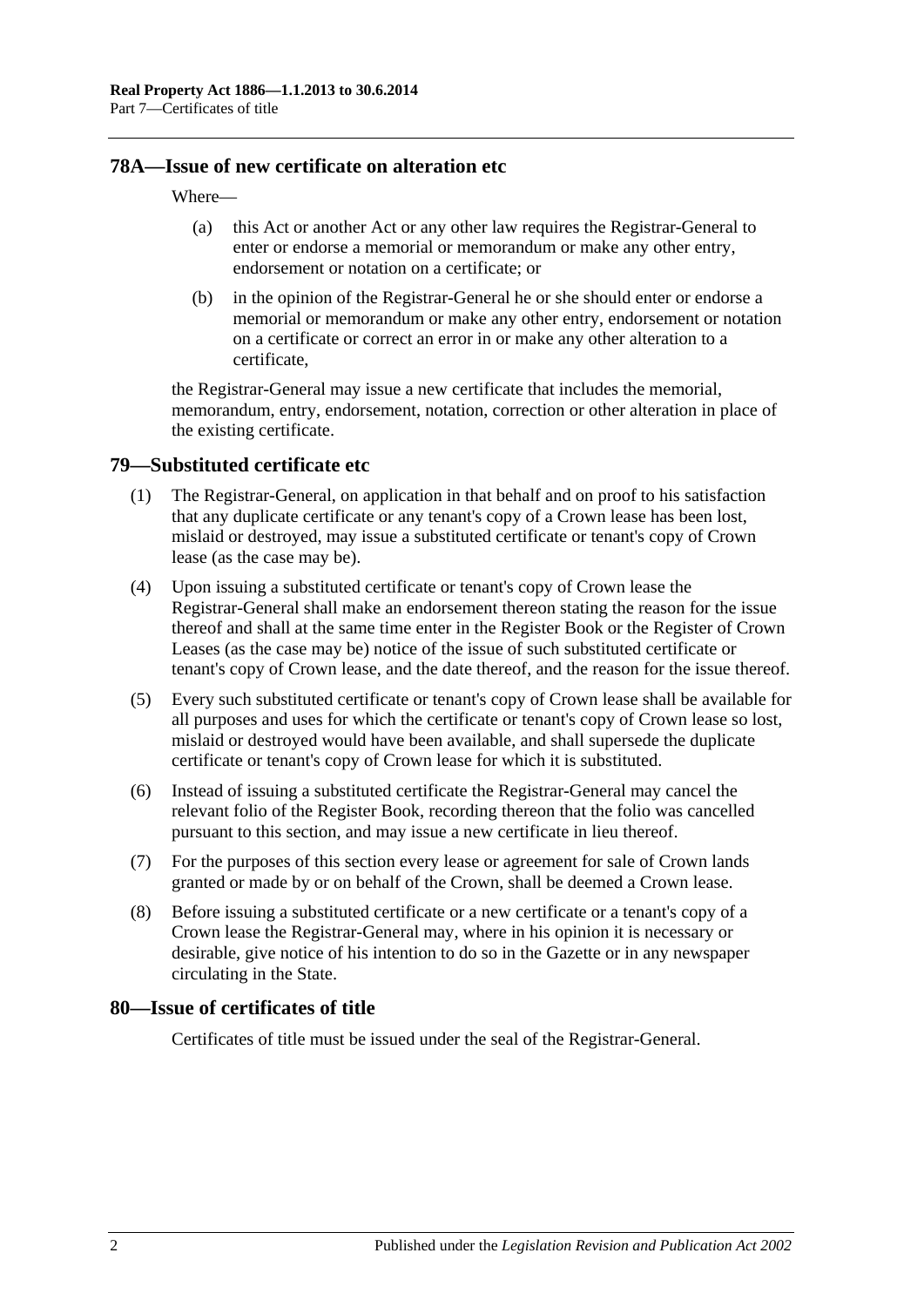# **Part 7A—Title by possession to land under this Act**

### **80A—Application for certificate based on possession**

A person who would have obtained a title by possession to any land which is subject to this Act, if that land had not been subject to this Act, may apply to the Registrar-General for the issue to him of a certificate of title to that land.

## **80B—Signature attestation and operation of application**

- (1) Every such application shall—
	- (a) be in writing in a form fixed by the Registrar-General;
	- (b) be signed by the applicant;
	- (c) contain a declaration by the person signing it, declaring that all the statements in it are true.
- (2) The applicant shall, if required by the Registrar-General, furnish him with a plan of survey of the land.

## **80C—Application how dealt with**

- (1) The Registrar-General shall refer each application to a legal practitioner, who shall examine it and report upon it to the Registrar-General.
- (2) The Registrar-General may thereupon in his discretion reject the application as regards the whole or any part of the land to which it relates, or proceed as hereinafter provided.

## **80D—Requisitions**

The Registrar-General may—

- (a) require an applicant to furnish him with any information or documents relating to his application;
- (b) notwithstanding any direction previously given by him as to the application, reject it altogether or in part if the applicant fails to comply within a reasonable time with any requisition made under this section.

## <span id="page-40-1"></span><span id="page-40-0"></span>**80E—Notice of application**

- (1) If an application is not wholly rejected by the Registrar-General he shall cause a notice of the application in a form fixed by him—
	- (a) to be published once at least in a newspaper circulating in the neighbourhood of the land, and, if he thinks necessary, in any other newspaper; and
	- (b) to be given to any person who in the Registrar-General's opinion has or may have any estate or interest in the land; and
	- (c) to be published in any other way or given to any other persons.
- (2) The notice shall fix a time, not less than twenty-one days nor more than twelve months from the first publication of the notice in a newspaper under [subsection](#page-40-0) (1) of this section, at or after the expiration of which the Registrar-General may, unless a caveat is lodged, grant the application altogether or in part.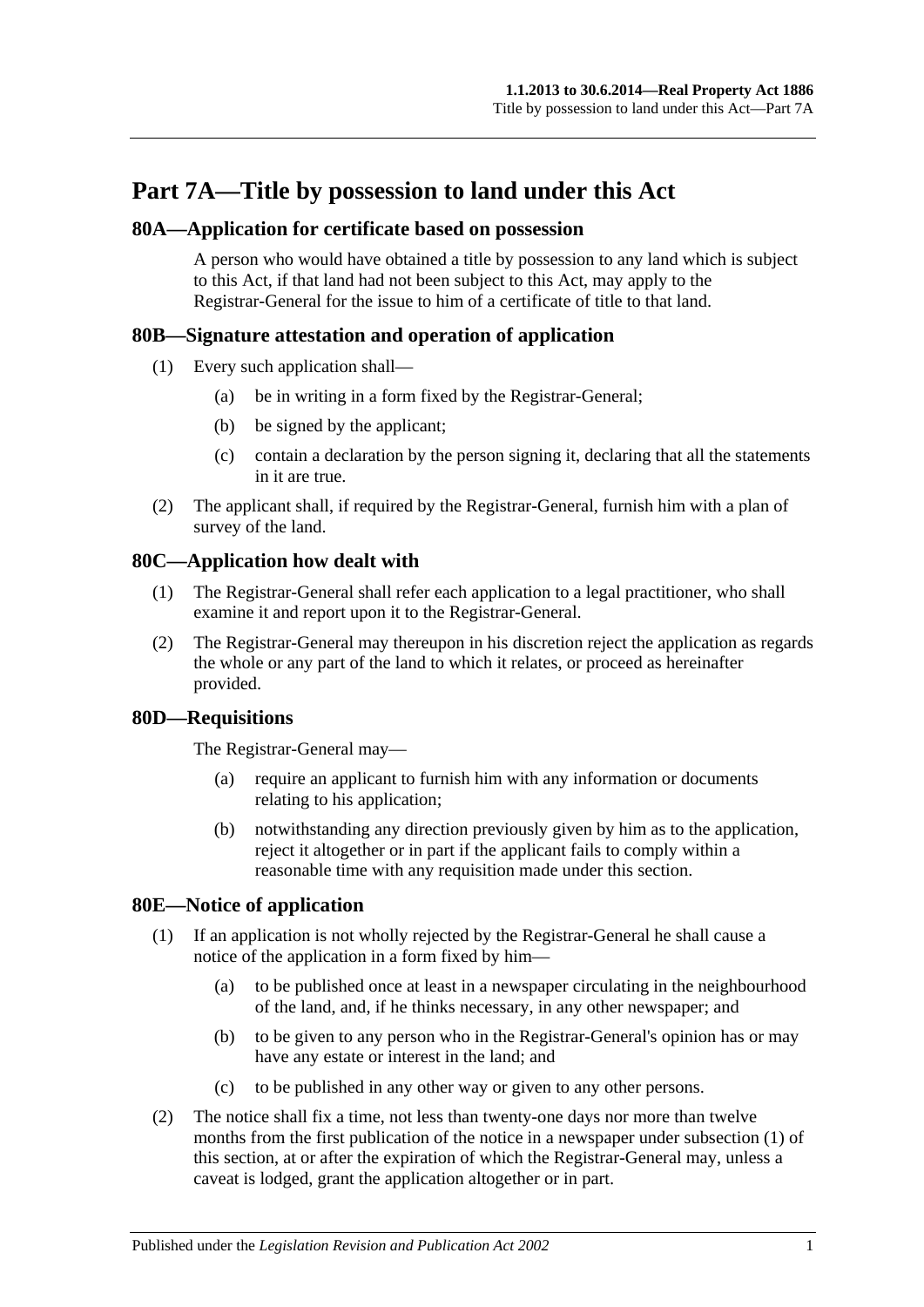#### **80F—Caveats**

- (1) A person claiming an estate or interest in the land to which an application under this Part relates, may at any time before the application is granted, lodge a caveat with the Registrar-General forbidding the granting of the application.
- (2) A caveat under this section—
	- (a) shall state the nature of the estate or interest claimed by the person lodging it and shall give an address at which notices and proceedings relating to the caveat may be served;
	- (b) need not be in any particular form but shall be accepted by the Registrar-General if it gives reasonable notice of the claim of the caveator.
- (3) If the Registrar-General is satisfied that the caveator is the registered proprietor of the land to which the application relates, or has an estate or interest in that land derived under or through the registered proprietor, he shall refuse the application:

Provided that the Registrar-General shall not refuse an application solely on the ground that a person is entitled to an easement in or over the said land, but if a person is so entitled the Registrar-General may include in any certificate of title issued to the applicant a statement that the land is subject to the easement.

- (4) If the Registrar-General is not satisfied that the caveator is the registered proprietor of the land or has an estate or interest therein derived under or through the registered proprietor, he shall give notice to the caveator that the caveator is required to take proceedings in the Court to establish his title to the estate or interest claimed by him, within a time specified in the notice being not less than six months after the giving thereof.
- (5) If a caveator who has received such notice from the Registrar-General does not within the time mentioned in the notice bring an action in the Court to obtain a declaration that he is entitled to the estate or interest claimed by him and give written notice thereof to the Registrar-General, or obtain from the Court an order or injunction restraining the Registrar-General from issuing a certificate to the applicant under this Part, the caveat shall lapse.
- (6) A lapsed caveat shall not except with the permission of the Court be renewed by or on behalf of the same person in respect of the same estate or interest.
- (7) In any proceedings to establish the title of the caveator the issue for the Court to decide shall be whether the caveator is the registered proprietor of the land or is entitled to an estate or interest derived under or through the registered proprietor.

#### **80G—Power to issue certificates**

Upon or after the expiration of the time fixed by the notice under [section](#page-40-1) 80E of this Act, if the Registrar-General is satisfied that the possession on which the applicant relies would, if the land had not been subject to this Act, have conferred on the applicant a title by possession, he may issue to the applicant a certificate for an estate in fee simple or for any other estate acquired by the applicant, free from all encumbrances appearing by the Register Book to affect the existing title: Provided that where a caveat has been lodged against the granting of an application the Registrar-General shall not grant that application unless—

(a) the caveat has lapsed; or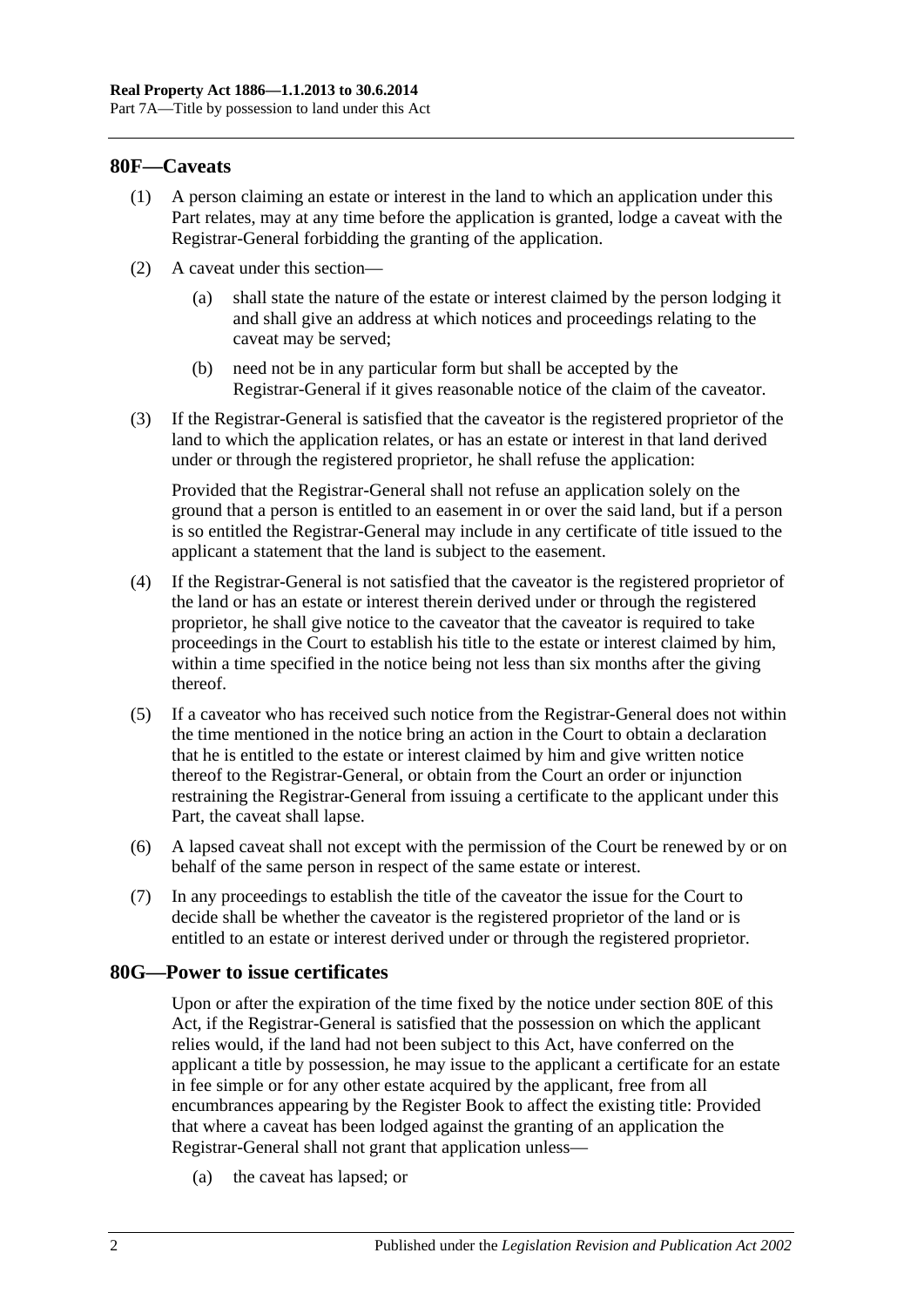(b) proceedings taken by the caveator to establish his title have been finally disposed of, and in those proceedings the caveator has failed to establish his title, or to obtain from the Court an injunction restraining the Registrar-General from issuing a certificate to the applicant.

### **80H—Cancellation of instruments**

- (1) Where a certificate for any land is issued under this Part the Registrar-General—
	- (a) shall cancel the existing certificate for that land and any instrument, entry or memorial in the Register Book altogether or to such extent as is necessary to give effect to the certificate issued;
	- (b) shall endorse on every certificate so cancelled a memorandum stating the circumstances and authority under which the cancellation is made.
- (2) Upon the cancellation of a certificate, instrument, entry or memorial pursuant to this section, the estate and interest evidenced thereby shall cease and determine.

#### **80I—Fees**

The fees payable upon an application under this Part and in respect of the issue of a certificate under this Part shall be the same as if the application were an application to bring land under the provisions of this Act.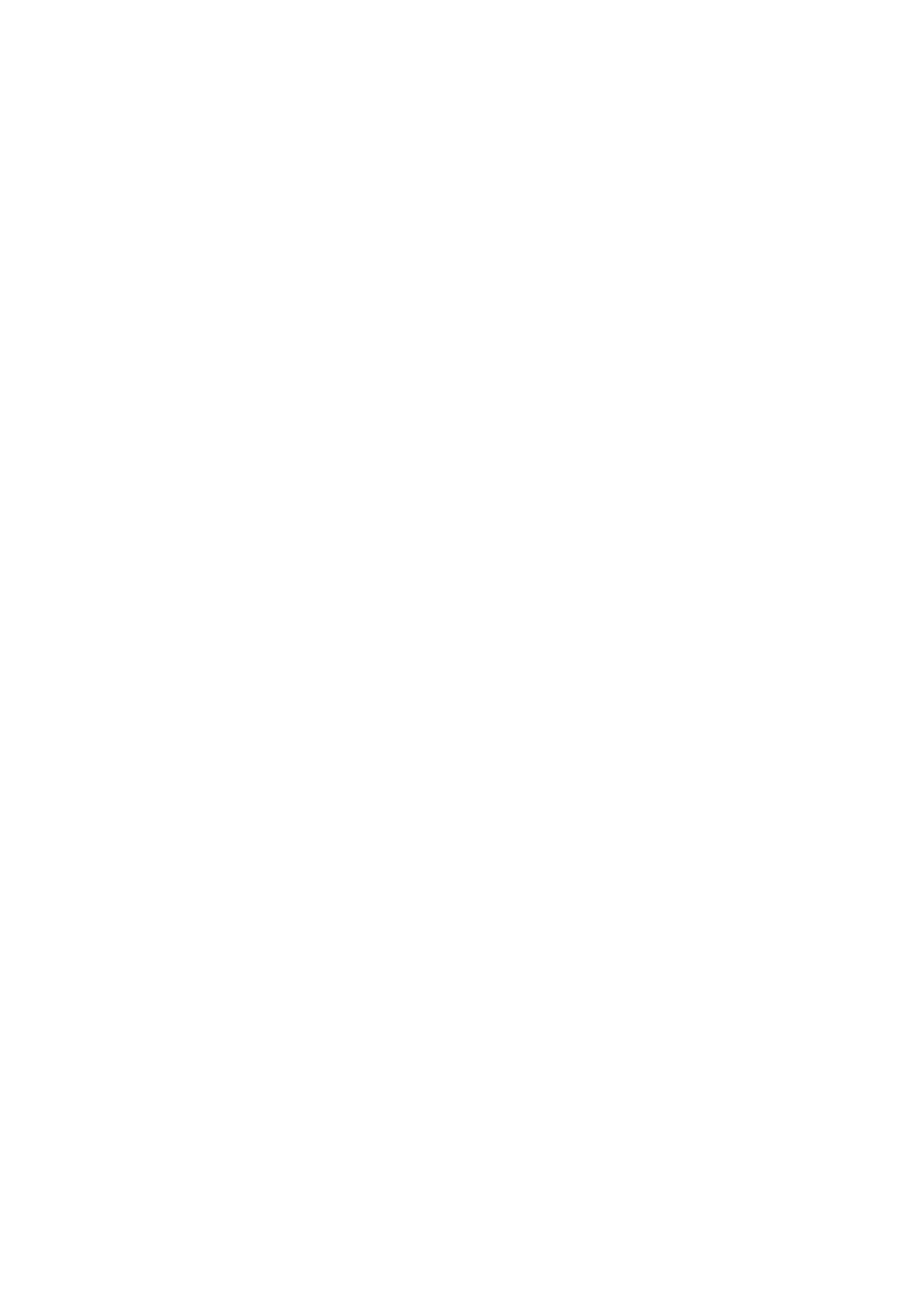# **Part 8—Easements**

#### **81—Certificates may contain statement of right-of-way or other easement**

Any certificate hereafter issued may contain a statement therein or entry thereon to the effect that the land therein described has appurtenant thereto any easement, or that the person therein named is entitled to any easement in gross, or that the land therein described is subject to any right or rights-of-way or other easement.

## **82—Description of easement**

Every such statement or entry shall fully set forth a true and accurate description of the easement, or, if the instrument creating the same be enrolled or deposited in the General Registry Office, or deposited in the Lands Titles Registration Office, shall refer to such instrument.

## **83—Registered proprietor not to be subject to rights-of-way not mentioned in certificate**

The registered proprietor of land brought under the provisions of the *[Real Property](http://www.legislation.sa.gov.au/index.aspx?action=legref&type=act&legtitle=Real%20Property%20Act%20of%201861)  [Act of](http://www.legislation.sa.gov.au/index.aspx?action=legref&type=act&legtitle=Real%20Property%20Act%20of%201861) 1861* after the passing of the *[Rights-of-Way Act](http://www.legislation.sa.gov.au/index.aspx?action=legref&type=act&legtitle=Rights-of-Way%20Act%201881) 1881* or of land hereafter brought under the provisions of this Act shall be deemed to hold the land comprised in the certificate of such land subject to such rights-of-way only as are mentioned and set forth in such certificate.

## **84—Easement not binding on registered proprietor subsequently acquiring land bona fide for value unless entered on certificate of title**

No easement hereafter created by express grant or transfer over or in respect of any servient land under the provisions of this Act shall be binding on any registered proprietor subsequently taking the land *bona fide* for valuable consideration, unless such easement shall be entered on the original certificate of such land, and also upon the duplicate certificate.

## **85—Land to be held free of rights-of-way**

The registered proprietor of any land shall, as from the eighteenth day of November, 1886, hold the same freed and discharged from all rights-of-way existing on or before that date and not entered upon the original certificate of such land in pursuance of an application made on or before such date under the *[Rights-of-Way Act](http://www.legislation.sa.gov.au/index.aspx?action=legref&type=act&legtitle=Rights-of-Way%20Act%201881) 1881*.

## **86—Public rights-of-way etc not within this Act**

Rights-of-way or other easements now or hereafter acquired or enjoyed by the public in, over, along, or across any servient land shall not be deemed to be rights-of-way or easements within the meaning of this Part of this Act, or in respect of which applications may be made or caveats entered, and nothing herein contained shall derogate from any such rights or easements, or be deemed to confer on the registered proprietor of any such servient land a right to interfere with or obstruct the public use of any way or other easement so acquired or enjoyed as aforesaid.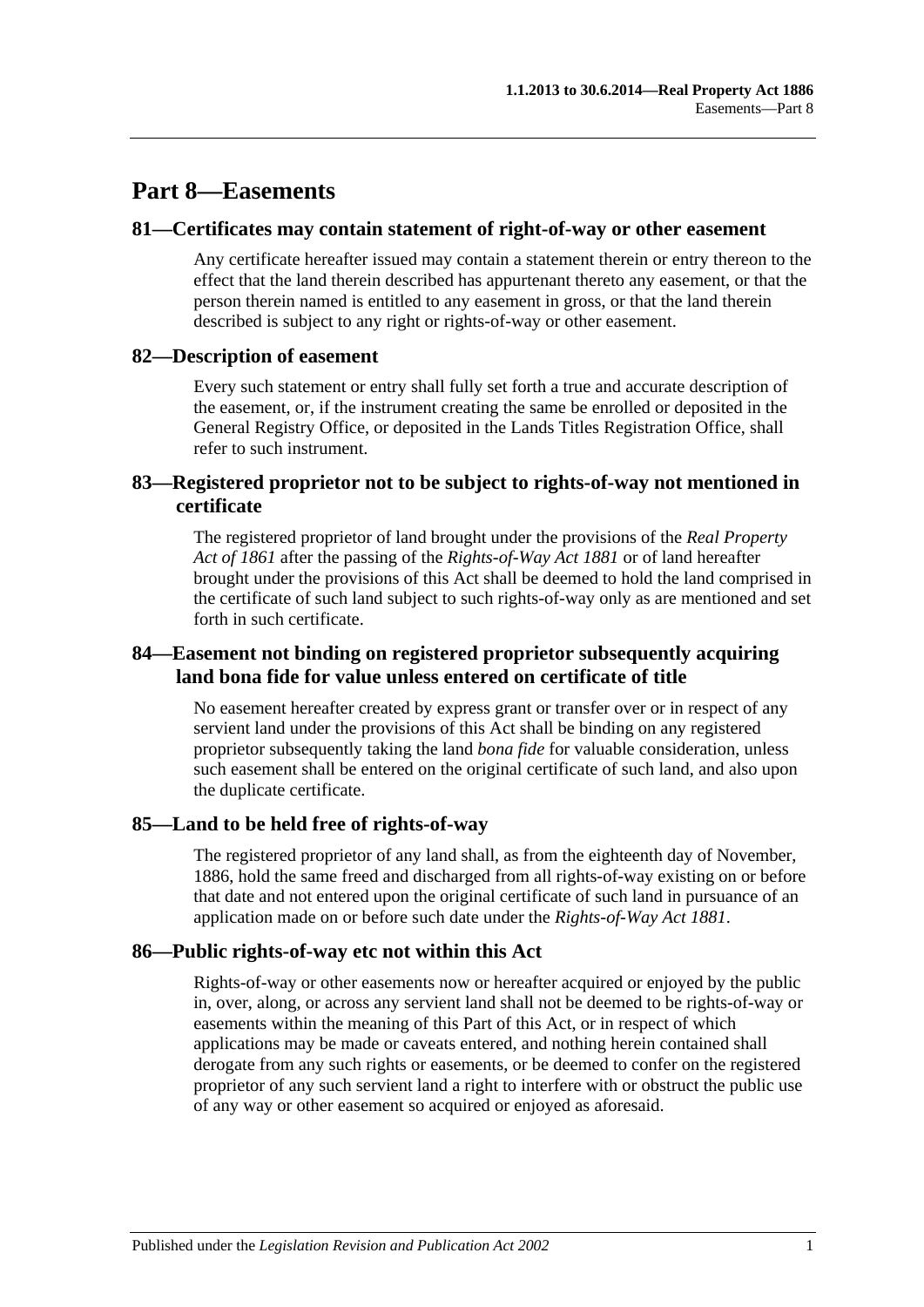## **87—Certificates heretofore issued conclusive evidence of right-of-way therein described**

Every certificate issued before the eighteenth day of November, 1881, containing therein a statement to the effect that the registered proprietor is seized of the land therein described, subject to or together with any right-of-way therein described or delineated, or together with any easement therein described, shall be deemed to operate as a grant or reservation, as the case may be, of such right-of-way or other easement, and such certificate shall, except in the case of fraud, be received in all Courts as conclusive evidence of the existence of such right-of-way or other easement:

Provided that this section shall not apply to any right-of-way or other easement, the title to which is now the subject of pending litigation in any Court of Law, or to any right-of-way or other easement, the right to which has been concluded in any Court adversely to such right-of-way or easement.

## **88—Entry as to easement to be made on original and duplicate certificates of title**

Whenever any right-of-way or other easement appurtenant to land under the provisions of this Act over land also under its provisions shall hereafter be granted or created, the Registrar-General shall make such entry on the original and duplicate certificates for the dominant and servient lands as he thinks fit.

#### **89—Short form of describing right-of-way**

The words "a free and unrestricted right-of-way" in any instrument shall be deemed to imply the words set forth in [Schedule 5](#page-132-0) hereto so far as they shall be applicable as fully and effectually as if set out at length in such instrument.

## **89A—Incorporation of long forms of easements in instruments**

Where, in an instrument, a short form set out in [Schedule 6](#page-132-1) is used to grant or create an easement the instrument shall, unless the contrary intention appears, be deemed to incorporate the corresponding long form of that easement set out in the Schedule.

## <span id="page-45-0"></span>**90—Deposit of plan showing rights-of-way**

- (1) Any registered proprietor of any land may deposit with the Registrar-General a plan of subdivision of the said land, showing the rights-of-way intended to be created by such proprietor over such land, and every subsequent registered proprietor of the said land, or any part thereof, shall be entitled to a right-of-way over all the rights-of-way shown in such plan, unless otherwise declared in his certificate.
- (2) [Subsection](#page-45-0) (1) shall not apply to a plan of subdivision deposited with the Registrar-General after the commencement of the *[Real Property Act Amendment Act](http://www.legislation.sa.gov.au/index.aspx?action=legref&type=act&legtitle=Real%20Property%20Act%20Amendment%20Act%20(No.%202)%201985)  (No. 2) [1985](http://www.legislation.sa.gov.au/index.aspx?action=legref&type=act&legtitle=Real%20Property%20Act%20Amendment%20Act%20(No.%202)%201985)*.

## **90A—Application of [sections](#page-46-0) 90B, [90C,](#page-48-0) [90D,](#page-49-0) [90E](#page-49-1) and [90F](#page-49-2)**

(1) [Sections](#page-46-0) 90B, [90C,](#page-48-0) [90D](#page-49-0) and [90E](#page-49-1) apply to, and in relation to, an easement whether the dominant and servient land are under the provisions of this Act and the easement has been entered on a certificate under this Part or not and whether the easement is created by instrument or by operation of a provision of this Act or some other Act or by operation of some other law.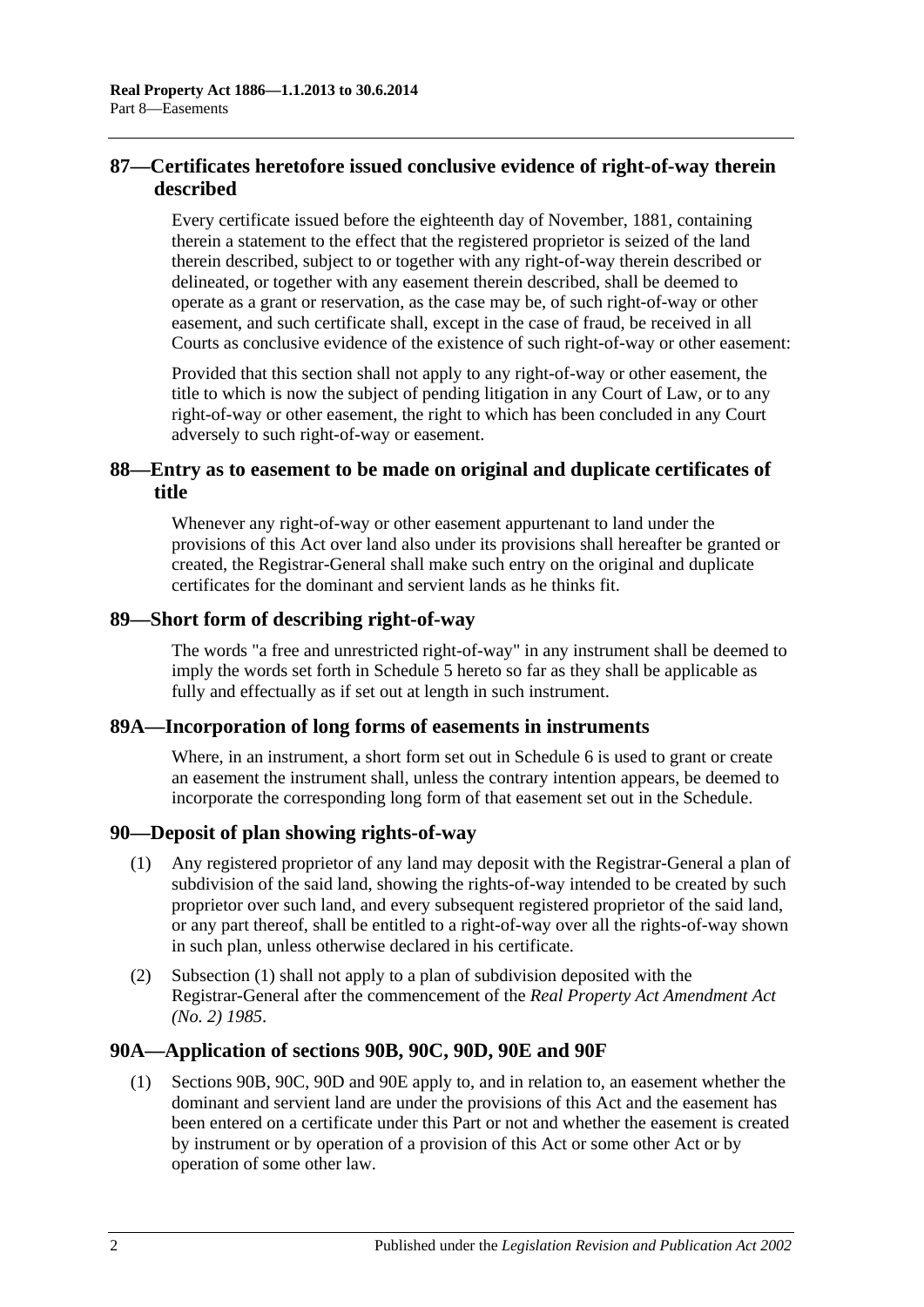(2) [Section](#page-49-2) 90F only applies to, and in relation to, an easement if the dominant and servient land are under the provisions of this Act.

#### <span id="page-46-1"></span><span id="page-46-0"></span>**90B—Variation and extinguishment of easements**

- (1) Subject to this section, the Registrar-General may on application (in a form approved by the Registrar-General) by the proprietor of the dominant or servient land or on the Registrar-General's own initiative—
	- (a) vary the position of, or extend or reduce the extent of, an easement over servient land; or
	- (b) vary an easement by extending the appurtenance of the easement to other land owned by the proprietor of the dominant land; or
	- (c) extinguish an easement.
- <span id="page-46-2"></span>(2) Subject to this section, the Registrar-General must not act under [subsection](#page-46-1) (1) except on the application, or with the written consent, of the proprietor of the dominant land and the servient land and with the written consent of all other persons who—
	- (a) in the case of land under the provisions of this Act—appear from the Register Book to have, or to claim, an estate or interest in the dominant or servient land;
	- (b) in the case of land that is not under the provisions of this Act—are known to the Registrar-General (or who become known to the Registrar-General after making reasonable enquiry) to have, or to claim, an estate or interest in the dominant or servient land.
- <span id="page-46-3"></span>(3) The Registrar-General may dispense with the consent of the proprietor of the dominant or servient land required by [subsection](#page-46-2) (2) if the Registrar-General is satisfied that—
	- (a) notice complying with [subsection](#page-47-0) (3e) has been given to the proprietor; and
	- (b) 28 days has passed since the notice was given; and
	- (c) the proprietor's estate or interest in the dominant or servient land will not be detrimentally affected by the proposed variation or extinguishment of the easement.
- <span id="page-46-4"></span>(3a) The Registrar-General may dispense with the consent of a person required by [subsection](#page-46-2) (2) (other than the proprietor of the dominant or servient land) if he or she is satisfied that the person's estate or interest in the dominant or servient land will not be detrimentally affected by the proposed variation or extinguishment of the easement.
- <span id="page-46-5"></span>(3b) Without limiting the generality of [subsection](#page-46-3) (3) or [\(3a\),](#page-46-4) where—
	- (a) the original purpose of a right-of-way was to provide access to the dominant land to which it is appurtenant; and
	- (b) the right-of-way can no longer be exercised by the proprietor of that land for that purpose because the land has subsequently been separated from the right-of-way by the creation of intervening allotments,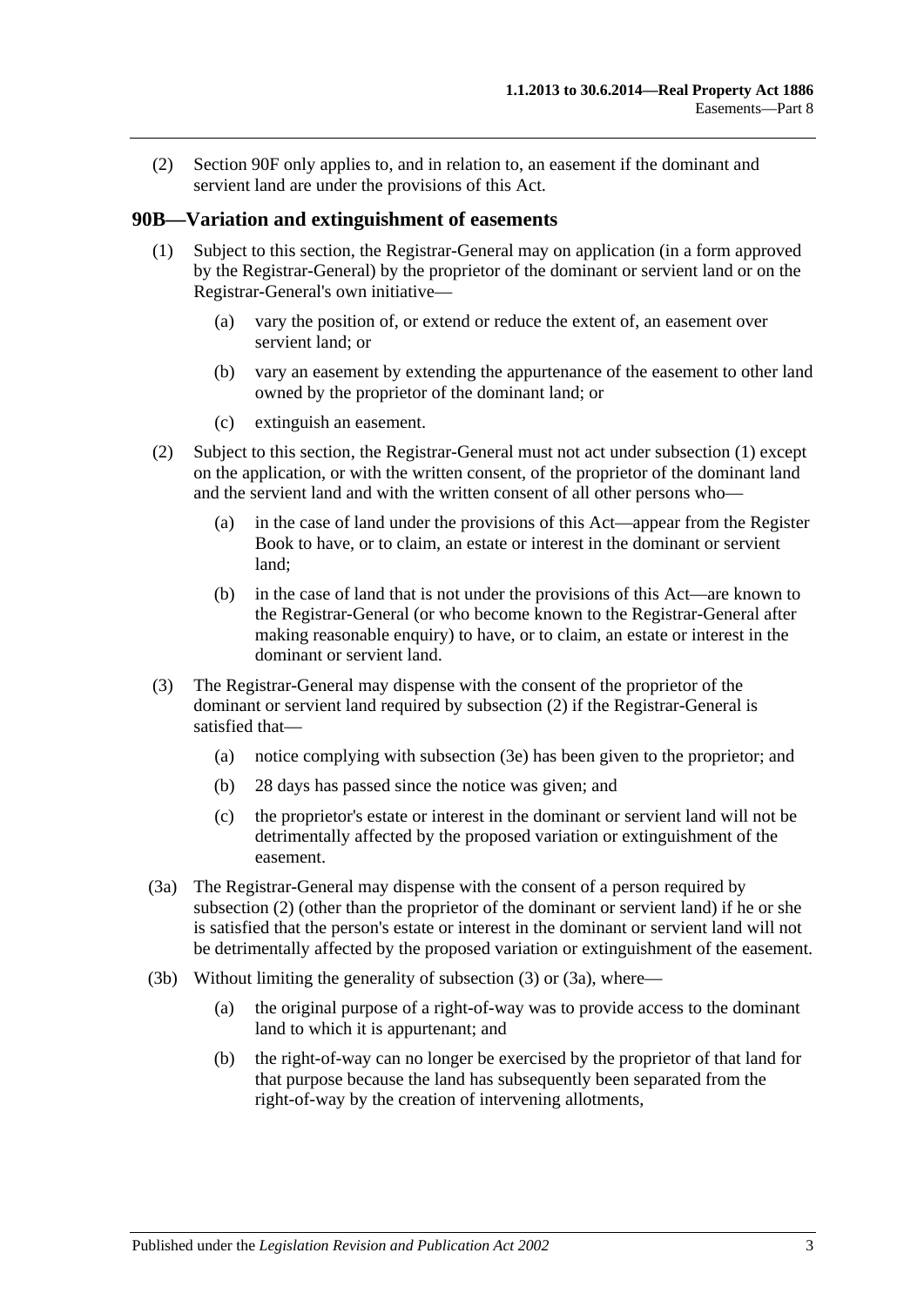the Registrar-General may extinguish the right-of-way without the consent of a person required by [subsection](#page-46-2) (2) if he or she is satisfied that there is no reason to believe or suspect that the proprietor of that land, or a successor in title of the proprietor, has any reasonable prospect of using the right-of-way for access to that land in the future.

- <span id="page-47-1"></span>(3c) Without limiting the generality of [subsection](#page-46-3) (3) or [\(3a\),](#page-46-4) where dominant land is separated from a right-of-way appurtenant to the land by intervening land and the Registrar-General is satisfied that the continued existence of the right-of-way would not enhance the use or enjoyment of the dominant land, he or she may extinguish the right-of-way without the consent of a person required by [subsection](#page-46-2) (2).
- <span id="page-47-2"></span>(3d) Before taking action under [subsection](#page-46-5) (3b) or [\(3c\)](#page-47-1) the Registrar-General must be satisfied that—
	- (a) notice complying with [subsection](#page-47-0) (3e) has been given to the proprietor of the dominant land; and
	- (b) 28 days has passed since the notice was given.
- <span id="page-47-0"></span>(3e) The notice referred to in [subsections](#page-46-3) (3) and [\(3d\)](#page-47-2) must—
	- (a) be approved by the Registrar-General; and
	- (b) include details of the proposed variation or extinguishment of the easement; and
	- (c) invite the person to whom it is given to make representations to the Registrar-General in relation to the proposal within 28 days.
- <span id="page-47-3"></span>(4) The Registrar-General may extinguish an easement under [subsection](#page-46-1) (1) without the consent of a person required by [subsection](#page-46-2) (2) if—
	- $(a)$ 
		- (i) in the opinion of the Registrar-General it is not reasonably practicable to ascertain the identity or whereabouts of that person; and
		- (ii) the Registrar-General is satisfied that the proprietor of the dominant land has ceased to exercise the rights conferred by the easement; and
	- (b) the Registrar-General has published notice of his or her intention to act under [subsection](#page-46-1) (1) in the Gazette and in a newspaper circulating generally throughout the State; and
	- (c) where the person's identity is known—the Registrar-General has sent notice of his or her intention to act under [subsection](#page-46-1) (1) by post addressed to the person at his or her last address known to the Registrar-General; and
	- (d) at least 21 days has elapsed since—
		- (i) notice was published under [paragraph](#page-47-3) (b); and
		- (ii) where [paragraph](#page-47-4) (c) applies, notice was posted under that paragraph.
- <span id="page-47-4"></span>(6) Subject to [subsection](#page-47-5) (7), the proprietor of dominant land cannot transfer or convey the land without the easement that is appurtenant to it.
- <span id="page-47-5"></span>(7) The proprietor of dominant land or of some part of it may transfer or convey part of the land without the appurtenant easement if rights under the easement continue in existence in respect of some other part of the dominant land.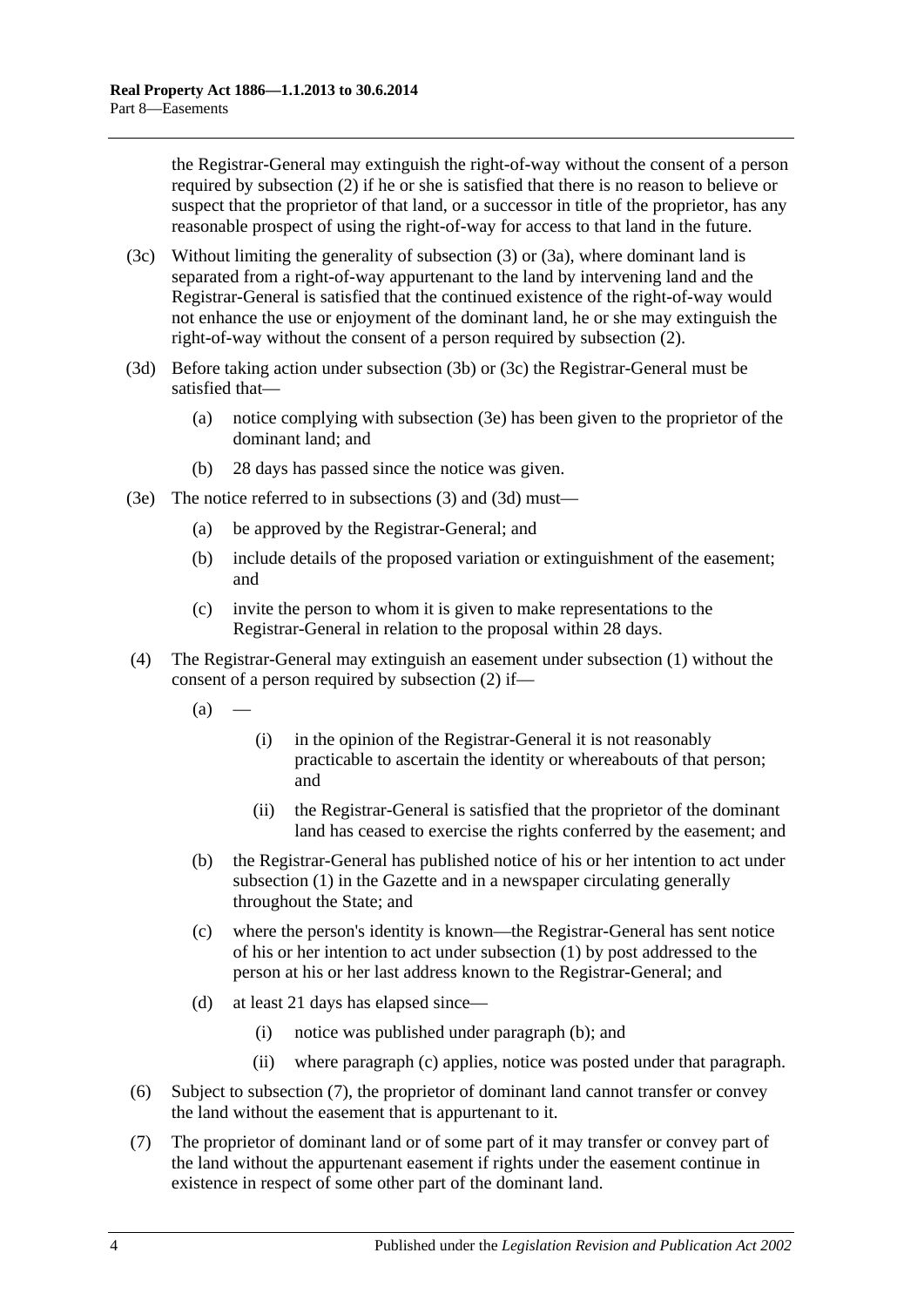- (8) The easement is extinguished in respect of land transferred or conveyed under [subsection](#page-47-5) (7).
- (9) Where, in the opinion of the Registrar-General, the creation or continuance of an easement was, or was likely to have been, a requirement on which—
	- (a) the issue of a certificate by the Development Assessment Commission under section 51 of the *[Development Act](http://www.legislation.sa.gov.au/index.aspx?action=legref&type=act&legtitle=Development%20Act%201993) 1993*; or
	- (b) the issue of a certificate by a council or the South Australian Planning Commission under [Part 19AB;](#page-104-0) or
	- (c) the approval of an application for the deposit of a strata plan by the South Australian Planning Commission or a council; or
	- (d) the consent or approval of an authority under a corresponding previous enactment,

was based—

- (e) the easement cannot be varied or extinguished under this section; and
- (f) the appurtenance of the easement cannot be extended to other land under this section; and
- (g) the easement cannot be merged with the servient land by transfer or conveyance of the easement to the proprietor of the servient land or the transfer or conveyance of the servient land to the proprietor of the easement; and
- (h) part of the dominant land cannot be transferred or conveyed separately from the easement thereby extinguishing the easement in respect of that land,

without the consent of the Development Assessment Commission.

- (10) Upon the variation or extinguishment of an easement under this section the Registrar-General must make such consequential entries in the Register Book or such entries in the records of the General Registry Office as he or she considers necessary.
- (11) A reference in this section to dominant land includes a reference to an easement that is not appurtenant to any land.
- (12) This section is subject to and does not derogate from any other Act relating to the variation or extinguishment of easements of a particular class.

#### <span id="page-48-0"></span>**90C—Easement and servient land may be vested in same person**

- (1) Subject to this section, a person may be the proprietor of an easement and the servient land that is subject to the easement and accordingly a person may grant an easement to himself or herself.
- (2) Subject to this section, if an easement and the servient land are vested in the same person by transfer or conveyance the easement will not merge with the servient land unless the transfer or conveyance expresses the intention that it should do so.
- (3) An easement is extinguished by the amalgamation of the dominant and servient land under [Part 19AB](#page-104-0) [Division 3.](#page-114-0)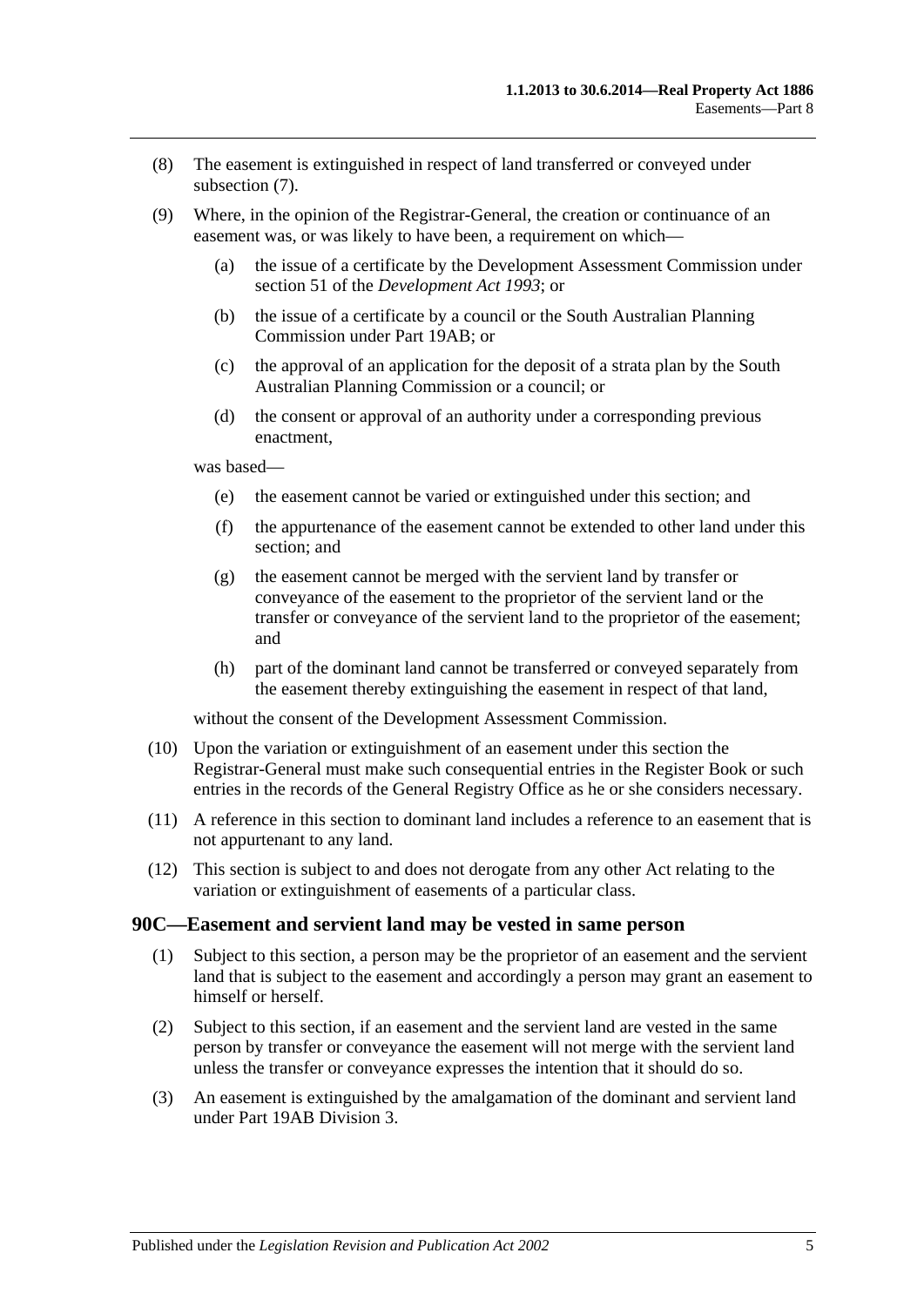(4) Where the whole or part of the land within the boundaries of an easement is amalgamated with the whole or part of the dominant land by the reconstitution of allotment boundaries upon deposit of a plan of division in the Lands Titles Registration Office, the easement is extinguished insofar as it extended over the amalgamated land.

#### <span id="page-49-0"></span>**90D—Survey of easement**

Before registering an instrument creating or varying an easement, the Registrar-General or the Registrar-General of Deeds may require the parties to the instrument to lodge a survey prepared by a licensed surveyor that delineates the boundaries of the easement.

#### <span id="page-49-3"></span><span id="page-49-1"></span>**90E—No private right-of-way over public street or road**

- (1) A private right-of-way cannot subsist over a public street or road and accordingly—
	- (a) a private right-of-way cannot be granted, reserved or otherwise created over a public street or road; and
	- (b) upon land becoming a public street or road all private rights-of-way over the land are extinguished; and
	- (c) all private rights-of-way existing over public streets or roads immediately before the commencement of the *[Real Property \(Miscellaneous\) Amendment](http://www.legislation.sa.gov.au/index.aspx?action=legref&type=act&legtitle=Real%20Property%20(Miscellaneous)%20Amendment%20Act%201994)  Act [1994](http://www.legislation.sa.gov.au/index.aspx?action=legref&type=act&legtitle=Real%20Property%20(Miscellaneous)%20Amendment%20Act%201994)* are extinguished.
- (2) [Subsection](#page-49-3) (1) extinguishes a right-of-way only in respect of land that is a public street or road and the right-of-way remains in force in respect of other land (if any) that is subject to it.
- (3) In this section—

*a public street or road* means—

- (a) a public street or road within the meaning of Part 17 of the *[Local Government](http://www.legislation.sa.gov.au/index.aspx?action=legref&type=act&legtitle=Local%20Government%20Act%201934)  Act [1934](http://www.legislation.sa.gov.au/index.aspx?action=legref&type=act&legtitle=Local%20Government%20Act%201934)*;
- (b) a thoroughfare vested in a council, an authority or the Crown by [section](#page-111-0) 223LF or by a corresponding previous enactment;
- (c) a public road referred to in section 27CA of the *[Highways Act](http://www.legislation.sa.gov.au/index.aspx?action=legref&type=act&legtitle=Highways%20Act%201927) 1927*,

that the public is entitled to use as a street, road or thoroughfare.

#### <span id="page-49-2"></span>**90F—Easement subject to existing mortgage etc**

If, when an easement is created over servient land, the dominant land, or any part of it, is subject to a mortgage or an encumbrance, the easement is also subject to the mortgage or encumbrance if—

- (a) the instrument granting the easement provides that it is subject to the mortgage or encumbrance; and
- (b) the mortgagee or encumbrancee has endorsed his or her consent to that on the instrument.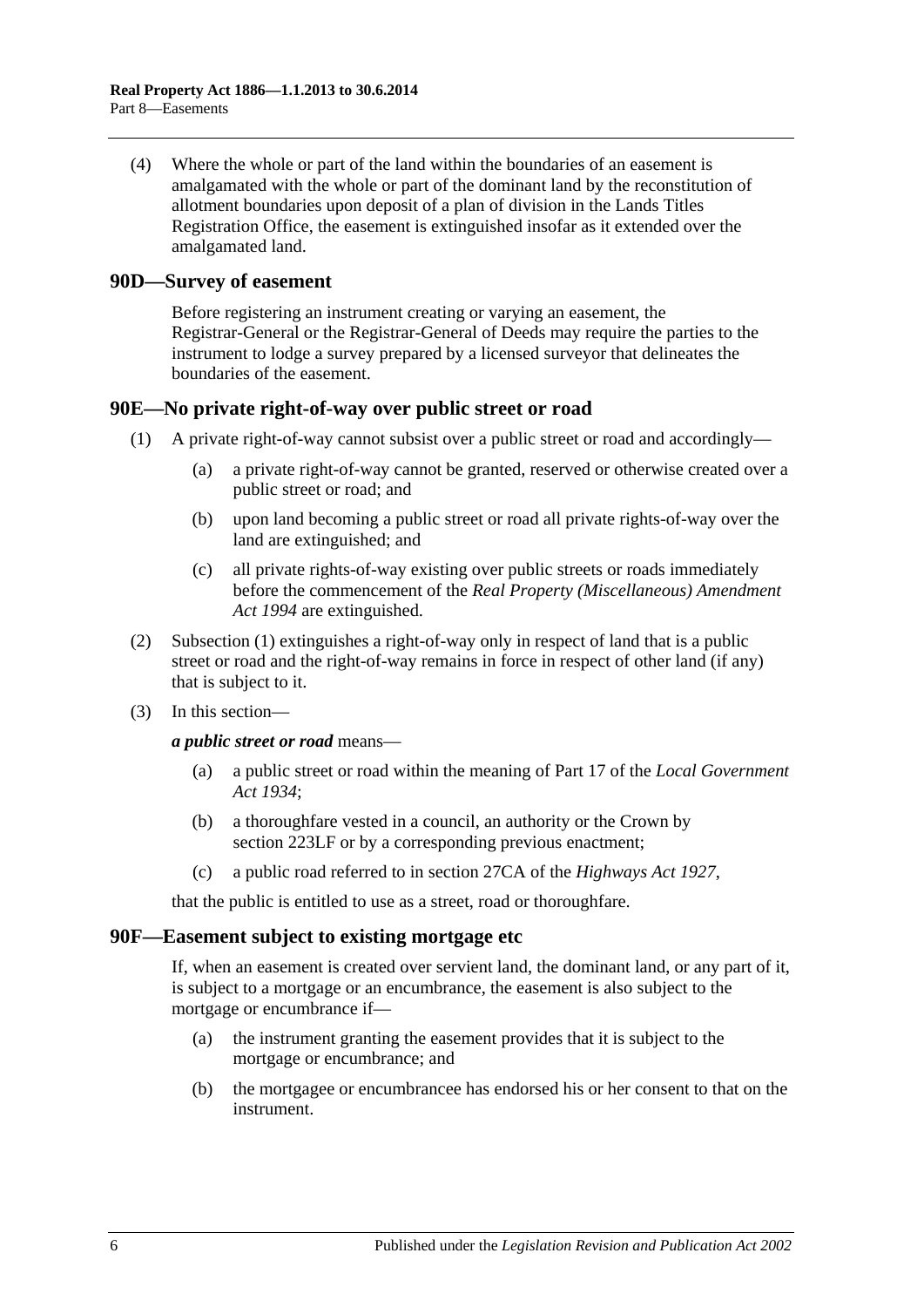# **Part 9—Crown leases**

### **91—Interpretation of Crown lease**

For the purpose of this Part of this Act, every lease or agreement for sale of Crown lands hereafter granted, or made by or on behalf of the Crown, shall be deemed a Crown lease.

#### **92—Person now holding under lease or agreement may surrender**

Every person now holding any Crown lands under any lease or agreement for sale granted or made by or on behalf of the Crown may, subject to the approval of the Minister of Lands, surrender his lease or agreement for a Crown lease of the land remaining subject to such lease or agreement, upon all the same terms as shall have been applicable to such land prior to the surrender, but so that every person having any estate or interest in the surrendered land shall concur in the surrender.

## **93—Execution and Registration of Crown Lease**

- (1) The parties to a Crown Lease must execute two copies of the lease one of which must be lodged with the Registrar-General for inclusion or recording in the Register of Crown Leases and the other of which must be delivered to the lessee.
- (2) The Register of Crown Leases may take the form of the individual copies of the leases bound into a book or kept separately or of records made by an electronic, electromagnetic, optical or photographic process or both of those forms.
- (3) A Crown Lease will be taken to be registered upon the Registrar-General allotting a volume and folio number in respect of the lease.
- (4) Subject to this section, any person may have access to the Register of Crown Leases, and to all instruments affecting registered Crown Leases lodged in the Lands Titles Registration Office, for the purpose of inspection during the hours, and on the days, appointed for search.
- <span id="page-50-0"></span>(5) If, on the application of a person whose particulars are, or are to be, contained in the Register of Crown Leases, the Registrar-General is satisfied that access under this section to any such particulars would be likely to place at risk the personal safety of the person, a member of the person's family or any other person, the Registrar-General may take such measures as he or she thinks fit to prevent or to restrict access to those particulars.
- (6) An application under [subsection](#page-50-0) (5) must be in the appropriate form and must contain such particulars, and be supported by such evidence, as the Registrar-General may require.
- <span id="page-50-1"></span>(7) The Registrar-General may take such measures as he or she thinks fit to prevent or restrict access to any particulars the subject of an application under [subsection](#page-50-0) (5) while the application is being determined.
- (8) Nothing prevents the Registrar-General varying or revoking any measures taken under [subsection](#page-50-0) (5) or [\(7\)](#page-50-1) if he or she thinks fit.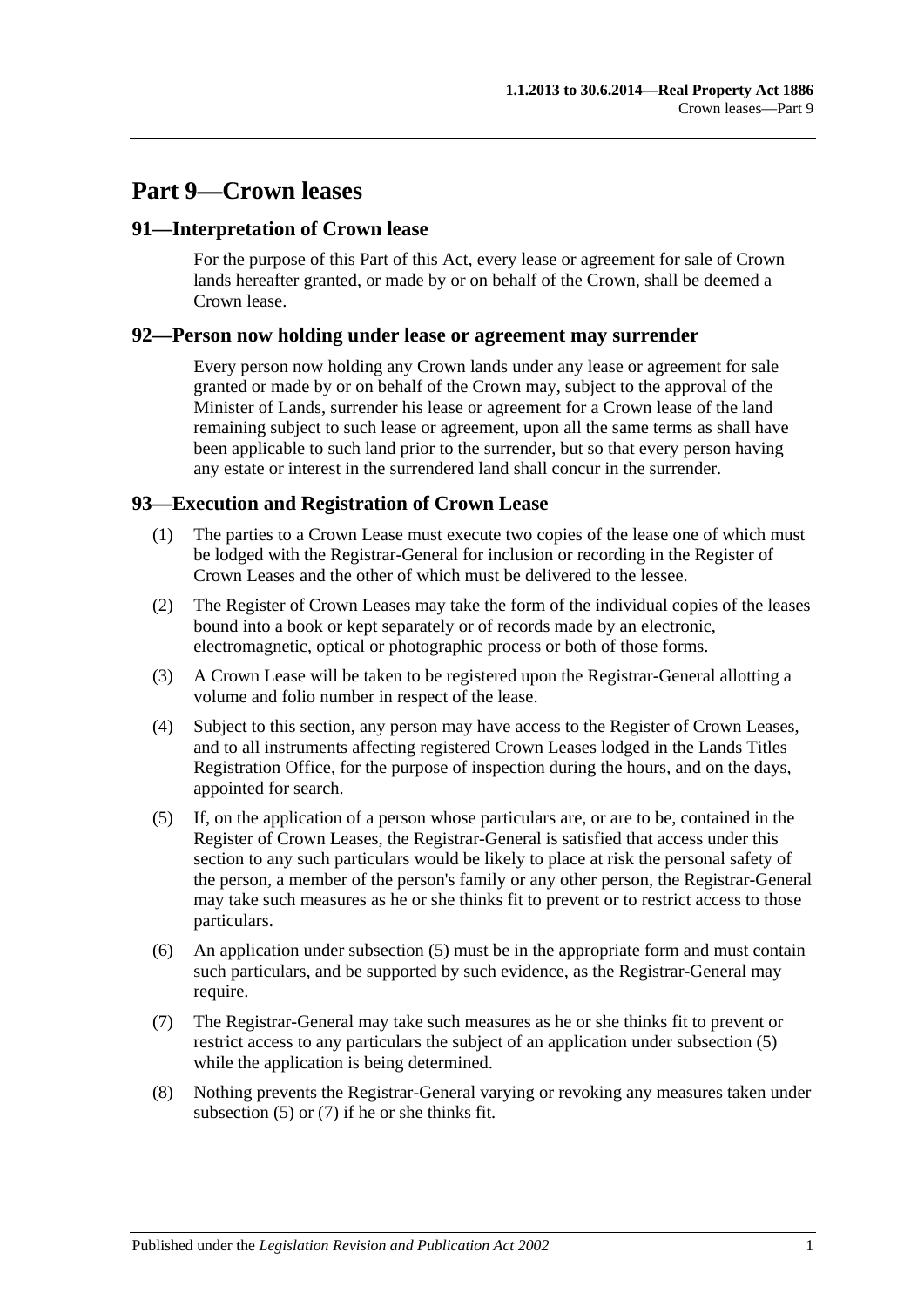#### **94—Forfeiture etc of Crown Lease**

The forfeiture or determination of a Crown Lease will not take effect until the forfeiture or determination has been entered in the Register of Crown Leases by the Registrar-General.

## **95—Not to give any greater effect than if this Act had not been passed. The Minister of Lands may make regulations**

Nothing herein contained or hereby implied shall be construed to give any greater effect or different construction to any Crown lease registered pursuant to this Part of this Act than would have been given to it if this Act had not been passed, nor shall any right or remedy, which the Crown would otherwise have possessed, be in any way prejudiced or altered. The Minister of Lands may, from time to time make any regulations which may be considered expedient for giving effect to this Part of this Act, and all such regulations, when published in the Government Gazette, shall have the force of law.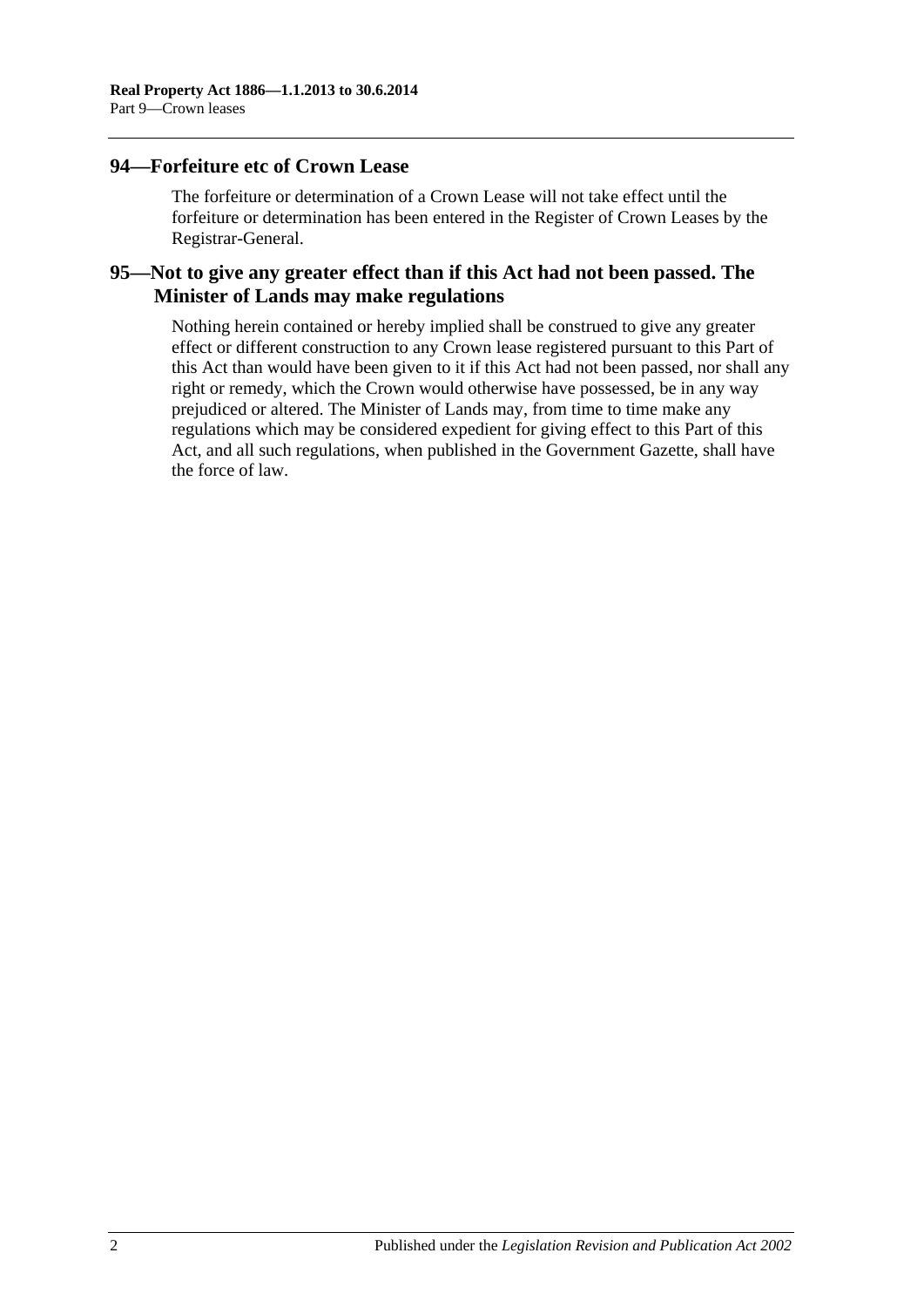# **Part 10—Transfers**

### **96—Transfers**

When any land is intended to be transferred, or any right-of-way or other easement is intended to be created or transferred, the registered proprietor shall execute a transfer in the appropriate form, which transfer shall, for the description of the land intended to be dealt with, refer to the certificate of such land, or shall give such description as may be sufficient to identify the same, and shall contain or have endorsed thereon a memorandum of all leases, mortgages, and encumbrances to which the land shall be subject, and an accurate statement of the estate or interest intended to be transferred or created.

#### **96AA—Creation of easements by reservation**

An easement may be created on the transfer under this Act of an estate of freehold or the granting of an estate of leasehold under this Act by reservation of the easement to the transferor or lessor in the instrument of transfer or the lease.

#### **96A—Acceptance of transfer**

Every transfer shall contain a statement signed by the transferee indicating that he accepts the transfer or grant of the land, right-of-way or easement: Provided that—

- (a) the Registrar-General may accept and register a transfer without such a statement if he is satisfied that it is difficult or impossible to procure the signature of the transferee;
- (b) where the transferee is an infant or mentally incapacitated person, the transfer may be signed by his or her guardian or the administrator or committee of his or her estate; and the acceptance under this section of a transfer on behalf of an infant shall not affect any right of that infant or of any person on his behalf to avoid or disclaim the transfer.

## **97—Transferee of land subject to mortgage or encumbrance to indemnify transferor**

In every instrument purporting to transfer land mortgaged or encumbered there shall be implied the following covenant by the transferee with the transferor, and so long as such transferee shall remain the registered proprietor, with the mortgagee or encumbrancee, that is to say—That the transferee will pay the principal, interest, and other moneys secured by such mortgage or encumbrance, after the rate and at the time or times specified therein, and will indemnify and keep harmless the transferor from and against such principal, interest, and other moneys and from and against all liability in respect of any of the covenants contained in such mortgage or encumbrance or by this Act implied on the part of the transferor.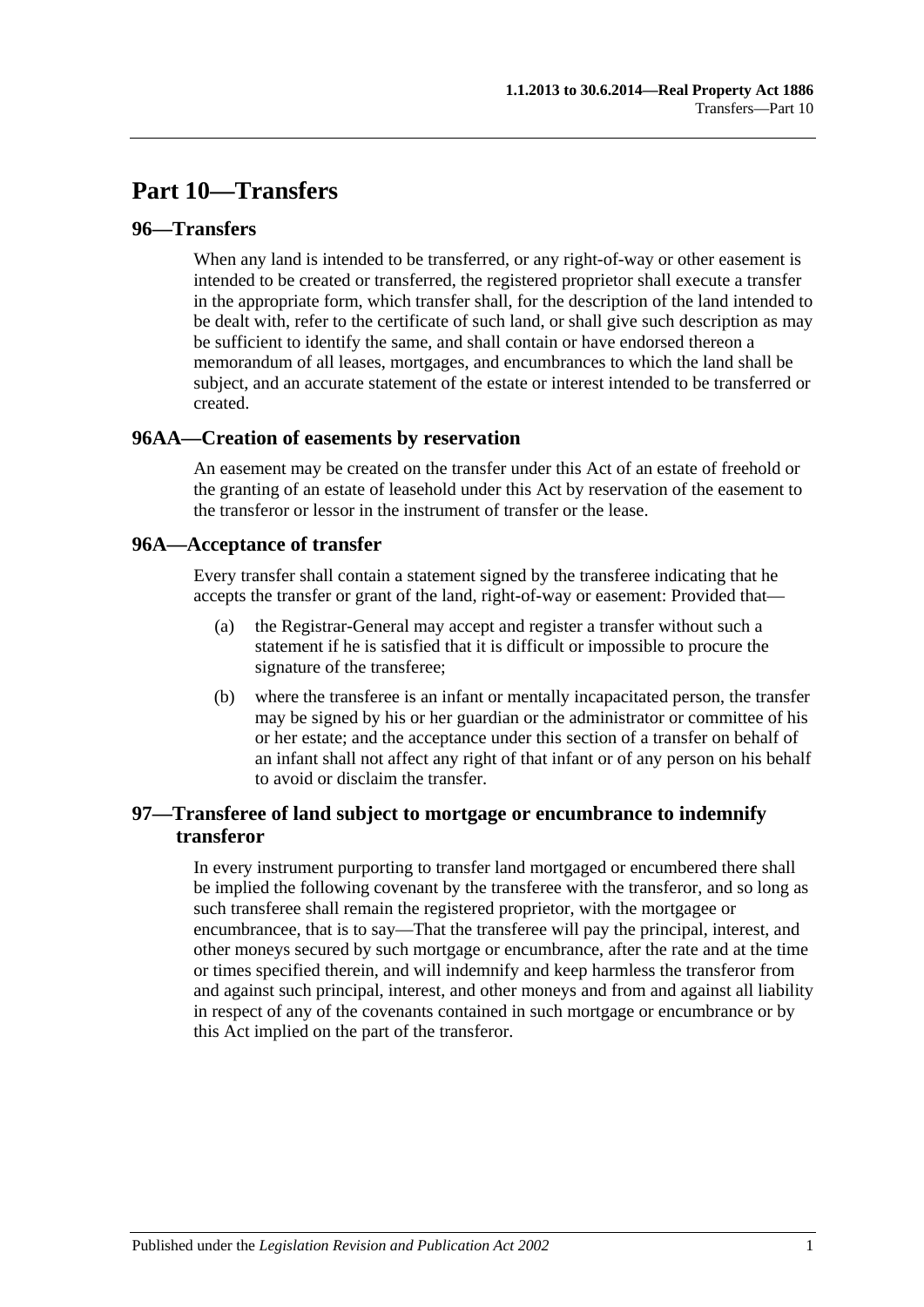### **98—On registration of transfer, grant or certificate to be cancelled**

When a transfer purporting to transfer any estate of freehold is presented for registration, the duplicate certificate shall (except as herein otherwise provided) be delivered to the Registrar-General; and the Registrar-General shall, upon registering the transfer, enter on the original certificate and also on the duplicate certificate (if delivered to him) a memorandum cancelling the same, either wholly or partially, according as the transfer purports to transfer the whole or part only of the land comprised in such certificate.

#### **99—Unless whole of land transferred**

In case the whole of the land comprised in any certificate is transferred, such certificate need not be cancelled, but upon the transfer being registered and a memorial thereof entered on the duplicate certificate, the Registrar-General may deliver such duplicate to the transferee or other person entitled thereto.

## **100—New certificate to purchaser and balance certificate to registered proprietor**

The Registrar-General shall, upon cancelling any certificate, either wholly or partially, pursuant to any transfer, issue to the transferee a certificate of the land mentioned in the transfer, and every such certificate shall refer to the transfer; and the Registrar-General shall, whenever required by the proprietor of any portion or balance of land included in a partially cancelled certificate, issue to such proprietor a certificate for the portion or balance of which he is proprietor: Provided that the Registrar-General may in his discretion at any time without being so required by the said proprietor, issue to the said proprietor a certificate or certificates for the said portion or balance or any part or parts thereof.

## **102—Memorial of order for sale of land for non-payment of rates**

Whenever the Court or a Judge under the powers conferred by the *[Local Government](http://www.legislation.sa.gov.au/index.aspx?action=legref&type=act&legtitle=Local%20Government%20Act%201934)  Act [1934](http://www.legislation.sa.gov.au/index.aspx?action=legref&type=act&legtitle=Local%20Government%20Act%201934)* or any Act or Acts amending the same, or any other Act, shall have made an order for the sale of any land under the provisions of this Act, the Registrar-General shall, upon being served with a copy of the order, mark thereon the time of such service, and shall enter a memorial thereof in the Register Book, which shall operate as a caveat against alienation other than in pursuance of such order while the same remains in force.

## **103—Registration of transfer hereunder**

Upon the production to him of a transfer of the land duly executed in pursuance of any such order, the Registrar-General shall (without requiring the production of the duplicate certificate) register such transfer, and enter on the original certificate a memorandum cancelling the same either wholly or partially, as the case may require, and shall issue to the transferee a certificate of the land comprised in such transfer, free from all encumbrances, charges, exceptions, qualifications, and conditions whatsoever other than those mentioned in the transfer.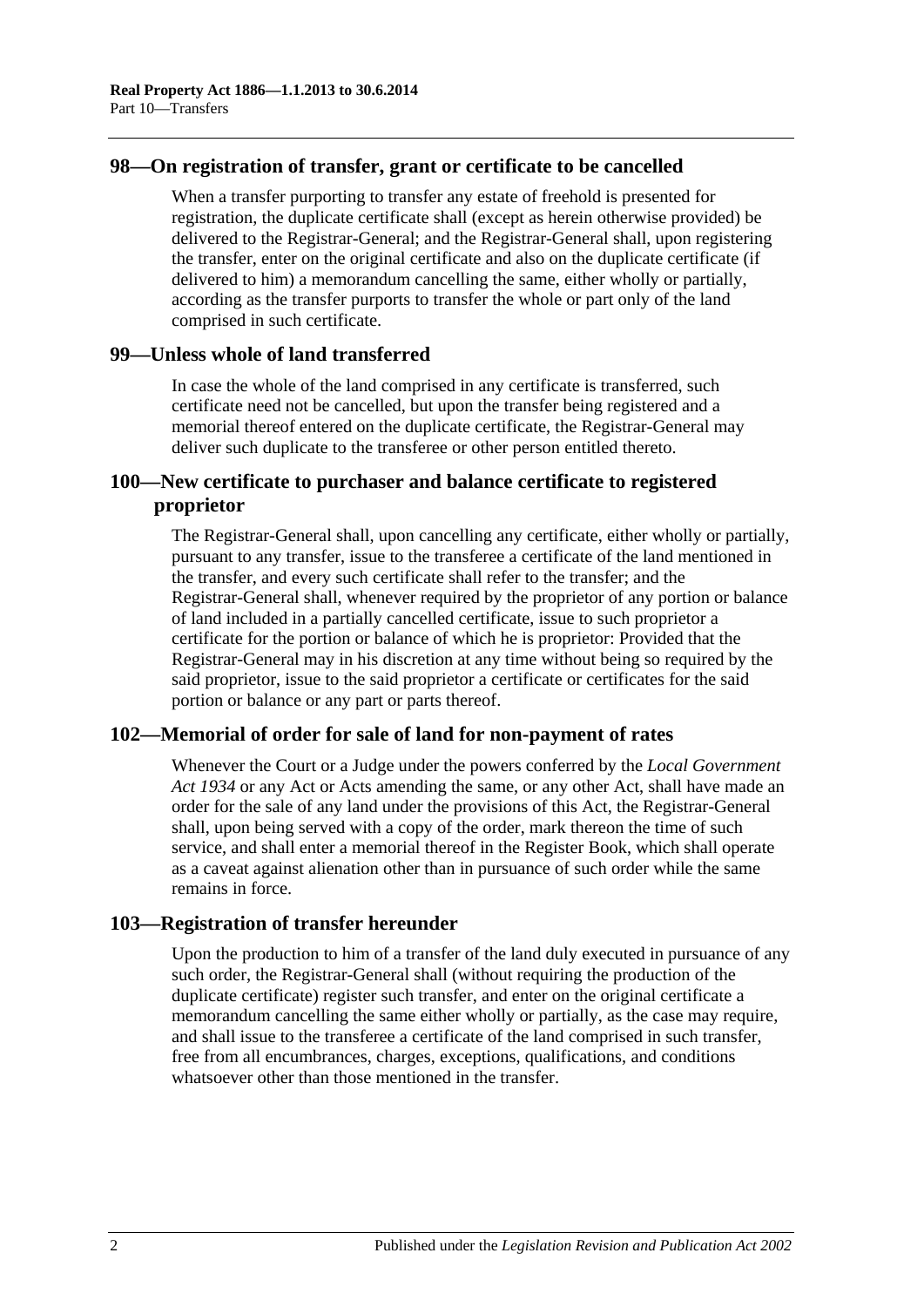## **104—Discharge of memorial**

In any such case, if only a portion of the land comprised in any certificate has been sold, and the whole of the arrears of rates, interest, and costs appear to be satisfied by the sale of the land transferred, a statement to that effect shall be appended to the transfer, signed by the Master or other officer of the Court acting in that behalf; and thereupon the Registrar-General shall make an entry on the partially cancelled certificate in the Register Book, discharging the memorial of the order entered thereon.

#### **105—Sale under writ of fieri facias or decree, warrant or order of court**

No execution issued prior to or after the passing of this Act shall bind, charge, or affect any land, but the Registrar-General shall, on being served with a copy of any writ or warrant of execution against land, or of any decree or order (other than an order for sale for non-payment of rates) affecting land issued out of or made by the Court, or any Court of insolvency or other Court of competent jurisdiction, accompanied by a statement signed by any party interested, or by his attorney, solicitor, or agent, specifying the land sought to be affected thereby, mark upon such copy the time of such service, and shall enter a memorial of such writ, warrant, decree, or order on the original certificate, which shall operate as a caveat against alienation other than in pursuance of such writ, warrant, decree, or order, while the same remains in force.

#### **106—Transfer not to be valid against purchaser until entry of writ**

Until such service and entry no sale or transfer under any such decree, order, writ, or warrant shall be valid as against a purchaser for valuable consideration, notwithstanding the purchaser had actual or constructive notice of such decree, order, writ or warrant.

## **107—Transfer on sale under writ, warrant, decree or order**

After any land so specified as aforesaid shall have been sold under any writ, warrant, decree, or order, the Registrar-General, on receiving a transfer thereof in the appropriate form, shall, subject to the provisions hereinafter contained, register such transfer by making an entry thereof in the Register Book, and on such entry being made the purchaser shall be deemed the transferee and registered proprietor of the land so sold; and every sale under any such writ, warrant, decree, or order shall take priority over and be effectual as against any other dealing affecting such land, entered into or transacted after the service of the writ, warrant, decree, or order, and the entry thereof on the original certificate.

## **108—Production of duplicate instrument not required on transfer under decree or order, writ, or warrant**

The Registrar-General may register a transfer under any decree or order, or under any writ or warrant of execution of a Court, as hereinbefore mentioned, without requiring the production of the duplicate certificate, or other instrument of title.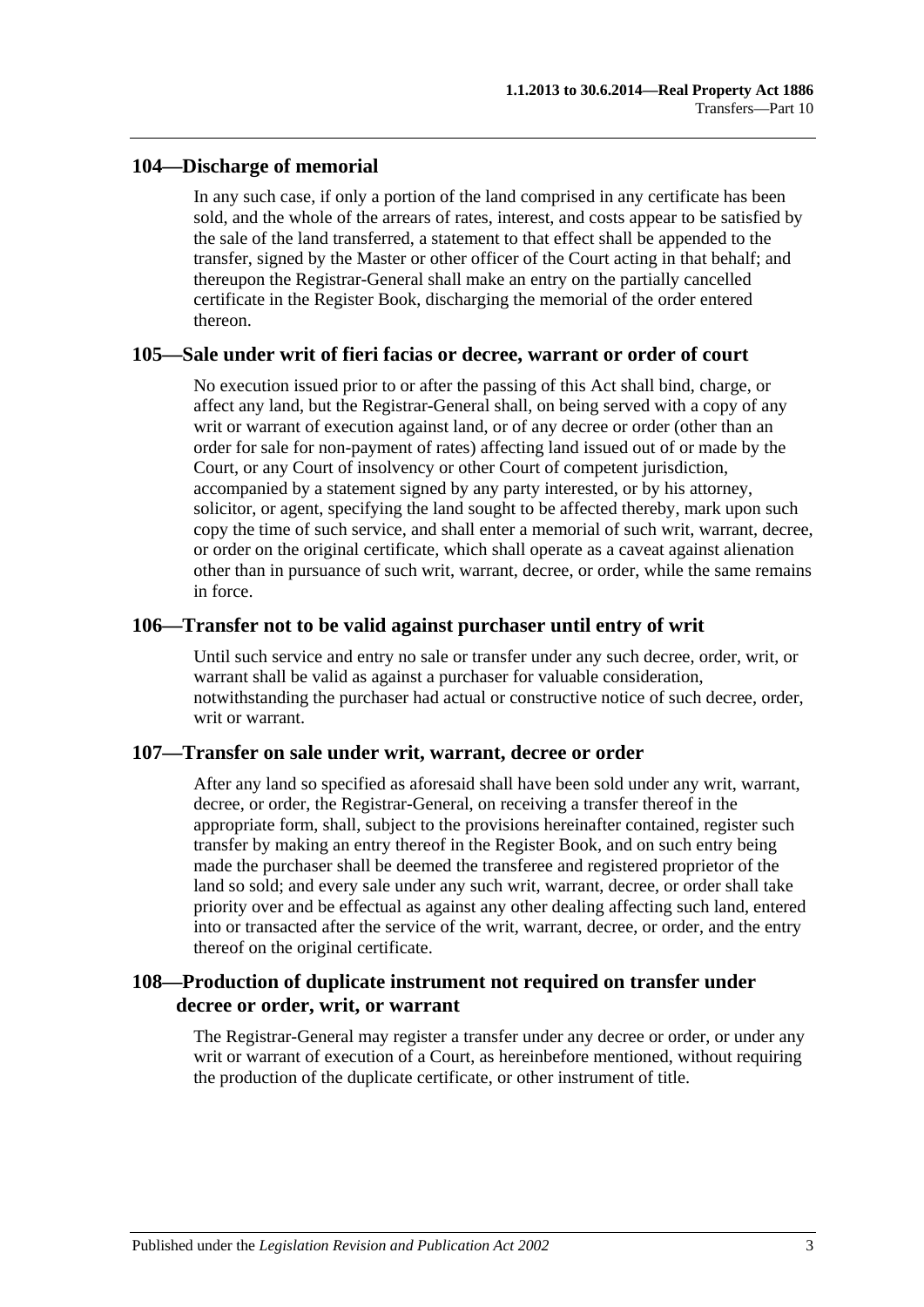#### **109—Satisfaction of writ, warrant, decree, or order**

The Registrar-General shall, upon production to him of sufficient evidence of the satisfaction of any such decree, order, writ, or warrant as aforesaid, cause an entry of such satisfaction to be made in the Register Book, and on such entry such writ, warrant, decree, or order shall be deemed to be satisfied.

#### **110—Lapse of writ, decree, warrant, or order**

Every decree, order, writ, or warrant of execution shall cease to bind, charge, or affect any land, unless a transfer upon a sale under such writ, warrant, decree, or order shall be presented for registration within six months from the day on which the copy was served, or within such extended time as the Court shall order.

#### **111—Transfer by registered proprietor to spouse etc**

The registered proprietor of any estate or interest in land may transfer such estate or interest, or any part thereof, to the wife or husband of such registered proprietor, or to such registered proprietor, and any other person or persons as joint tenants or tenants in common, and may limit any estates by remainder or otherwise, without limiting any use, or executing any re-assignment; and upon the registration of any such transfer the estate or interest thereby dealt with or transferred shall vest in the transferee or transferees, according to the intent and meaning appearing in and expressed by such instrument.

#### **112—Dealings before issue of certificate**

Upon the production of the receipt of the Treasurer in full satisfaction of the purchase-money of any land alienated in fee from the Crown, together with a transfer, mortgage, lease, or other instrument, duly executed by the purchaser from the Crown of such land, the Registrar-General shall endorse upon such receipt such memorial as he is required to enter in the Register Book upon the registration of any dealing of a like nature with land in respect of which a certificate has been registered, and so on from time to time with respect to any other dealing before the registration of the certificate for the said land, and every such instrument shall thereupon be held to be duly registered, and the Registrar-General shall file such receipt and such instrument in his office; and, upon the registration of the certificate for such land, the Registrar-General shall enter thereon a memorial of such dealing, and shall endorse such instrument with the memorandum of registration as prescribed on the registration of instruments generally.

## **113—Deed-poll by promoters of undertakings under Lands Clauses Acts**

Every deed-poll by virtue of which any land under the provisions of this Act or of any of the Real Property Acts, shall have been, or shall hereafter be, vested in the promoters of an undertaking as provided by the Lands Clauses Consolidation Act, or any amendment thereof, or the *[Compulsory Acquisition of Land Act](http://www.legislation.sa.gov.au/index.aspx?action=legref&type=act&legtitle=Compulsory%20Acquisition%20of%20Land%20Act%201925) 1925*, or any Act substituted for or amending that Act, shall have the same effect as a transfer executed by the registered proprietor of the land comprised in such deed-poll.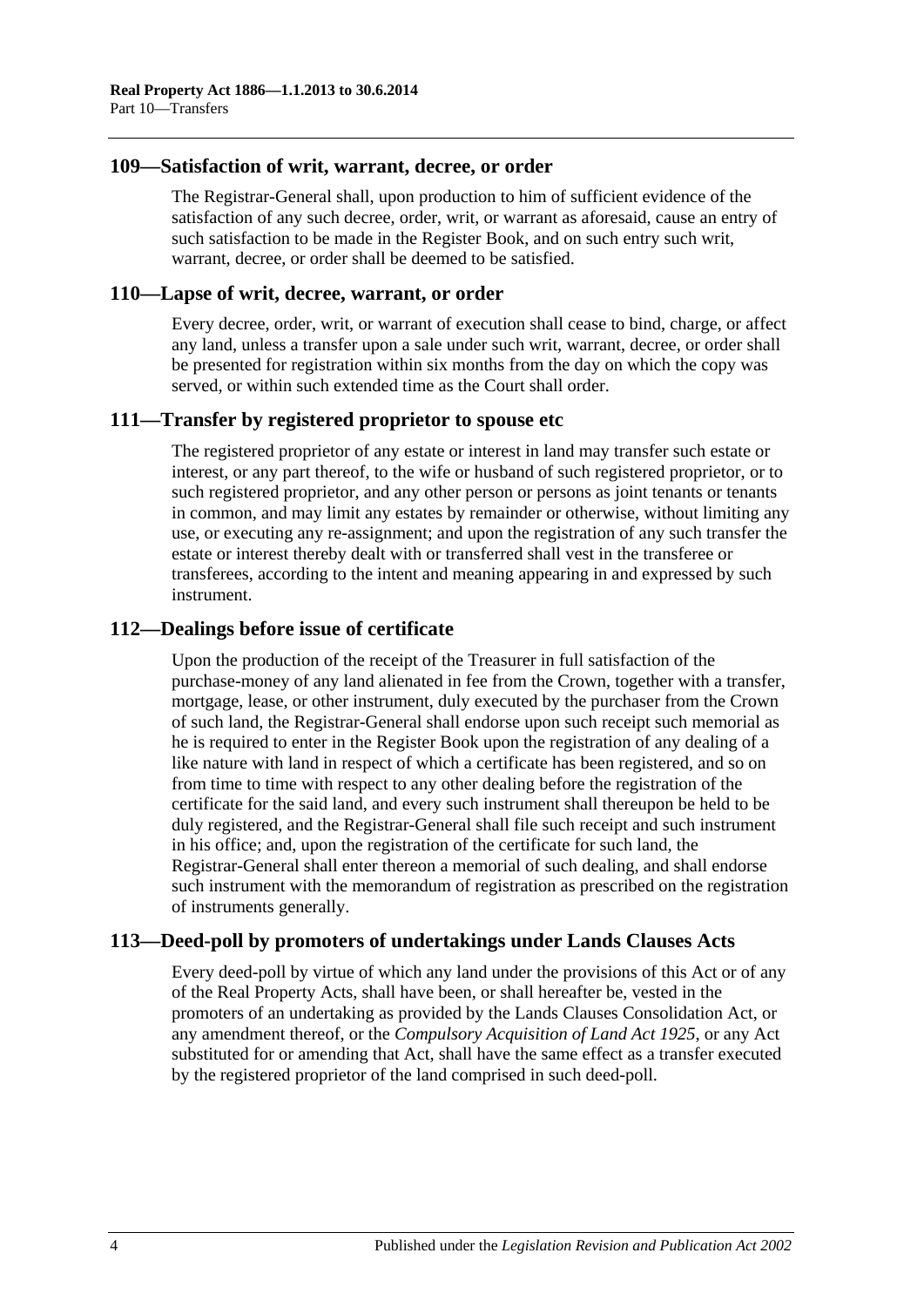## **114—Mode of registration of such deed-poll**

The Registrar-General shall, upon any such deed-poll being lodged with him by the promoters of the undertaking, register the same upon the original certificate in like manner as transfers are registered, and shall require the registered proprietor, or any depositee, mortgagee, encumbrancee, or other person having the custody or control of the same, to deliver up the duplicate certificate for the purpose of having an entry of the deed-poll made thereon; and the Registrar-General shall, after such registration, cancel the original certificate, and when produced to him, the duplicate thereof, and shall issue a certificate of the land comprised in the deed-poll to the promoters of the undertaking, and a new certificate for the balance of the land comprised in the certificate to the proprietor thereof: Provided that all expenses of and incidental to obtaining such certificates shall be borne by the promoters of the undertaking.

## **115—This Act not to lessen effect of deed-poll heretofore or hereafter executed**

Nothing herein contained shall lessen, or, except as expressly hereinbefore provided, alter the effect of any deed-poll heretofore or hereafter executed, and no transferee from a registered proprietor under a transfer subsequent in date to such deed-poll shall be entitled to any estate or interest in the lands mentioned in such deed-poll, nor to any priority over the promoters executing the same.

## **115A—Issue of certificate where land is vested by operation of law**

Despite anything in this Act or any other Act or law, if the Registrar-General is satisfied that an estate or interest in land has become vested in a person by operation of an Act, the Registrar-General may (whether or not an appropriate application has been made by that person)—

- (a) in the case of land under the provisions of this Act—without the execution or production of any instrument or document whatsoever, register the person as the proprietor of that estate or interest in the land and enter on the certificate of title a memorial of the vesting of the estate or interest; or
- (b) in the case of land not under the provisions of this Act—without the execution or production of any instrument or document whatsoever, bring the land under the provisions of this Act, register the person as the proprietor of that estate or interest in the land and issue a certificate of title on which has been entered a memorial of the vesting of the estate or interest.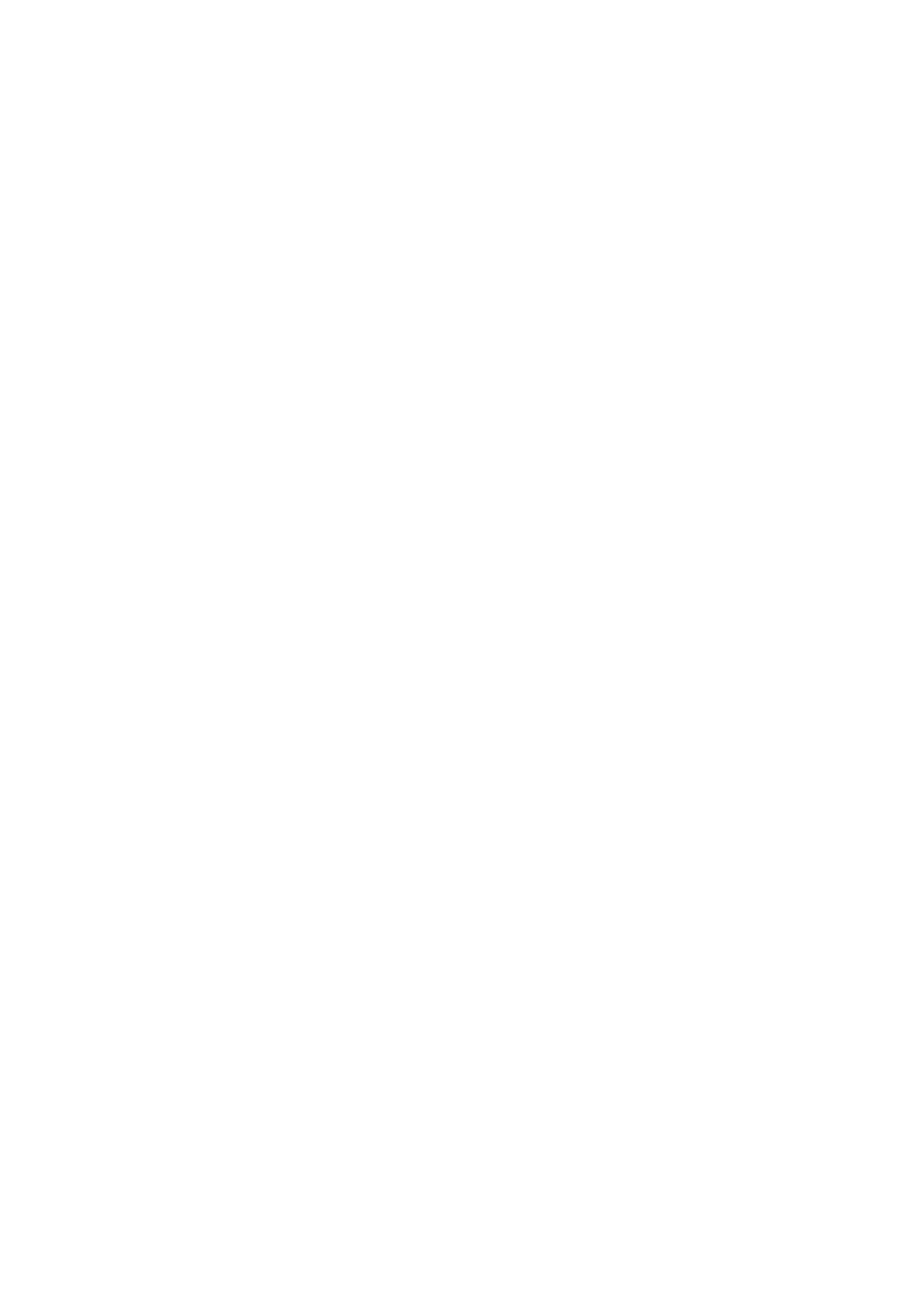# **Part 11—Leases and surrenders**

## **116—Lands, how leased**

When any land is intended to be leased for a life or lives, or for any term of years exceeding one year, the registered proprietor shall, or for any less term may, execute a lease in the appropriate form.

## **117—Contents of lease**

Every such lease shall, for description of the land intended to be dealt with, refer to the certificate of the land, or shall give such other description as may be necessary to identify the land, and a right for or covenant by the lessee to purchase the land therein described may be stipulated in such lease, and shall be binding.

## **118—Leases not to bind non-consenting mortgagees or encumbrancees**

No lease of mortgaged or encumbered land shall be valid and binding against any mortgagee or encumbrancee of the land unless such mortgagee or encumbrancee shall have consented in writing to such lease prior to the same being registered.

## **119—Lease for one year need not be registered**

Every registered dealing with land shall be subject to any prior unregistered lease or any agreement for lease or for letting for a term not exceeding one year to a tenant in actual possession thereunder: Provided that no right or covenant to purchase the freehold contained in any such unregistered lease or agreement, nor any right or covenant for renewal of such lease or agreement shall be valid as against any subsequent purchaser of the reversion, lessee, mortgagee, or encumbrancee, unless such lease or agreement be registered or protected by caveat.

## <span id="page-58-0"></span>**119A—Standard terms and conditions of lease**

- (1) A person may deposit with the Registrar-General for filing in the Lands Titles Registration Office a document containing terms and conditions for incorporation as standard terms and conditions in leases under this section.
- (2) A lease may provide that standard terms and conditions, as contained in a document deposited with the Registrar-General under [subsection](#page-58-0) (1)—
	- (a) are incorporated in the lease; or
	- (b) are incorporated in the lease subject to exclusions or amendments specified in the lease,

and, in that event, the lease has effect as if those terms and conditions were (subject to any exclusions or amendment specified in the lease) contained in the lease.

<span id="page-58-1"></span>(3) Where a lease makes provision for incorporation of standard terms and conditions (either with or without exclusions or amendments), the lessor must, before execution of the lease by the lessee, provide the lessee with a copy of the standard terms and conditions.

Maximum penalty: \$500.

(4) Non-compliance with [subsection](#page-58-1) (3) does not affect the validity or effect of a lease.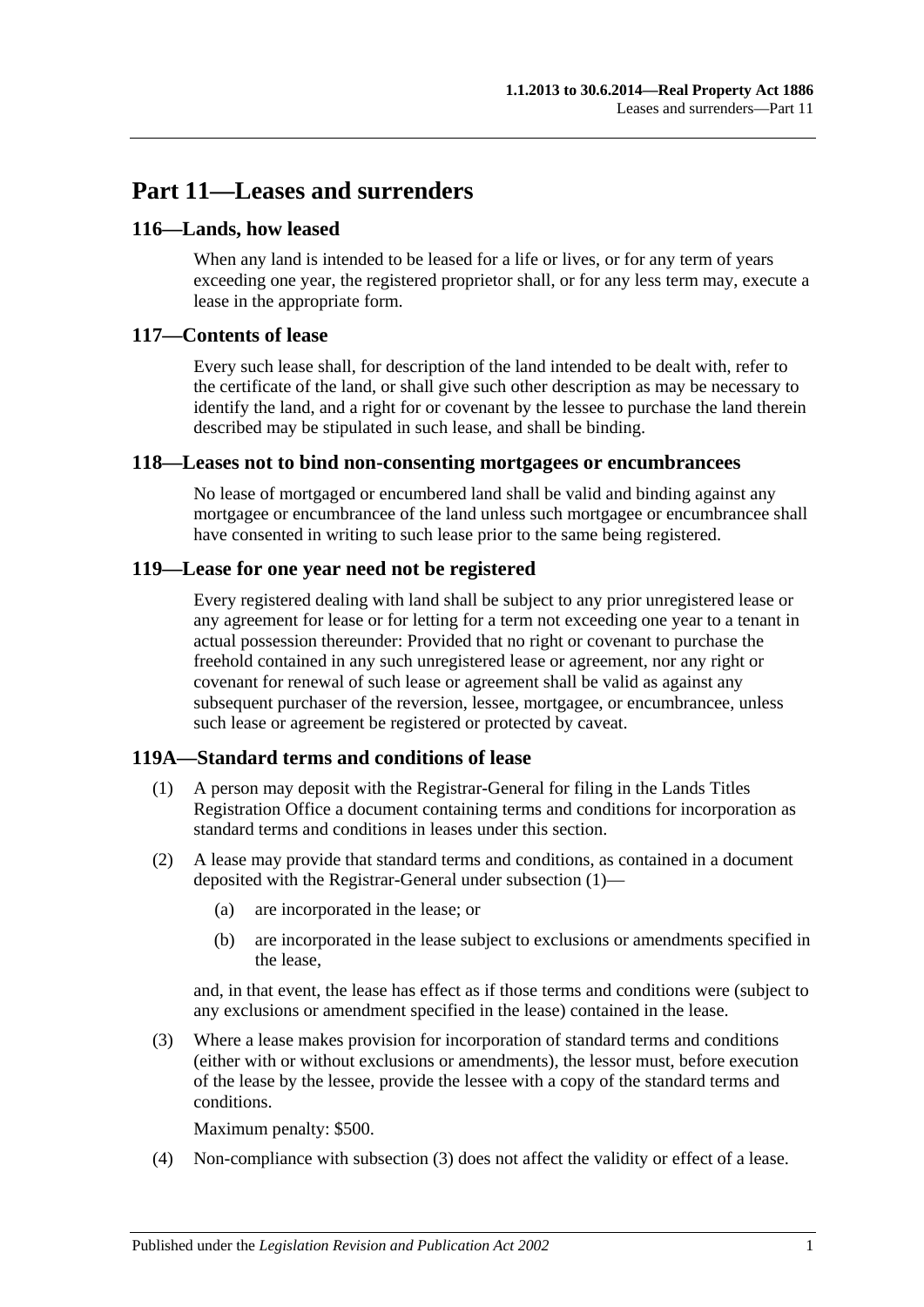### <span id="page-59-0"></span>**120—Lease may be surrendered by separate instrument**

- (1) A registered lease may be surrendered by instrument in the appropriate form, signed by the lessee and lessor.
- (2) On registering an instrument under [subsection](#page-59-0) (1), the Registrar-General must enter a memorial of the surrender in the Register Book and may, if in the Registrar-General's opinion it is necessary or desirable to do so, endorse the surrender on the duplicate certificate.

#### **121—Registrar-General may enter surrender**

Where a lessee shall have delivered to the lessor, or his agent, the duplicate of the lease, accompanied by some writing signed by the lessee evidencing his intention to give up possession of the land comprised in such lease, the Registrar-General may, upon application by the lessor, and production of such evidence as he may require that the lessee has abandoned the occupation of the land comprised in the lease, make an entry in the Register Book of the surrender of such lease.

#### **122—Effect of entry of surrender**

Upon every entry made in the Register Book, in pursuance of either of the two preceding sections, the estate or interest of the lessee in the land shall revest in the lessor.

#### **123—Surrender where lease subject to mortgage or under-lease**

No lease mortgaged or encumbered, or of land mortgaged or encumbered, prior or subsequently to the registration of such lease, shall be so surrendered without the consent thereto in writing of the mortgagee or encumbrancee, and every surrender of a lease, whether by operation of law, by act of parties, or pursuant to the provisions hereinafter contained on bankruptcy or statutory assignment, shall be subject to any registered under-lease, or to any unregistered under-lease, or agreement for under-lease or under-letting for a term not exceeding one year to a tenant in actual possession thereunder.

#### **124—Covenants to be implied in every lease against the lessee**

In every lease there shall be implied the following covenants by the lessee with the lessor, that is to say:

- (a) that he will pay the rent thereby reserved at the times therein mentioned, and all rates and taxes which may be payable in respect of the demised property, during the continuance of the lease;
- (b) that he will keep and yield up the demised property in good and tenantable repair, reasonable wear and tear excepted.

#### **125—Powers to be implied in lessor**

In every lease there shall also be implied the following powers in the lessor, that is to say:

(a) power to distrain according to law;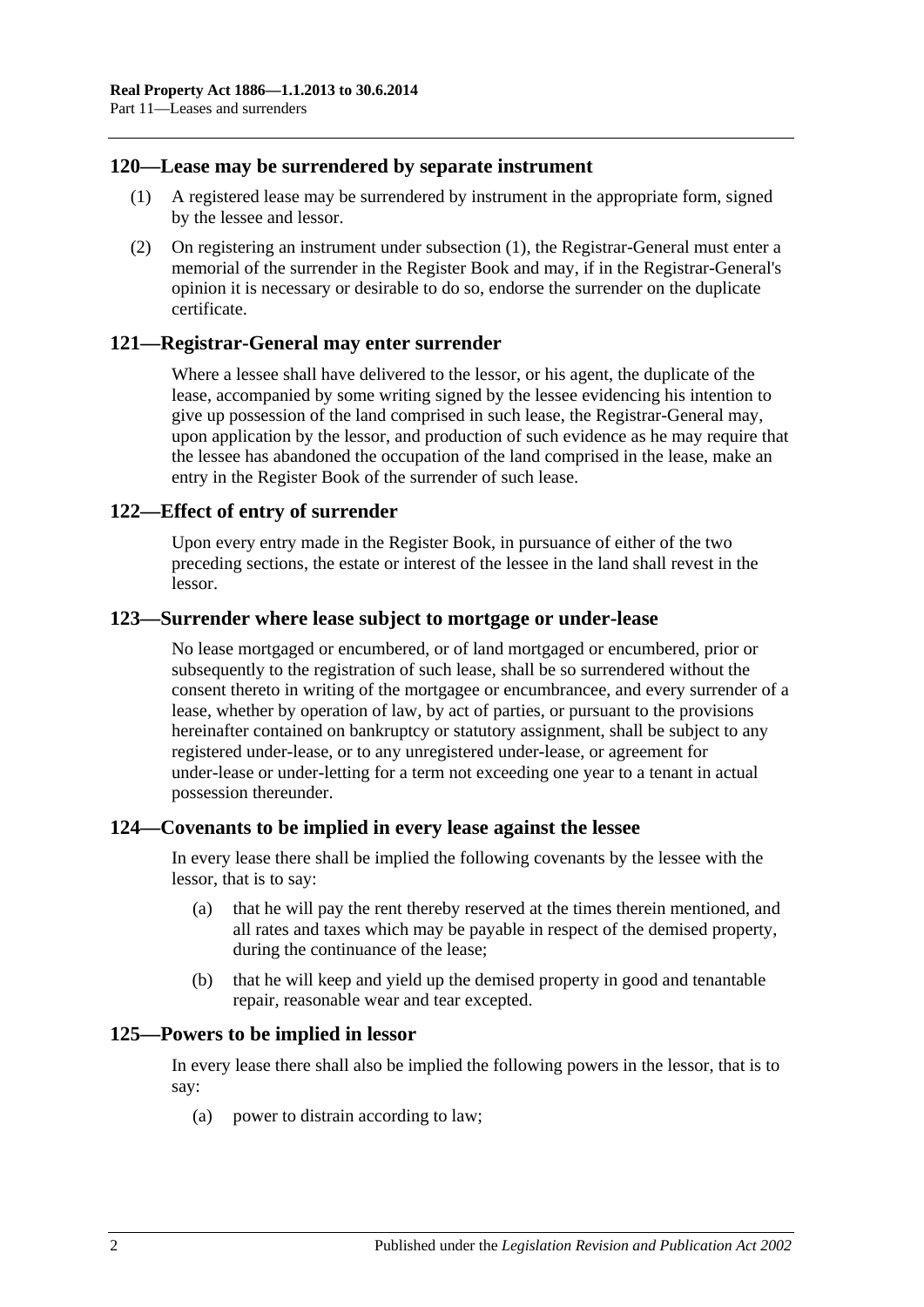- (b) that he may, by himself or his agents, at all reasonable times, enter upon the demised property, and view the state of repair thereof, and may serve upon the lessee, or leave at his last or usual place of abode in the State, or upon the demised property, a notice in writing of any defect, requiring him within a reasonable time, to be therein prescribed, to repair the same;
- (c) that in case the rent, or any part thereof, shall be in arrear for the space of three months, although no demand shall have been made thereof, or in case default shall be made in the fulfilment of any covenant, whether expressed or implied in such lease, on the part of the lessee, and shall be continued for the space of three months, or in case the repairs required by such notice as aforesaid shall not have been completed within the time therein specified, it shall be lawful for the lessor to re-enter upon and take possession of the leased premises.

## **126—Registrar-General to note particulars of re-entry in Register Book**

The Registrar-General, upon proof to his satisfaction of re-entry by the lessor, in manner prescribed by the lease, or under the power in the third subsection of the last preceding section provided for, or of recovery of possession by a lessor, by any proceeding in law, shall note the same by entry in the Register Book, and the estate of the lessee in such land shall thereupon determine, but without releasing him from his liability in respect of the breach of any covenant in such lease expressed or implied.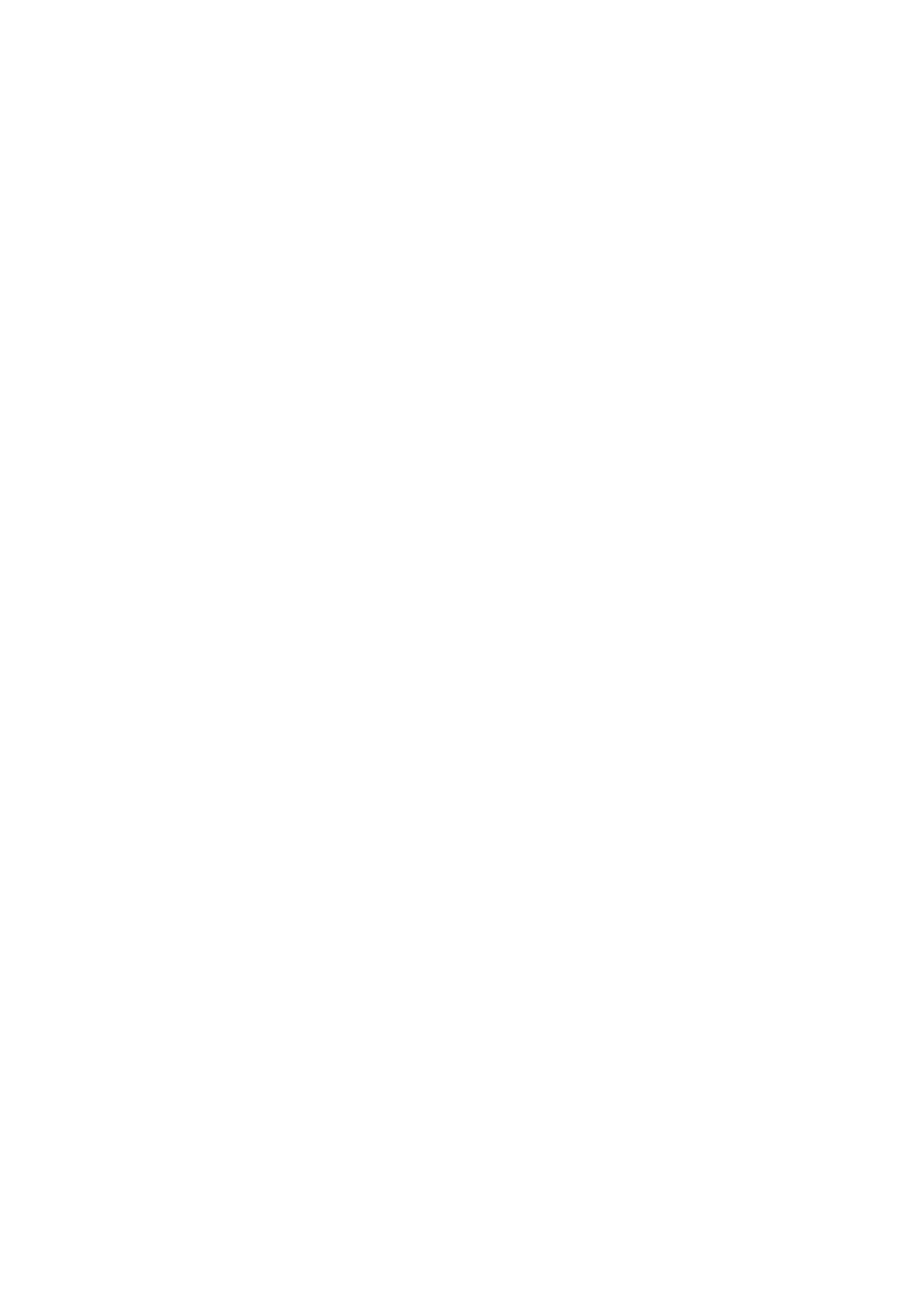# **Part 12—Mortgages, encumbrances, and discharges**

## **128—Lands, how mortgaged or encumbered**

Whenever any land is intended to be charged or made security in favour of any person the registered proprietor shall execute a mortgage in the appropriate form; and whenever any land is intended to be charged with, or made security for, the payment of an annuity, rent-charge, or sum of money, in favour of any person, the registered proprietor shall execute an encumbrance in the appropriate form.

## **129—Contents of mortgage or encumbrance**

- (1) Every such instrument shall, for description of the land intended to be dealt with, refer to the certificate of the land, or shall give such other description as may be necessary to identify the same, and shall contain an accurate statement of the estate or interest intended to be mortgaged or encumbered, and shall also contain or have endorsed thereon a memorandum of all leases, mortgages, and encumbrances (if any) affecting such land.
- (2) Where, in any such mortgage or encumbrance—
	- (a) the rate of interest, the manner of repayment of the principal sum and interest or any other term that, in the opinion of the Registrar-General, relates to the substance of the transaction is determined by reference to some other document; or
	- (b) the mortgagor or encumbrancer is required to—
		- (i) build in accordance with any plans and specifications which are in existence at the date of the mortgage or encumbrance; or
		- (ii) do or refrain from doing any other act or thing by reference to some other document and the requirement is not, in the opinion of the Registrar-General, adequately set forth in the instrument lodged for registration,

the Registrar-General may require that a copy of the plans and specifications or the document concerned be attached to the mortgage or encumbrance or be deposited in the General Registry Office or in any other public registry in the State.

## <span id="page-62-0"></span>**129A—Standard terms and conditions of mortgage or encumbrance**

- (1) A person may deposit with the Registrar-General for filing in his office a document containing terms and conditions for incorporation as standard terms and conditions in mortgages or encumbrances under this section.
- (2) A mortgage or encumbrance may provide that standard terms and conditions, as contained in a document deposited with the Registrar-General under [subsection](#page-62-0) (1)—
	- (a) are incorporated in the mortgage or encumbrance; or
	- (b) are incorporated in the mortgage or encumbrance subject to exclusions or amendments specified in the mortgage or encumbrance,

and, in that event, the mortgage or encumbrance has effect as if those terms and conditions were (subject to any exclusions or amendment specified in the mortgage or encumbrance) contained in the mortgage.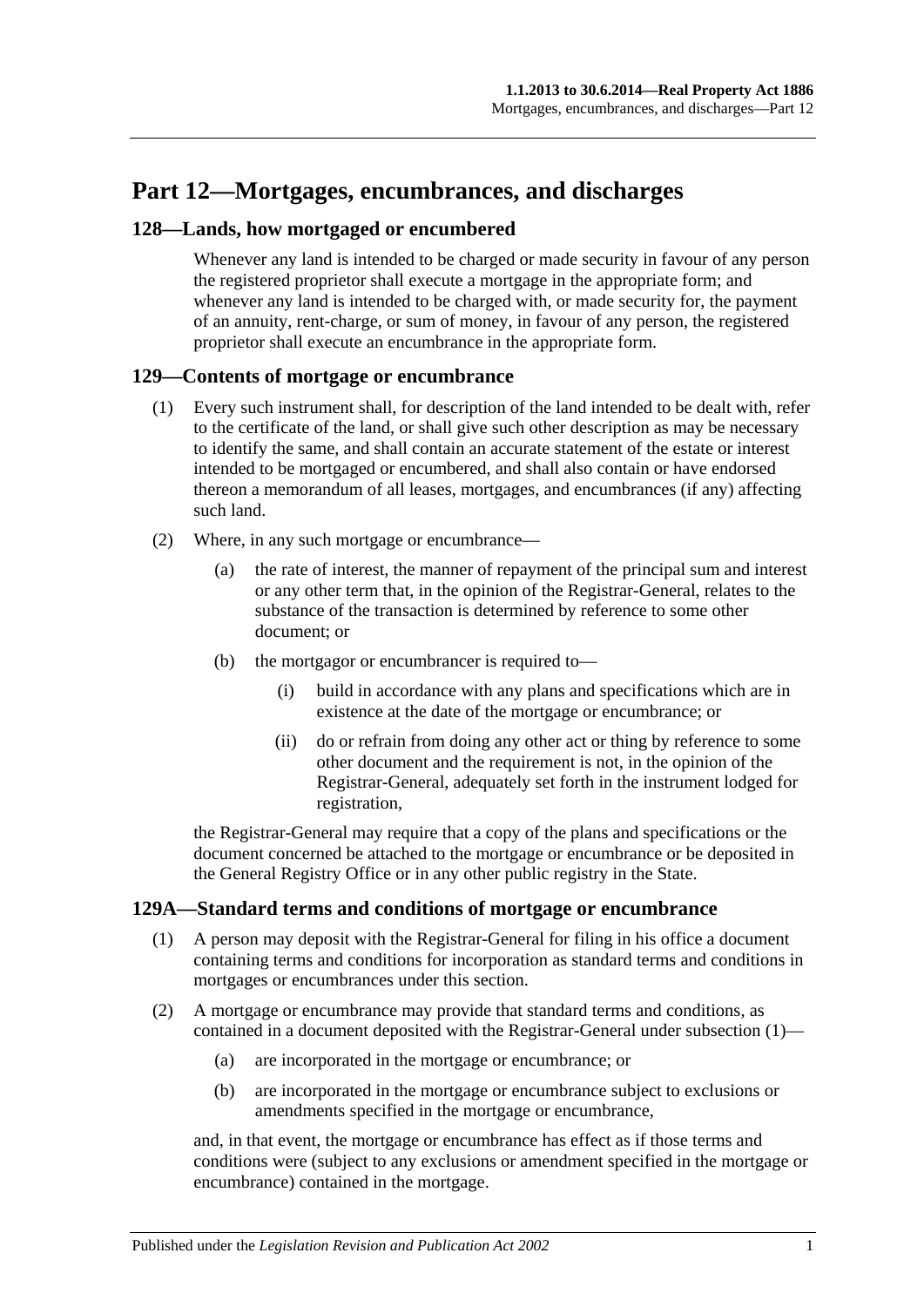- (3) Where a mortgage or encumbrance makes provision for incorporation of standard terms and conditions (either with or without exclusions or amendments), the mortgagee or encumbrancee must, before execution of the mortgage or encumbrance by the mortgagor or encumbrancer, provide him or her with a copy of the standard terms and conditions.
- (4) Non-compliance with subsection (3) does not affect the validity or effect of a mortgage or encumbrance.

#### **130—Covenant to be implied in every mortgage**

In every mortgage and encumbrance there shall be implied a covenant by the mortgagor or encumbrancer with the mortgagee or encumbrancee that he will repair and keep in repair all buildings and other improvements erected and made upon the mortgaged or encumbered land, and that the mortgagee or encumbrancee may, at all convenient times, until the mortgage or encumbrance be redeemed, be at liberty, with or without surveyors or others to enter into and upon such land to view and inspect the state of repair of such buildings and improvements.

#### **130A—Implied covenant in encumbrance**

In every encumbrance executed after the twenty-third of December, 1893, unless it is therein otherwise provided, there shall be implied a covenant by the encumbrancer with the encumbrancee that he will pay the annuity, rent-charge or other sum of money thereby secured at the times and in the manner therein mentioned.

### **131—Subsequent mortgagees or encumbrancees, may redeem prior mortgages etc**

In case the money secured by any mortgage or encumbrance shall be due, and the mortgagee or encumbrancee shall require payment of the same, it shall be lawful for any other mortgagee or encumbrancee of the same land to tender and pay to the mortgagee or encumbrancee requiring such payment, the money due upon his security, and the mortgagee or encumbrancee making such payment shall be entitled to a transfer of the estate and interest of the mortgagee or encumbrancee requiring such payment.

## **132—Nature of mortgage and encumbrance, and procedure in case of default**

Every mortgage and encumbrance under this Act shall have effect as a security, but shall not operate as a transfer of the land thereby charged and in case default be made in the payment of the principal sum, interest, annuity, or rent-charge, or any part thereof thereby secured, or in the observance of any covenant therein expressed or implied, and such default be continued for the space of one month, or for such other period of time as may therein for that purpose be expressly limited the mortgagee or encumbrancee may give to the mortgagor or encumbrancer notice in writing to pay the money then due or owing on such mortgage or encumbrance, or to observe the covenants therein expressed or implied, as the case may be, and that sale will be effected if such default be continued, or may leave such notice on the mortgaged or encumbered land, or at the usual or last known place of abode in South Australia of the mortgagor or encumbrancer.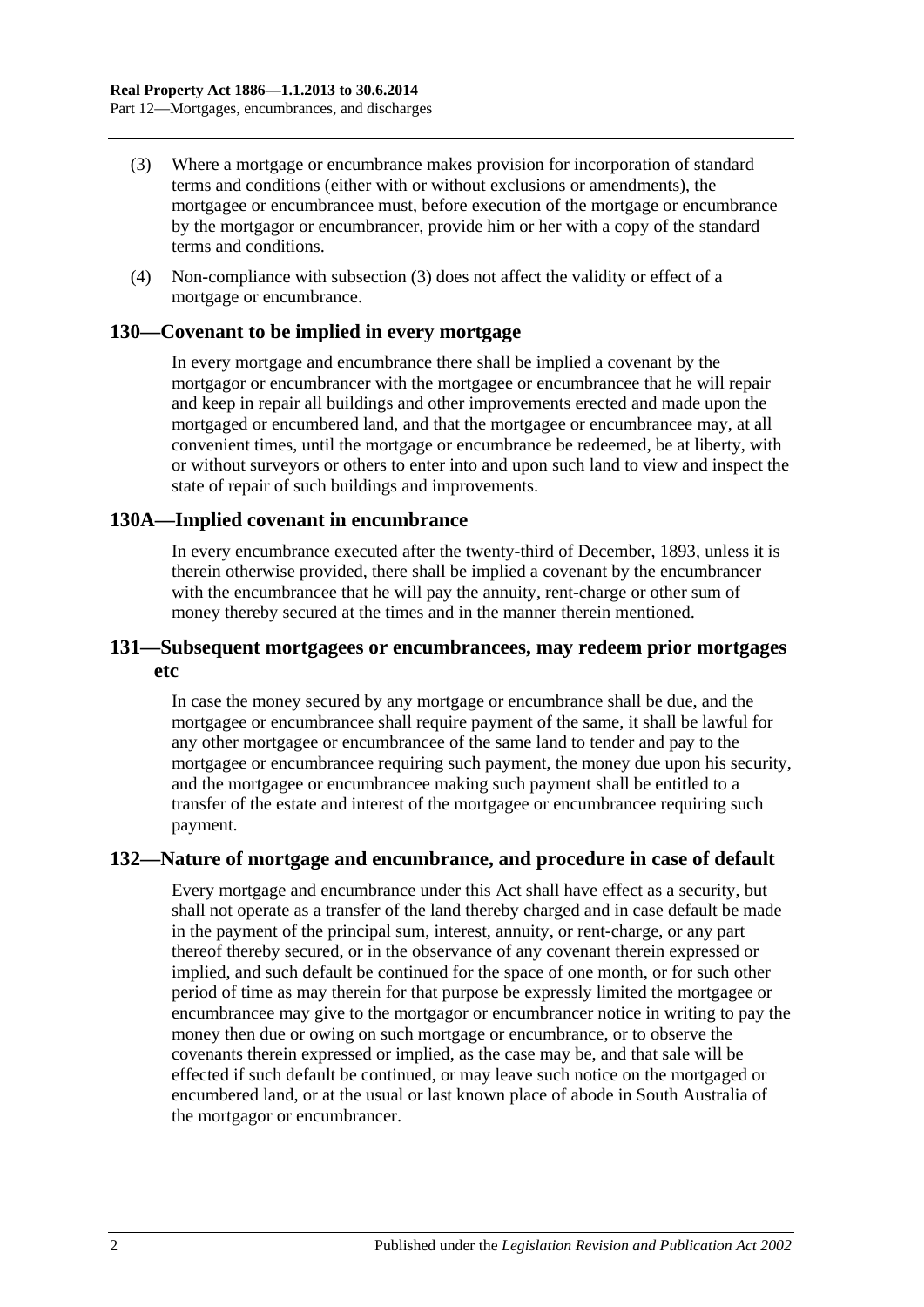## **133—Power of sale**

If such default be continued for the further space of one month from the date of such notice, or for such other period as may in such instrument be for that purpose limited, the mortgagee or encumbrancee is hereby authorised and empowered to sell the land so mortgaged or encumbered, or any part thereof, and all the estate and interest therein of the mortgagor or encumbrancer, and either altogether or in lots, by public auction or by private contract, or by both such modes of sale, and subject to such conditions as he may think fit, and to buy in and resell the same without being liable for any loss occasioned hereby, and to make and execute all such instruments as shall be necessary for carrying the sale thereof into effect.

## **134—Mortgagee's receipt to discharge purchaser**

All sales contracts, matters, and things authorised by the last preceding section shall be as valid and effectual as if the mortgagor or encumbrancer had made, done, or executed the same, and the receipt or receipts in writing of the mortgagee or encumbrancee shall be a sufficient discharge to the purchaser of the land, or any portion thereof, for so much of his purchase-money as may be thereby expressed to be received; and no such purchaser shall be answerable for the loss, misapplication, or non-application, or be obliged to see to the application of the purchase-money by him paid, nor shall he be concerned to inquire as to the fact of any default, or notice having been made or given, as aforesaid.

## **135—Appropriation of proceeds**

The purchase-money to arise from the sale of any such land shall be applied: First—In payment of the expenses occasioned by such sale: Secondly—In payment of the moneys which may then be due or owing to the mortgagee or encumbrancee: Thirdly—In payment of subsequent mortgages or encumbrances, if any, in the order of priority; and the surplus, if any, shall be paid to the mortgagor or encumbrancer, as the case may be.

## **135A—Mode of payment of encumbrance**

- (1) All moneys which by reason of any sale by an encumbrancee or otherwise shall become applicable to the payment of an encumbrance shall be applied firstly in payment of the moneys then actually due to the encumbrancee, and if the encumbrance shall not then be satisfied the surplus shall be paid to the Public Trustee who shall invest the same upon Government securities or upon loan to the Treasurer and shall hold such surplus and the investments and income thereof upon trust to satisfy the accruing payments of the annuity, rent-charge, or other sum of money secured by the encumbrance and subject thereto for the person entitled to such moneys after payment of the encumbrance.
- (2) This section shall take effect as though inserted in this Act on the passing thereof.

## **136—Transfer upon sale by mortgagee or encumbrancee**

- (1) Upon the registration of a transfer by a mortgagee or encumbrancee exercising the power of sale conferred by this Act the estate or interest of the mortgagor or encumbrancer passes to the transferee—
	- (a) freed and discharged from the mortgage or encumbrance and from all estates, interests and rights to which the mortgage or encumbrance has priority,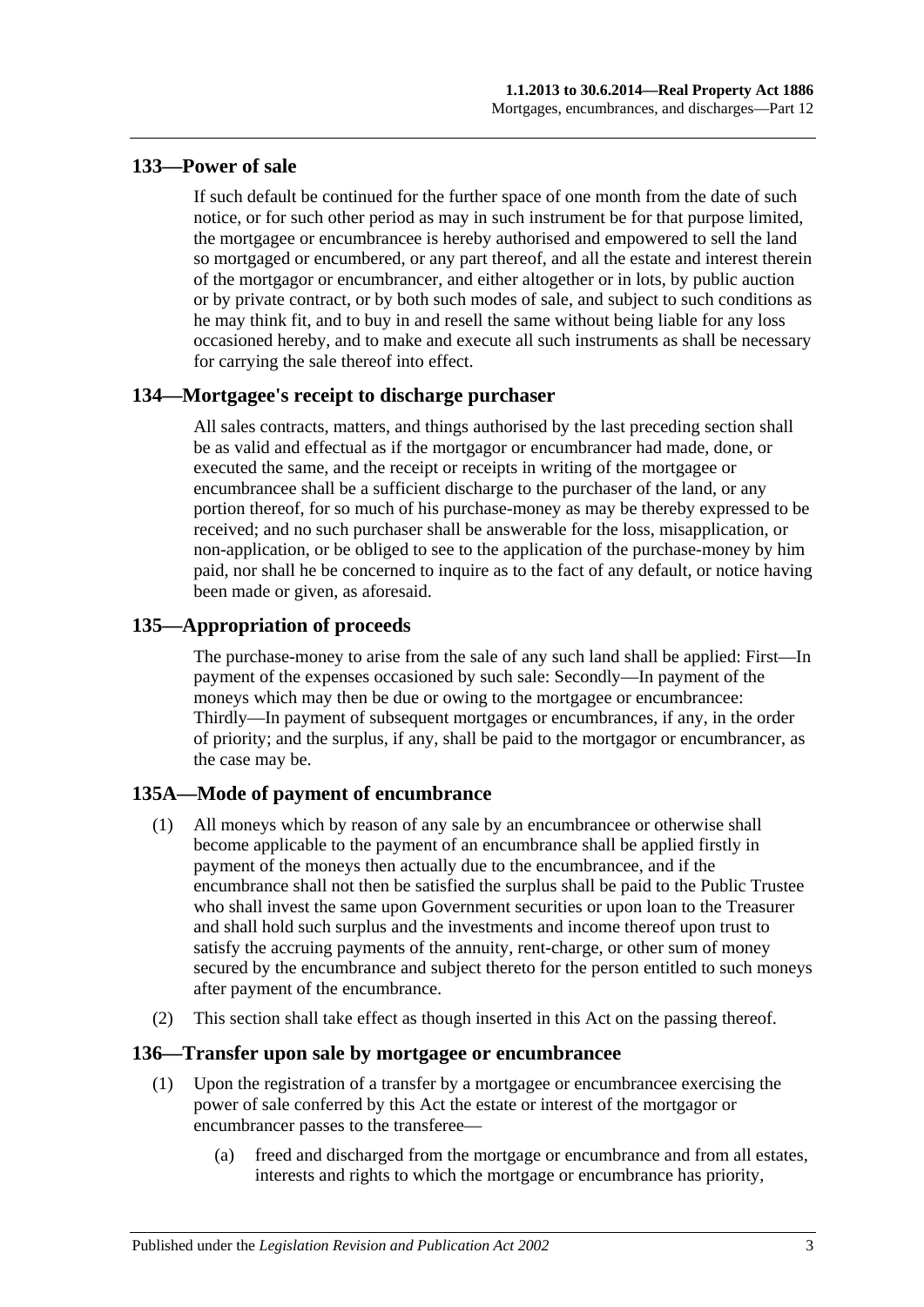but—

- (b) subject to all estates, interests and rights that have priority to the mortgage or encumbrance.
- (2) The registration of a transfer by a mortgagee or encumbrancee exercising the power of sale conferred by this Act is not prevented by a caveat or an instrument that has effect as a caveat where the caveat or the instrument relates to an estate, interest or right to which the mortgage or encumbrance has priority and, upon registration of the transfer—
	- (a) any such caveat; and
	- (b) the registration of any such instrument that has effect as a caveat,

shall be deemed to have been cancelled.

(3) This section shall be deemed to have had effect from the commencement of this Act.

#### **137—Power of mortgagee to enter, take possession, distrain, let, or bring action for recovery of land**

The mortgagee or encumbrancee, upon default in payment of the principal sum, interest, annuity, or rent-charge, secured by any mortgage or encumbrance, or any part thereof, may enter into possession of the mortgaged or encumbered land and receive the rents and profits thereof, or may distrain upon the occupier or tenant of the land under the power hereinafter contained, or may from time to time let the said land for any term not exceeding one year, or may bring an action for recovery of the land either before or after entering into the receipt of the rents and profits, or making any distress as aforesaid, and either before or after any sale of the land shall be effected under the power of sale given or implied in his mortgage or encumbrance.

## **138—Power of mortgagee to distrain on tenant or occupier for arrears not exceeding the amount of rent due**

Besides his remedy against the mortgagor or encumbrancer, every mortgagee or encumbrancee shall be entitled after the principal sum, interest, annuity, or rent-charge shall have been in arrear for twenty-one days, and after seven days shall have elapsed from the date of application for the payment thereof to the occupier or tenant, to enter upon the mortgaged or encumbered land, and distrain upon the goods and chattels of such occupier or tenant for such arrears to an amount not exceeding the rent then due from such occupier or tenant to the mortgagor or encumbrancer, and to dispose of the goods and chattels so distrained upon in like manner as landlords may do in ordinary distresses for rent, and out of the proceeds to retain the moneys distrained for, and all costs and expenses occasioned by such distress and sale; and any amount paid by the occupier or tenant to the mortgagee or encumbrancee, or realised by distress as aforesaid, shall be deemed *pro tanto* a satisfaction of the said rent.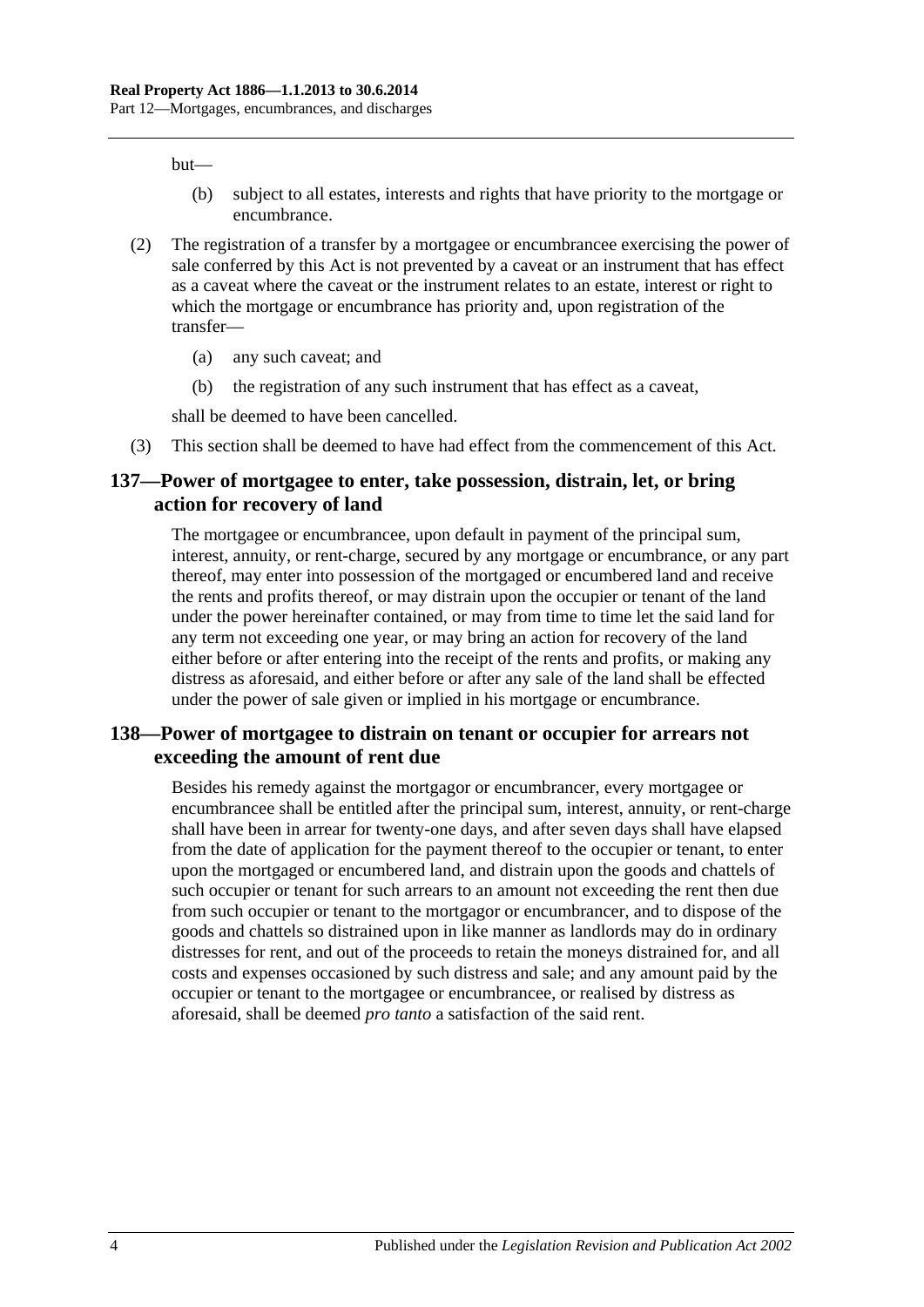## **139—Duty of mortgagee of leasehold entering into possession of rent and profits to account**

Any mortgagee or encumbrancee of leasehold land, or any person claiming any such land as a purchaser or otherwise, from or under such mortgagee or encumbrancee, shall, after entering into possession of the land, or receiving the rents and profits thereof, during such possession, or receipt, and to the extent of any rents and profits which may be received by him, become and be subject and liable to the lessor of the land, or the person for the time being entitled to the lessor's estate or interest therein, or entitled to receive the rent reserved to such lessor to the same extent as the lessee was subject and liable prior to such mortgagee, encumbrancee, or other person entering into the possession of the land, or the rents or profits thereof.

## **140—Application by mortgagee to Registrar-General for foreclosure**

- (1) When default has been made for six months in the payment of the principal or interest secured by any mortgage, the mortgagee may make application, in writing, to the Registrar-General for an order for foreclosure.
- (2) Such application shall state that such default has been made as aforesaid, and that the land mortgaged has been offered for sale at public auction by a licensed auctioneer, after notice given to the mortgagor, as in this Act or by the mortgage provided; that the amount of the highest bid at such sale was not sufficient to satisfy the money secured by such mortgage, together with the expenses occasioned by the attempted sale; and that notice in writing of the intention of the mortgagee to make such application has been served on the mortgagor, by being given to him or by being left on the mortgaged land, or by the same being sent through the post office by a registered letter directed to him at his address appearing in the Register Book; and also that a like notice of such intention has been served on every person appearing by the Register Book to have any estate or interest in the mortgaged land, subsequently to such mortgage, by being given to him or sent through the post office by a registered letter directed to him at his address appearing in the Register Book; and such application shall be accompanied by a certificate of the licensed auctioneer by whom such land was put up for sale, and such other proof of the matters stated by the applicant as the Registrar-General may require; and the statements made in such application shall be verified by declaration.

## **141—Procedure on foreclosure application**

The Registrar-General shall cause notice to be published in the Government Gazette, offering the land for sale; and shall in such case limit and appoint a time, not less than one month from the date of the publication in such Gazette, upon or after which the Registrar-General may issue to the applicant an order for foreclosure, unless in the interval a sufficient amount has been realised by the sale of the land to satisfy the principal and interest moneys due, and all expenses occasioned by the attempted sale and by the proceedings for foreclosure.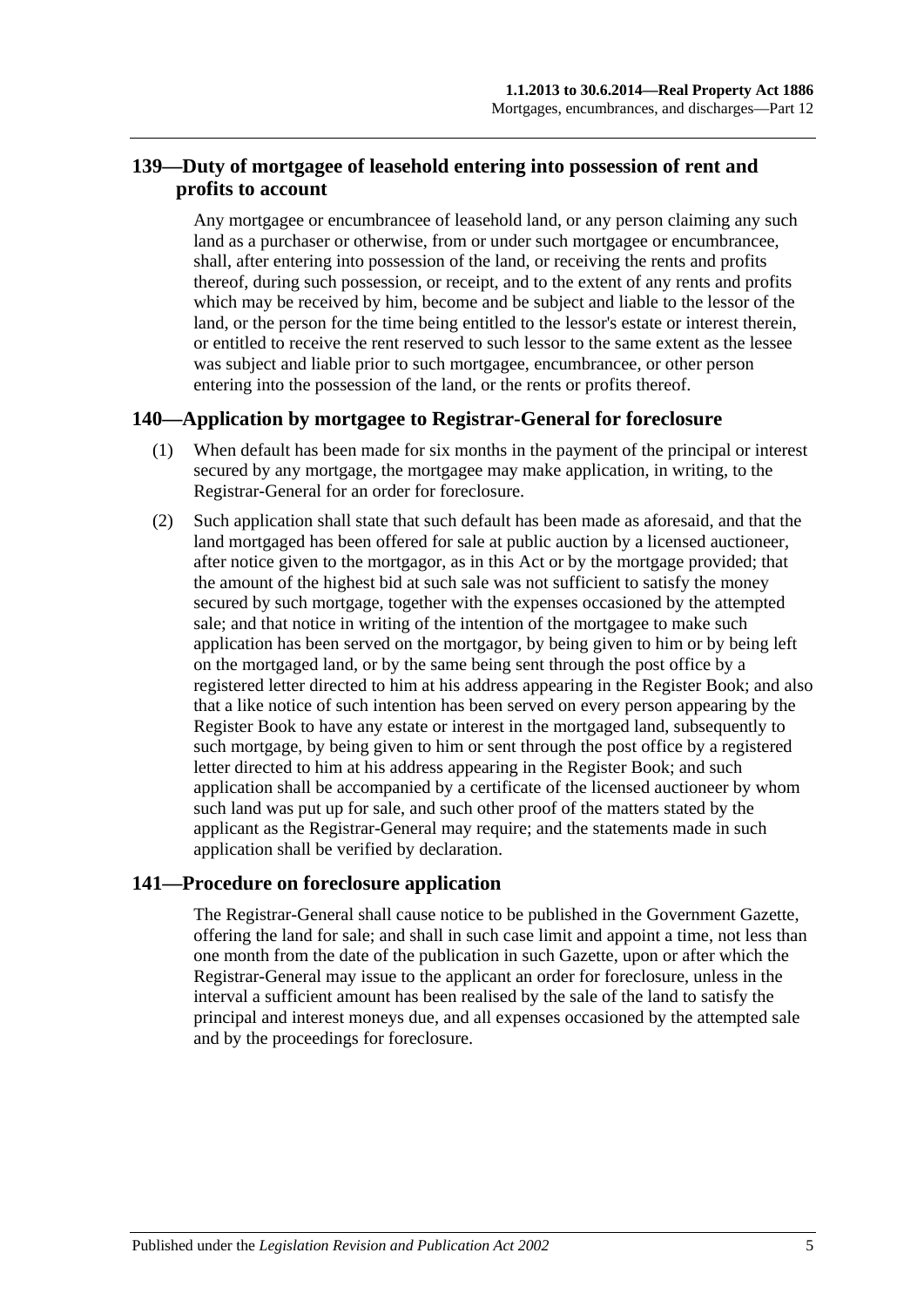## **142—Effect of order for foreclosure**

Every such order for foreclosure shall be under the hand of the Registrar-General, and be entered in the Register Book, and shall when so entered have the effect of vesting in the mortgagee all the estate and interest of the mortgagor in the land mentioned in such order, free from all right and equity of redemption on the part of the mortgagor, or of any person claiming through or under him subsequently to the mortgage so foreclosed, and upon such entry the mortgagee shall be deemed the registered proprietor of the said estate and interest.

## **142A—Provision for case where mortgagee or encumbrancee refuses to join in proceedings on default**

- (1) Where two or more persons are registered as mortgagees or encumbrancees under the same mortgage or encumbrance, and such default has been made in payment of any money due under the mortgage or encumbrance or in the performance of any covenant in the said mortgage or encumbrance expressed or implied as entitles the mortgagees or encumbrancees to exercise any of their rights or remedies under this Act or under the mortgage or encumbrance, and any such mortgagee or encumbrancee fails or refuses to join in giving any notice, making any application or doing any other act or thing for the purpose of enforcing any of the said rights or remedies, the Court may, on the application by originating summons of any other mortgagee or encumbrancee and on any terms and conditions which it thinks just—
	- (a) appoint any one of such mortgagees or encumbrancees or any other person to exercise on behalf of the mortgagees or encumbrancees such of the said rights or remedies as the Court thinks proper;
	- (b) give any directions as to the mode of exercising the said rights or remedies and as to any other matters incidental thereto.
- (2) Any document executed by any person so appointed shall, for the purposes of this Act, but subject to the terms of the order, have the like effect as if executed by the mortgagees or encumbrancees.

## **143—Discharge of mortgages and encumbrances**

- (1) A mortgage or encumbrance may be wholly or partially discharged by instrument in a form approved by the Registrar-General and signed by the mortgagee or encumbrancee.
- (2) Where two or more mortgagees or encumbrancees are entitled jointly, the discharge may be signed by one on behalf of all of them.
- (3) Production of the duplicate mortgage or encumbrance is not required on registration of the discharge of the mortgage or encumbrance unless the Registrar-General requires production of the duplicate.

## **144—Partial discharge of mortgage or encumbrance on grant of easement**

Where—

- (a) an easement is granted over land that is subject to a mortgage or an encumbrance; and
- (b) the mortgagee or encumbrancee has endorsed his or her consent to the easement on the instrument granting the easement,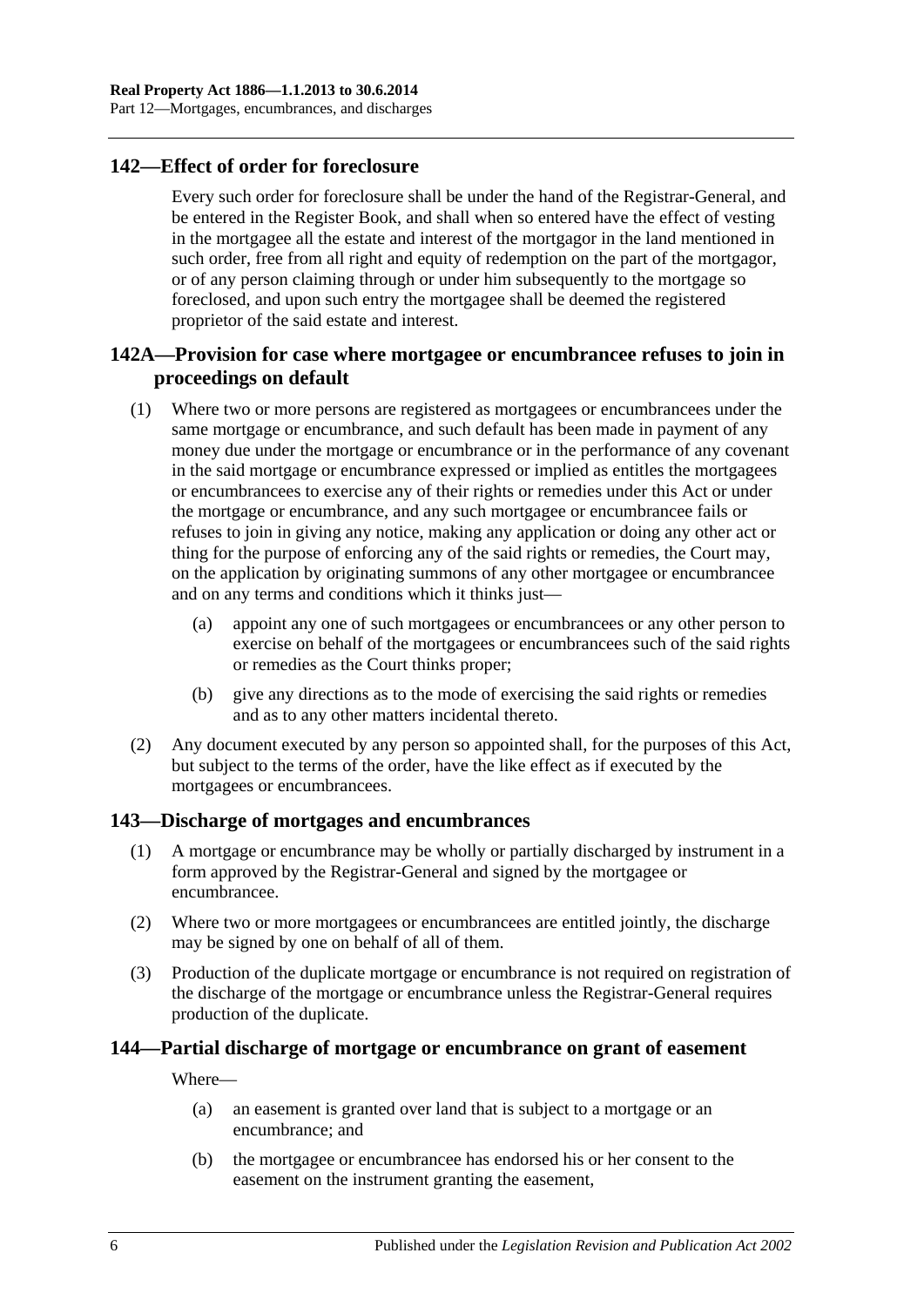the mortgage or encumbrance is partially discharged so that it is subject to the easement.

## **145—Entry of satisfaction of annuity**

Upon the proof of the death of the annuitant, or of the occurrence of the event or circumstance upon which, in accordance with the provisions of any encumbrance, the annuity or sum of money thereby secured shall cease to be payable, and that all arrears of the said annuity or money have been paid, satisfied, or discharged, the Registrar-General shall make an entry in the Register Book noting that such annuity or sum of money is satisfied and discharged, and shall cancel the encumbrance; and upon such entry being made in the Register Book, the land comprised in the encumbrance shall cease to be subject to or liable for such annuity or sum of money; and the Registrar-General shall make a similar entry on the duplicate certificate of the encumbered land when produced to him or her for that purpose.

## **146—Discharge of mortgage by Minister in certain cases**

- (1) Where all moneys secured by a mortgage have been paid by the mortgagor and the mortgagee—
	- (a) is dead; or
	- (b) cannot be found; or
	- (c) is incapable of executing a discharge of the mortgage; or
	- (d) has, in the opinion of the Minister, refused to execute a discharge of the mortgage without sufficient reason,

<span id="page-68-0"></span>the Minister may execute a discharge of the mortgage.

- (1a) The Minister must not execute a discharge of mortgage pursuant to [subsection](#page-68-0) (1)(d) unless—
	- (a) the Registrar-General has sent by certified mail to the mortgagee at his or her last known address a notice stating that the Minister proposes to discharge the mortgage pursuant to [subsection](#page-68-0) (1)(d) at the expiration of the prescribed period unless the mortgagee establishes to the satisfaction of the Minister that he or she is justified in refusing to execute a discharge of the mortgage; and
	- (b) the prescribed period has elapsed since the notice was sent.
- (1b) The prescribed period is—
	- (a) in a case where the notice is addressed to the mortgagee within Australia—one month;
	- (b) in any other case—two months.
- <span id="page-68-1"></span>(2) The Minister may receive moneys on behalf of a mortgagee, or the estate of a mortgagee, who—
	- (a) is dead; or
	- (b) cannot be found; or
	- (c) is incapable of executing a discharge of the mortgage; or
	- (d) has, in the opinion of the Minister, refused to accept payment under the mortgage without sufficient reason,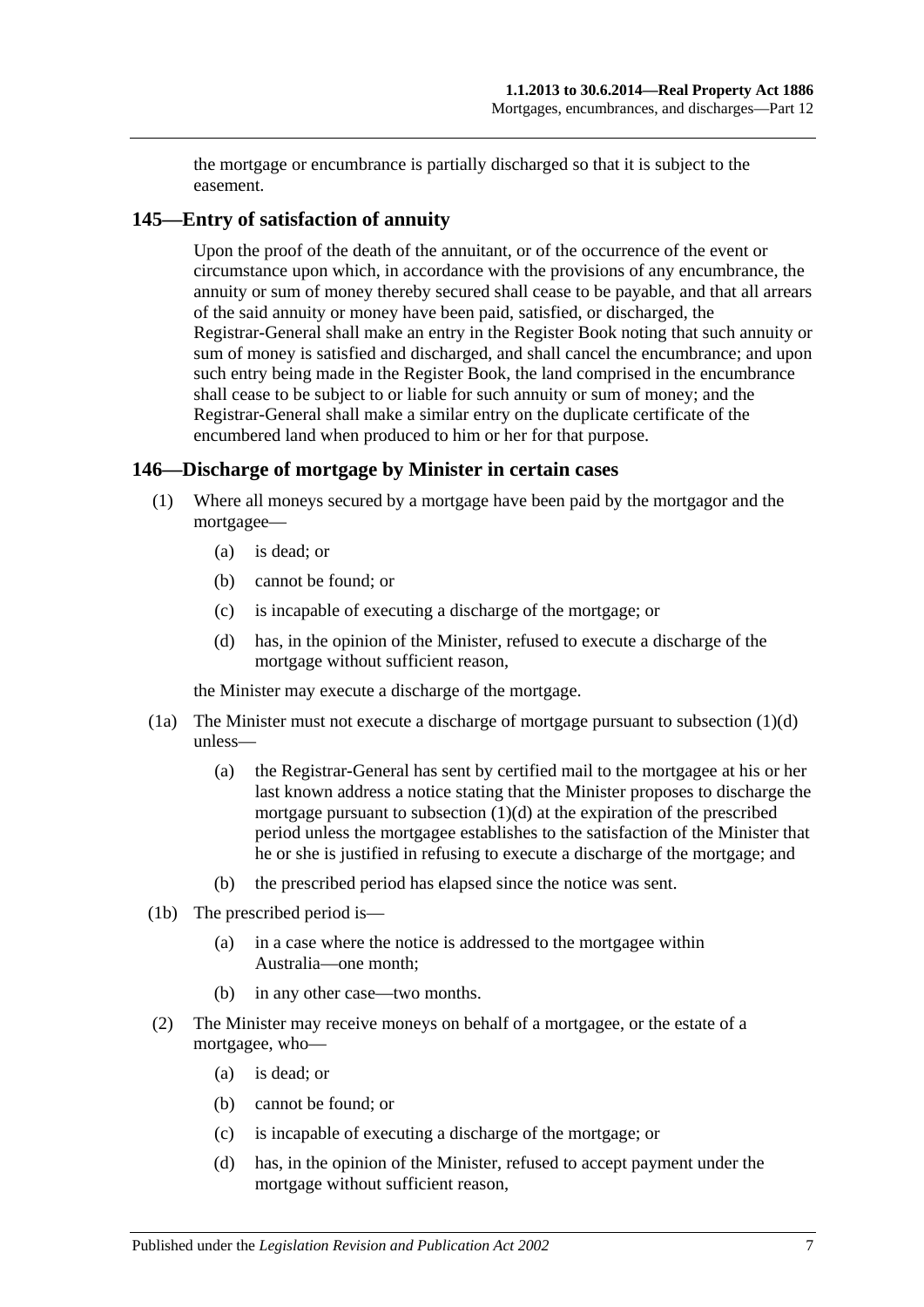and any moneys so received shall, for the purposes of this section, and the mortgage, be deemed to have been paid to the mortgagee.

- (3) Any moneys received by the Minister under [subsection](#page-68-1) (2) of this section shall be held by him upon trust for the mortgagee or other person entitled thereto.
- (4) Subject to [subsection](#page-69-0) (5) of this section, a discharge of mortgage executed under this section shall have the same effect as a discharge executed by the mortgagee.
- <span id="page-69-0"></span>(5) A discharge of mortgage executed under this section shall not operate as a discharge of the personal covenants of the mortgage.

## **148A—Entry in Register Book where rights of mortgagee barred by Statute**

- (1) If the Registrar-General is satisfied that the mortgagor of any land is in possession thereof and that the rights of the mortgagee to bring an action for the money secured by the mortgage are barred by the *[Limitation of Actions Act](http://www.legislation.sa.gov.au/index.aspx?action=legref&type=act&legtitle=Limitation%20of%20Actions%20Act%201936) 1936*, the Registrar-General, with the concurrence of a legal practitioner, may make an entry in the Register Book noting that the rights of the mortgagee are barred by Statute, and shall make a similar entry on the duplicate certificate.
- (2) Upon the making of an entry in the Register Book pursuant to this section the mortgage shall be deemed to be discharged.
- (3) If the duplicate certificate of title is not produced to the Registrar-General at or before the time when he makes an entry pursuant to this section, that certificate shall be deemed to be lost within the meaning of [section](#page-39-0) 79 of this Act.

### **149—Equitable mortgage may be created**

An equitable mortgage of land may be created by deposit of the certificate or other instrument of title, and such deposit shall have the same effect as a deposit by way of equitable mortgage of the title deeds of land not under the provisions of this Act.

#### **150—Transfer of mortgage, lease and encumbrance**

A registered mortgage, lease or encumbrance may be transferred by execution of a transfer in the appropriate form.

#### **151—Effect of such transfer**

Upon such transfer or other instrument being registered, the estate or interest of the transferor, as set forth in the instrument transferred, with all rights, powers, and privileges thereto belonging or appertaining, including the right to sue upon and recover in his own name any debt, sum of money, annuity, or damages, under such transferred instrument, shall pass to the transferee, and such transferee shall, while he remains the registered proprietor of such estate or interest, be subject to and liable for all and every the same requirements and liabilities to which he would have been subject and liable if named in the transferred instrument originally as mortgagee, lessee, or encumbrancee.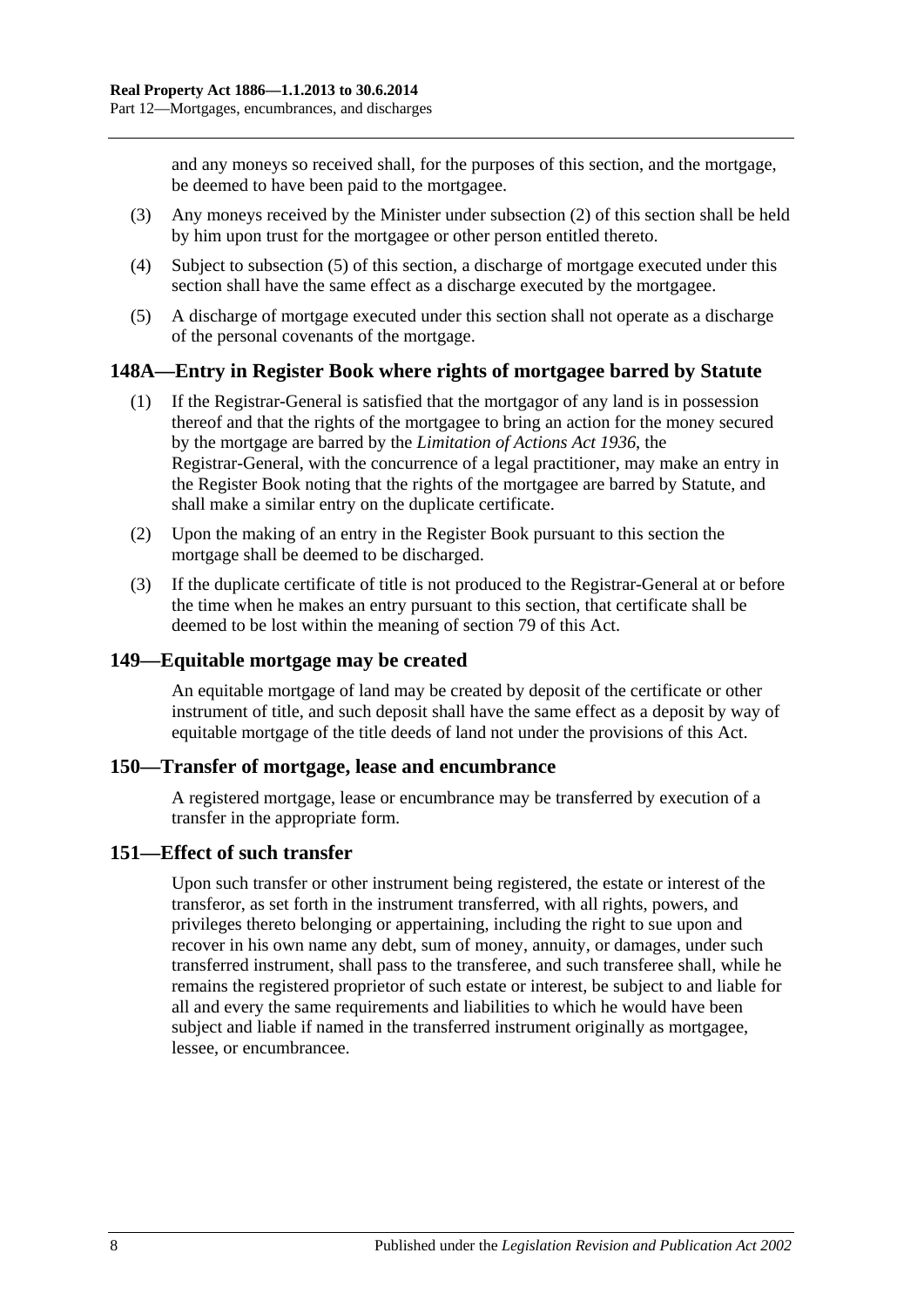## **152—Covenants implied in transfer of lease**

In every transfer of a lease there shall be implied a covenant by the transferee with the transferor, thenceforth to pay the rent by the lease reserved, and to perform and observe all the covenants in the lease contained or by this Act declared to be implied therein on the part of the lessee to be performed and observed, and to indemnify and keep harmless the transferor against all actions, claims, and expenses in respect of the non-payment of such rent, or the breach or non-observance of such covenants or any of them.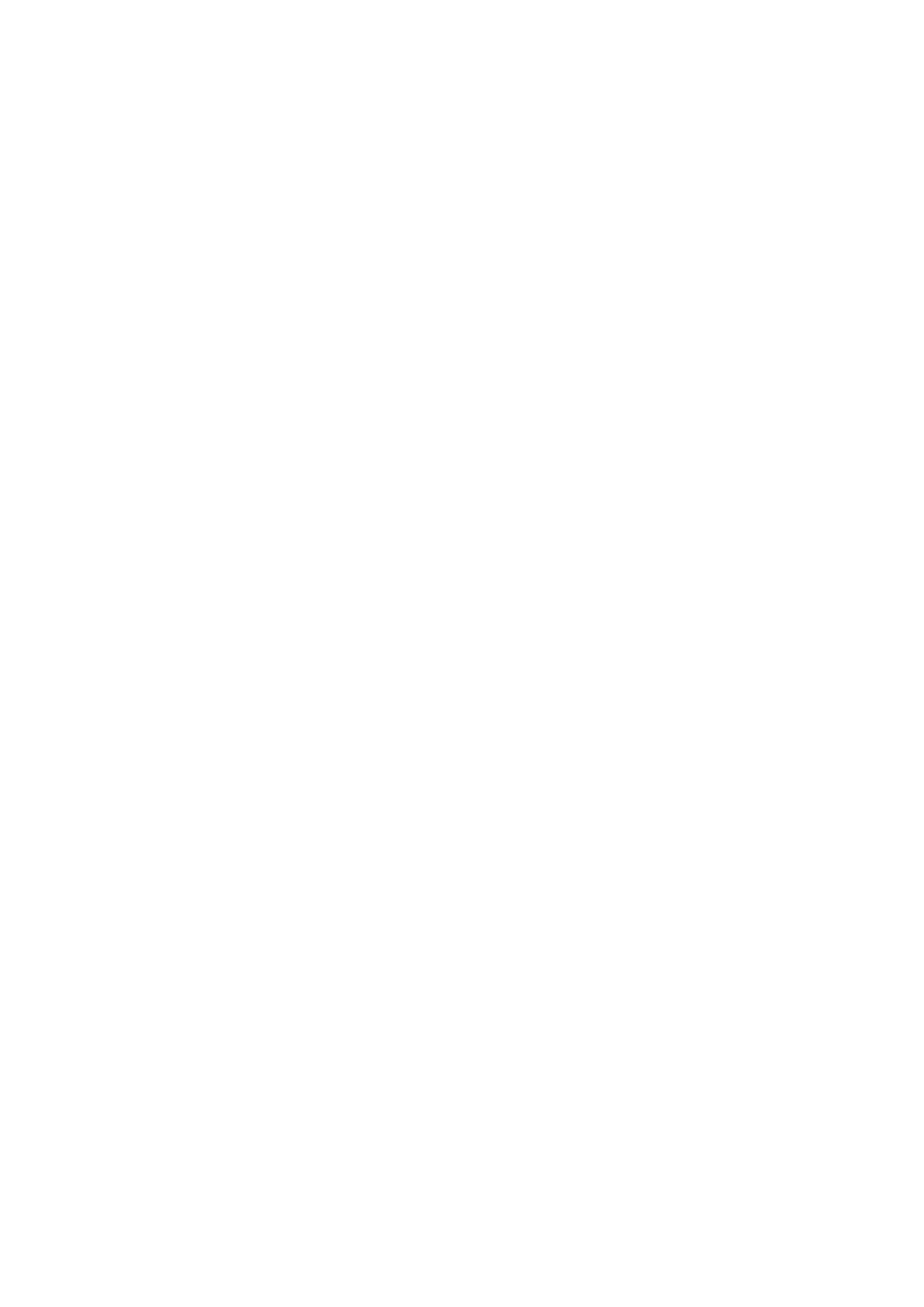## **Part 13—Extensions**

## **153—Renewal or extension of mortgage etc**

- (1) A mortgage, encumbrance or lease may be renewed or extended by registration of an instrument in the appropriate form.
- (2) An instrument renewing or extending a lease must be lodged with the Registrar-General not later than two months after the day on which the lease would, but for the renewal or extension, expire.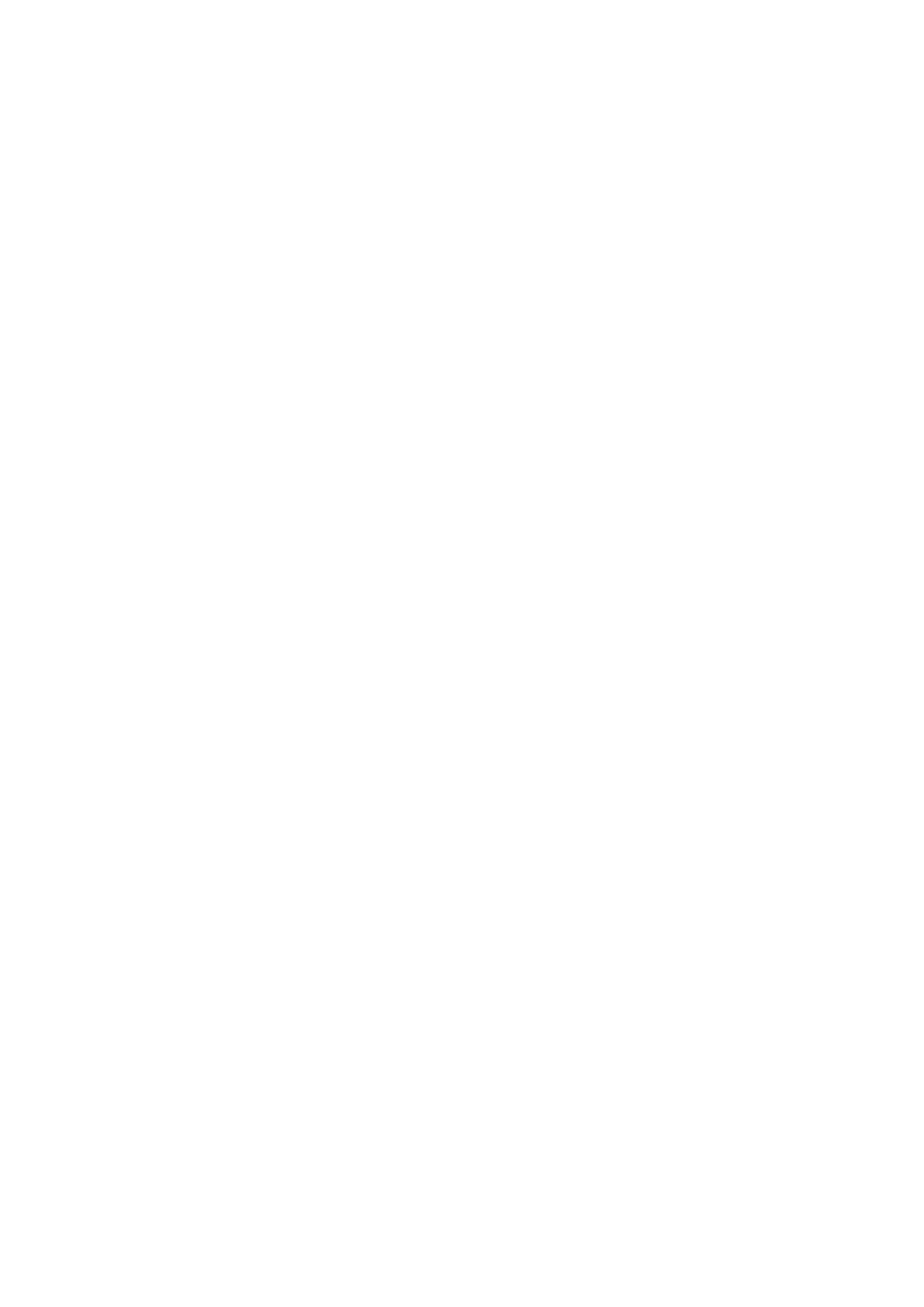## **Part 14—Powers of attorney**

## **155—Power of attorney**

Any person may before, as well as after, becoming the registered proprietor of any land under the provisions of this Act, by power of attorney, authorise any person to act for him, in making applications to bring any land under the provisions of this Act, and to execute all or any instruments that may be necessary for giving effect to any dealing with any land.

## **156—Deposit of duplicate or attested copy**

A duplicate or an attested copy of such power of attorney shall be deposited with the Registrar-General, who shall compare the same with original, and shall file such duplicate or attested copy in his office, and note thereon the date and hour of its deposit with him.

## **157—Revocation of power of attorney**

The grantor of any such power of attorney may revoke the same by executing an instrument in the appropriate form; and the Registrar-General shall enter a note of such revocation, when produced to him, and the day and hour of its production, on the duplicate or copy of the power of attorney filed in his office; and from and after the date of such entry the Registrar-General shall not give effect to any application or other instrument executed pursuant to such power of attorney.

## **158—Power of attorney heretofore given**

All powers of attorney heretofore given containing powers to make and execute any of the applications and instruments above enumerated, shall be as valid and may be acted upon and revoked in the same manner as if given under this Act.

## **159—Entry of death of grantor**

The Registrar-General shall, upon proof to his satisfaction of the death of any grantor of a power of attorney, make an entry of such death upon the duplicate or copy of the power of attorney filed in his office.

## **160—Instruments executed before entry of revocation or death to be valid**

All instruments executed under any power of attorney before the entry of the revocation thereof, or of the death of the grantor as hereinbefore provided, shall be valid notwithstanding such revocation or death.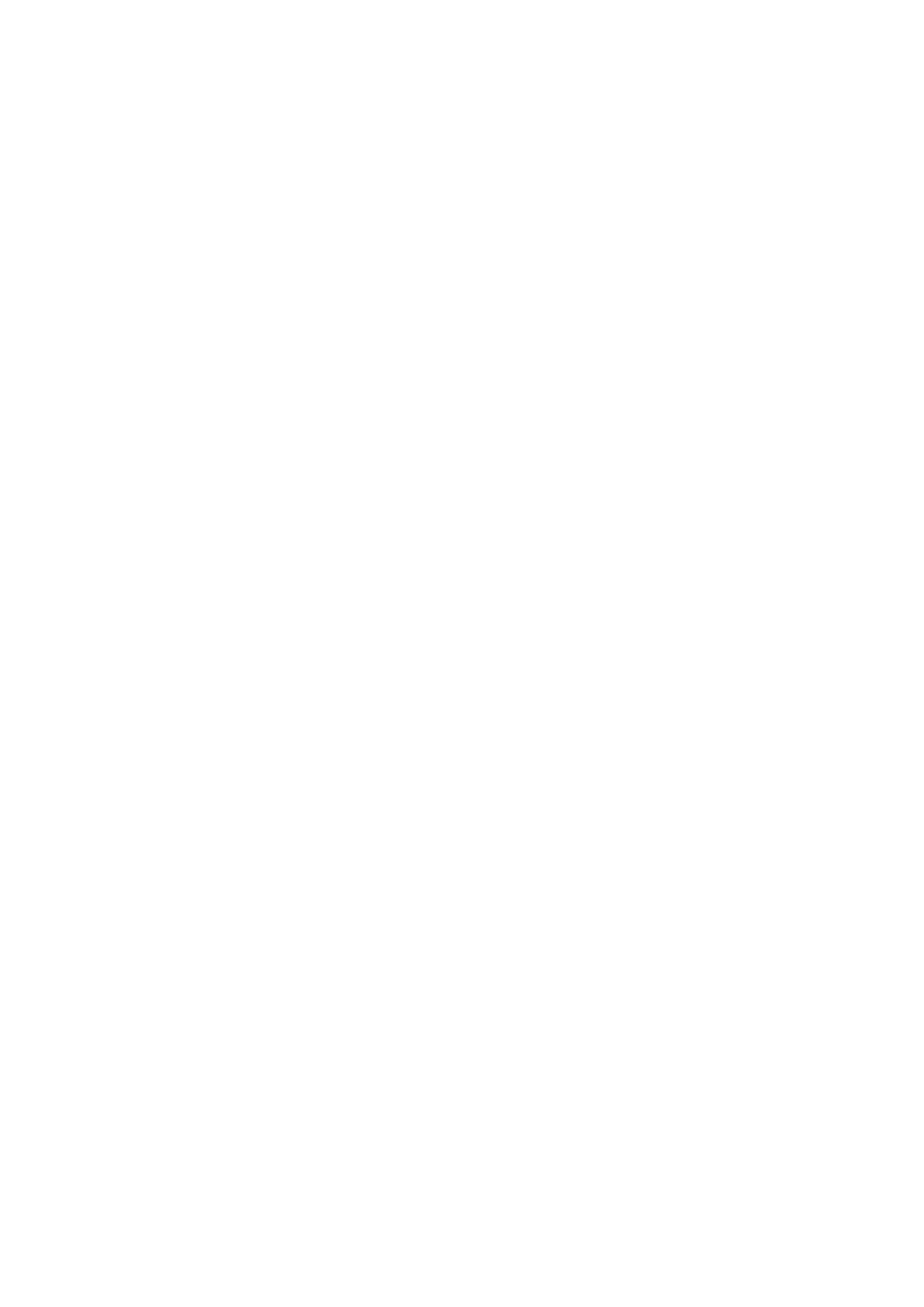## **Part 15—Trusts and transmissions**

## **161—Trusts contained in grant from the Crown to be inserted in certificate as in original grant**

Whenever any grant from the Crown shall contain the particulars of any trust for public purposes, every certificate issued in respect of the same land, or any part thereof, while such trusts subsist and affect such land, shall contain the like particulars of trust as were contained in the original grant.

## **162—No particulars of trust to be entered in Register Book but trust instrument may be deposited**

The Registrar-General shall not, except as aforesaid, make any entry in the Register Book of the particulars of any trust, nor shall any instrument be registered under this Act, which declares or contains trusts relating to land under the provisions of this Act, but any such instrument, or a duplicate or attested copy thereof, may be deposited with the Registrar-General for safe custody and reference, and such instrument may be deposited in the General Registry Office pursuant to the *[Registration of Deeds](http://www.legislation.sa.gov.au/index.aspx?action=legref&type=act&legtitle=Registration%20of%20Deeds%20Act%201935)  Act [1935](http://www.legislation.sa.gov.au/index.aspx?action=legref&type=act&legtitle=Registration%20of%20Deeds%20Act%201935)*, or any other Act relating to the deposits of deeds in the Registry Office, and may include as well land under the provisions of this Act, as land which is not under the provisions hereof: Provided that nothing herein contained shall prevent the registration of any instrument which would otherwise be valid in which a reference may be made to the instrument so deposited as aforesaid; nor shall such reference operate as notice of the particulars of the trusts declared or contained in the deposited instrument, but in the absence of caveat the registered proprietor shall, for the purpose of sale, mortgage, or contract for valuable consideration be deemed to be the absolute proprietor of such land freed from the said trusts.

#### **163—Insertion of the words "with no survivorship" in instruments**

Where an instrument grants or transfers an estate or interest in land, to two or more persons, as joint proprietors, intended to be held by them as trustees, it shall be lawful for a party to the instrument to insert in it the words "with no survivorship"; and the Registrar-General shall in such case include such words in the memorial of such instrument to be entered by him in the Register Book; and shall also enter the same words in some conspicuous place upon any certificate issued to such joint proprietors, pursuant to such instrument.

#### **164—Trustees may authorise insertion of those words**

Any two or more persons registered as joint proprietors of any estate or interest in land held by them as trustees, may, by writing under their hands, authorise the Registrar-General to enter the words "with no survivorship" upon the original certificate evidencing their title to such estate or interest, in the Register Book.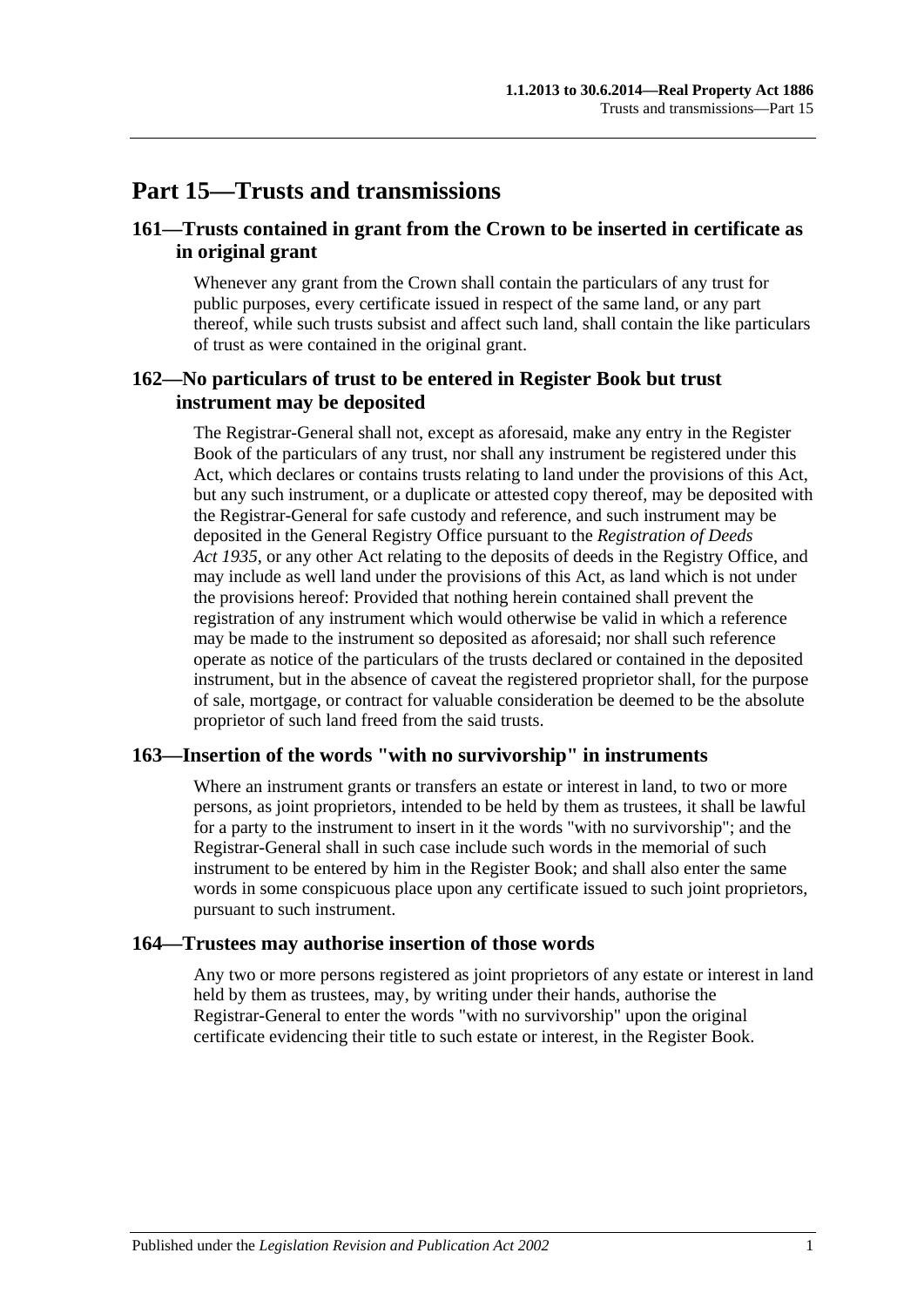#### **165—Effect of entry**

After any such entry as in the last two sections mentioned has been made by the Registrar-General in the Register Book, it shall not be lawful for any less number of joint proprietors than the number then registered to transfer or otherwise deal with the said estate, or interest, without obtaining an order of the Court: Provided that, if it be intended not to apply the said restriction until the trustees registered as such proprietors be reduced below a certain specified number, words indicative of such intention may be entered in like manner, and in that case the power of disposition by survivors shall continue until the number be so reduced.

#### **166—Court may direct notice to be published before order is made**

The Court may, before making any such order as aforesaid, direct notice of the intention to apply for such order to be given, either by public advertisement or otherwise, and may appoint a period within which any person interested may show cause why such order should not be made.

## **167—Court may protect persons interested**

The Court may in such order give directions for the transfer of such estate, or interest, to any new proprietor or proprietors, solely or jointly, with, or in the place of, any existing proprietor or proprietors, or may make such order in the premises as may be just for the protection of the persons beneficially interested in such estate, or interest, or in the proceeds thereof; and upon any such order being deposited with the Registrar-General, he shall make such entries and perform such acts as in accordance with the provisions of this Act may be necessary for the purpose of giving effect to such order.

#### **168—Survivors may nevertheless perform duties or transfer to new trustees**

Nothing hereinbefore contained shall prevent the surviving or remaining trustee or trustees from exercising all the powers and duties of the trust other than in regard to transfers and dealings under this Act, nor from so transferring the land as to give effect to any valid appointment of a new trustee or new trustees. And so far as shall be necessary to ascertain the sufficiency of any such appointment, it shall be lawful for the Registrar-General to refer to the provisions of any instrument relating to the trust, notwithstanding the same be not registered.

#### **169—Disclaimers**

- (1) Any person (in this section called the *disclaimant*), whether a trustee or not, who claims that he has been registered, without his consent, as proprietor of any estate or interest in land, may execute and lodge with the Registrar-General a deed or other instrument of disclaimer of that estate or interest.
- (2) If the disclaimant has been registered as proprietor of any estate or interest, the Registrar-General shall give notice by post of the lodging of the instrument of disclaimer, to all other persons whose names appear on the Register Book, and who, in the Registrar-General's opinion, may be affected by the disclaimer.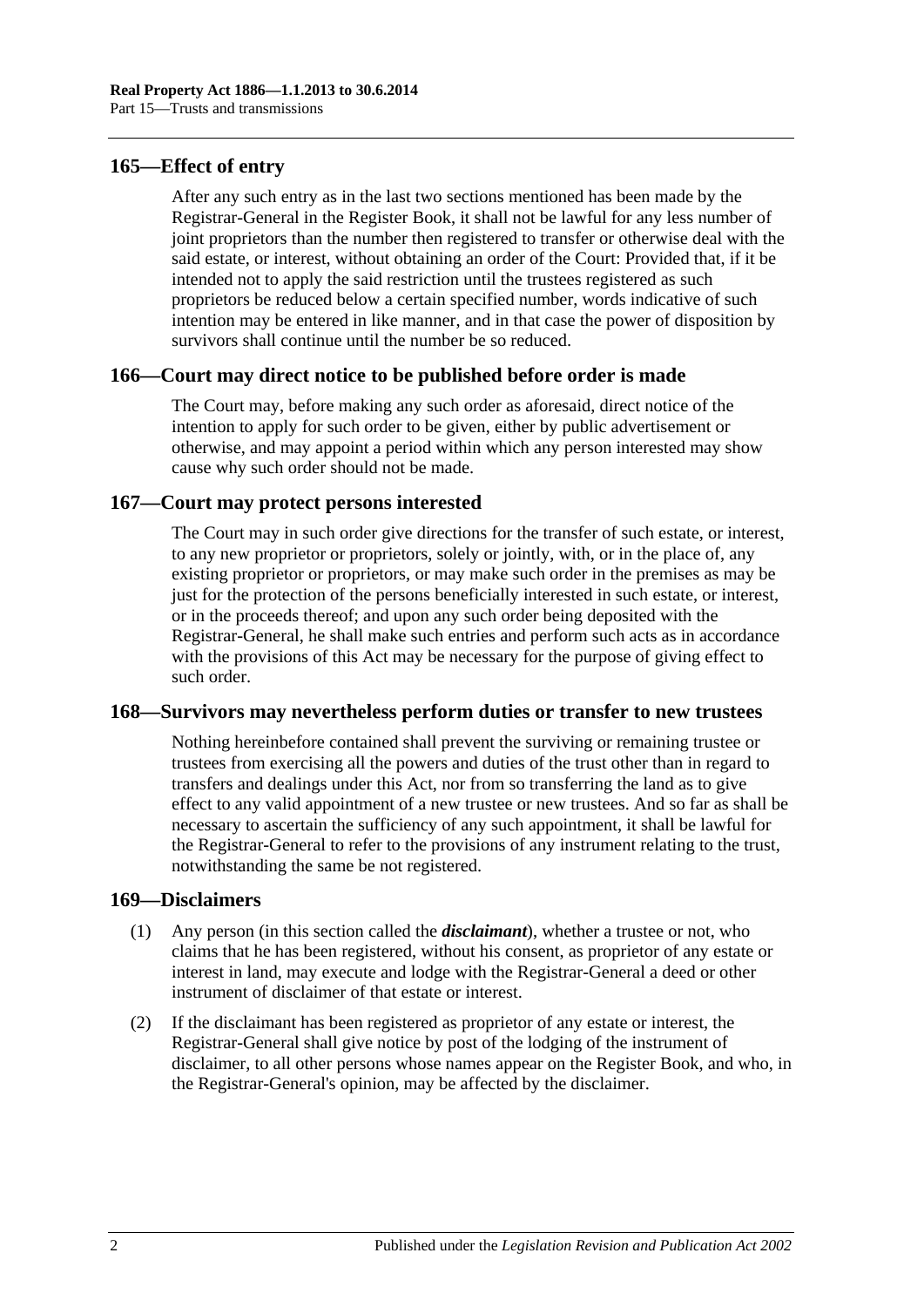- (2a) In the notice the Registrar-General shall specify a day, not earlier than twenty-one days after the day on which the notice would be delivered to the addressee in the ordinary course of post, on or before which the person to whom it is given may lodge with the Registrar-General a notice of objection to the registration of the instrument of disclaimer.
- (3) If no notice of objection is so lodged and the Registrar-General is satisfied that the disclaimant was registered without his consent, the Registrar-General shall give effect to the disclaimer by making such entries, alterations and corrections in the Register Book and on any certificate as are necessary for that purpose, and by cancelling any certificate or other instrument of title which it is necessary to cancel.
- <span id="page-78-1"></span>(4) If no notice of objection is lodged but the Registrar-General is not satisfied that the disclaimant was registered without his consent—
	- (a) the Registrar-General shall not take any steps to give effect to the instrument of disclaimer except pursuant to an order of the Supreme Court obtained as hereinafter provided;
	- (b) the Registrar-General shall give notice by post to the disclaimant of the fact that he does not intend to give effect to the instrument of disclaimer except pursuant to such an order.
- <span id="page-78-2"></span><span id="page-78-0"></span>(5) If any notice of objection is lodged on or before the day specified by the Registrar-General—
	- (a) the Registrar-General shall not take any steps to give effect to the instrument of disclaimer except pursuant to an order of the Supreme Court obtained as hereinafter provided;
	- (b) the Registrar-General shall give notice by post to the disclaimant of the fact that an objection to the disclaimer has been lodged.
- (6) A disclaimant who has received a notice under [paragraph](#page-78-0) (b) of [subsection](#page-78-1) (4) of this section, or a notice of objection under [subsection](#page-78-2) (5) of this section, may apply to the Supreme Court by originating summons for an order that the Registrar-General take such action as is necessary to give effect to the instrument of disclaimer and upon such an application the Court may make any order which it deems just.
- (7) Nothing done under this section shall release any person from any trust or other liability, if he has acted in the trust or by his own act incurred the liability.

#### **170—Transmission by bankruptcy or statutory assignment**

Upon the registered proprietor of any estate or interest in land becoming bankrupt or making a statutory assignment, the Official Receiver (if no trustee has been appointed) or the trustee of such bankrupt or assignor shall be entitled to be registered as proprietor of such estate or interest.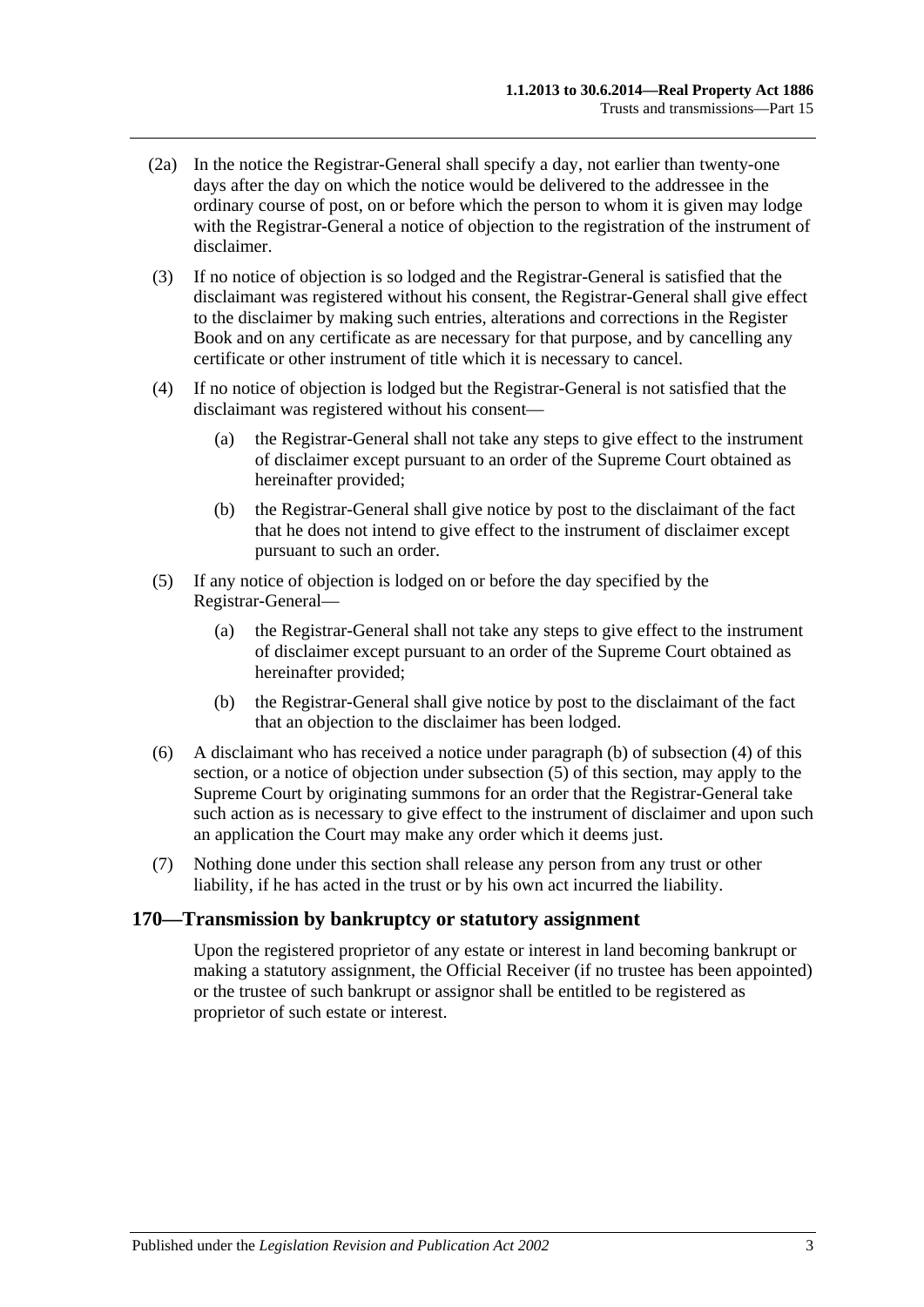## **171—Transmission to be entered in Register Book**

The Registrar-General shall in any such case, upon being furnished with evidence of the bankruptcy and the non-appointment of a trustee, or of the appointment of or assignment to the trustee, accompanied by an application in writing, under the hand of the Official Receiver or trustee, to be registered as proprietor of the estate or interest to be therein specified and described, shall enter in the Register Book a memorandum notifying the bankruptcy or the appointment of or assignment to the trustee, as the case may require, and upon such entry being made the Official Receiver or trustee shall be the registered proprietor of the estate or interest of the bankrupt or assignor in such land.

## **172—Proceedings in case assignment declared void**

If any such statutory assignment shall afterwards be declared fraudulent and void by any Court having jurisdiction in bankruptcy, and the assignor shall thereupon become bankrupt, the Registrar-General shall, upon being furnished with evidence thereof, and of the appointment or non-appointment of a trustee under such bankruptcy, enter in the Register Book a memorandum notifying the same, and thereupon the Official Receiver, or the trustee under such bankruptcy, as the case may be, shall be the registered proprietor of the estate and interest of the bankrupt and of the trustee under such assignment in the land.

## **173—Bankruptcy or assignment of lessee**

In any case where the registered proprietor of a lease has heretofore, or shall hereafter, become bankrupt, or has heretofore made or shall hereafter make, a statutory assignment—

#### (a) **If lease not subject to mortgage or encumbrance**

if such lease be not mortgaged or encumbered under the provisions of this Act, the Registrar-General shall, upon the application in writing of the lessor accompanied by a statement in writing, signed by the Official Receiver or the trustee under such bankruptcy or assignment, certifying his refusal to accept such lease, enter in the Register Book a note of such refusal, and such entry shall operate as a surrender of such lease;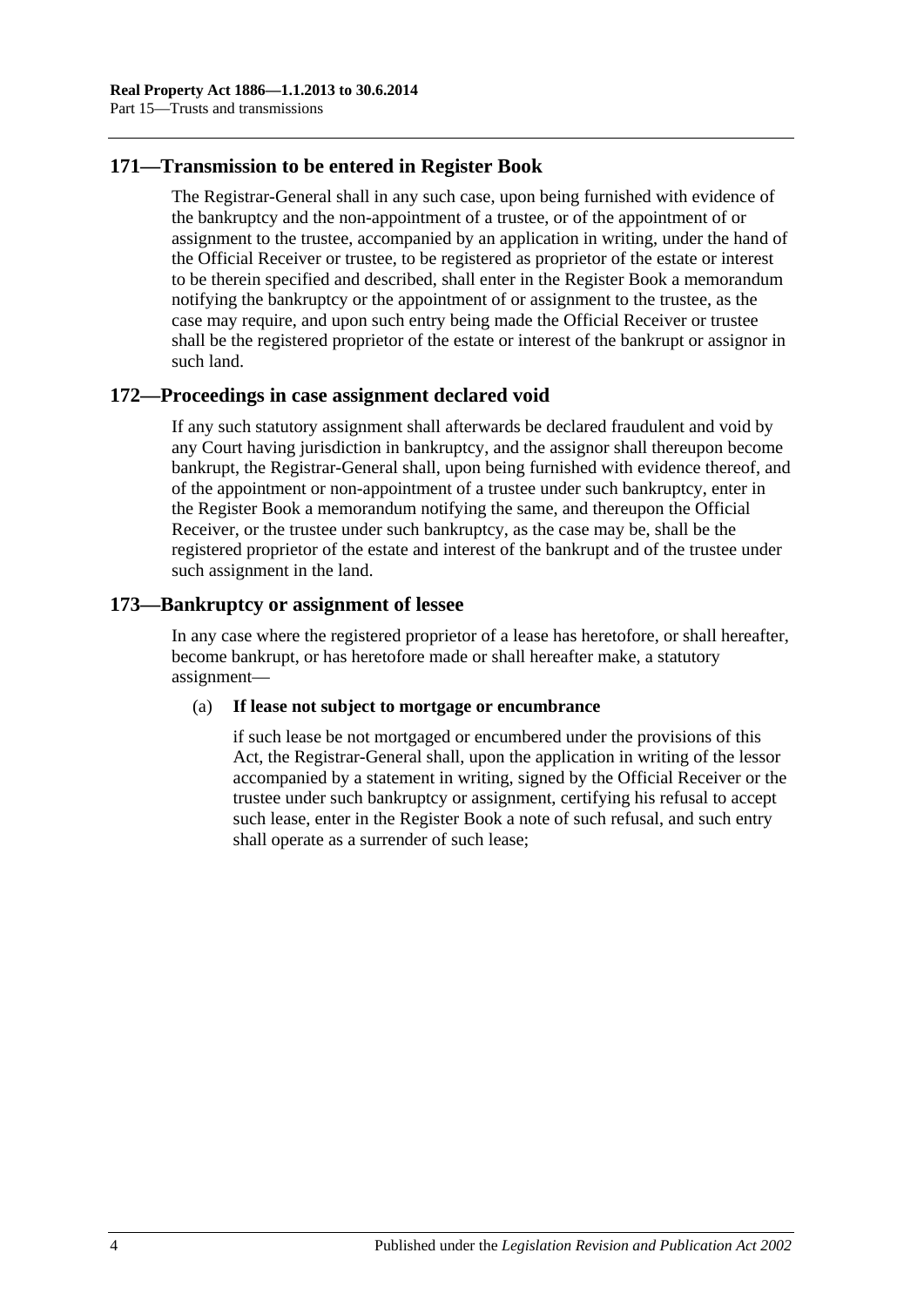#### (b) **Mortgagee or encumbrancee of the leasehold interest of a bankrupt or assignor may be entered as transferee of a lease**

if such lease be mortgaged or encumbered, the Registrar-General shall, upon the application in writing of any mortgagee or encumbrancee, accompanied by a statement in writing signed by the Official Receiver, or the trustee under such bankruptcy or assignment, certifying his refusal to accept such lease, or by proof that the Official Receiver or trustee has neglected or refused to certify such refusal or to become registered as proprietor of such lease within one month after being thereunto required by notice in writing given to him by the mortgagee or encumbrancee, enter in the Register Book a note of such refusal or neglect, and such entry shall operate as a foreclosure, and the estate or interest of the bankrupt or assignor in such lease shall thereupon vest in such mortgagee or encumbrancee, free from all other charges subsequent to his mortgage or encumbrance, and such mortgagee or encumbrancee shall thereupon be deemed to be the registered proprietor of such estate or interest, and shall, while he remains such registered proprietor, be subject to and liable for the same requirements and liabilities to which he would have been subject and liable if named in the lease originally as lessee;

#### (c) **Protection to subsequent mortgagees and encumbrancees**

no such entry shall be made unless it be proved to the satisfaction of the Registrar-General that the applicant mortgagee, or encumbrancee, has given fourteen days' notice in writing of his intended application to every subsequent mortgagee or encumbrancee of the lease, or has obtained his written consent; and any such subsequent mortgagee or encumbrancee shall be entitled to pay to the applicant mortgagee or encumbrancee the amount due to him under his mortgage or encumbrance, with costs, at any time before foreclosure, and shall thereupon be entitled to a transfer from him of such mortgage or encumbrance;

#### (d) **Where Official Receiver, trustee, and mortgagee neglect to become proprietors**

if the Official Receiver or the trustee under the bankruptcy or assignment shall certify his refusal to accept the lease, or shall neglect or refuse to become registered as proprietor of the lease, within, one month after having been thereunto required by notice in writing given to him by the lessor, and the mortgagees or encumbrancees (if any) of the lease shall neglect or refuse to have an entry operating as a foreclosure made in the Register Book under the provision in that behalf hereinbefore contained within the period of two months after having been thereunto required by notice in writing given to them by the lessor, the Registrar-General shall, upon the application in writing of the lessor, and, upon proof of such certificate or such neglect or refusal as aforesaid, enter in the Register Book a note of such neglect or refusal, and every such entry shall operate as a surrender of such lease.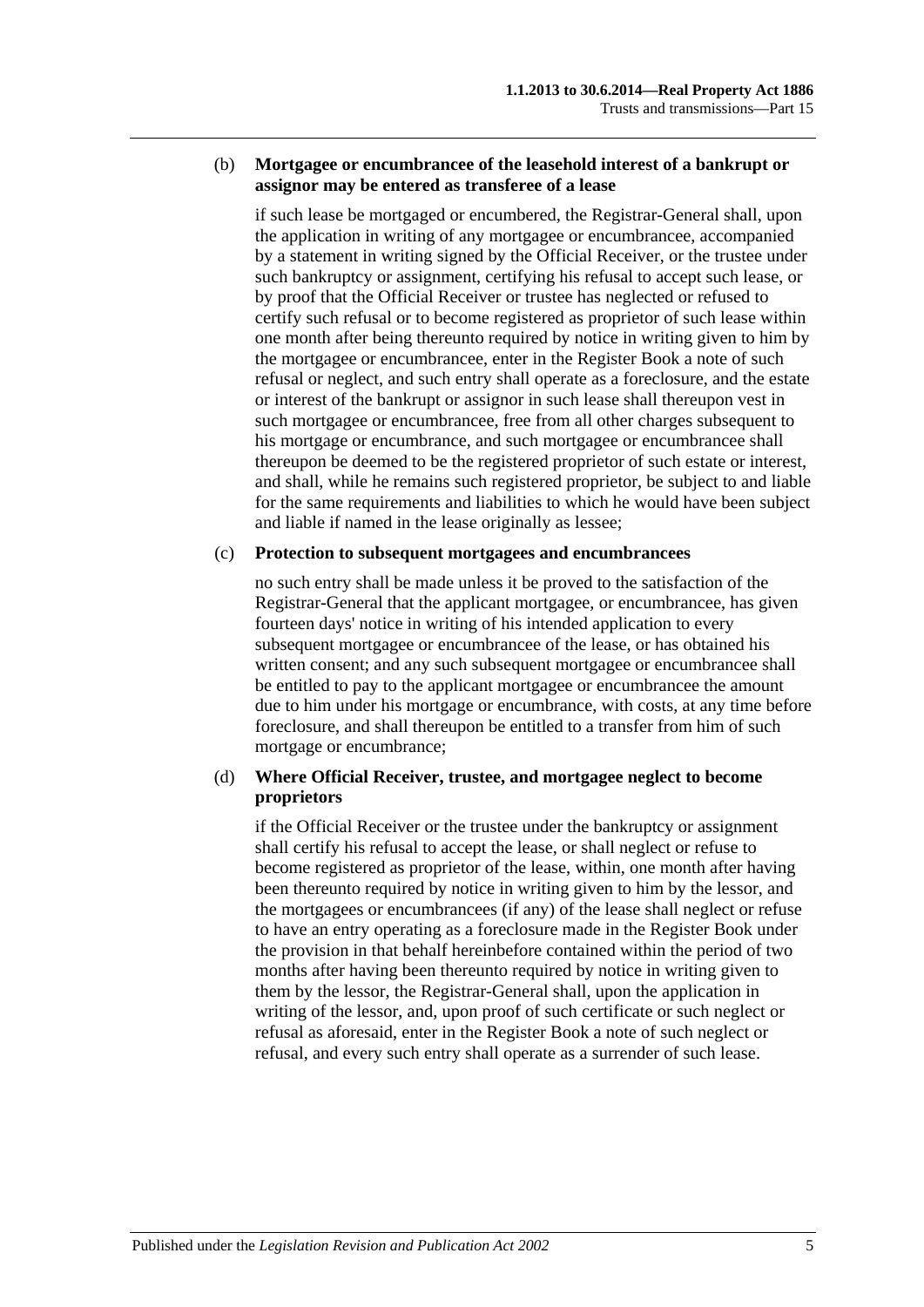## **174—Entry of surrender or foreclosure not to prejudice cause of action**

Under the preceding provisions as regards a lessee becoming bankrupt or making a statutory assignment, no entry of surrender or foreclosure respectively shall prejudice any cause of action in respect of any breach or non-observance of any covenants in such lease, encumbrance, or mortgage respectively contained or implied which shall have accrued previously to such lessee becoming bankrupt or making a statutory assignment.

#### **175—Transmission of estate of deceased persons**

On the death of the registered proprietor of any estate or interest in land, his estate or interest shall be transmitted to his executor or administrator, or to the Public Trustee in any case where the Court shall make an order authorising the Public Trustee to administer the estate of the deceased registered proprietor.

#### **176—Application to be made in such case**

The executor, administrator or Public Trustee shall, before dealing with such estate or interest, make application in writing to the Registrar-General to be registered as proprietor, and shall produce to the Registrar-General the duplicate certificate and the probate or letters of administration, or the order of the Court authorising the Public Trustee to administer the estate of the deceased registered proprietor, or a copy of the probate, letters of administration, or order, as the case may be.

## **177—Particulars of application to be recorded**

The Registrar-General must record details relating to the application in the Register Book and on the duplicate certificate of title for the land.

#### **178—Effect of such entry**

Upon such entry being made in the Register Book, the executor, administrator, or Public Trustee, as the case may be, shall be the registered proprietor of such estate or interest, and his title shall relate back to and take effect from the date of the death of the deceased registered proprietor.

#### **179—Where 2 or more executors or administrators, all must concur**

Where probate or letters of administration shall be granted to more persons than one, all of them for the time being shall concur in every instrument relating to the land of the deceased registered proprietor.

## **180—Person registered in place of deceased, bankrupt, or assigning proprietor, to be proprietor of land for purpose of dealing**

Any person registered in place of a deceased registered proprietor, or as Official Receiver or as trustee of a registered proprietor becoming bankrupt or making a statutory assignment, shall hold the land in respect of which he is so registered upon the trusts, and for the purposes for which the same is applicable by law; but shall, for the purpose of any dealing with such land, be deemed to be the absolute proprietor thereof.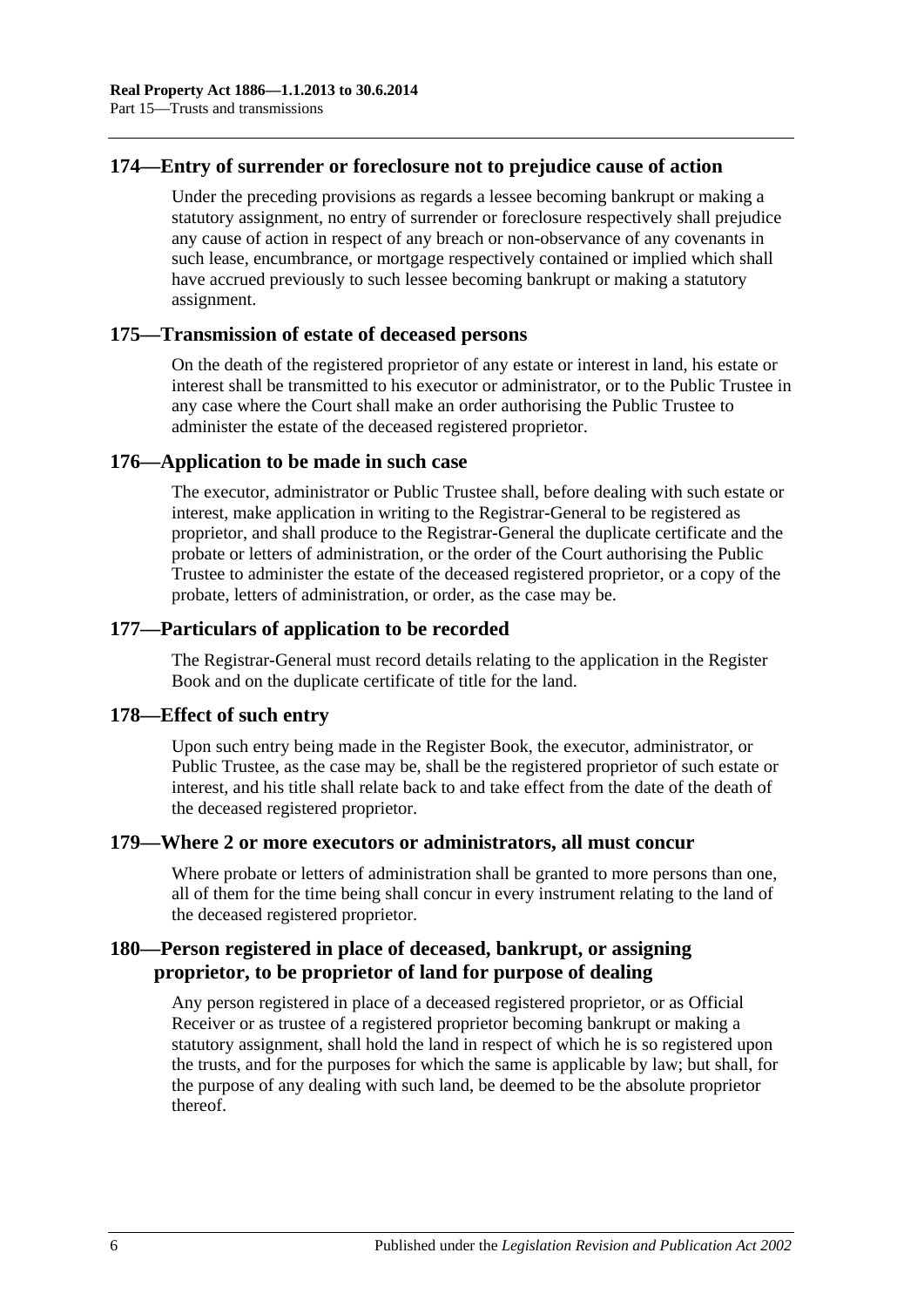#### **181—Proceedings when executor etc refuse to transfer**

Whenever an executor, or administrator, or the Public Trustee, is registered as proprietor of any land, and shall refuse, or, after tender of a transfer, unnecessarily delay to transfer such land to the devisee, next of kin, heir-at-law, or other person entitled thereto, the person claiming to be entitled to the land may apply to the Court for an order that the executor, administrator, or Public Trustee shall transfer the said land to him.

#### **182—Court may order transfer to person entitled**

The Court may either refuse such application, with or without costs, to be paid by the applicant, or may make an order for the transfer, and may direct the transferor personally to pay all the costs of such application and any damages the person aggrieved may have sustained, or may order such costs to be paid out of the estate of the deceased registered proprietor, or in such other manner as the Court may think proper.

#### **183—Court may decide question of title etc**

The Court may, on any such application, decide on questions relating to the title of any person party to the application or proceeding, and generally may decide any question that it may be necessary or expedient to decide for the purpose of ordering the land to be transferred, or may direct an action to be brought or an issue to be tried in which the rights of the parties may be decided, or any question of law settled.

#### **184—Order of Court vesting land**

Where the registered proprietor of land holds the land on trust and the Court, by order, vests the land in another person, the Registrar-General must, on being served with a copy of the order, enter details relating to the order in the Register Book and on the duplicate certificate of title for the land and upon such entry the land will vest in the new proprietor.

## **185—Action may be brought by person claiming beneficial interest in name of trustee**

Every trustee who shall be registered as proprietor of any land, shall, on being indemnified, be bound to allow his name to be used by any beneficiary, or person claiming an estate or interest in the land, as plaintiff or defendant in any action for recovery of possession of the land or any part thereof. And, in case there shall be any dispute as to the sufficiency of any indemnity, the same shall be decided by the Master of the Court.

## **186—Purchases from registered proprietor not to be affected by notice**

No person contracting or dealing with, or taking or proposing to take a transfer or other instrument from the registered proprietor of any estate or interest in land shall be required, or in any manner concerned, to inquire into or ascertain the circumstances under, or the consideration for, which such registered proprietor or any previous registered proprietor of such estate or interest is or was registered, or to see to the application of the purchase-money, nor be affected by notice direct or constructive of any trust or unregistered interest, any law or equity to the contrary notwithstanding.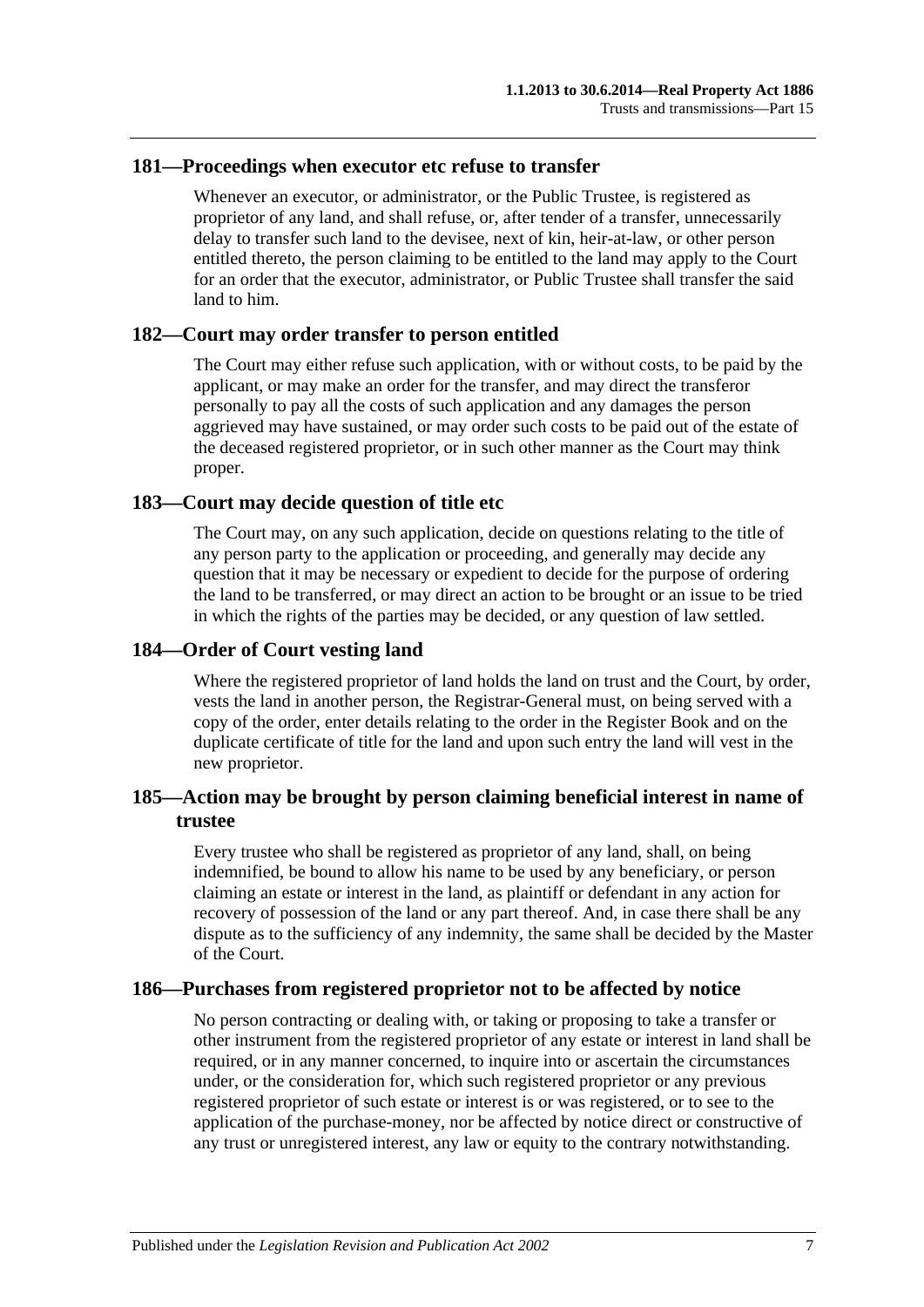#### **187—Except in case of fraud**

The last preceding section shall not protect any person who has acted fraudulently or been a party to fraud, but the contracting, or dealing, or taking, or proposing to take a transfer or other instrument as aforesaid, with actual knowledge of any trust, charge, or unregistered instrument, shall not of itself be imputed as fraud.

## **188—Registration of survivor of joint proprietors, and of remainder-man entitled to estate in possession**

Upon the death of any person registered together with any other person as joint proprietor of any estate or interest in land, or when the life estate in respect of which any certificate has been issued has determined, and the registered estate next in remainder or reversion has become vested in possession, or the person to whom such certificate for a life estate has been issued has become entitled to the land for an estate in fee-simple in possession, the Registrar-General shall, upon the application of the person entitled, and upon proof to his satisfaction of any such occurrence as aforesaid, make an entry thereof in the Register Book, and thereupon such person shall be the registered proprietor of the estate or interest to which he is entitled, as if the same had been transferred to him.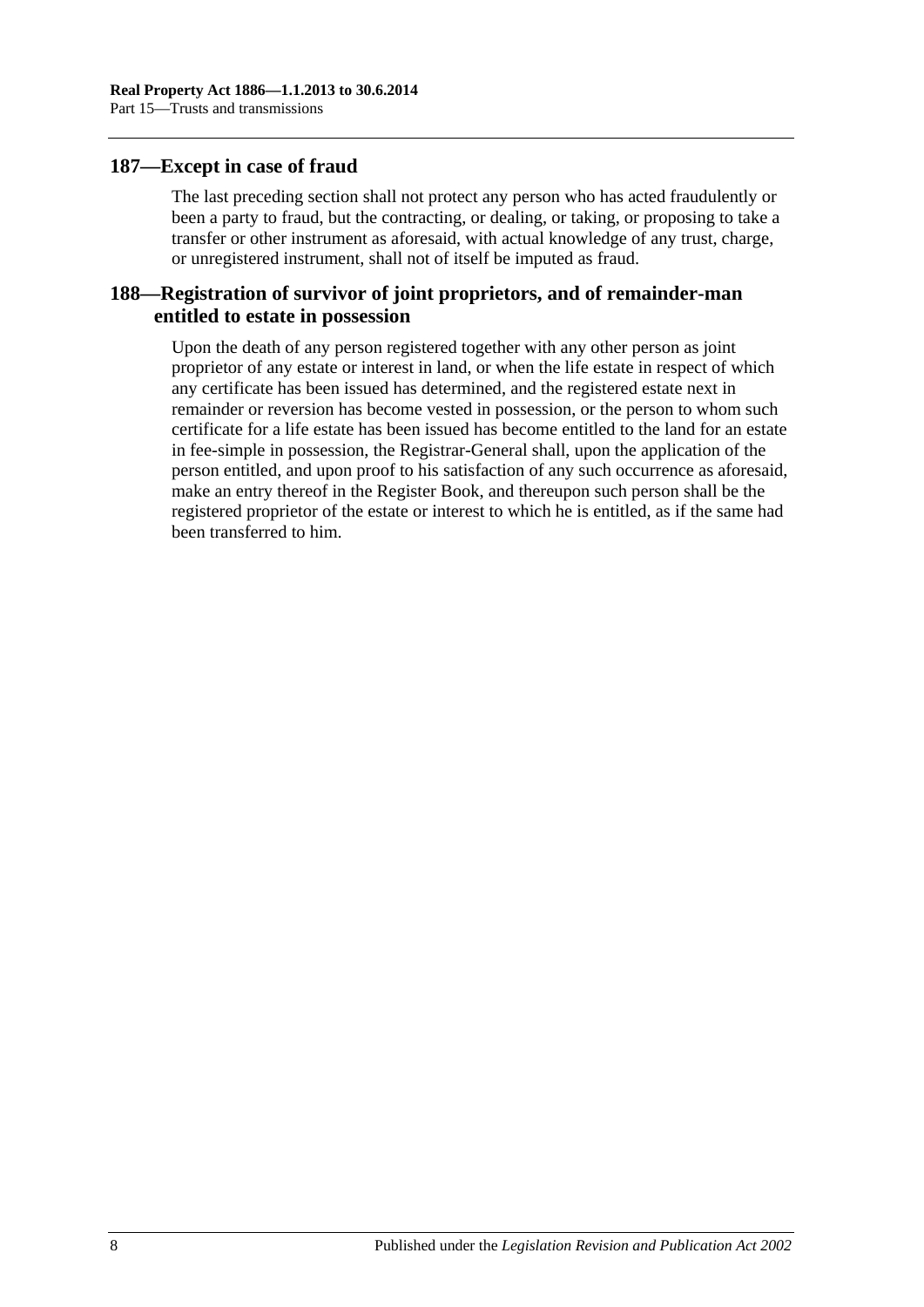## **Part 16—Caveats**

### **191—Caveats**

Any settlor of land or beneficiary claiming under a will or settlement, or any person claiming to be interested at law or in equity, whether under an agreement, or under an unregistered instrument, or otherwise howsoever in any land, may lodge a caveat with the Registrar-General forbidding the registration of any dealing with such land, either absolutely or unless such dealing shall be expressed to be subject to the claim of the caveator, or to any conditions conformable to law expressed therein:

#### (a) **Form of caveat**

a caveat shall be in the appropriate form, and shall be under the hand and verified by the declaration of the caveator or his agent, and shall contain an address within South Australia to which notices may be sent or at which proceedings may be served;

#### (b) **Registrar-General to make memorandum of receipt**

upon the receipt of a caveat the Registrar-General shall make a memorandum thereon of the date and hour of the receipt thereof, and shall enter a memorandum thereof in the Register Book, and shall forthwith send a notice of such caveat through the post office to the person against whose title such caveat shall have been lodged, directed to his address appearing in the Register Book;

#### (c) **Not to register dealings contrary to caveat**

so long as any caveat shall remain in force the Registrar-General shall not, contrary to the requirements thereof, register any dealing with the land in respect of which such caveat shall have been lodged: Provided that notwithstanding the receipt of a caveat the Registrar-General shall, subject to the other provisions of this Act, proceed with and complete the registration of any instrument affecting the said land, which instrument is produced for registration before the receipt of the caveat by the said Registrar-General;

#### (d) **Persons interested may summon caveator**

the registered proprietor or any other person claiming estate or interest in the land may, by summons, call on any caveator, including the Registrar-General, to attend before the Court to show cause why the caveat should not be removed; and the Court may, after allowing the parties a reasonable opportunity to be heard, make such order as appears just in the circumstances; (if the caveator does not appear in response to the summons, the Court may, if satisfied that the summons was duly served, proceed to hear and determine the application in the caveator's absence);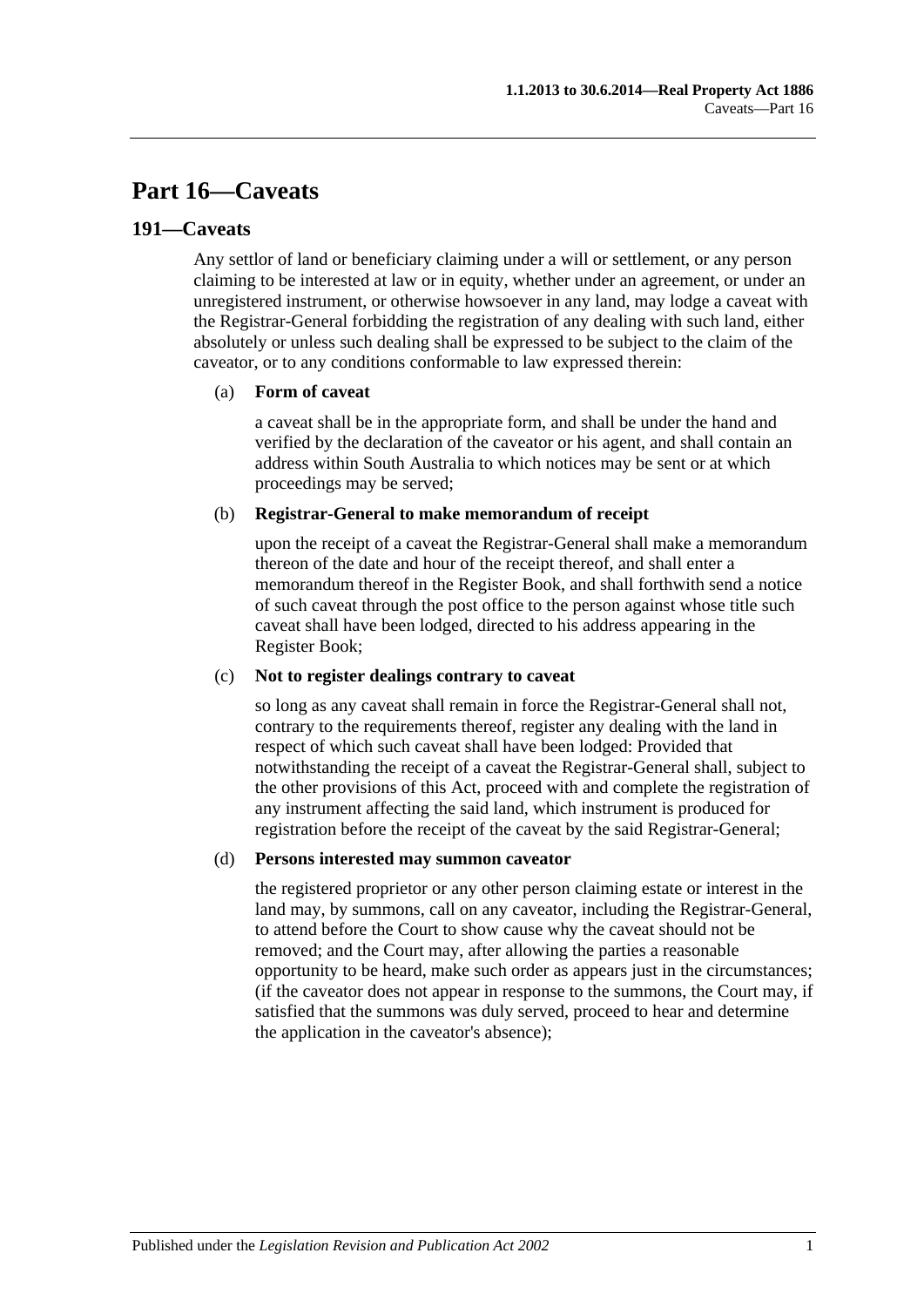#### (e) **Caveatee may apply to have caveat removed**

the caveatee may, except when the caveat is lodged by a settlor, or by a beneficiary under a will or settlement, or by the Registrar-General under [Part](#page-96-0) 19 of this Act, make application in writing to the Registrar-General to remove the caveat, and shall in such application give an address in South Australia to which notices or proceedings relating to the caveat may be sent, and the Registrar-General shall thereupon give twenty-one days' notice in writing to the caveator, requiring that the caveat be withdrawn;

#### (f) **Mode of removing or discharging caveat**

the Registrar-General shall, after the lapse of twenty-one days from the posting of such notice to the address mentioned in the caveat, or of such extended time as may be ordered by the Court, remove the caveat from the Register Book by entering therein a memorandum that the same is discharged;

#### <span id="page-85-0"></span>(fa) **Action to establish validity of claim**

a caveator may bring an action in the Court to establish the validity of the claim on which the caveat is based;

#### (g) **Caveator may apply to Court for order to extend time**

the Court may, on the caveator's application, extend the period of 21 days until an action under [paragraph](#page-85-0) (fa) is determined or for any other period;

#### (h) **May withdraw caveat: But Court may order payment of costs**

any caveator may, by notice in writing to the Registrar-General, withdraw his caveat at any time; but the Court may, notwithstanding such withdrawal, order payment by the caveator to the caveatee or other person interested of any costs incurred by the caveatee prior to the receipt by him of notice in writing of the withdrawal of the caveat;

#### (i) **Entry to be made**

an entry shall be made by the Registrar-General in the Register Book of any order made by the Court relating to any caveat, or of the withdrawal, lapse, or removal of any caveat;

#### (j) **Caveator, except Registrar-General, liable to make compensation**

any caveator other than the Registrar-General who shall have lodged or refused or neglected to withdraw any caveat wrongfully and without reasonable cause, shall be liable to make compensation to any person who may have sustained damage thereby, and such compensation may be recovered by action: Provided that, if proceedings shall have been taken in the Court by the caveatee or other person interested, the amount of such compensation may be assessed by the Court acting in the same proceedings; or the Court may direct an action to be brought to ascertain and recover such amount;

#### (k) **Not to lodge further caveat without permission**

it shall not be lawful for any caveator other than the Registrar-General, or for anyone acting on behalf of such caveator, to lodge a further caveat relating to the same matter without the permission of the Court;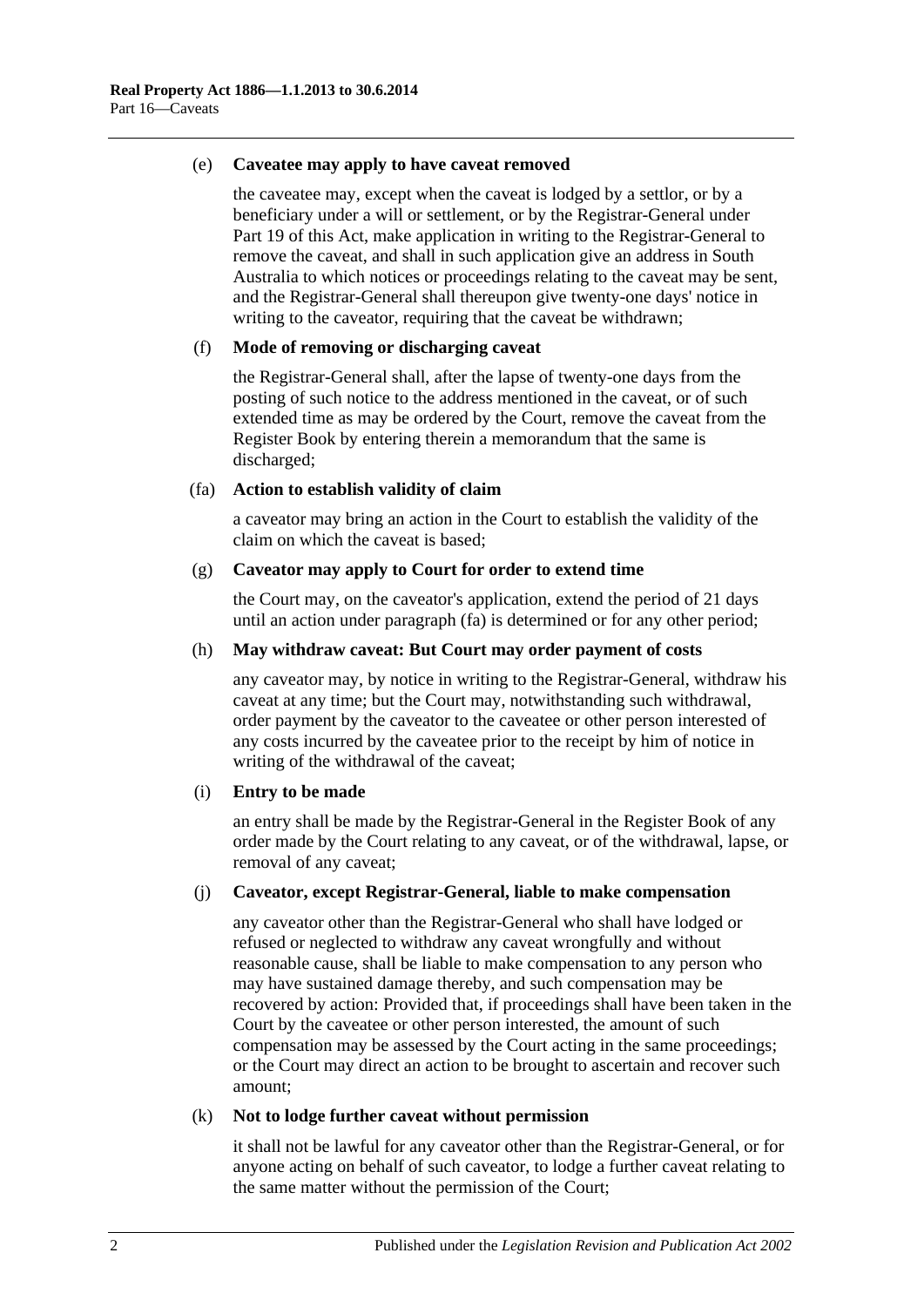## (l) **Court may order costs if caveat by Registrar-General is removed by Court**

where any caveat lodged by the Registrar-General shall be removed by the Court, such Court may order the costs sustained by the person at whose instance such caveat was removed to be paid out of the estate on behalf of which such caveat was entered.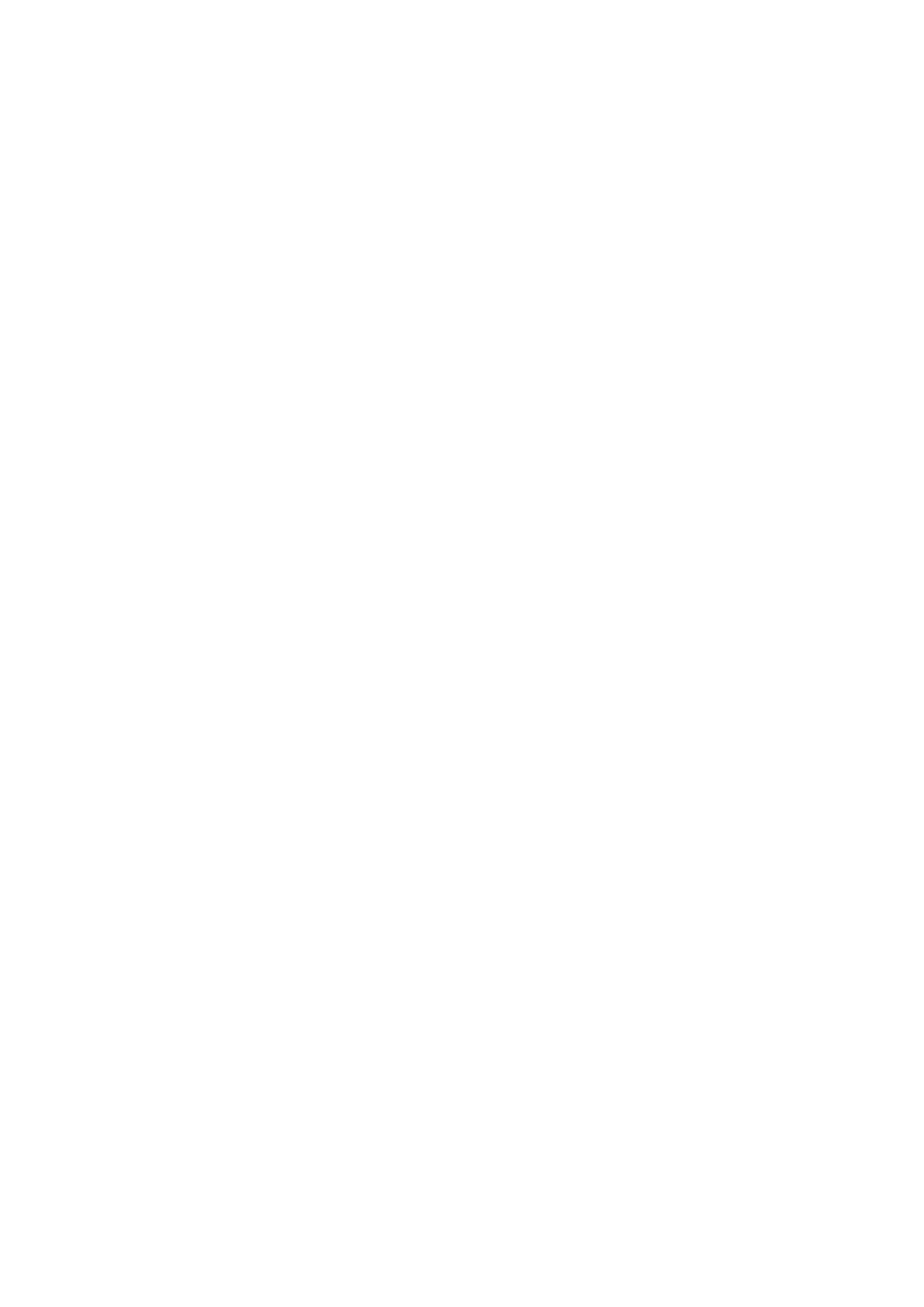## **Part 17—Ejectment**

#### **192—Summons to give up possession**

Any of the following persons (in the following sections called the *claimant*) may cause any person in possession of land under the provisions of this Act to be summoned to appear before the Court to show cause why the person summoned should not give up possession to the claimant—

- (a) the registered proprietor of a freehold estate in possession;
- (b) any registered mortgagee or encumbrancee where the person in possession is a mortgagor or encumbrancer in default, or a person claiming under such mortgagor or encumbrancer;
- (c) any lessor with power to re-enter where the rent is in arrear for three months, whether there be or be not sufficient distress found on the premises to countervail such rent, and whether or not any previous demand shall have been made for the rent;
- (d) any lessor where a legal notice to quit has been given, or the lease become forfeited, or the term of the lease has expired.

#### **193—Summons to contain description of land**

The summons shall contain a description of the land, and shall require the person summoned to appear before the Court on a day not earlier than sixteen days after the service of the summons. The summons shall be served in the same manner as a writ of summons in an action for the recovery of possession of land in the Supreme Court.

#### **194—Orders on non-appearance to summons**

If, on the hearing of the summons, the person summoned do not appear, then upon proof of the service of the summons and of the claimant's title, or on the production of a consent to an order by the person summoned, the Court may order immediate possession to be given to the claimant.

#### **195—Orders on appearance to summons**

If the person summoned shall appear, the Court shall hear the summons, and may make such order thereon and impose such terms as it may think fit: Provided that in the case of a lessor against a lessee, if the lessee before or at the hearing pay or tender all rent due, and all costs incurred by the lessor, the Court may dismiss the summons.

#### **196—Dismissal of summons not to prejudice other rights**

The dismissal of any such summons shall not prejudice the right of the claimant to take any other proceedings against the person summoned to which he may be entitled.

#### **197—Effect of order for possession**

Every order for possession under this Part of this Act shall have the effect of, and may be enforced in the same manner as, a judgment in the Court for the recovery of possession of land.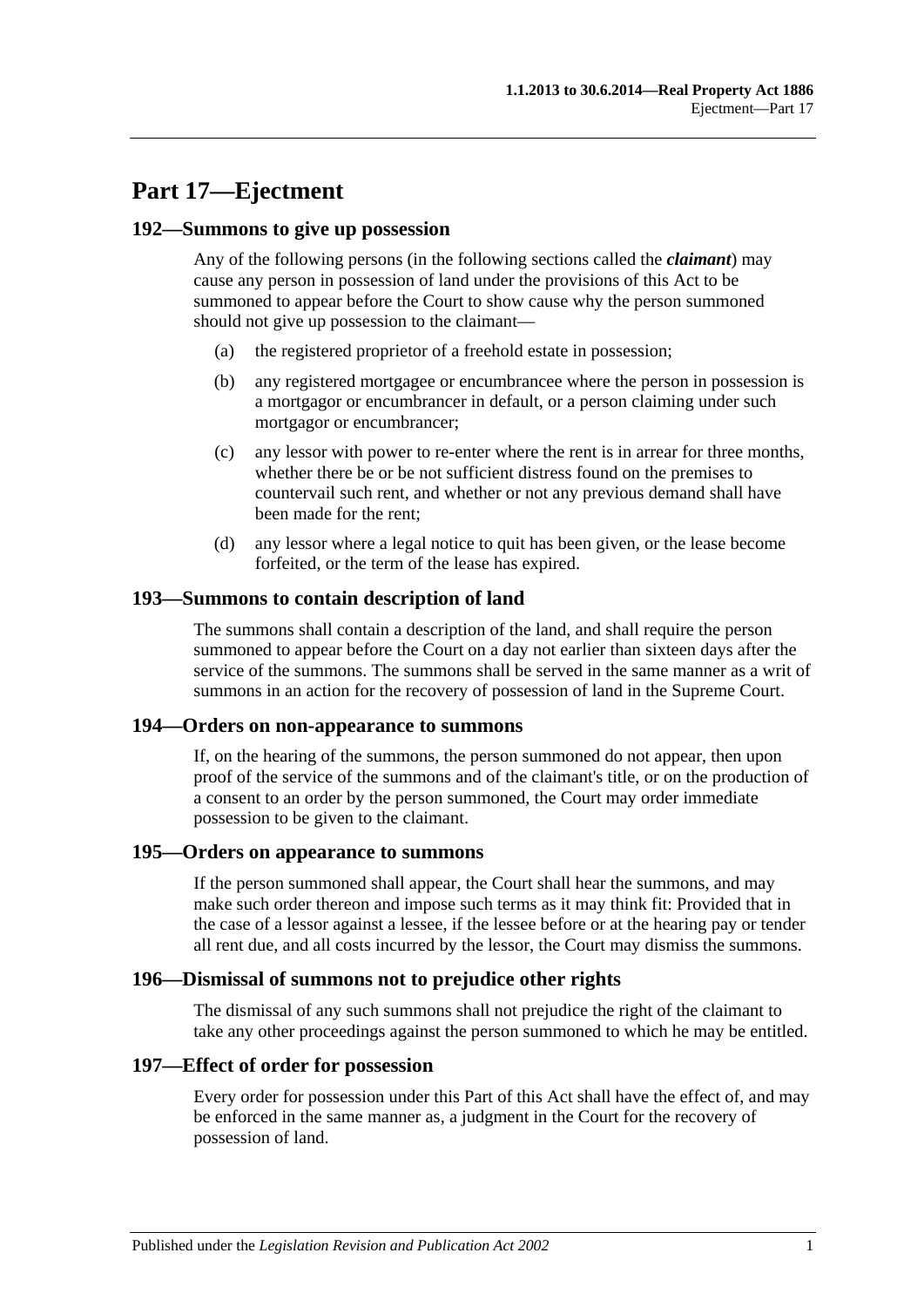## **198—Writ of** *habere facias* **unnecessary where no one is in possession, or the land is surrendered voluntarily**

Any claimant having obtained an order for possession under the provisions hereof, shall be entitled to enter and take possession of the land mentioned in the order, without issuing a writ of *habere facias* if there shall be no person in actual possession of the land, or if the person in possession shall voluntarily give up possession to the claimant.

## **199—Existing rights preserved**

Nothing hereinbefore contained shall repeal, affect, or abridge, any remedies to which a claimant is otherwise entitled.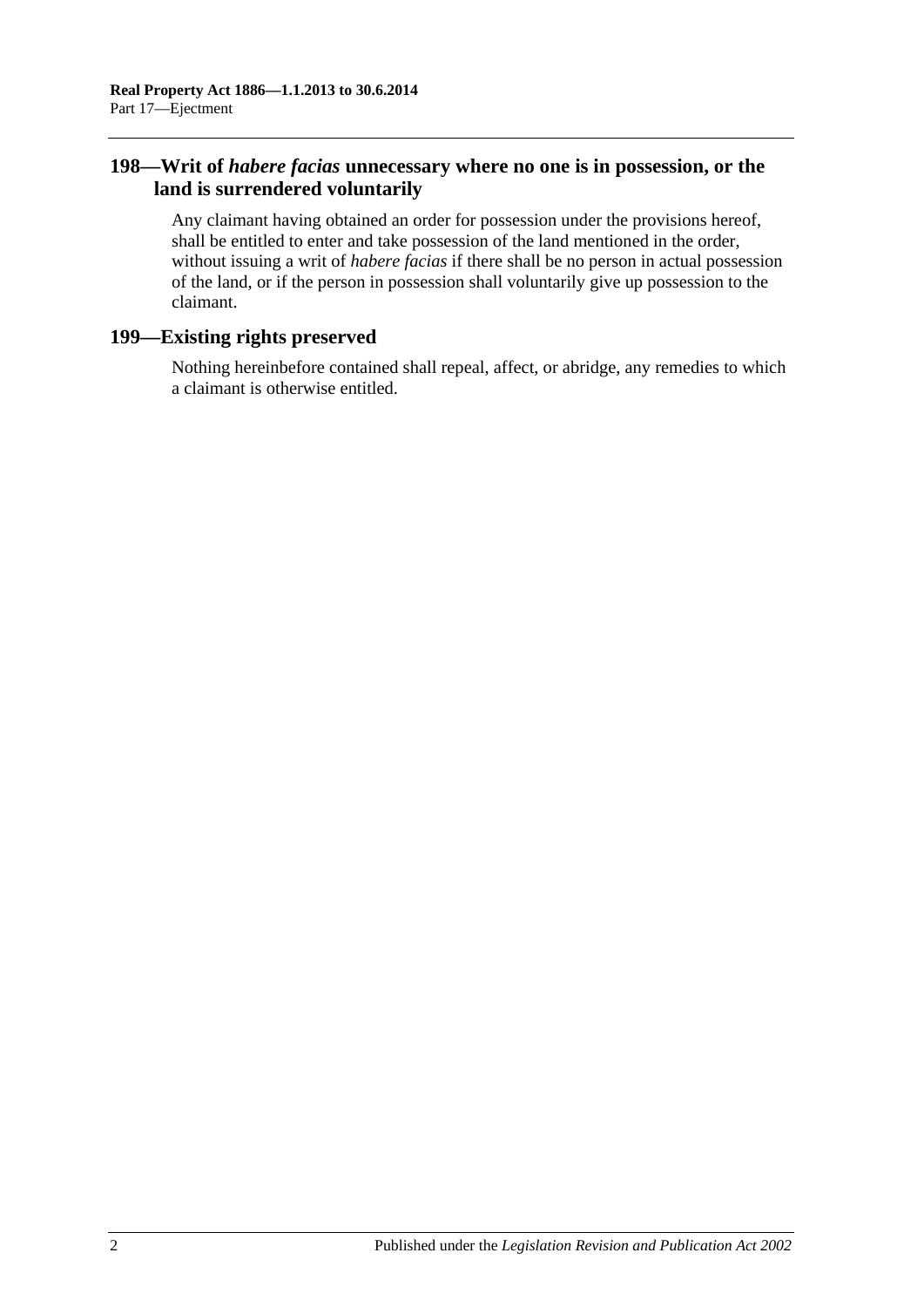## **Part 18—The Assurance Fund**

## **201—The Assurance Fund**

- (1) There shall be a fund kept at the Treasury entitled *Real Property Act Assurance Fund*.
- (2) The Assurance Fund shall have credited to it—
	- (a) any moneys advanced by the Treasurer under [subsection](#page-90-0) (3) (not being moneys that have been repaid to the Treasurer in accordance with the terms of the advance); and
	- (b) the moneys paid by way of assurance levy by virtue of the regulations; and
	- (c) any interest that may from time to time accrue to the Fund.
- <span id="page-90-0"></span>(3) The Treasurer may advance moneys to the Assurance Fund by way of grant, or on a temporary basis.
- (4) Moneys standing to the credit of the Assurance Fund shall be applied for the purposes of this Part, but if those moneys are not immediately required for the purposes of this Part, the Treasurer may advance the whole or part of those moneys to the Consolidated Account and, in that event—
	- (a) if any payment is to be made from the Fund and the Balance of the Fund is insufficient to meet that payment, the advance shall be repaid to such extent as is necessary to supply the deficiency; and
	- (b) any amount advanced to the Consolidated Account shall bear interest at the rate of 10 per centum per annum, or such other rate as may be prescribed.
- (5) The regulations may—
	- (a) prescribe an assurance levy not exceeding the amount of Two dollars per instrument to be paid in addition to the fees, or particular classes of fees, payable in relation to the registration of any, or all, of the following instruments:
		- (i) transfers on the sale of land under [Part 10;](#page-52-0)
		- (ii) leases and surrenders of leases under [Part 11;](#page-58-0)
		- (iii) mortgages and discharges of mortgage under [Part 12;](#page-62-0) and
	- (b) exempt prescribed persons, or persons of a prescribed class, from payment of the assurance levy.
- (6) The Registrar-General shall keep a separate account of all moneys received by him by way of assurance levy.
- (7) The regulations prescribing an assurance levy under this section shall expire on the thirty-first day of December, 1988, and thereafter an assurance levy shall not be payable by virtue of this Part.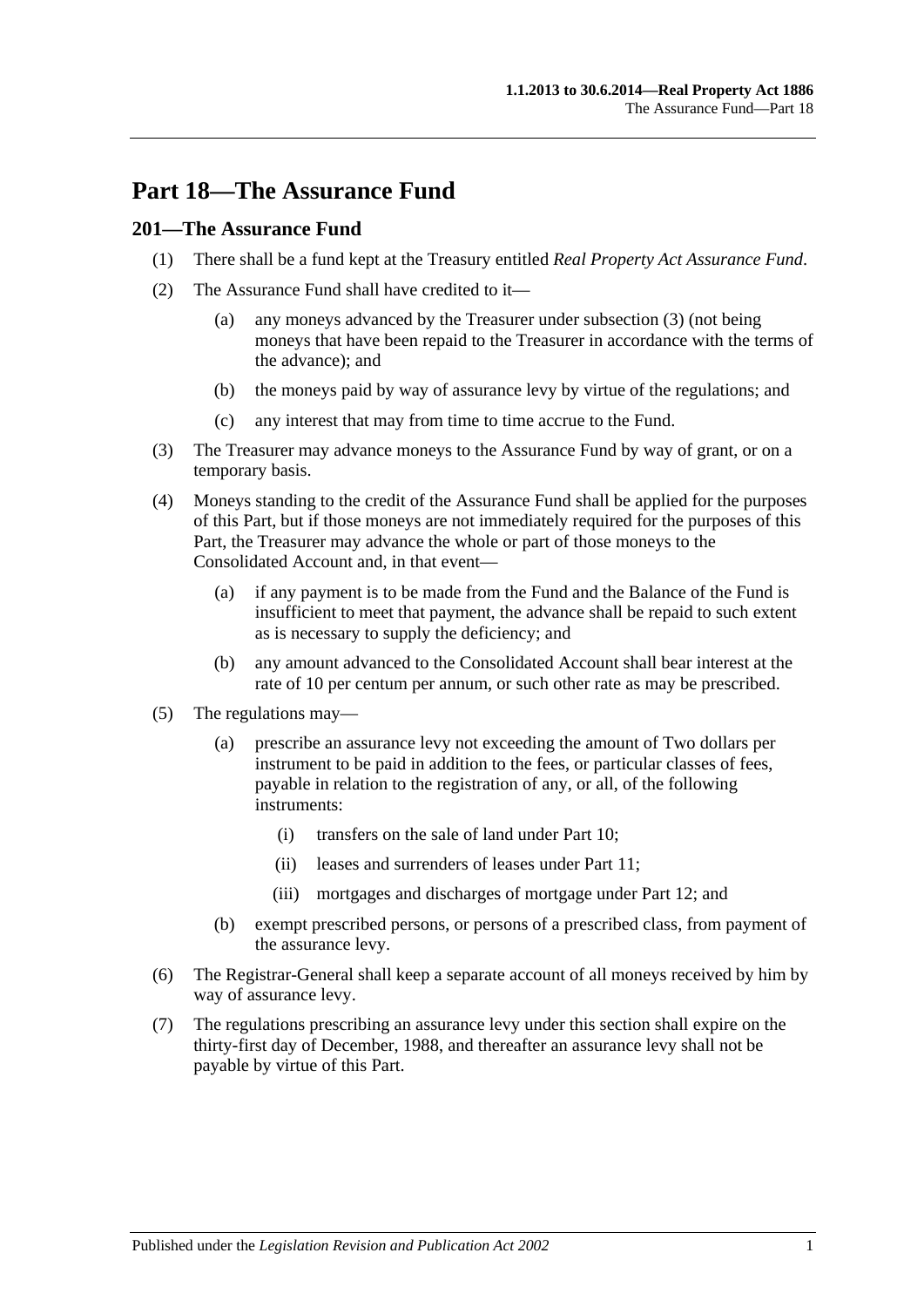## **203—Party deprived of land may sue for compensation**

Any person deprived of land in consequence of fraud, or through the bringing of such land under the provisions of this Act, or of any Act hereby repealed, or by the registration of any other person as proprietor of such land, or in consequence of any error, omission, or misdescription in any certificate, or in any entry or memorial in the Register Book, may bring and prosecute an action at law for the recovery of compensation against the person upon whose application such land was brought under the provisions of this Act, or of any Act hereby repealed, or such erroneous registration was made, or who acquired title to the land through such fraud, error, omission, or misdescription.

## **204—Exoneration of proprietor after transfer for value, except in certain cases**

Except in the case of fraud, or of error occasioned by any omission, misrepresentation, or misdescription in the application of such person to bring the land under the provisions of this Act, or of any of the Acts hereby repealed, or to be registered as proprietor of such land, or in any instrument executed by him, such person shall, upon a transfer of such land, *bona fide* for value, cease to be liable for the payment of any compensation which but for such transfer might have been recovered from him under the provisions herein contained.

## **205—Proceedings against the Registrar-General, as nominal defendant**

In any such case of cesser of liability, and also in any case where the person against whom such action for compensation is permitted to be brought as aforesaid shall be dead, or shall have become bankrupt or made a statutory assignment, or cannot be found within the jurisdiction of the Court or there is any other reason why compensation cannot be fully recovered from that person, it shall be lawful to take proceedings against the Registrar-General, as nominal defendant, as hereinafter provided, for the purpose of recovering the amount of the compensation or costs, or so much of that amount as cannot be recovered from the person referred to above, from the Assurance Fund.

## **207—Purchasers etc protected**

Nothing in this Act contained shall leave subject to action for recovery of compensation as aforesaid, or to action for recovery of possession of land, or to deprivation of the estate or interest in respect of which he is registered as proprietor, any transferee, mortgagee, encumbrancee, or lessee, *bona fide* for valuable consideration of land on the ground that the proprietor, through or under whom he claims, or any previous proprietor has been registered as proprietor through fraud or error, whether such fraud or error shall consist in wrong description of boundaries, or parcels, or otherwise howsoever.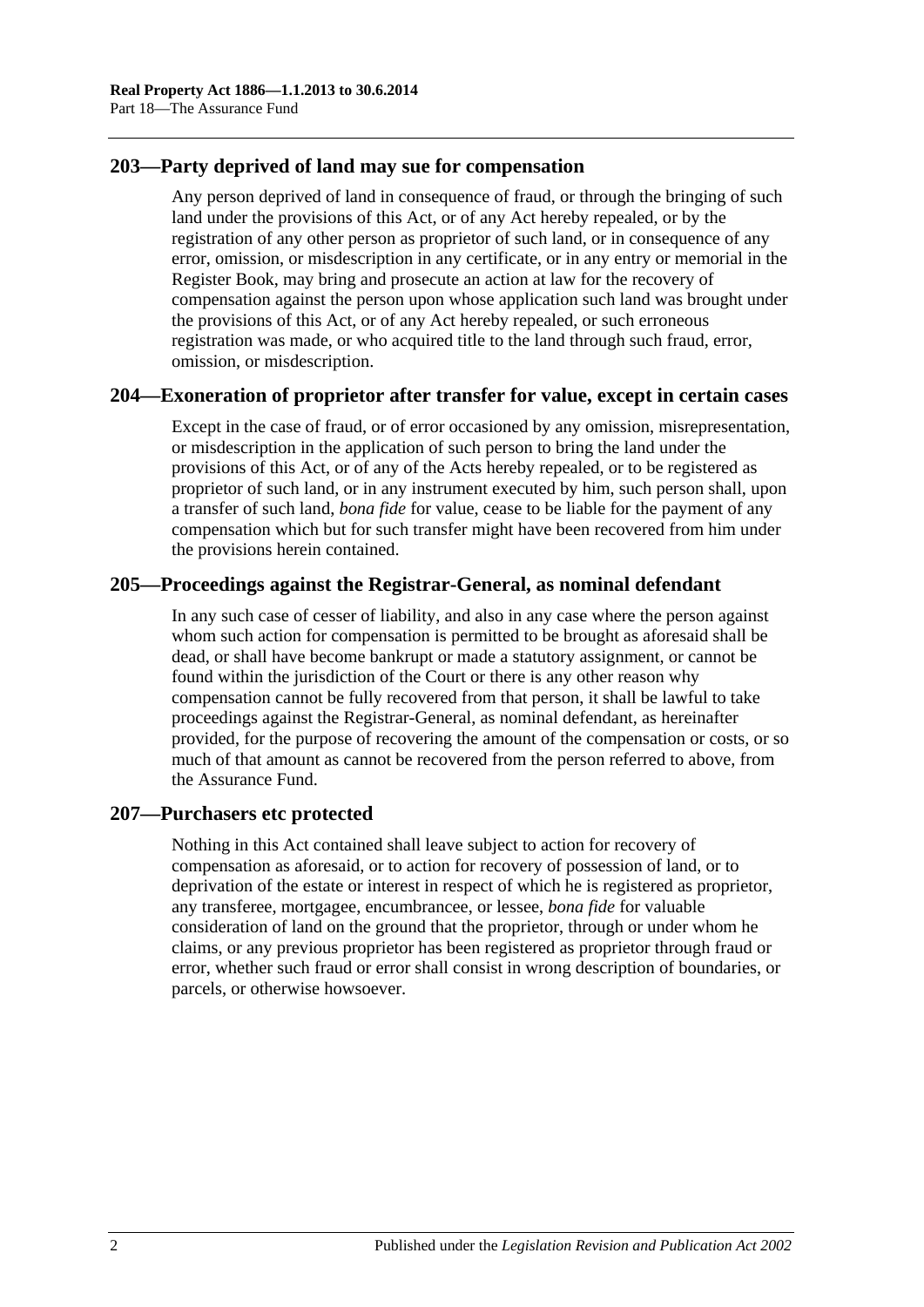#### **208—Proceedings against the Registrar-General as nominal defendant**

Any person sustaining loss or damage through any omission, mistake, or misfeasance of the Registrar-General, or any of his officers or clerks in the execution of their respective duties under the provisions of this Act, or of any Act hereby repealed, and any person deprived of any land through the bringing of the same under the provisions of this Act, or of any Act hereby repealed, or by the registration of any other person as proprietor of such land, or by any error, omission, or misdescription in any certificate, or in any entry or memorial in the Register Book, and who by the provisions of this Act is barred from bringing an action for the recovery of such land, may, in any case in which the remedy by action for recovery of compensation as hereinbefore provided is barred, or inapplicable, institute proceedings against the Registrar-General, as nominal defendant, for recovery of compensation as hereinafter provided.

#### **209—Value of buildings to be excluded**

In estimating the compensation for any deprivation or loss under this Part of this Act, the value of all buildings and other improvements erected or made subsequently to such deprivation or loss, and with notice thereof, shall be excluded.

### **210—Persons claiming may, before taking proceedings, apply to the Registrar-General for compensation**

Any person sustaining loss or damage in any case in which he shall be entitled to institute proceedings to recover compensation against the Registrar-General as nominal defendant, may, before commencing such proceedings, make application in writing to the Registrar-General, for compensation, and such application shall be supported by affidavit or declaration. If the Registrar-General admits the claim, or any part thereof, and certifies accordingly, the Treasurer may—

- (a) where the amount that the Registrar-General admits does not exceed twenty thousand dollars—on receipt of written authority under the hand of the Crown Solicitor; or
- (b) where the amount that the Registrar-General admits exceeds twenty thousand dollars—on receipt of a warrant under the hand of the Governor and countersigned by the Attorney-General,

pay the amount out of the Assurance Fund.

## **211—Assurance Fund not liable for breach of trust or improper exercise of power of sale**

The Assurance Fund shall not under any circumstances be liable for compensation for loss, damage, or deprivation occasioned by any breach by a registered proprietor of any trust, whether express, implied, or constructive, or by the improper exercise of any power of sale expressed or implied in any mortgage or encumbrance.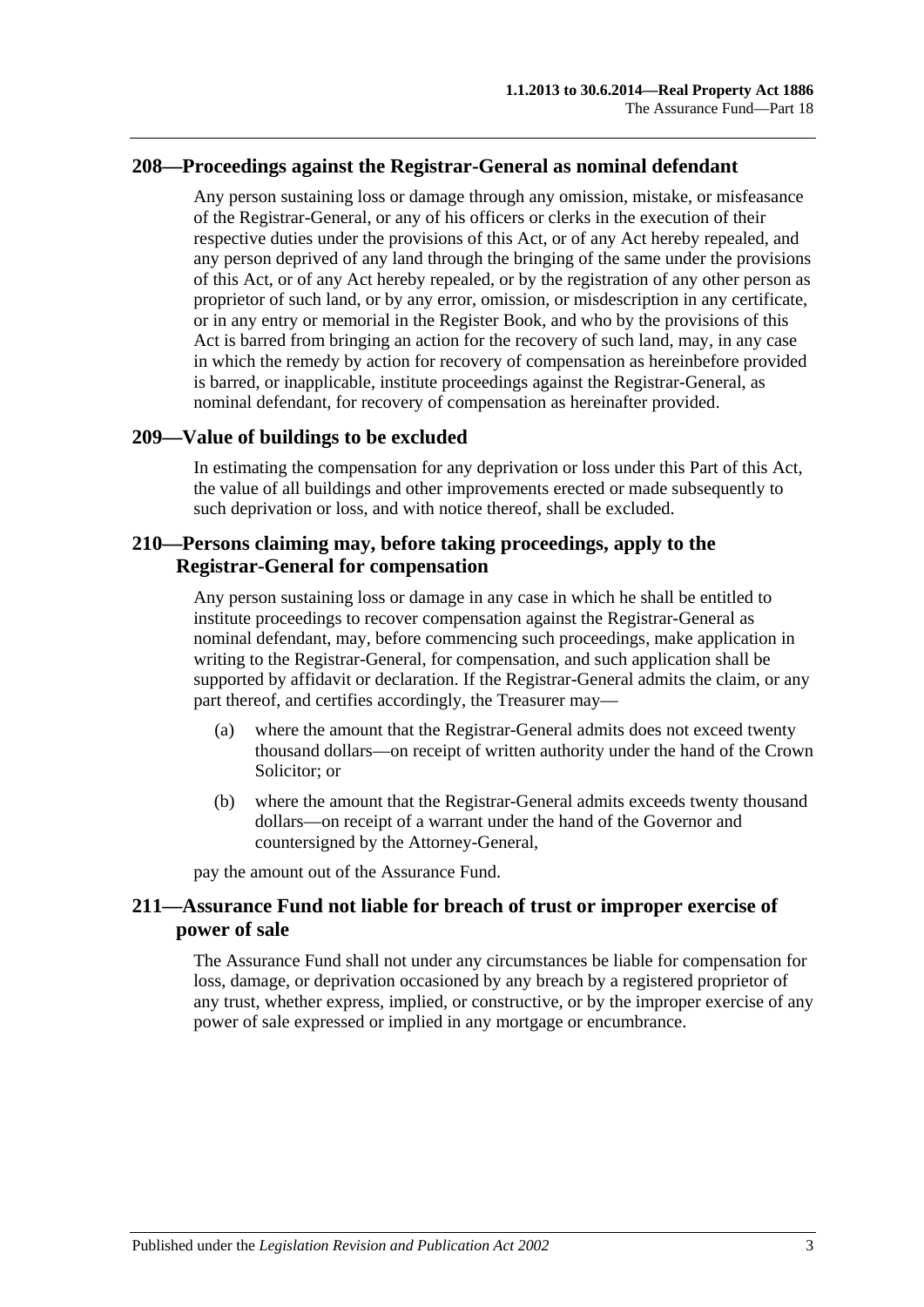## **212—Nor for misdescription of boundaries or parcels except in certain cases**

The Assurance Fund shall not be liable for compensation for loss, damage, or deprivation occasioned by any land being included in the same certificate with other land, through misdescription of boundaries or parcels, unless it shall appear that no person is liable or that the person liable for compensation is dead, or cannot be found within the jurisdiction of the Court or has become bankrupt, or has made a statutory assignment, or the Sheriff or bailiff shall certify that such person is unable to pay the full amount and costs awarded in any action for recovery of such compensation; and in the last-mentioned case the said fund shall be liable for such amount only as the Sheriff or bailiff shall fail to recover from such person.

#### **213—Procedure upon, and enforcement of claims against the Assurance Fund**

All proceedings against the Registrar-General as nominal defendant, for the purpose of obtaining compensation from the Assurance Fund, shall be instituted and carried on in the following manner:

#### (a) **Mode of application by claimant**

the claimant shall apply to the Court upon affidavit for a rule or summons calling upon the Registrar-General, as nominal defendant, to show cause why compensation should not be paid out of the Assurance Fund to the claimant; and the Court may grant a rule or summons accordingly and such rule or summons shall be returnable not less than seven days after service thereof on the Registrar-General;

#### (b) **Registrar-General may show cause**

the Registrar-General may show cause against such rule or summons, and the Court may thereupon, or if no cause be shown, upon proof of service of the rule or summons, make absolute or discharge the same, or make such order as the circumstances shall require, with or without costs; or may, if satisfied that other persons should be represented on the rule or summons, require such persons to be served with notice thereof, and for that purpose adjourn the consideration of the rule or summons;

#### (c) **Court may direct question of fact to be tried**

the Court may direct any question of fact to be decided before the said Court, and for that purpose may direct an issue to be tried wherein the claimant shall be plaintiff, and the Registrar-General and such person or persons (if any) as the Court shall direct, shall be defendant or defendants, and the Court shall direct when and where the trial of such issue shall take place; and may adjourn the further consideration of the rule or summons until after the trial of the issue;

#### (d) **Court may order production of papers**

the Court may also direct the parties to the proceedings or issue to produce on oath all deeds, books, papers, and writings in their custody or power, before the Court or the Master, on a day to be named by the Court, and each party shall have liberty to inspect the same, and take copies thereof, at his own expense; and such of them as either party shall give notice to have produced at the trial shall be produced accordingly;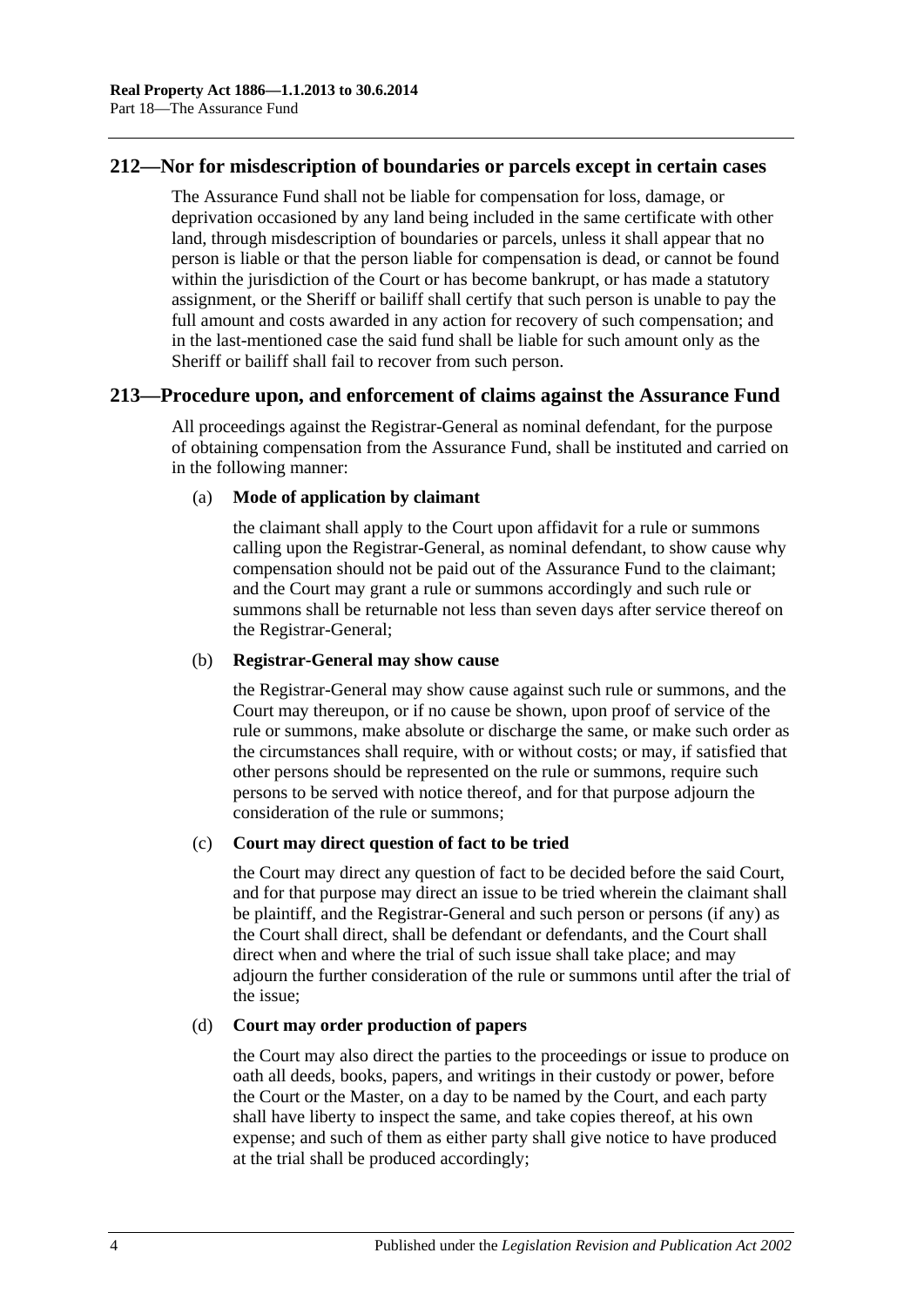#### (e) **Form of issue**

the issue (if any) may be in the following form, or in such other form as the Court shall approve:

*In the Supreme Court*

The day of in the year of Our Lord, 20

South Australia *to wit*

Whereas A.B. affirms, and C.D. denies [*here state the questions of fact to be tried* and it has been ordered by His Honour Mr. Justice according to the *[Real Property Act](http://www.legislation.sa.gov.au/index.aspx?action=legref&type=act&legtitle=Real%20Property%20Act%201886) 1886* that the said questions shall be tried; Therefore let the same be tried accordingly.

And in the case the parties differ upon the questions of fact to be tried, the Court may either settle the same or refer them to the Master;

#### (f) **Court may make order after trial of issue**

after the trial of the issue the Court may, upon further consideration of the rule or summons, make such order either with or without costs, as the circumstances shall require;

#### (g) **Effect of order**

every order of the Court on such rule or summons shall have the effect of a judgment of the Court in an action;

#### (h) **Treasurer to pay compensation**

the Treasurer shall, on the production of any such order directing payment of compensation with or without costs out of the Assurance Fund, pay the same accordingly.

## **214—Proceedings where same land is included in two or more grants from the Crown. Assurance Fund not liable in such case**

Any person deprived of any land in consequence of any such land having been included in two or more grants from the Crown, may commence and prosecute proceedings for the recovery of damages against such person as the Governor may appoint as nominal defendant, in manner provided for by the *[Supreme Court Act](http://www.legislation.sa.gov.au/index.aspx?action=legref&type=act&legtitle=Supreme%20Court%20Act%201935) 1935*, or by any other Act for enforcing pecuniary claims against Her Majesty, Her heirs and successors, and in every such case the Assurance Fund shall not be liable for compensation.

## **215—Limitation of actions**

No application to the Registrar-General nor action or proceeding for compensation for or by reason of any deprivation, loss, or damage occasioned or sustained as aforesaid, shall be made, brought, or taken, except within the period of twenty years from the time when the right to make such application or bring or take such action or proceedings first accrued.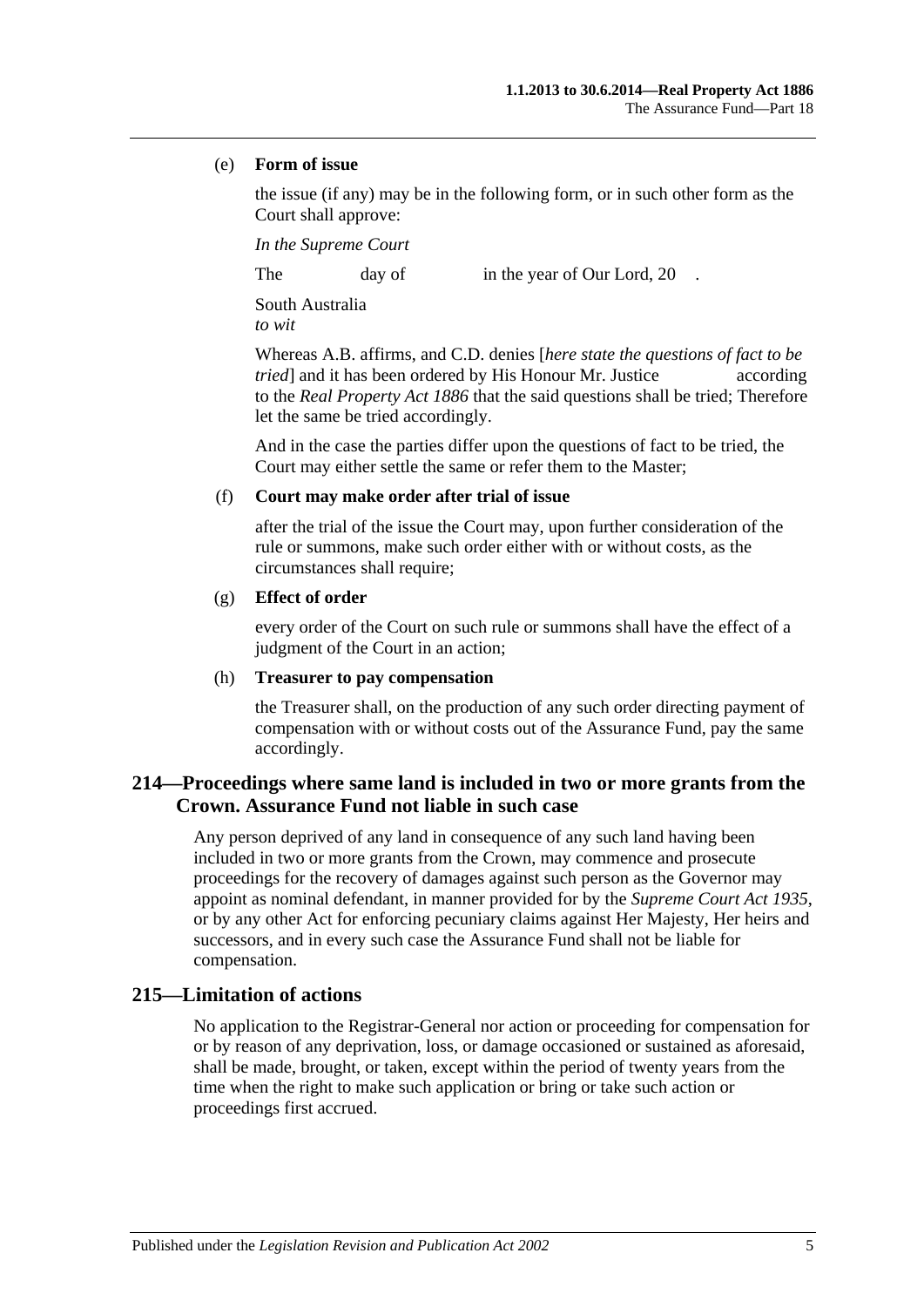## **216—Court to have regard to contributory negligence**

Where, in an action for compensation under this Part, it appears that the plaintiff's deprivation, loss, or damage is attributable in whole or in part to his own negligence or the negligence of a person through or under whom he claims, the Court shall give judgment against the plaintiff or reduce the amount of the compensation that would, in the absence of negligence, have been awarded, by such amount as is just in view of that negligence.

## **217—Payments out of Assurance Fund to be deemed made on account of certain persons**

Any amount paid out of the Assurance Fund in consequence of any person being dead, or having become bankrupt, or having made a statutory assignment, or in consequence of its not being possible to find any person within the jurisdiction of the Court, shall be deemed to have been paid on account of such person.

## **218—Moneys paid out of the Assurance Fund may be recovered**

Whenever any amount has been paid out of the Assurance Fund on account of any person who shall be dead, such amount may be recovered from the estate of such person by action against his personal representatives, in the name of the Registrar-General. Whenever any such amount has been so paid on account of a person who shall have become bankrupt, or made a statutory assignment, such amount shall be considered to be a debt provable upon the estate of such bankrupt or assignor; and a certificate, signed by the Treasurer, certifying the fact of such payment out of the Assurance Fund, and delivered to the Official Receiver or trustee, shall be sufficient proof of such debt.

## **219—Judgment may be entered by Registrar-General for amount paid on account of absent persons**

Whenever any amount has been paid out of the Assurance Fund on account of any person who cannot be found within the jurisdiction of the Court, the Court may, upon the application of the Registrar-General, and upon production of a certificate signed by the Treasurer certifying that the amount has been paid in satisfaction of an order on proceedings taken against the Registrar-General as nominal defendant, allow the Registrar-General to sign judgment against such person forthwith for the amount so paid out of the Assurance Fund, together with the costs of the application; and such judgment shall be final, and shall have the effect of a final judgment in an ordinary action, and execution thereon may issue immediately.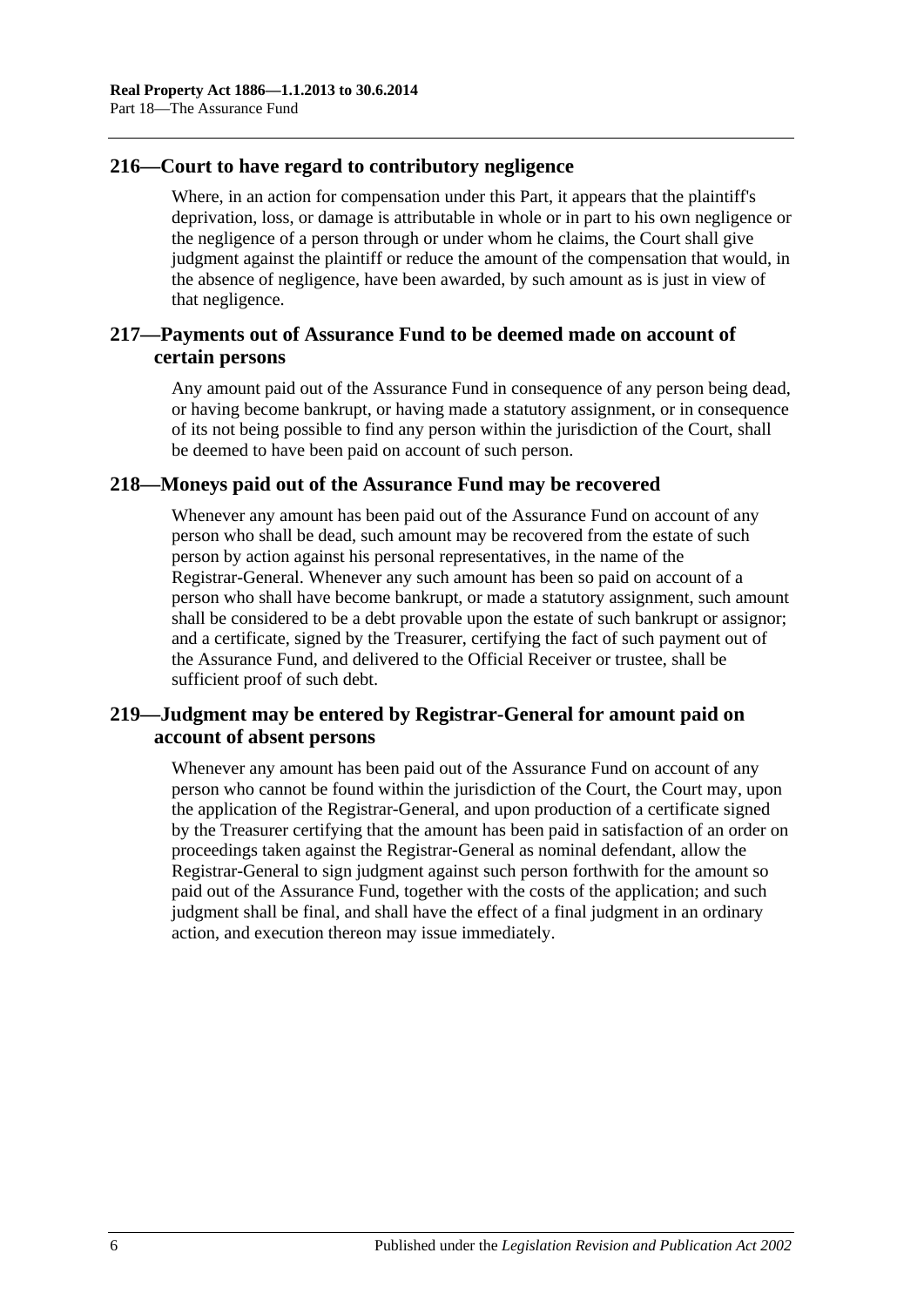## <span id="page-96-0"></span>**Part 19—Special powers and duties of Registrar-General**

## **220—Powers of Registrar-General**

The Registrar-General may exercise the following powers, that is to say—

#### (a) **To compel production of documents and examine person interested**

he may summon the proprietor or other person making application to have any land brought under the provisions of this Act, or the proprietor, or mortgagee, or any other person interested in any land in respect of which any instrument, transmission, or other dealing is about to be registered, issued, or transacted, to produce any document of title, instrument of title, or other instrument in his possession or under his control affecting such land, or the title thereto, and to appear and give any explanation or information respecting such land, and the documents and instruments of title relating thereto, and may examine any such person in respect thereof; and the Registrar-General, if the document, instrument, explanation, or information required by him be withheld, and the same appear to him material, shall not be bound to proceed with the bringing of such land under the provisions of this Act, or with the registration or issuing of such instrument, transmission, or dealing, as the case may be;

#### (b) **To administer oaths**

he may administer oaths, or, in lieu of administering an oath, may require any person examined by him to make and subscribe a declaration of the truth of the statements made by him in his examination;

#### (c) **To summon person having possession of duplicate instrument**

he shall, whenever the production of any duplicate certificate is required, for the purpose of entering or making on the same any memorial or entry by this Act directed to be entered or made thereon, or the production of a duplicate certificate or other instrument of title is required for the purpose of cancelling or correcting the same under the provisions of this Act, summon any proprietor, mortgagee, encumbrancee, or other person having the possession, custody, or control thereof to produce the same for such purpose, and such proprietor, mortgagee, encumbrancee, or other person shall thereupon produce the same on payment of a sum of two dollars: Provided that he may, at his discretion, before so summoning any person, require evidence that such person has neglected or refused to produce such duplicate instrument on being requested so to do, and on being offered a reasonable sum for his expenses of production;

#### <span id="page-96-1"></span>(d) **To require production of other instruments etc**

if in respect of any instrument or other matter arising under this Act the Registrar-General is of opinion that—

- (i) the production of any other instrument or document; or
- (ii) the giving of any information evidence or notice; or
- (iii) the doing of any act,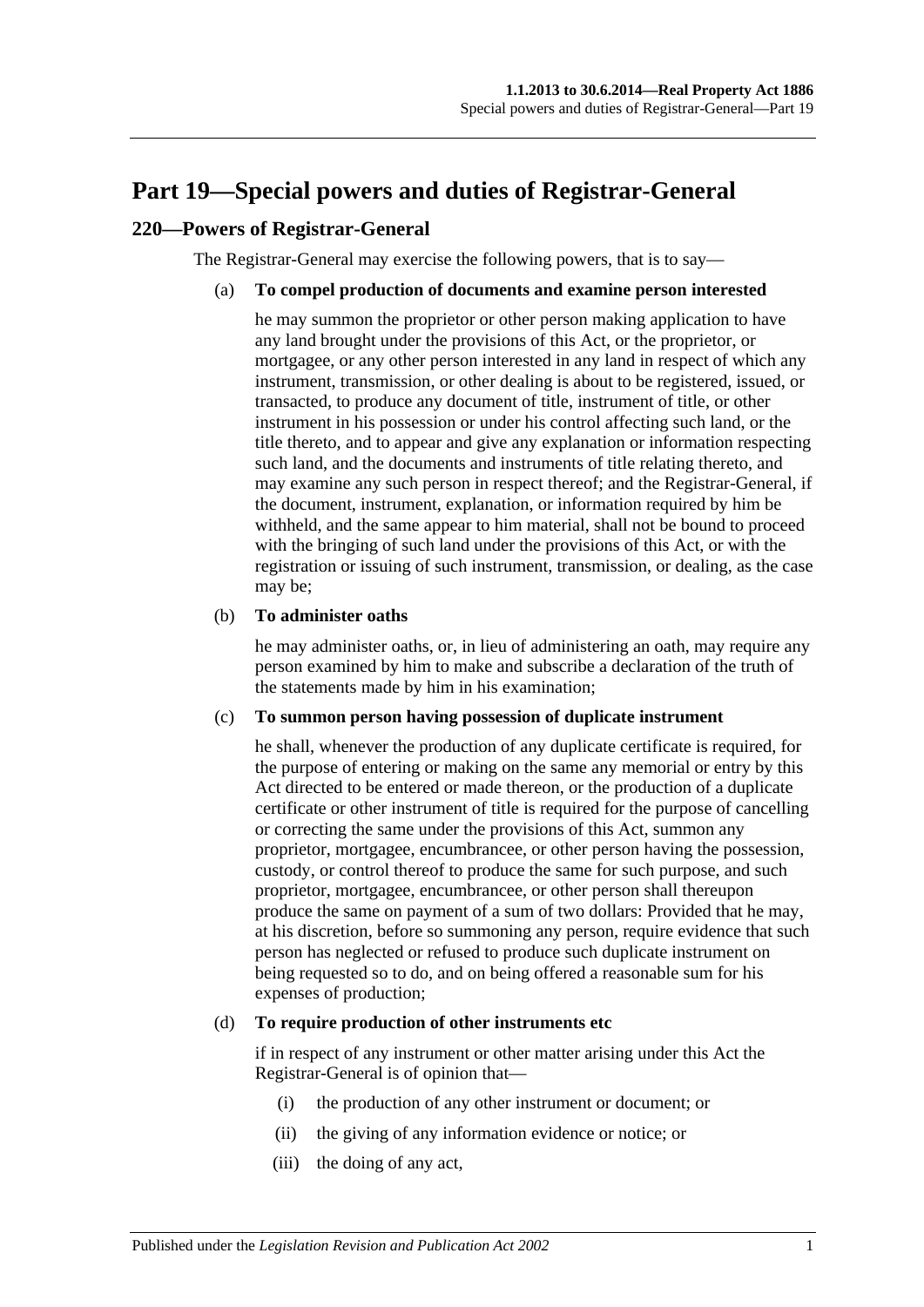is necessary or desirable, the Registrar-General may—

- (iv) require the person lodging the instrument or some other person concerned in the matter to produce the other instrument or document, give the information evidence or notice or do the act; and
- (v) until the requirement is complied with and the prescribed fee, if any, is paid, refuse to proceed with the registration of the first-mentioned instrument or with the other matter or to do any act or make any entry in connexion therewith;

#### (e) **To reject certain instruments**

if a requisition made under [paragraph](#page-96-1) (d) of this section is not complied with within two months, the Registrar-General may serve on the person lodging the instrument and the parties to the instrument notice that he intends to reject the instrument, and if, after the expiration of two months or such further period as the Registrar-General may allow, the requisition is not complied with, the Registrar-General may reject the instrument if, in his opinion, it cannot be registered under this Act, and any fees paid in respect of any rejected instrument shall be forfeited;

#### (f) **To correct errors**

he may, upon such evidence as he considers sufficient—

- (i) correct errors, or update information recorded, in—
	- (A) the Register Book;
	- (B) a certificate;
	- (C) any entry in the Register Book or a certificate;
	- (D) any plan of division or other plan in the Lands Titles Registration Office; or
- (ii) make any entry or notation in or upon the Register Book, a certificate, plan of division or other plan that has been erroneously omitted;

Every certificate or entry so corrected or supplied shall have the like validity and effect as if such error had not been made or such entry omitted. In exercising his powers under this paragraph the Registrar-General may disregard any difference between the dimensions of boundaries as stated in any certificate or in the Register Book or in entries made therein respectively and the actual dimensions of such boundaries as found by admeasurement on the ground;

#### (g) **To enter caveats**

he may, on behalf of His Majesty, His heirs or successors, or for the prevention of any fraud or improper dealing, or in any case in which it shall appear to him that an error has been made by misdescription or otherwise in any instrument, or for the protection of any person absent from the State, or under the disability of infancy, coverture or mental incapacity enter caveats forbidding the registration of any instrument, transmission, or dealing affecting any land;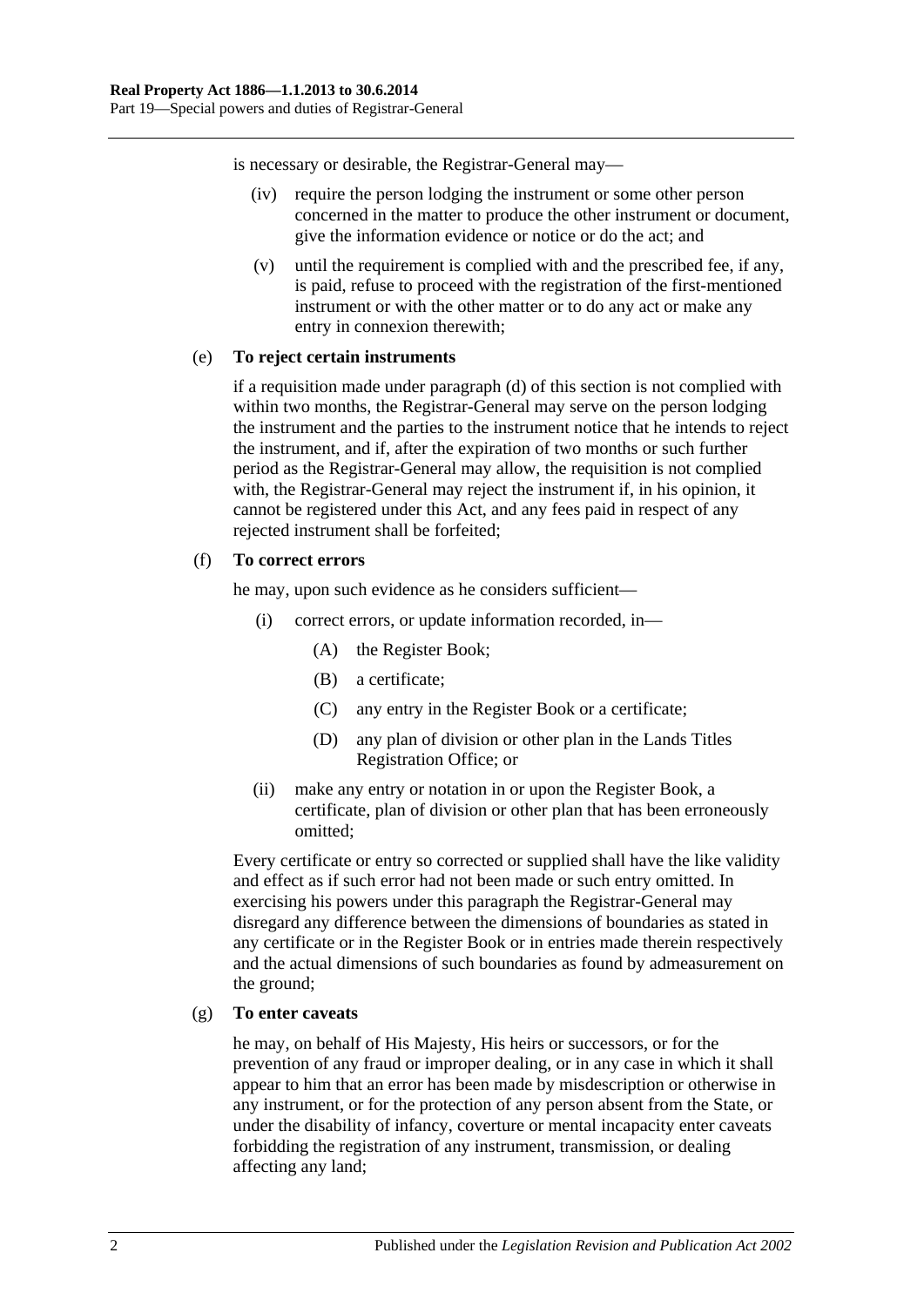#### (h) **To withdraw caveat on payment of money**

he shall, where a caveat is entered to protect a sum of money, upon payment of such sum to him, withdraw such caveat;

#### (i) **To alter forms of instruments etc**

he may, with the consent of the Governor, from time to time, make such alterations in the several forms of instruments prescribed in the Schedules hereto as he may deem requisite; and every form of instrument so altered shall be published in the Government Gazette, and may thereafter be used in lieu of, and shall have the same effect as, the corresponding form prescribed by this Act, and shall be deemed an authorised form;

#### (j) **To require map to be deposited**

he may require any person applying to bring land under the provisions of this Act, or any registered proprietor desiring to transfer or otherwise to deal with the land or any portion of the land comprised in his certificate, or other instrument of title, to deposit with him a map or plan of such land, verified by the declaration of a Licensed Surveyor; and if such person or proprietor shall neglect or refuse to comply with such requirement, it shall not be incumbent on the Registrar-General to proceed with the bringing of such land under the provisions of this Act, or with the registration of such transfer or dealing;

#### (l) **To destroy certain documents**

he may, notwithstanding any other provision of this Act, with the approval of the Attorney-General, and subject to section 32 of the *[Libraries Act](http://www.legislation.sa.gov.au/index.aspx?action=legref&type=act&legtitle=Libraries%20Act%201982) 1982*, deliver to an appropriate person or destroy any record, document, instrument, plan, diagram, book or paper or any other paper writing, whether of the same kind as those before enumerated or not, that is deposited with or registered at the Lands Titles Registration Office the retention of which by the Registrar-General serves no useful purpose in his or her opinion;

(m) the Registrar-General may destroy duplicate certificates of title that have been cancelled.

#### **221—Proprietor may summon Registrar-General to show cause, if dissatisfied**

If, upon the application of any proprietor to have land brought under the provisions of this Act, or to have any dealing or transmission registered or recorded, or to have any instrument or foreclosure order issued, or to have any act or duty done or performed which by this Act is prescribed to be done or performed by the Registrar-General, the Registrar-General shall refuse so to do, or, if such proprietor shall be dissatisfied with the direction upon his application given by the Registrar-General such proprietor may require the Registrar-General to set forth, in writing under his hand, the grounds of his refusal, or the grounds upon which such direction was given, and such proprietor may, if he think fit, at his own cost, summon the Registrar-General to appear before the Court to substantiate and uphold the grounds of his refusal or of such direction as aforesaid.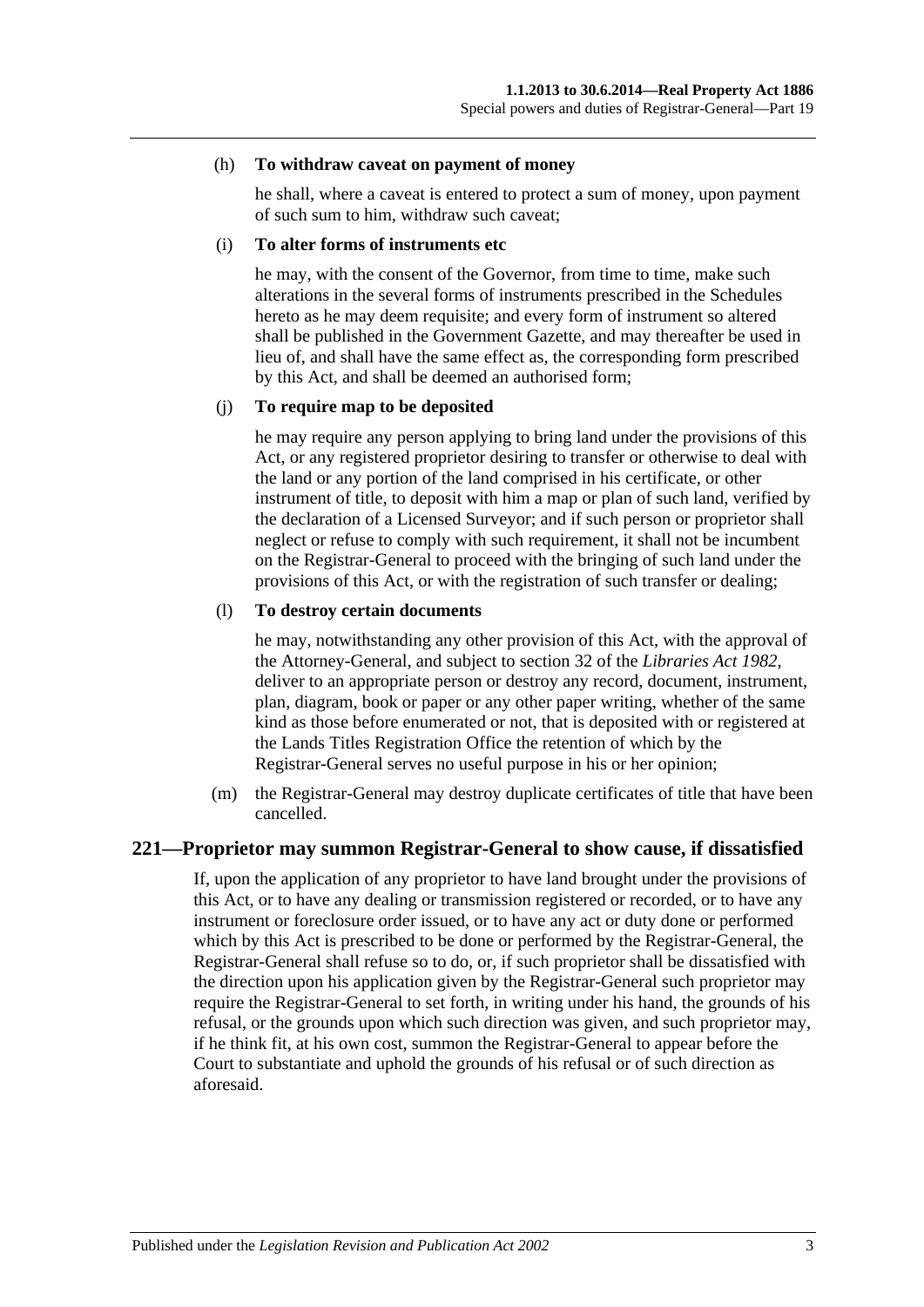## **222—Hearing of summons**

Such summons shall be issued under the hand of a Judge, and shall be served upon the Registrar-General six clear days at least before the day appointed for hearing; and upon such hearing, the Registrar-General, or his counsel, shall open and have the right of reply, and the Court may, if any question of fact be involved, direct an issue to be tried to decide such question, and may make such order in the premises as the circumstances of the case may require, and the Registrar-General shall obey such order. All expenses of and incidental to any such proceedings shall be borne and paid by the person instituting the same, unless the Court shall certify that there were no reasonable grounds for such refusal or direction as aforesaid.

## **223—Registrar-General may refer question of law**

- (1) The Registrar-General may refer a question of law arising with regard to the exercise of the Registrar-General's powers and functions under this Act for the opinion of the Court.
- (2) The Court's decision on a question referred under this section is binding on the Registrar-General.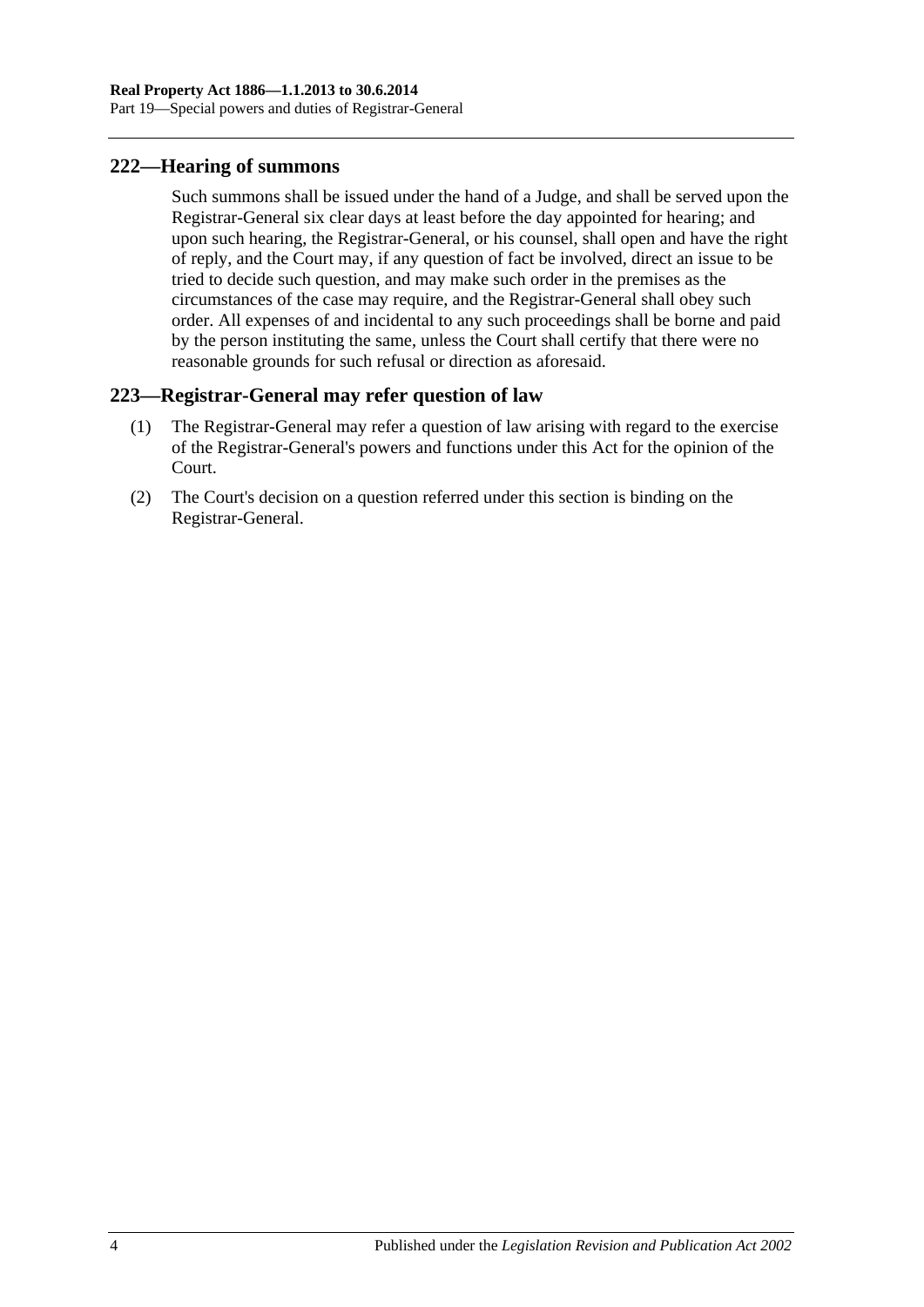# **Part 19A—Rectification of certificates**

## <span id="page-100-3"></span>**223A—Applications for amendment**

- (1) A registered proprietor may apply to have his certificate amended if—
	- (a) the boundaries, area, or position of the land described in the certificate differ from the boundaries, area, or position of the land actually and *bona fide* occupied by him as being the land included in the certificate; or
	- (b) the description of land in the certificate is erroneous or imperfect on the face of it.
- (2) A registered proprietor may apply to have the certificate of any other registered proprietor amended if any of the land described in the applicant's certificate, and actually and *bona fide* occupied by him as being the land included in his certificate, is, by reason of any error in survey or any misdescription, included in the certificate of the other registered proprietor.
- (3) Every application under this section shall be made in the appropriate form.

## <span id="page-100-2"></span>**223B—Notices to be given**

- (1) The Registrar-General shall cause notice of any application made under the last preceding section to be given to such persons as he thinks proper and shall by the notice appoint a time not less than fourteen days from the giving of that notice or from the publication of any advertisement mentioned in [paragraph](#page-100-0) (b) of [subsection](#page-100-1) (2) of this section, whichever is later, after which the application may be granted unless a caveat is lodged forbidding the granting thereof.
- <span id="page-100-1"></span>(2) If the granting of an application to amend any certificate would affect land comprised in any other certificate, the Registrar-General shall—
	- (a) in addition to any other notices mentioned in this section cause notice such as mentioned in [subsection](#page-100-2) (1) of this section to be given to every person appearing by the Register Book to have any interest in the land comprised in that other certificate, and such notice shall be accompanied by a plan showing accurately the extent to which the said land will be affected if the application is granted; and
	- (b) publish a notice such as mentioned in [subsection](#page-100-2) (1) of this section in the Government Gazette.

## <span id="page-100-0"></span>**223C—Power of Registrar-General to reject**

Notwithstanding any direction given or action taken by the Registrar-General in relation to any application made under this Part the Registrar-General may reject the application if the applicant fails to comply to his satisfaction, within such time as to him seems reasonable, with any requisition which he has made in regard to such application.

## **223D—Caveats**

(1) Any person claiming any estate or interest in any land in respect of which any application under this Part is made may, at any time before the application is granted, lodge a caveat with the Registrar-General forbidding the granting of the application.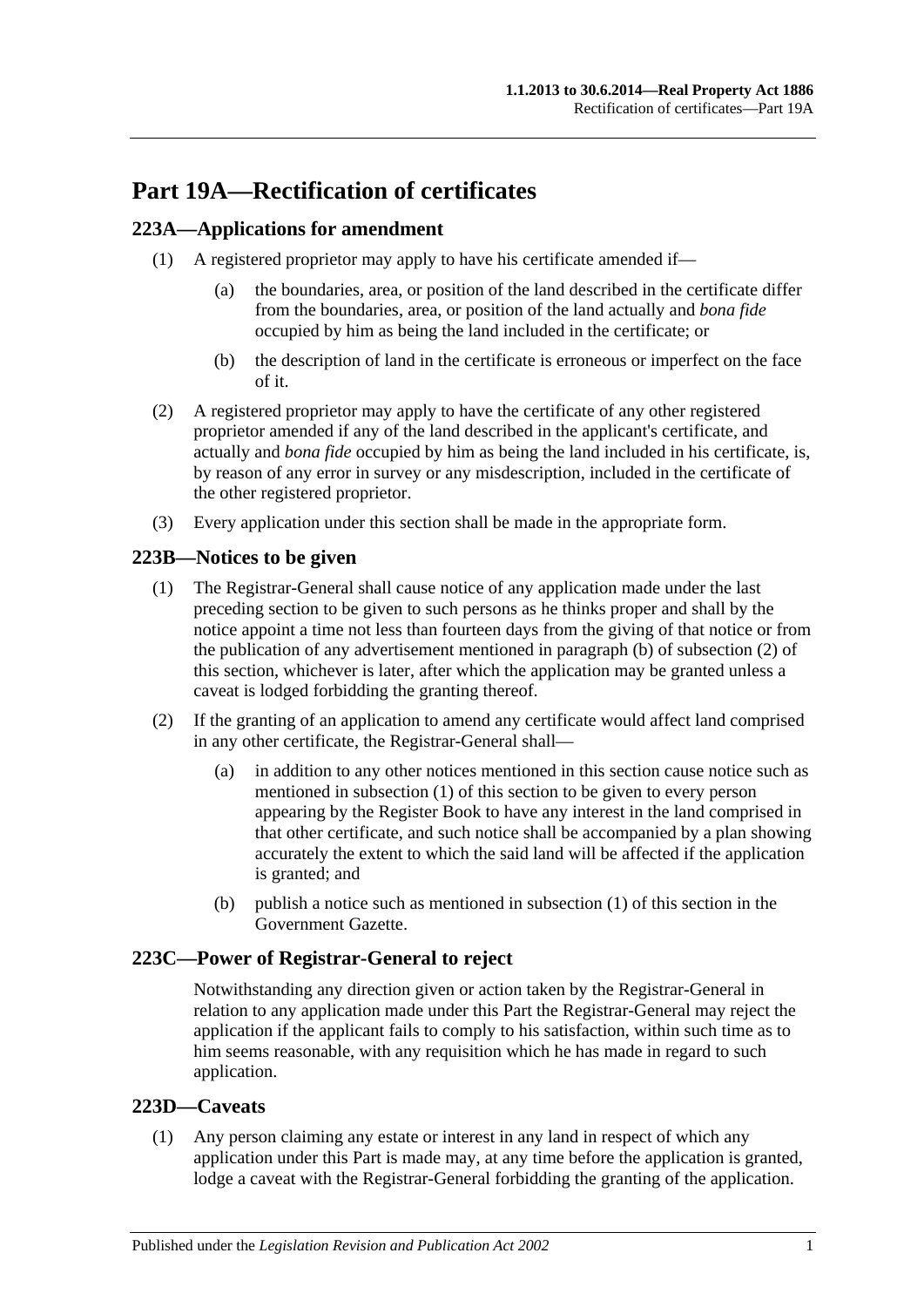(2) Every such caveat shall in all other respects be in the same form, shall be subject to the same provisions, and shall have the same effect with respect to the application against which it is lodged, as a caveat against bringing land under the provisions of this Act.

## **223E—Grant of application**

If the applicant satisfies the Registrar-General that proper grounds, as set out in [section](#page-100-3) 223A, exist for altering the applicant's certificate or the certificate of any other person, or both such certificates, he shall grant the application: Provided that—

- (a) where an alteration of the applicant's certificate would affect land included in the certificate of any other person, the alteration shall not be made unless that land was included in that other person's certificate by reason of error in survey or misdescription; and
- (b) where the title to the land affected by the alteration has been determined in a contested proceeding in a court of competent jurisdiction, the Registrar-General shall not make any alteration inconsistent with the determination of the court.

## **223F—Alterations of certificate in bringing land under this Act**

On bringing any land under this Act, the Registrar-General, without any specific application for the purpose, may amend the certificate relating to any other land, if by reason of error in survey or misdescription any land is included in that certificate which the Registrar-General is satisfied should be included in the certificate issued for the land so brought under this Act.

## **223G—Amendments of title**

- (1) Every amendment made pursuant to this Part shall be made by making the requisite alterations in the original of any certificate.
- (2) The Registrar-General shall also make the requisite alterations in the duplicate certificate when it is produced to him for that purpose, or when it is lodged in or brought to the Lands Titles Office for the purpose of any dealing with the land included therein, and he may detain the duplicate until the amendment thereof has been completed; and the Registrar-General may refuse to register any dealing with the land or any estate or interest therein until the duplicate has been produced for amendment.

## **223H—Notice of amendment of title**

Upon amending the original of any certificate pursuant to this Part, the Registrar-General shall give notice in writing to the registered proprietor of, and to all persons appearing by the Register Book to have an interest in, the land included in that certificate informing him of the amendment. On the duplicate of the certificate being produced, the Registrar-General may, in his discretion, issue a new certificate with an amended description.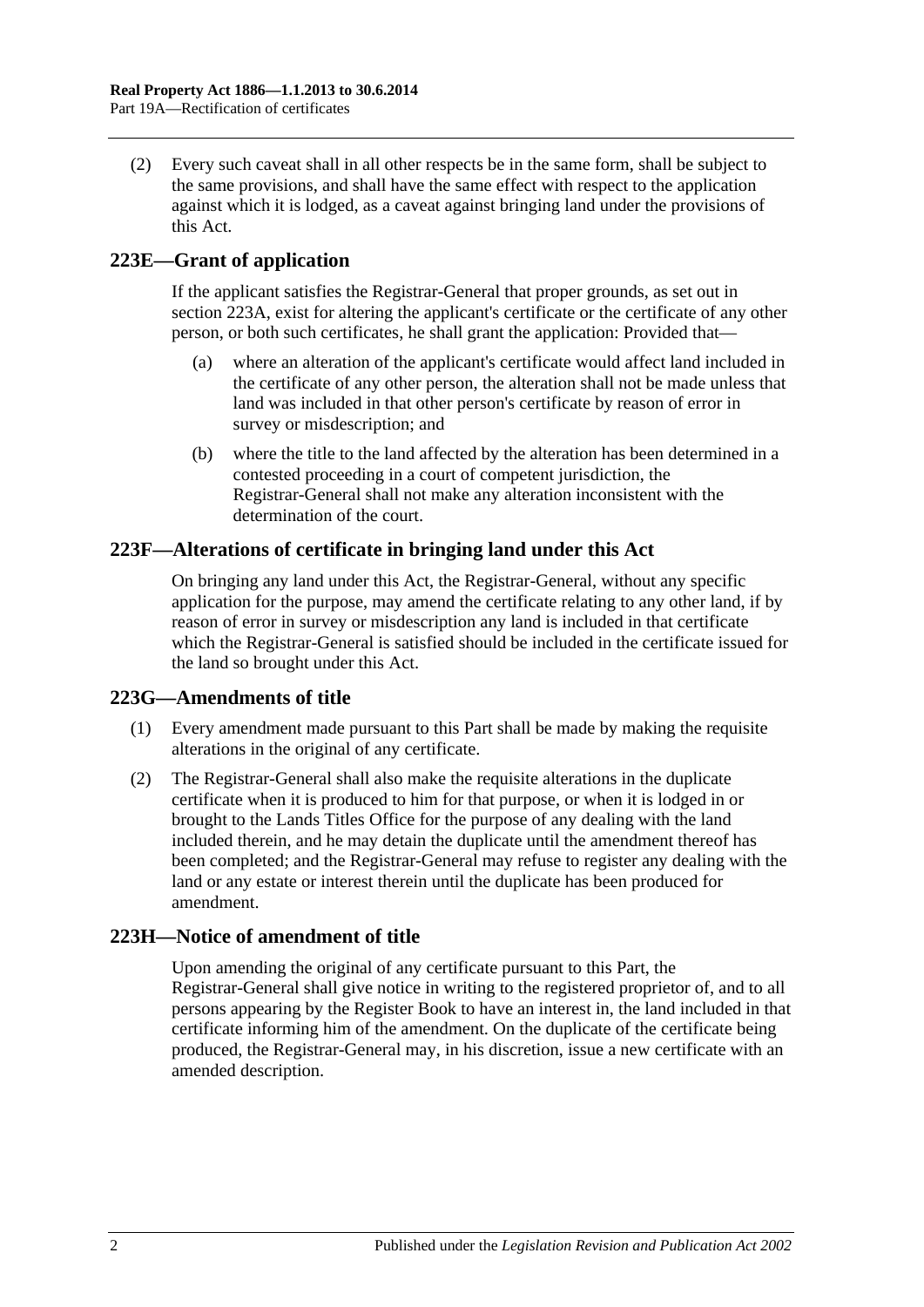## **223J—Rectification by consent**

Where in the opinion of the Registrar-General it is expedient and desirable so to do, he may, with the consent of every person appearing by the Register Book to have any interest, make any correction or amendment to any certificate of title for the purpose of reconciling the boundaries shown in the certificate with the boundaries of the land occupied.

#### **223K—Saving of other powers**

The powers conferred by this Part are in addition to, and shall not be deemed to be substituted for, any powers of correction or amendment conferred by any other provision of this Act.

### **223L—Operation of corrections**

Any correction or amendment made under this Part shall be deemed to have been made prior to the registration of any instrument registered on any certificate so corrected or amended and extant at the time of such correction or amendment.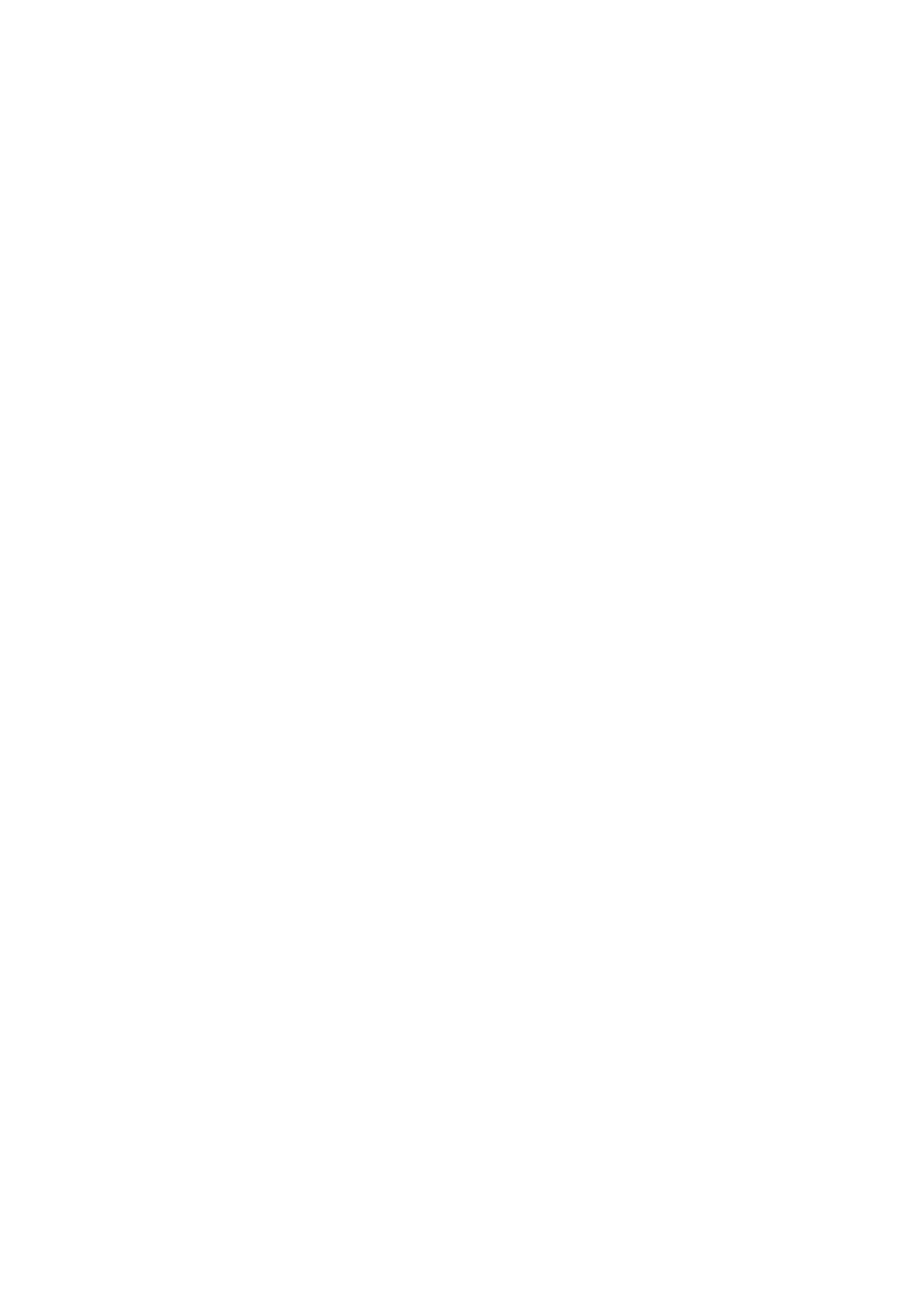# <span id="page-104-2"></span>**Part 19AB—Division and amalgamation of allotments**

## **Division 1—Preliminary**

## <span id="page-104-1"></span>**223LA—Interpretation**

(1) In this Part, unless the contrary intention appears—

#### *allotment* means—

- (a) the whole of the land comprised in a certificate except for a community or development lot or common property within the meaning of the *[Community](http://www.legislation.sa.gov.au/index.aspx?action=legref&type=act&legtitle=Community%20Titles%20Act%201996)  [Titles Act](http://www.legislation.sa.gov.au/index.aspx?action=legref&type=act&legtitle=Community%20Titles%20Act%201996) 1996* or a unit or common property within the meaning of the *[Strata Titles Act](http://www.legislation.sa.gov.au/index.aspx?action=legref&type=act&legtitle=Strata%20Titles%20Act%201988) 1988*;
- (b) the whole of the land comprised in a registered conveyance of land that has not been brought under the provisions of this Act;
- (c) a separately defined piece of land that is delineated on a public map and separately identified by number or letter (not being a piece of land that is identified in a Treasury receipt, certificate or other document or instrument of title as being part only of an allotment);
- (d) two or more separately defined pieces of land that are delineated on a public map and that are identified in a Treasury receipt, certificate or other document or instrument of title as forming one allotment for the purposes of this Part;
- <span id="page-104-0"></span>(e) a separately defined piece of land delineated on a plan of division for the purpose of enabling the separate ownership in fee simple of that land;
- (f) a separately defined piece of land identified as an allotment for the purposes of this Part in a plan prepared by the Registrar-General and accepted for filing in the Lands Titles Registration Office;
- (g) where a primary plan of community division has been cancelled under Part 7 Division 3 of the *[Community Titles Act](http://www.legislation.sa.gov.au/index.aspx?action=legref&type=act&legtitle=Community%20Titles%20Act%201996) 1996* or a strata plan has been cancelled under Part 2 Division 7 of the *[Strata Titles Act](http://www.legislation.sa.gov.au/index.aspx?action=legref&type=act&legtitle=Strata%20Titles%20Act%201988) 1988*—the land comprising the former community parcel or site shown on the plan,

but does not include—

- (h) any such land or piece of land that has ceased to be an allotment by virtue of [subsection](#page-106-0) (5); or
- (i) land divided by a primary plan of community division under the *[Community](http://www.legislation.sa.gov.au/index.aspx?action=legref&type=act&legtitle=Community%20Titles%20Act%201996)  [Titles Act](http://www.legislation.sa.gov.au/index.aspx?action=legref&type=act&legtitle=Community%20Titles%20Act%201996) 1996* or a strata plan under the *[Strata Titles Act](http://www.legislation.sa.gov.au/index.aspx?action=legref&type=act&legtitle=Strata%20Titles%20Act%201988) 1988*;

*amalgamation* means the amalgamation of two or more contiguous allotments into a single allotment;

*area* means an area in relation to which a council is constituted;

*the Commonwealth Crown* means the Crown in right of the Commonwealth and includes any instrumentality or agency of that Crown;

*council* means a municipal or district council continued by or constituted under the *[Local Government Act](http://www.legislation.sa.gov.au/index.aspx?action=legref&type=act&legtitle=Local%20Government%20Act%201934) 1934*;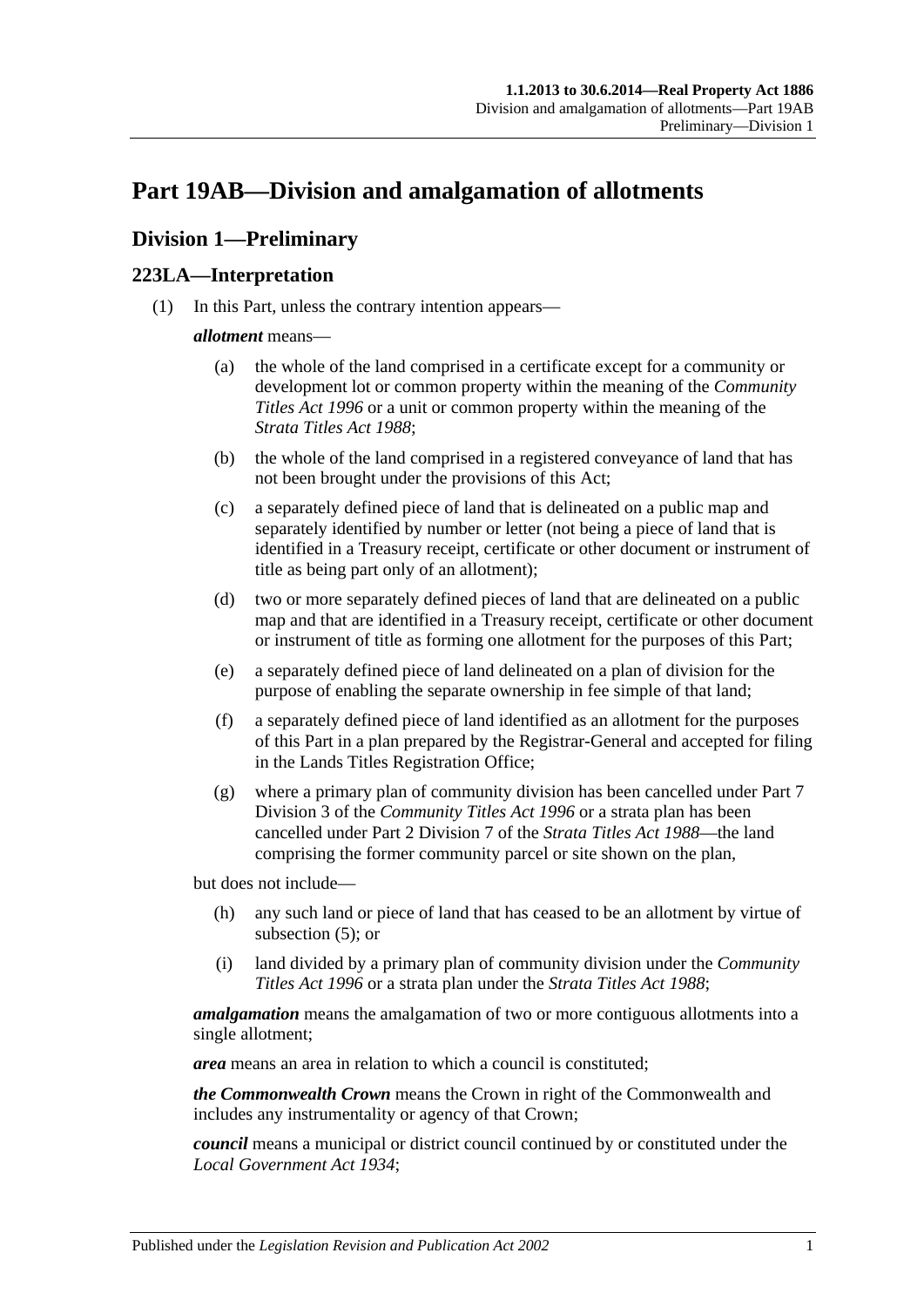*the Crown* means the Crown in right of the State and includes a Minister of the Crown and any instrumentality or agency of the Crown;

*the Development Assessment Commission* or *the Commission* means the authority of that name established by the *[Development Act](http://www.legislation.sa.gov.au/index.aspx?action=legref&type=act&legtitle=Development%20Act%201993) 1993*;

*division* means the division of land into allotments, or the alteration of the boundaries of allotments, and includes subdivision and resubdivision but does not include amalgamation or the division of land by community plan under the *[Community Titles](http://www.legislation.sa.gov.au/index.aspx?action=legref&type=act&legtitle=Community%20Titles%20Act%201996)  Act [1996](http://www.legislation.sa.gov.au/index.aspx?action=legref&type=act&legtitle=Community%20Titles%20Act%201996)* or by strata plan under the *[Strata Titles Act](http://www.legislation.sa.gov.au/index.aspx?action=legref&type=act&legtitle=Strata%20Titles%20Act%201988) 1988*;

*electricity entity* means—

- (a) a person who holds a licence under the *[Electricity Act](http://www.legislation.sa.gov.au/index.aspx?action=legref&type=act&legtitle=Electricity%20Act%201996) 1996* authorising the operation of a transmission or distribution network; or
- (b) a person exempted from the requirement to hold such a licence; or
- (c) Distribution Lessor Corporation or Transmission Lessor Corporation;

*holder* of a statutory encumbrance means—

- (a) in relation to an agreement relating to the management, preservation or conservation of land lodged under Part 5 of the *[Development Act](http://www.legislation.sa.gov.au/index.aspx?action=legref&type=act&legtitle=Development%20Act%201993) 1993*—the Minister, greenway authority or council that entered into the agreement; or
- (b) in any other case—the Minister responsible for the administration of the Act under which the encumbrance was entered into or is in force;

*the Mount Lofty Ranges* means that part of the State delineated in General Registry Office Plan No. 180 of 1992 and described in that plan as "Mt. Lofty Ranges Area";

*public map* means a public map as defined in the *[Crown Lands Act](http://www.legislation.sa.gov.au/index.aspx?action=legref&type=act&legtitle=Crown%20Lands%20Act%201929) 1929*;

*service easement* means an easement in favour of—

- (a) a water industry entity for sewerage or water supply purposes;
- (b) a council or the Crown for drainage purposes; or
- (c) an electricity entity for electricity supply purposes,

pursuant to [section](#page-112-0) 223LG and includes an easement pursuant to a corresponding previous enactment;

#### *statutory encumbrance* means—

- (a) an Aboriginal heritage agreement entered into under the *[Aboriginal Heritage](http://www.legislation.sa.gov.au/index.aspx?action=legref&type=act&legtitle=Aboriginal%20Heritage%20Act%201988)  Act [1988](http://www.legislation.sa.gov.au/index.aspx?action=legref&type=act&legtitle=Aboriginal%20Heritage%20Act%201988)*;
- (b) an agreement under section 39D of the repealed *[City of Adelaide](http://www.legislation.sa.gov.au/index.aspx?action=legref&type=act&legtitle=City%20of%20Adelaide%20Development%20Control%20Act%201976)  [Development Control Act](http://www.legislation.sa.gov.au/index.aspx?action=legref&type=act&legtitle=City%20of%20Adelaide%20Development%20Control%20Act%201976) 1976* that is continued in force by virtue of the provisions of the *[Acts Interpretation Act](http://www.legislation.sa.gov.au/index.aspx?action=legref&type=act&legtitle=Acts%20Interpretation%20Act%201915) 1915*;
- (c) an agreement relating to the management, preservation or conservation of land lodged under Part 5 of the *[Development Act](http://www.legislation.sa.gov.au/index.aspx?action=legref&type=act&legtitle=Development%20Act%201993) 1993*;
- (d) any agreement or proclamation registered or noted on the title to land immediately before the commencement of the *[Development Act](http://www.legislation.sa.gov.au/index.aspx?action=legref&type=act&legtitle=Development%20Act%201993) 1993* that is continued in force by virtue of the provisions of the *[Statutes Repeal and](http://www.legislation.sa.gov.au/index.aspx?action=legref&type=act&legtitle=Statutes%20Repeal%20and%20Amendment%20(Development)%20Act%201993)  [Amendment \(Development\) Act](http://www.legislation.sa.gov.au/index.aspx?action=legref&type=act&legtitle=Statutes%20Repeal%20and%20Amendment%20(Development)%20Act%201993) 1993*;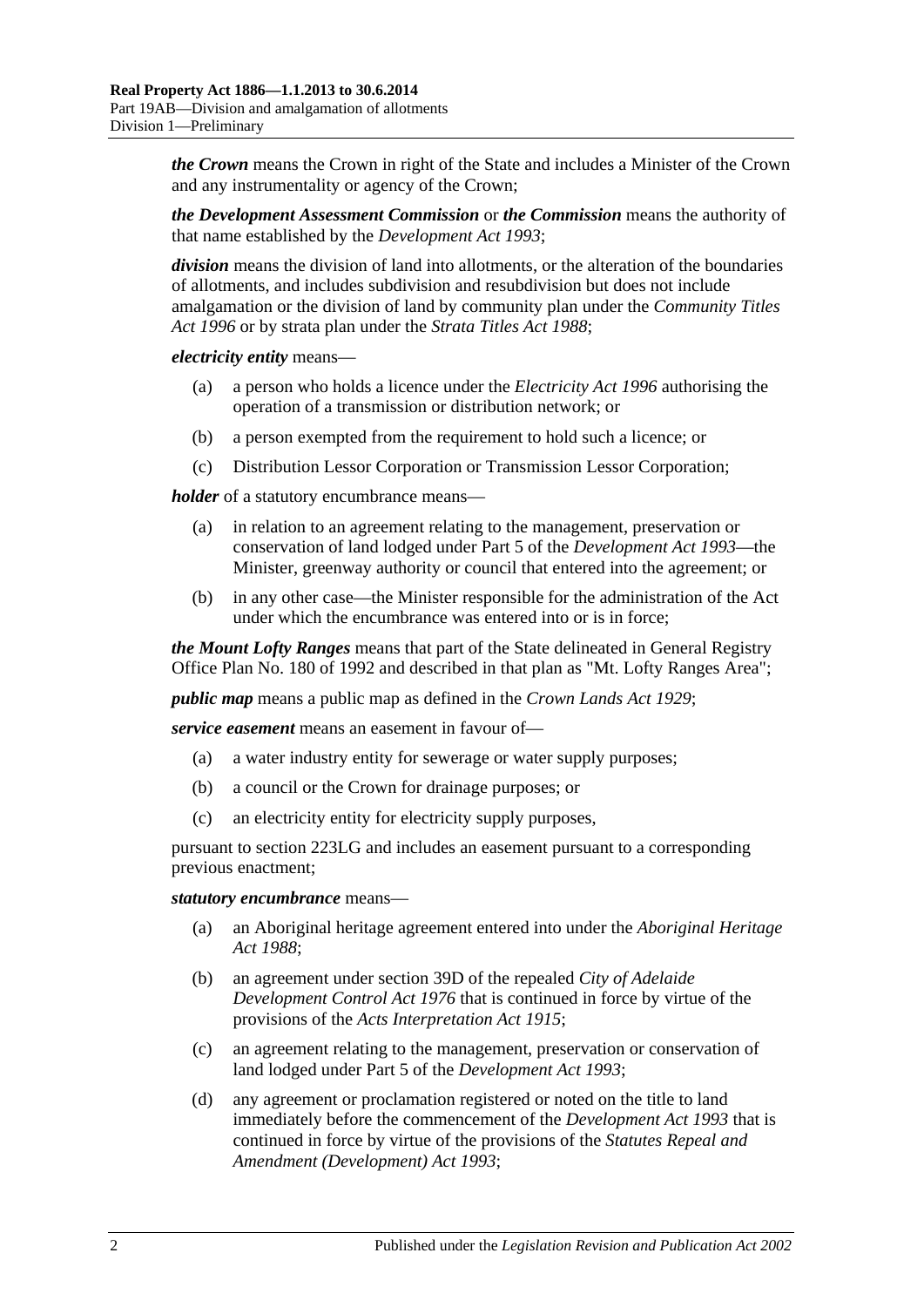- (e) a heritage agreement entered into under the *[Heritage Places Act](http://www.legislation.sa.gov.au/index.aspx?action=legref&type=act&legtitle=Heritage%20Places%20Act%201993) 1993*;
- (f) a heritage agreement entered into under the *[Native Vegetation Act](http://www.legislation.sa.gov.au/index.aspx?action=legref&type=act&legtitle=Native%20Vegetation%20Act%201991) 1991*;
- (g) an access agreement entered into under the *[Recreational Greenways](http://www.legislation.sa.gov.au/index.aspx?action=legref&type=act&legtitle=Recreational%20Greenways%20Act%202000)  Act [2000](http://www.legislation.sa.gov.au/index.aspx?action=legref&type=act&legtitle=Recreational%20Greenways%20Act%202000)*;
- (h) a management agreement entered into under the *[River Murray Act](http://www.legislation.sa.gov.au/index.aspx?action=legref&type=act&legtitle=River%20Murray%20Act%202003) 2003*;
- (i) a management agreement entered into under the *[Upper South East Dryland](http://www.legislation.sa.gov.au/index.aspx?action=legref&type=act&legtitle=Upper%20South%20East%20Dryland%20Salinity%20and%20Flood%20Management%20Act%202002)  [Salinity and Flood Management Act](http://www.legislation.sa.gov.au/index.aspx?action=legref&type=act&legtitle=Upper%20South%20East%20Dryland%20Salinity%20and%20Flood%20Management%20Act%202002) 2002*;
- (j) any other encumbrance created by or under any statute and prescribed by the regulations for the purposes of this definition;

*thoroughfare* includes a walkway;

*water industry entity* means an entity involved in the water industry within the meaning of the *[Water Industry Act](http://www.legislation.sa.gov.au/index.aspx?action=legref&type=act&legtitle=Water%20Industry%20Act%202012) 2012*.

(2) In [paragraph](#page-104-0) (e) of the definition of *allotment* in [subsection](#page-104-1) (1)—

*plan of division* means a plan of division (whether described as such, or as a plan of subdivision or resubdivision)—

- (a) that was, before 1 January 1900, deposited or filed in the Lands Titles Registration Office or deposited or enrolled in the General Registry Office; or
- (b) approved pursuant to the *[Planning and Development Act](http://www.legislation.sa.gov.au/index.aspx?action=legref&type=act&legtitle=Planning%20and%20Development%20Act%201966) 1966* or a previous enactment and deposited, or accepted for filing, in the Lands Titles Registration Office or deposited or enrolled in the General Registry Office; or
- (c) that was deposited by the Registrar-General in the Lands Titles Registration Office in pursuance of [Part 19AB](#page-104-2) on or after 4 November 1982,

and that has not been superseded by a subsequent plan of division or been cancelled by or under this Act.

- <span id="page-106-1"></span>(3) For the purposes of this Part, allotments (including part allotments) will be taken to be contiguous if they abut one another at any point or if they are separated only by—
	- (a) a street, road, railway, thoroughfare or travelling stock route; or
	- (b) a reserve or other similar open space dedicated for public purposes.
- (4) For the purposes of [subsection](#page-106-1) (3) allotments (including part allotments) will be taken to be separated by intervening land if a line projected at right angles from any point on the boundary of one of the allotments or part allotments with the intervening land would intersect a boundary of the other allotment or part allotment with the intervening land.
- <span id="page-106-0"></span>(5) Where a statutorily authorised division of land was made before the commencement of this Part, or is made in pursuance of this Part, that division will be taken to have superseded any former division insofar as it affected the same land (whether or not the former division was itself statutorily authorised) and hence any allotments that may have existed by virtue of any such former division of the land will, to the extent to which it has been superseded, cease to exist.
- (6) For the purposes of [subsection](#page-106-0) (5) a division of land is statutorily authorised if effected in pursuance of this Part, or any previous enactment providing for the division of land.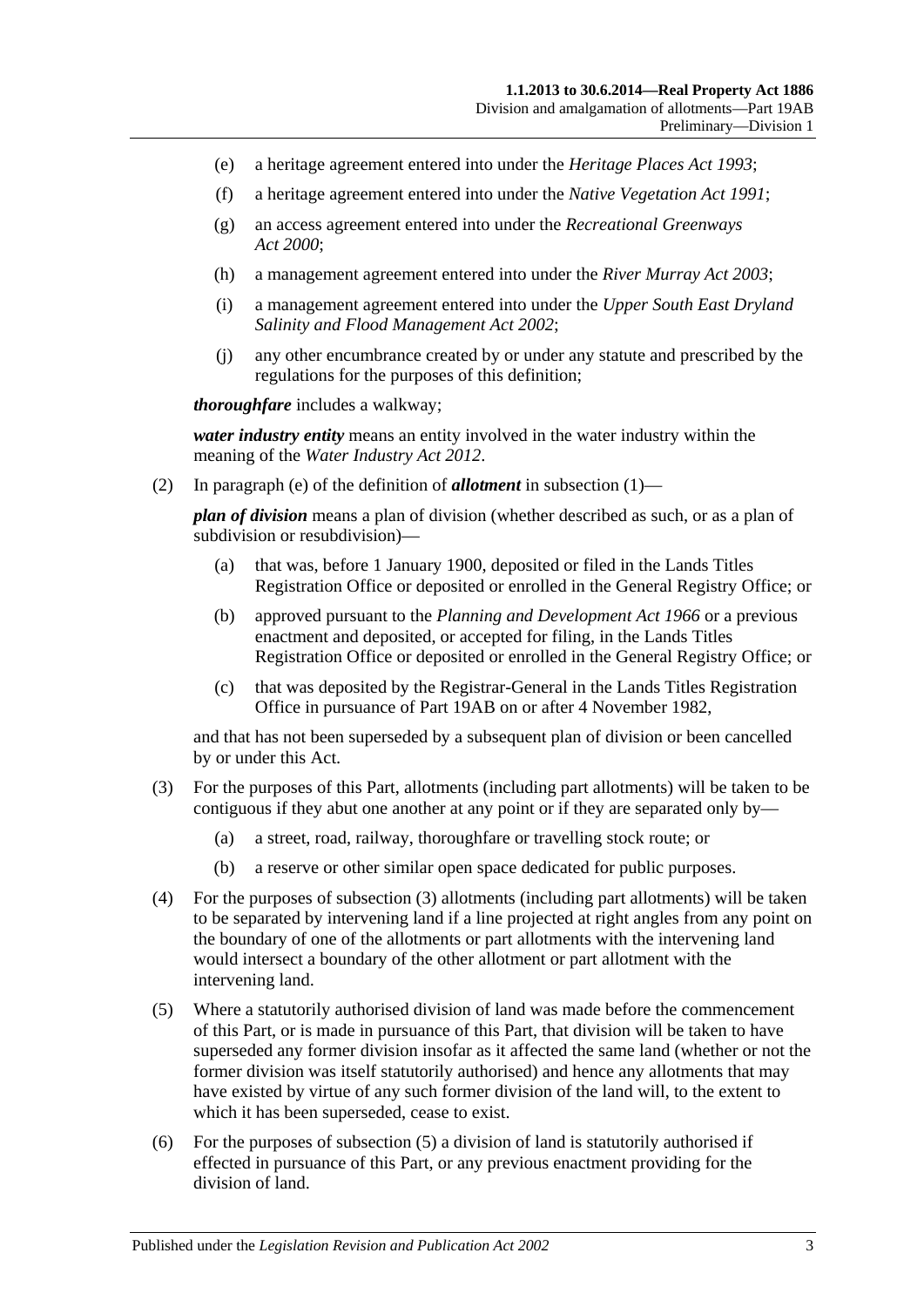## **223LB—Unlawful division of land**

- (1) A person must not grant, sell, transfer, convey, mortgage or encumber an estate or interest (except a right-of-way or other easement) in land (whether or not the land has been brought under the provisions of this Act) unless that land constitutes—
	- (a) the whole of an allotment, or of a number of allotments; or
	- (b) an allotment or allotments and a part allotment that is contiguous with that allotment or with one or more of those allotments and is comprised within the same certificate; or
	- (c) an allotment or allotments and a series of 2 or more part allotments each of which is contiguous with the part allotment or part allotments next to it and at least 1 of which is also contiguous with 1 or more of those allotments and the allotment or allotments and part allotments are comprised within the same certificate.
- (2) Where land is comprised in a certificate, a person must not grant, sell, transfer, convey, mortgage or encumber an estate or interest (except a right-of-way or other easement) in portion of the land comprised in the certificate unless—
	- (a) the portion of the land constitutes—
		- (i) the whole of an allotment or of a number of allotments; or
		- (ii) an allotment or allotments and a part allotment that is contiguous with that allotment or with 1 or more of those allotments; or
		- (iii) an allotment or allotments and a series of 2 or more part allotments each of which is contiguous with the part allotment or part allotments next to it and at least 1 of which is also contiguous with 1 or more of those allotments; and
	- (b) the remainder of the land comprised in the certificate—
		- (i) constitutes the whole of an allotment or of a number of allotments; or
		- (ii) constitutes an allotment or allotments and a part allotment or part allotments that are contiguous with that allotment or one or more of those allotments; or
		- (iii) constitutes an allotment or allotments and a series of 2 or more part allotments each of which is contiguous with the part allotment or part allotments next to it and at least 1 of which is also contiguous with 1 or more of those allotments.
- <span id="page-107-0"></span>(3) The requirement of contiguity in [subsection](#page-107-0) (2)(b)(ii) does not apply to a part allotment that was not contiguous with any allotment in the certificate before the transaction occurred.
- (4) A transaction entered into in contravention of this section is void and no instrument purporting to give effect to such a transaction may be lodged for registration.
- (5) This section does not affect the validity of a contract to grant, sell, transfer, convey, mortgage or encumber an estate or interest in land if—
	- (a) a division of land—
		- (i) under this Part; or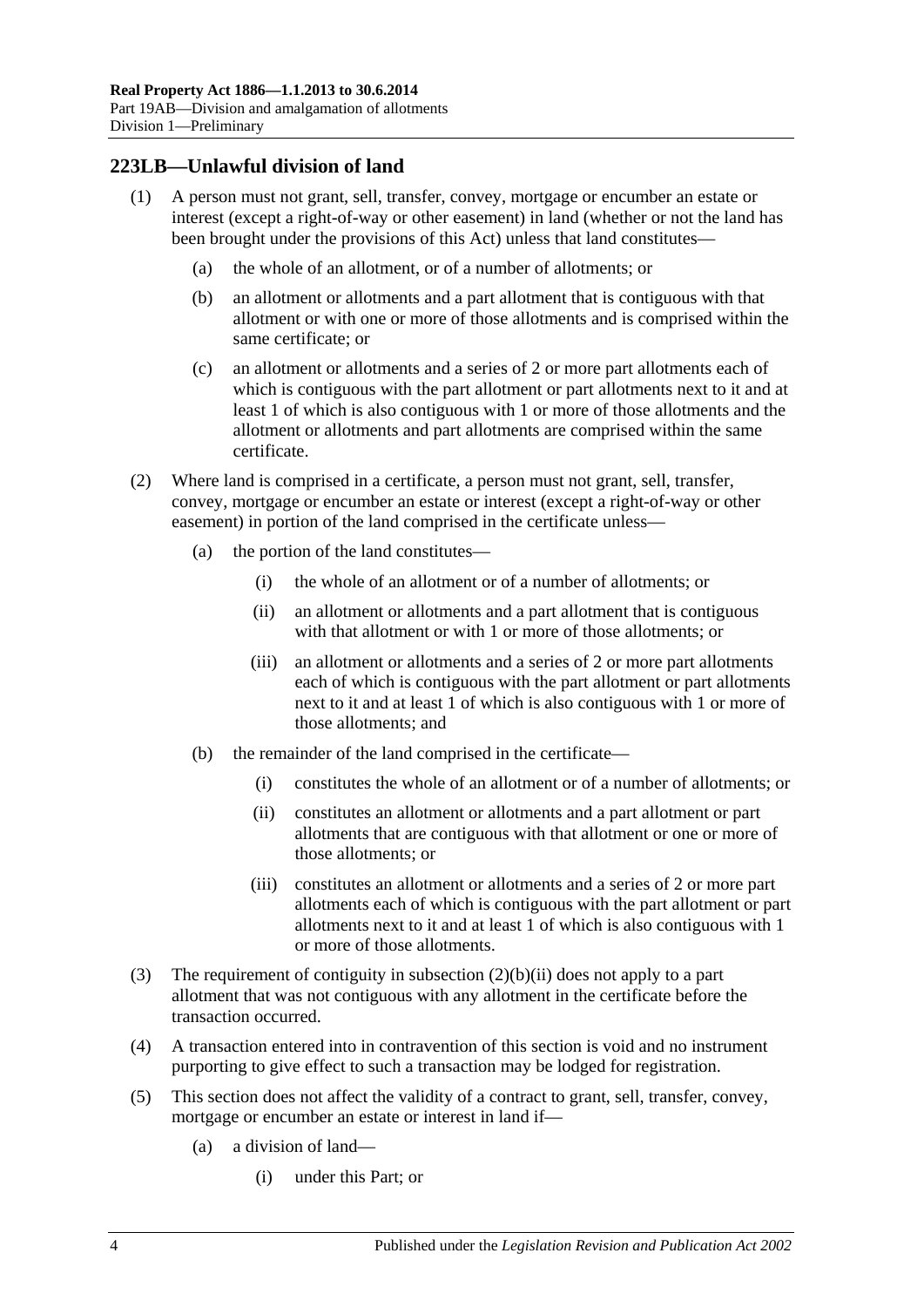(ii) by strata plan under the *[Strata Titles Act](http://www.legislation.sa.gov.au/index.aspx?action=legref&type=act&legtitle=Strata%20Titles%20Act%201988) 1988* or by community plan under the *[Community Titles Act](http://www.legislation.sa.gov.au/index.aspx?action=legref&type=act&legtitle=Community%20Titles%20Act%201996) 1996*,

is contemplated by the parties to the contract; and

- (b) the contract could, if the land were divided as contemplated by the parties, be carried into effect in conformity with this section; and
- (c) the contract provides that the grant, transfer, conveyance, mortgage or encumbrance of estates or interests in land pursuant to the contract will not have effect until the plan of division, strata plan or community plan contemplated by the parties has been deposited in the Lands Titles Registration Office by the Registrar-General.
- (6) Where—
	- (a) before 4 November 1982—
		- (i) land was laid out in a building unit scheme; and
		- (ii) buildings were erected in accordance with the scheme; and
	- (b) by virtue of leases or agreements with the registered proprietor of the land, two or more persons have exclusive rights to occupy separate portions of the land,

<span id="page-108-0"></span>this section does not affect the validity of an assignment of or other dealing with the rights of occupation existing under the leases or agreements referred to in [paragraph](#page-108-0) (b).

- (7) This section does not affect the validity of—
	- (a) a transaction lawfully entered into before 4 November 1982; or
	- (b) a transaction of a class excluded by regulation from the provisions of this section.
- (8) In this section—

*allotment* includes a community lot, a development lot and common property within the meaning of the *[Community Titles Act](http://www.legislation.sa.gov.au/index.aspx?action=legref&type=act&legtitle=Community%20Titles%20Act%201996) 1996* and a unit and common property within the meaning of the *[Strata Titles Act](http://www.legislation.sa.gov.au/index.aspx?action=legref&type=act&legtitle=Strata%20Titles%20Act%201988) 1988*;

*estate* in land includes an estate of leasehold.

#### **223LC—Application of this Part**

This Part does not apply in respect of unalienated Crown lands or land alienated from the Crown otherwise than in fee simple.

## **Division 2—General procedures to be observed in relation to division of land**

#### <span id="page-108-1"></span>**223LD—Application for division**

- (1) An application for the division of land may be made to the Registrar-General by the registered proprietor of the land.
- (2) The application must be in a form approved by the Registrar-General and be accompanied by the prescribed fee.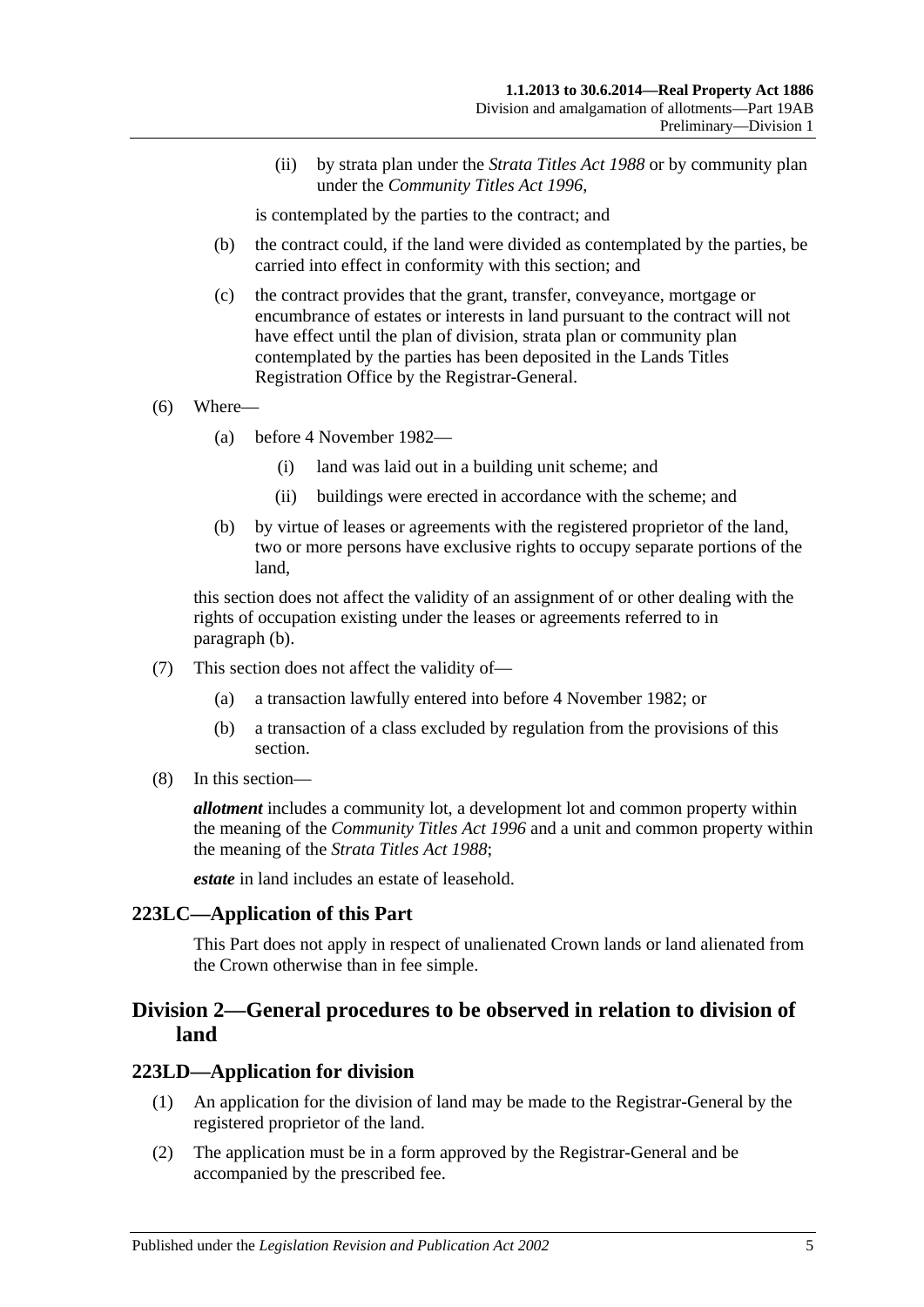- <span id="page-109-0"></span>(3) Subject to this section, the application must be accompanied by—
	- (a) a plan of division delineating the allotments into which the applicant seeks to divide the land; and
	- (b) the certificate of a licensed surveyor in the prescribed form,

and the applicant must comply with the requirements of the Registrar-General in relation to the application.

- (4) The Registrar-General may examine a plan of division before the application for the division is lodged under [subsection](#page-108-1) (1) to determine whether the plan is in an appropriate form to be deposited in the Lands Titles Registration Office.
- (5) The regulations may provide that in prescribed cases, or cases of a prescribed class, no certificate is required under [subsection](#page-109-0) (3)(b) unless the Registrar-General specifically requires such a certificate, and, in any other case, the Registrar-General may, if he or she thinks fit, dispense with any such certificate.
- <span id="page-109-1"></span>(5a) The Registrar-General must not deal with an application (other than an application of a kind prescribed by regulation) for the division of land unless satisfied that the certificate from the Development Assessment Commission required by section 51 of the *[Development Act](http://www.legislation.sa.gov.au/index.aspx?action=legref&type=act&legtitle=Development%20Act%201993) 1993* has been given, and is in force, in relation to the proposed division.
- (6) The certificate referred to in [subsection](#page-109-1) (5a) expires at the expiration of one year after the application for the division of the land was lodged with the Registrar-General unless the Registrar-General extends the life of the certificate.
- (7) The plan and the application for division will, upon being lodged with the Registrar-General, be taken for the purposes of this Act to be a single instrument presented for registration and will have priority over other instruments in accordance with [section](#page-29-0) 56.
- (8) Subject to [subsection](#page-109-2) (9), a plan of division or the application to which it relates cannot be withdrawn or amended without the consent of all the persons who are required by this Division to certify their consent to deposit of the plan.
- <span id="page-109-2"></span>(9) The Registrar-General may permit an applicant, or a person who has certified his or her consent to deposit of a plan of division, to amend the application or the plan to which it relates in order to comply with this Act or with a requirement of the Registrar-General under this Act.
- (10) The provisions of this Act that apply to, or in relation to, instruments of a particular class will, subject to this Part, apply (with any necessary adaptations or modifications) to, or in relation to, a plan of division and the application for division if deposit of the plan in the Lands Titles Registration Office—
	- (a) would operate to vest in a person under [section](#page-110-0) 223LE the same kind of estate or interest as is vested by registration of instruments of that class; or
	- (b) would discharge or otherwise extinguish an estate or interest in land under [section](#page-110-0) 223LE of the same kind as is discharged or extinguished by registration of instruments of that class.
- (11) Except where the Registrar-General otherwise determines, an application for the division of land cannot be made unless the land has been brought under the provisions of this Act.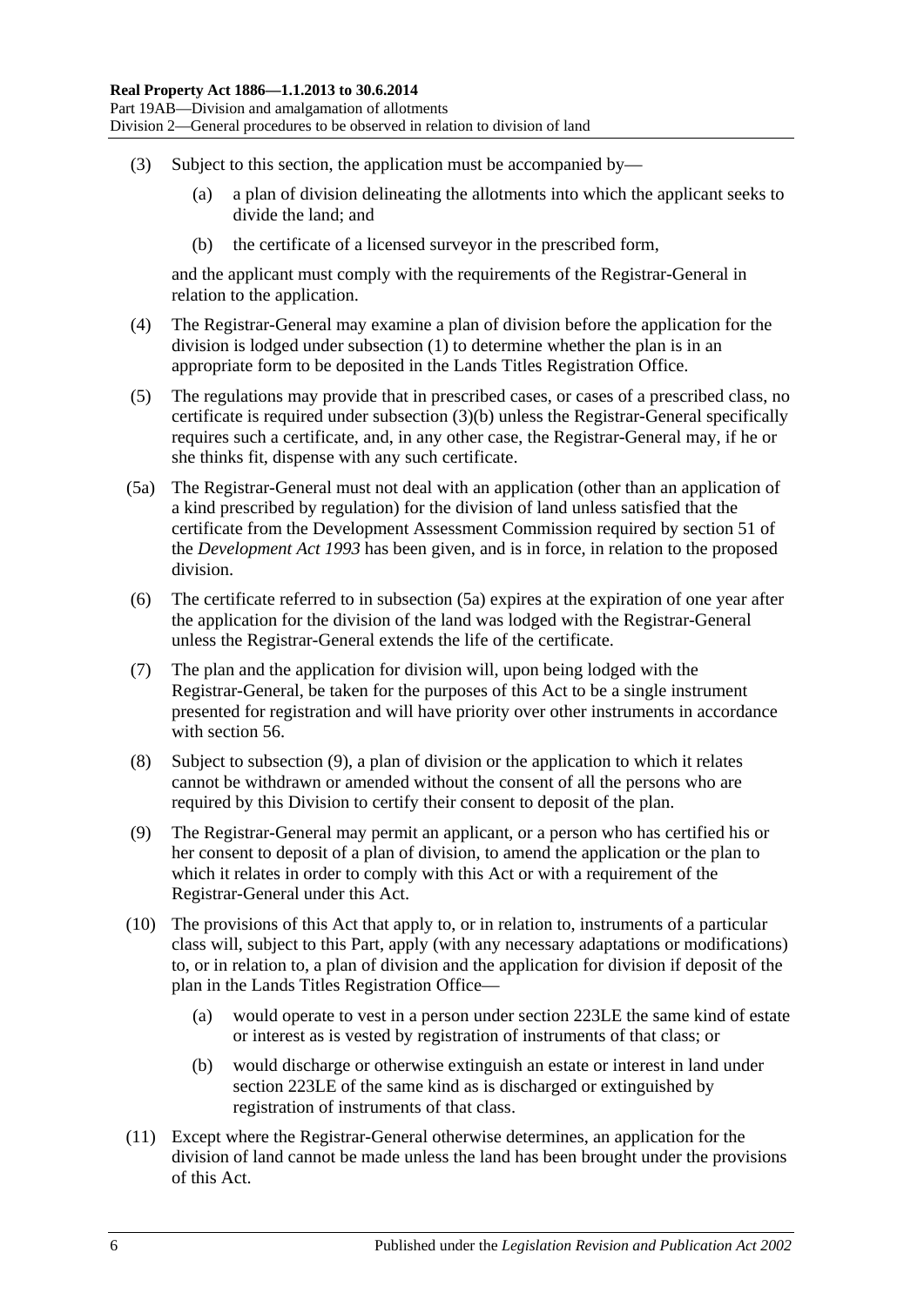(12) Where an application for the division of land that has not been brought under the provisions of this Act is permitted by the Registrar-General, references in this Division that are appropriate to, or in relation to, land that has been brought under the provisions of this Act will, in relation to that application, be read subject to appropriate adaptations and modifications.

## **223LDA—Application may deal with statutory encumbrances**

Despite any other statutory provision to the contrary, the Registrar-General may treat an application under this Part as if it included an application for the variation or termination of a statutory encumbrance if—

- (a) the application or the plan of division specifies that variation or termination of a statutory encumbrance is to be registered or noted; and
- (b) the application is accompanied by—
	- (i) a certificate signed by or on behalf of the holder of the statutory encumbrance certifying that the requirements of the Act under which the encumbrance was entered into, or is in force, as to the variation or termination of the statutory encumbrance (if any) have been complied with; and
	- (ii) such other documentary material in relation to the statutory encumbrance as the Registrar-General may require.

## <span id="page-110-0"></span>**223LE—Deposit of plan of division in Lands Titles Registration Office**

- (1) Where due application is made to the Registrar-General for the division of land, the Registrar-General may deposit the plan of division to which the application relates in the Lands Titles Registration Office if the certificate issued by the Commission in relation to the proposed division has not expired under this Division.
- <span id="page-110-2"></span>(2) Subject to [subsection](#page-110-1) (3), where a plan of division or the application for division states that an estate or interest in land is vested in a person, deposit of the plan in the Lands Titles Registration Office operates to vest the estate or interest in that person to the extent to which it is not already vested in him or her.
- <span id="page-110-1"></span>(3) An estate in fee simple will vest in a person under [subsection](#page-110-2) (2) only if—
	- (a) the person was, immediately before the plan of division was deposited in the Lands Titles Registration Office, the registered proprietor of an estate in fee simple in some part, or the whole, of the land, shown on the plan of division; or
	- (b) the person is an agent or instrumentality of the Crown or the Commonwealth Crown or is entitled to acquire the land compulsorily under an Act or law of the State or the Commonwealth.
- (4) Where a plan of division or the application for division states that an estate or interest in land shown on the plan of division is discharged or otherwise extinguished whether wholly or in respect of part only of that land, deposit of the plan in the Lands Titles Registration Office operates to discharge or otherwise extinguish that estate or interest wholly or in respect of that part of the land.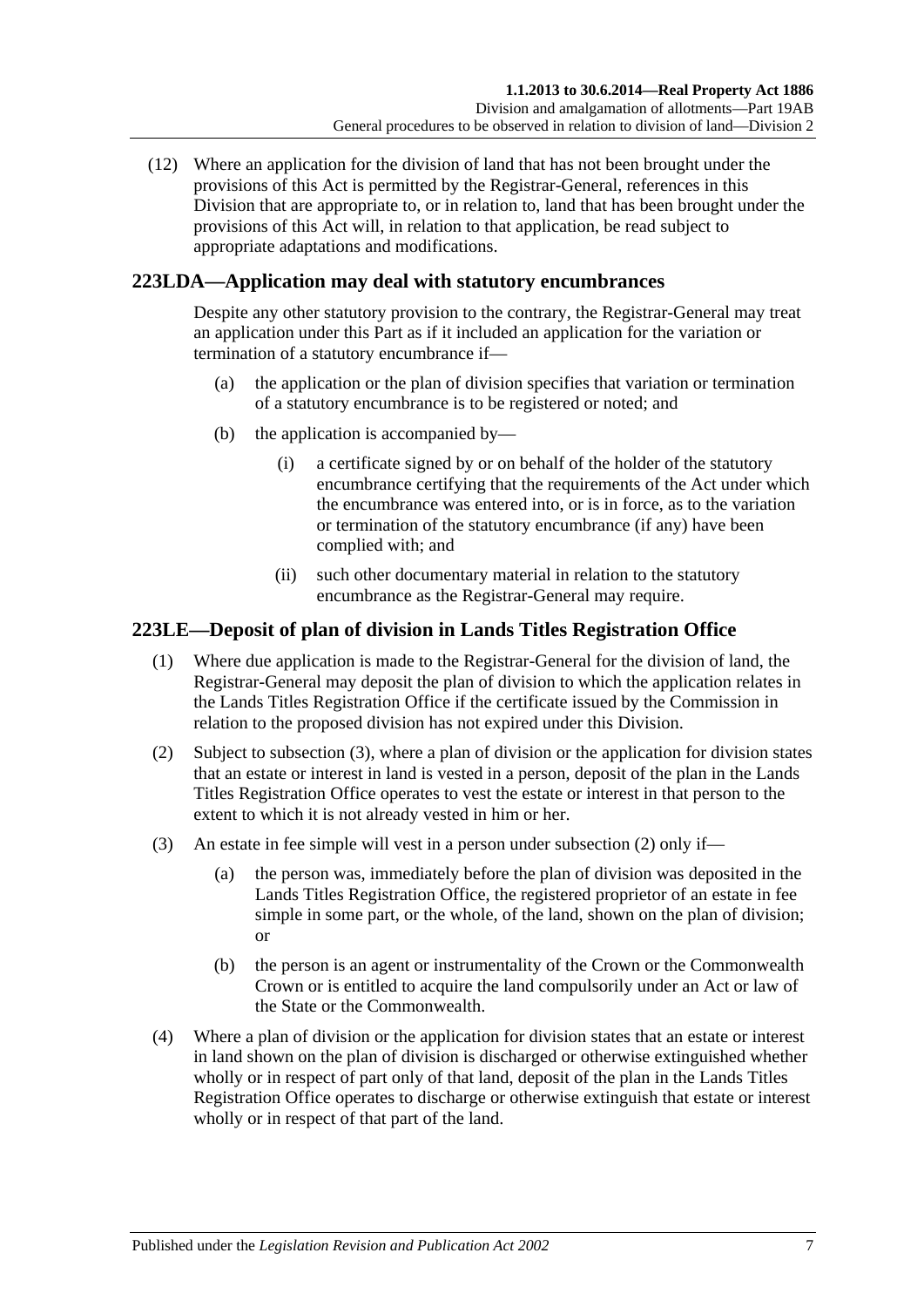- (5) Where the deposit of a plan of division will operate to vest an estate or interest (other than an estate in fee simple or a service easement) in a person, the terms on which the estate or interest will be held must be specified by including them in, or attaching them to, the application for the division of the land or by reference to another registered instrument.
- (6) Where an easement is shown on a plan of division, the plan or the application for division must specify which land is the dominant land (if any) and which land is the servient land in respect of the easement.
- (7) Upon deposit of a plan of division in the Lands Titles Registration Office, the Registrar-General must make such entries on the certificates relating to land affected by the plan as he or she considers necessary.

## <span id="page-111-2"></span>**223LF—Streets, roads etc**

- (1) Upon deposit of a plan of division in the Lands Titles Registration Office, all land shown on the plan as a street, road, thoroughfare, reserve or other similar open space will—
	- (a) vest in fee simple in the council for the area in which the land is situated; or
	- (b) where the land is not within the area of a council—
		- (i) if provision is made by the regulations for the land to vest in a prescribed authority—vest in that authority; or
		- (ii) in any other case—revert to the Crown.
- <span id="page-111-0"></span>(2) All land shown on a plan of division deposited in the Lands Titles Registration Office as a street, road, thoroughfare, reserve or other similar open space—
	- (a) must be held for the purposes indicated by the plan; and
	- (b) is subject to such easements (excluding rights-of-way in the case of a street, road or thoroughfare) as are indicated on the plan of division; and
	- (c) is free of all other estates and interests.
- <span id="page-111-1"></span>(3) All land shown on a plan of division deposited in the Lands Titles Registration Office as a street, road, or thoroughfare will, for all purposes, be regarded as a public street, road, or thoroughfare.
- (4) [Subsections](#page-111-0) (2) and [\(3\)](#page-111-1) apply in relation to a plan of division deposited on or after 4 November 1982.
- (5) Compensation is not payable in respect of the vesting or reversion of land under this section.
- (6) An easement that is appurtenant to land that is shown on a plan of division as a street, road, thoroughfare, reserve or other similar open space ceases to be appurtenant to that land upon deposit of the plan in the Lands Titles Registration Office unless the plan shows that the easement will remain appurtenant to that land.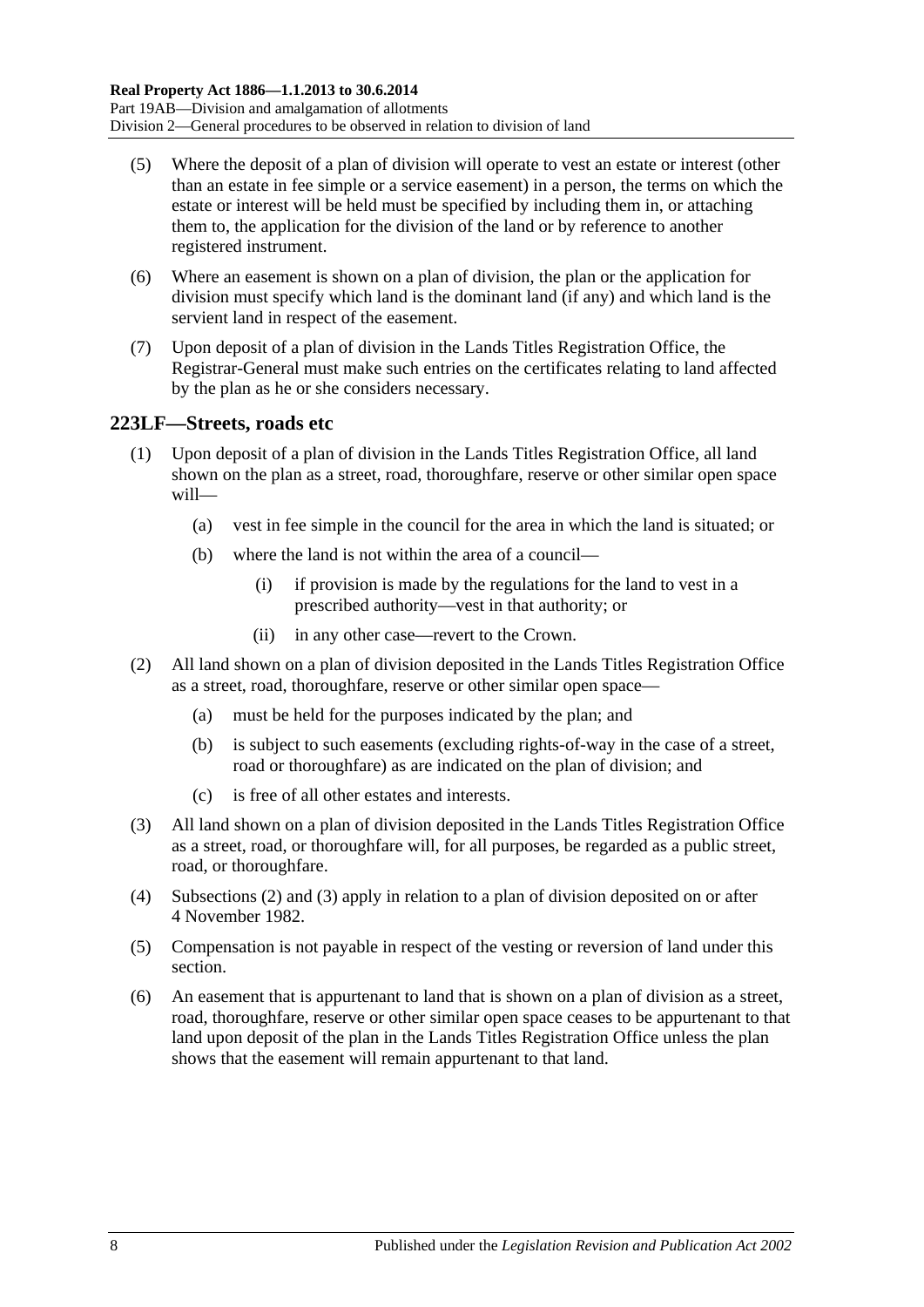### <span id="page-112-3"></span><span id="page-112-0"></span>**223LG—Service easements**

- (1) Where it appears from a plan of division deposited in the Lands Titles Registration Office that any land delineated on the plan is subject, or intended to be subject, to an easement in favour of a water industry entity (or a predecessor or successor of such an entity) for sewerage purposes or for water supply purposes, the land is subject to an easement in favour of the entity (or its successor) entitling the entity its agents, servants and workmen at any time to break the surface of, dig, open up and use the land for the purpose of laying down, fixing, taking up, repairing, re-laying or examining pipes and of using and maintaining those pipes for sewerage or water supply purposes, as the case may be, and to enter the land at any time (if necessary with vehicles and equipment) for any of those purposes.
- <span id="page-112-1"></span>(2) Where it appears from a plan of division deposited in the Lands Titles Registration Office that any land delineated on the plan is subject, or intended to be subject, to an easement in favour of a council or the Crown for drainage purposes, the land is subject to an easement in favour of the council (or its successor) or the Crown entitling the council or the Crown through its agents, servants and workmen at any time to break the surface of, dig, open up and use the land for the purpose of constructing, laying down, fixing, taking up, repairing, re-laying or examining drains or drainage pipes for the purpose of the drainage of water, sewage or other effluents and of using and maintaining such drains and pipes, and to enter the land at any time (if necessary with vehicles and equipment) for any of those purposes.
- <span id="page-112-2"></span>(3) Where it appears from a plan of division deposited in the Lands Titles Registration Office that any land delineated on the plan is subject, or is intended to be subject, to an easement for electricity supply purposes which does not exceed ten metres in width and is in favour of an electricity entity, the land is subject to an easement in favour of the entity (and any other electricity entity to which it has leased its rights under the easement), entitling the electricity entity concerned, its agents, servants and workmen at any time—
	- (a) to enter upon and to pass either with or without motor vehicles or other vehicles along or over the land; and
	- (b) to construct and lay—
		- (i) on or under the surface of the land ducts, pipes, conductors, cables, wires and other works; and
		- (ii) on the surface of the land incidental or ancillary works for the transmission of electricity (including, without limiting the generality of the foregoing, manholes and cable markers); and
	- (c) to suspend above the surface of the land conductors, cables, wires and other equipment and to construct supporting and other works incidental or ancillary to that purpose; and
	- (d) without limiting the generality of any other right, to erect on any portion of the land designated "T/F" in the plan to a height not exceeding four metres or such other height as may be shown in the plan from the surface of the land, equipment for transforming electricity and incidental or ancillary works (including, without limiting the generality of the foregoing, such walls or other structures as the electricity entity considers necessary); and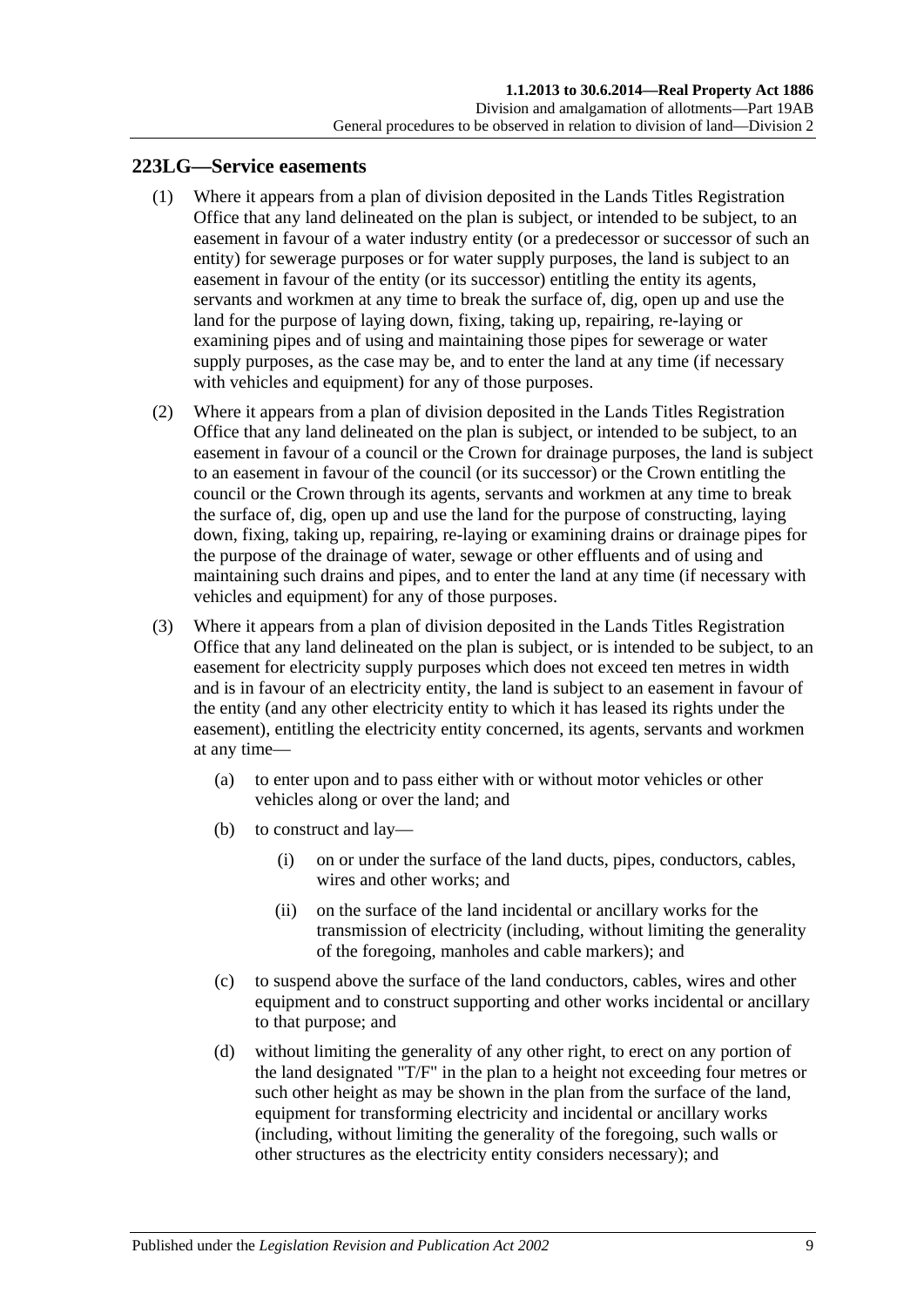- (e) from time to time to break the surface of, dig, open up and use the land for any of the purposes referred to in this subsection; and
- (f) to inspect, repair, alter, remove and replace any works referred to in this subsection; and
- (g) to transmit electricity by means of any such works.
- (4) No right to compensation arises—
	- (a) by virtue of the fact that land becomes subject to an easement under this section; or
	- (b) by virtue of the exercise of rights conferred by an easement under this section.
- (5) An easement in favour of an authority or entity under [subsections](#page-112-0) (1), [\(2\)](#page-112-1) or [\(3\)](#page-112-2) vests in the authority or entity free of all estates and interests except easements indicated on the plan of division.
- (6) If by virtue of this section, any land is subject to an easement, the Registrar-General must make such entries in the Register Book as are necessary to evidence the easement.

## **223LH—Consent to plans of division**

- <span id="page-113-0"></span>(1) An application for division must be endorsed with—
	- (a) where it appears from the Register Book that deposit of the plan of division in the Lands Titles Registration Office will affect the estate or interest of a person in the land to be divided or in any other land—a certificate signed by that person certifying that they have consented to the deposit of the plan; and
	- (b) where it appears from the Register Book that a person, apart from the registered proprietor or a person referred to in [paragraph](#page-113-0) (a) has, or claims, an estate or interest in the land to be divided—a certificate signed by that person certifying that they have consented to the deposit of the plan; and
	- (c) where the land to be divided is subject to a statutory encumbrance—a certificate signed by or on behalf of the holder of the statutory encumbrance certifying that the holder of the statutory encumbrance has consented to the deposit of the plan.
- <span id="page-113-1"></span>(2) Where the deposit of a plan of division will operate to vest an estate or interest in land in a person, the application for division must be endorsed with a certificate signed by the person in whom the estate or interest will be vested certifying that he or she has consented to the deposit of the plan.
- (2a) Where the deposit of a plan of division would result in the extinguishment of an easement in respect of part of the dominant land, the consent of a person who has, or claims, an estate or interest in the servient land is not required in relation to that extinguishment if rights under the easement continue in existence in respect of some other part of the dominant land.
- (3) The Registrar-General may dispense with the requirement of consent under [subsection](#page-113-1) (2) in relation to the vesting of an estate in fee simple in a street, road, thoroughfare, reserve or other similar open space or a service easement.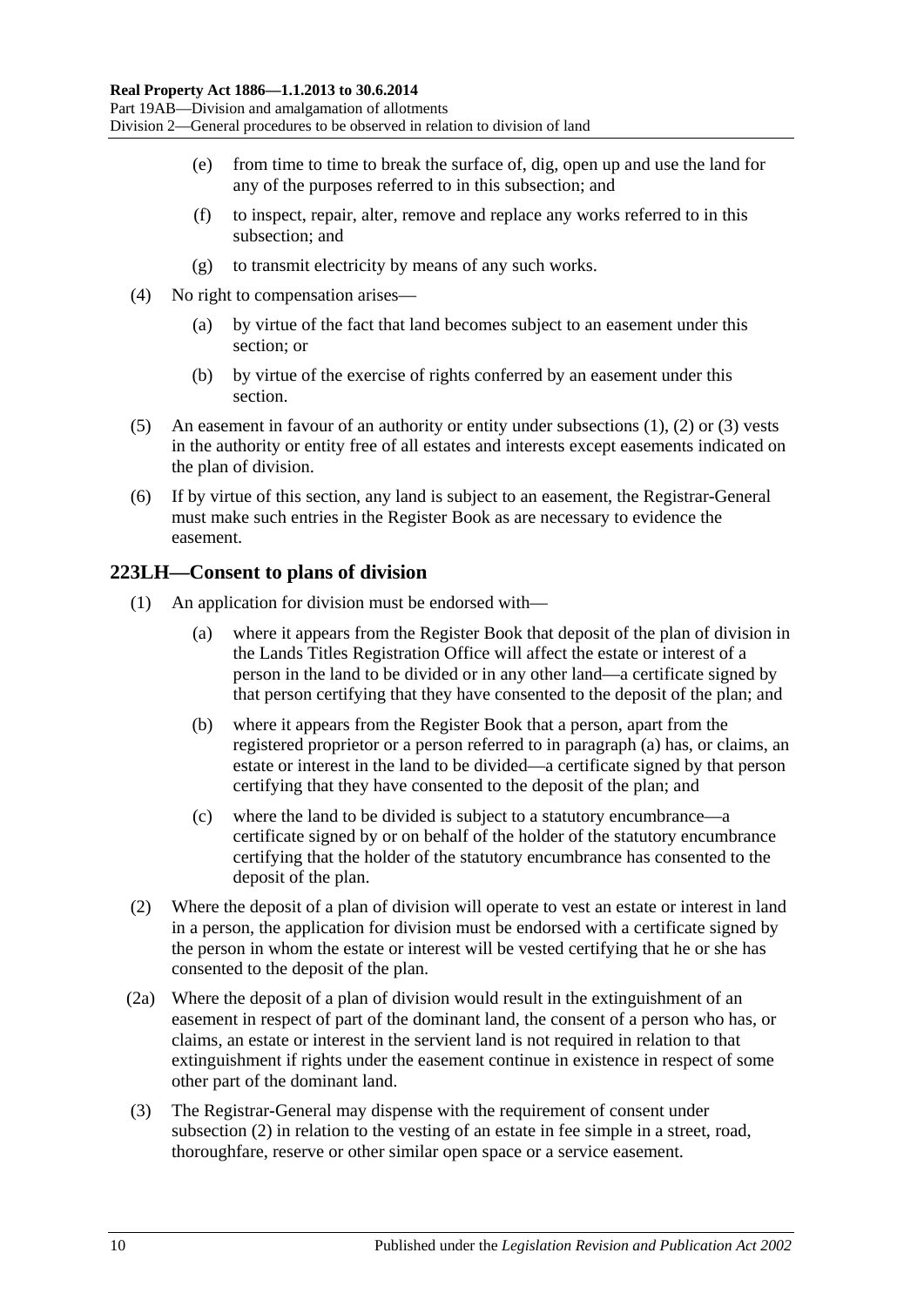- (4) A person who has applied for division of land is not required to sign a certificate under this section.
- (5) The regulations may provide that in prescribed cases, or cases of a prescribed class, a certificate is not required under this section unless the Registrar-General specifically requires such a certificate.
- (6) The Registrar-General may, if he or she thinks fit, dispense with a certificate required by this section.

## **223LI—Assessment of stamp duty**

Where duty is payable under the *[Stamp Duties Act](http://www.legislation.sa.gov.au/index.aspx?action=legref&type=act&legtitle=Stamp%20Duties%20Act%201923) 1923* in relation to two or more transactions that will be effected by deposit of a plan of division, each of the transactions will be taken to be effected by a separate instrument for the purposes of assessing the duty.

## **Division 3—Amalgamation**

## **223LJ—Amalgamation**

- (1) Where a person is the registered proprietor of two or more contiguous allotments, he or she may apply to the Registrar-General for amalgamation of those allotments into a single allotment.
- (2) An application under this section—
	- (a) must be in a form approved by the Registrar-General; and
	- (b) must be accompanied by the prescribed fee; and
	- (c) must be accompanied by any duplicate certificates relating to the allotments to be amalgamated; and
	- (d) must, if the Registrar-General so requires, be accompanied by a plan of the allotment to be formed by the amalgamation; and
	- (e) must be endorsed with or accompanied by, the consent of persons required by or under [subsection](#page-114-0) (3); and
	- (f) must be accompanied by such other documents as may be prescribed.
- <span id="page-114-0"></span>(3) The consent of the following persons is required to an amalgamation of allotments under this Division:
	- (a) a person who appears from the Register Book to have an interest as mortgagee or encumbrancee of the land or any part of the land to be amalgamated;
	- (b) such other persons whose consents are required either in the opinion of the Registrar-General or by regulation.
- (4) Upon receipt of an application under this section, the Registrar-General may—
	- (a) amalgamate the allotments to which the application relates into a single allotment; and
	- (b) make such entries and notations in or upon the Register Book or plans of division or other plans in the Lands Titles Registration Office as are necessary to evidence the amalgamation; and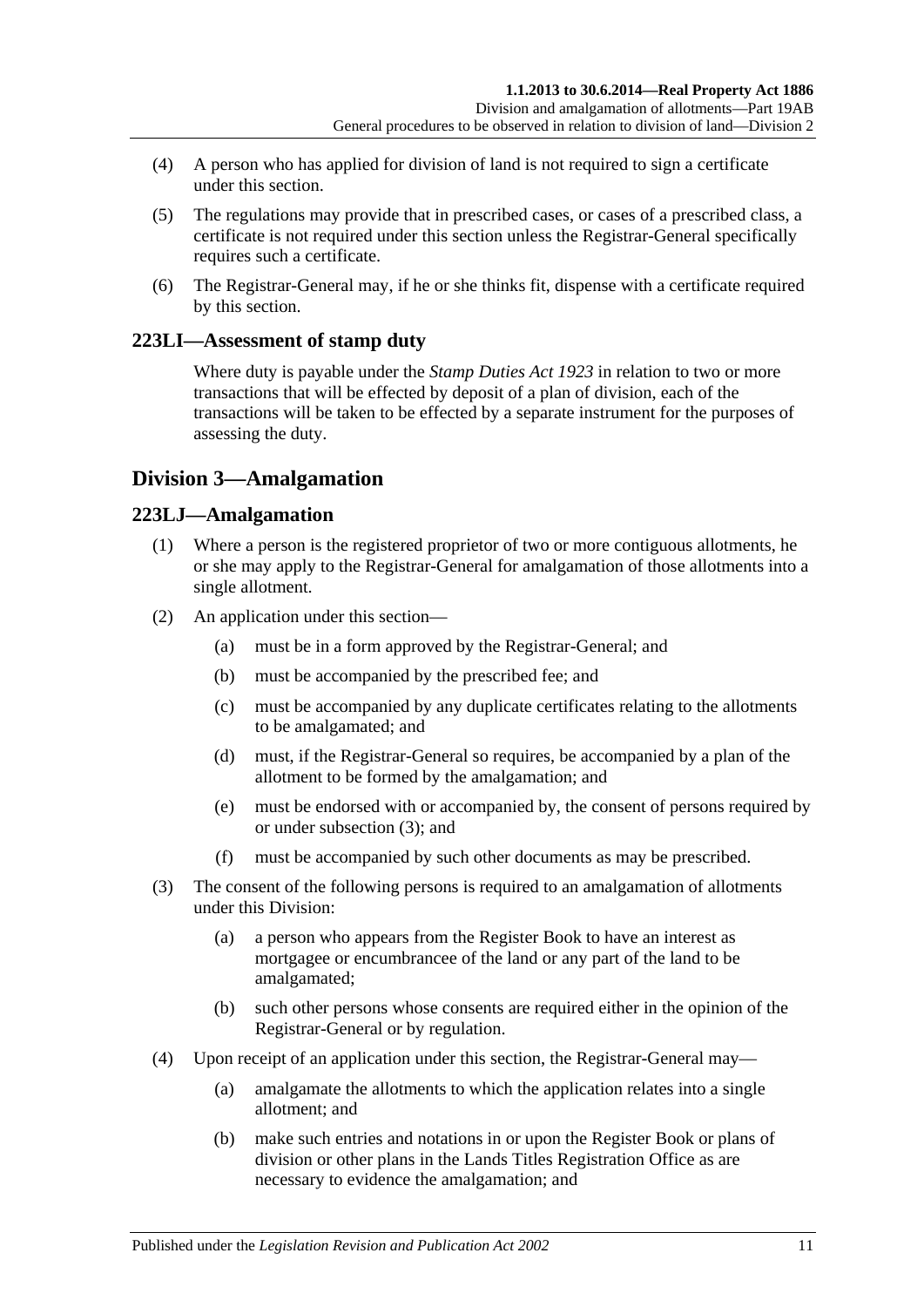- (c) cancel certificates in respect of the amalgamated allotments and issue a new certificate in respect of the allotment formed by the amalgamation.
- $(5)$  If—
	- (a) an easement is appurtenant to one or more (but not all) of the allotments to be amalgamated; and
	- (b) the consent of the proprietor of the servient land and of all persons who appear from the Register Book to have, or to claim, an estate or interest in the servient land is endorsed on the application for amalgamation,

the easement will, upon amalgamation of the allotments, be appurtenant to the single allotment resulting from the amalgamation.

(6) On—

- (a) amalgamation of allotments into a single allotment under this section;
- (b) amalgamation or merger of allotments into a single allotment under any other Act,

the allotments out of which the single allotment was formed cease to be allotments for the purposes of this Part.

## **Division 5—Miscellaneous provisions**

#### **223LP—Regulations**

The Governor may make such regulations as are contemplated by this Part, or as are necessary or expedient for the purposes of this Part.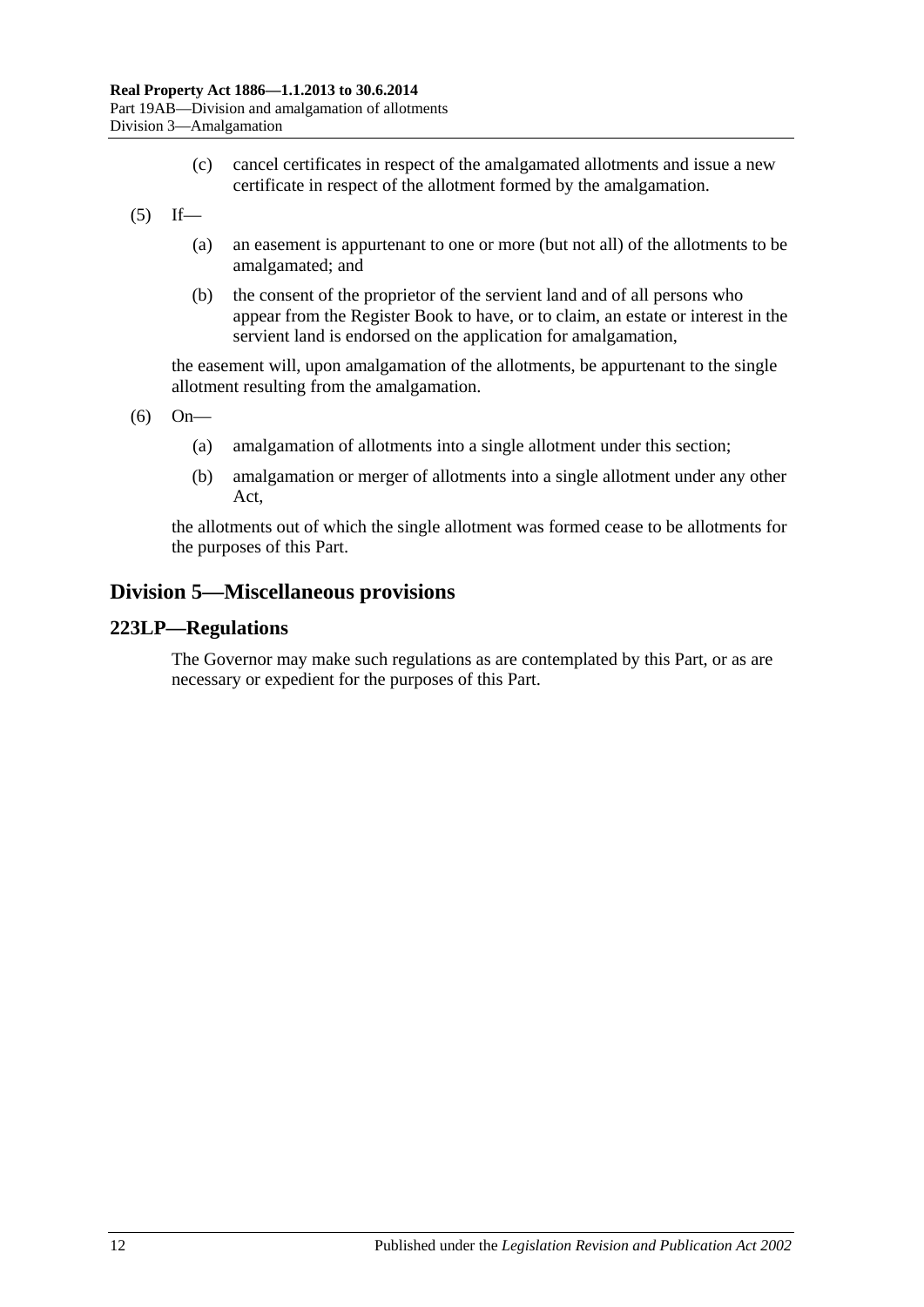## **Part 20—Procedure and penalties**

### **226—Forms of summons by Registrar-General**

Any summons issued by the Registrar-General under the authority of this Act may be in the form of [Schedule 22](#page-137-0) hereto.

## **227—On refusal or neglect of person summoned, Registrar-General may apply to Judge**

If any person shall refuse or neglect to obey or comply with the requirements of any such summons the Registrar-General may apply to a Judge for a summons calling upon such person to show cause why he should not obey or comply with the same, and any Judge may, on the hearing of such summons, make such order in the premises as he shall think fit, and unless the Judge shall on such hearing certify that such refusal or neglect was reasonable, such person shall forfeit and pay a penalty, to be enforced by the said Judge not exceeding two hundred dollars.

#### **228—Declarations, before whom to be made**

Any declaration under this Act may be made before the Registrar-General, any Deputy Registrar-General, a Notary Public, Justice of the Peace, or Commissioner for taking Affidavits in the Supreme Court.

#### **229—Indictable offences under this Act**

If any person is guilty of the following offences, or any of them (that is to say)—

- (a) forges or procures to be forged or assists in forging or fraudulently affixes procures to be affixed or assists in affixing the seal of the Registrar-General, or an impression or part of an impression of such seal to any instrument;
- (b) forges or procures to be forged or assists in forging the name, signature, or handwriting of the Registrar-General or of any officer in any case where such officer is by this Act expressly or impliedly authorised to affix his signature;
- (c) fraudulently stamps or causes to be stamped any document with the seal of the Registrar-General or with a seal purporting to be the seal of the Registrar-General;
- (d) forges or procures to be forged or assists in forging the name, signature, or handwriting of any person whomsoever, to any instrument which is by this Act, or in pursuance of any power contained in this Act, expressly or impliedly authorised to be signed by such person;
- (e) uses, with an intention to defraud any person whomsoever, any document upon which any impression or part of the impression of any seal of the Registrar-General has been forged, or fraudulently affixed knowing the same to be fraudulently affixed, or any document the signature to which has been forged knowing the same to have been forged,

such person shall be guilty of an indictable offence.

Maximum penalty: Imprisonment for 14 years.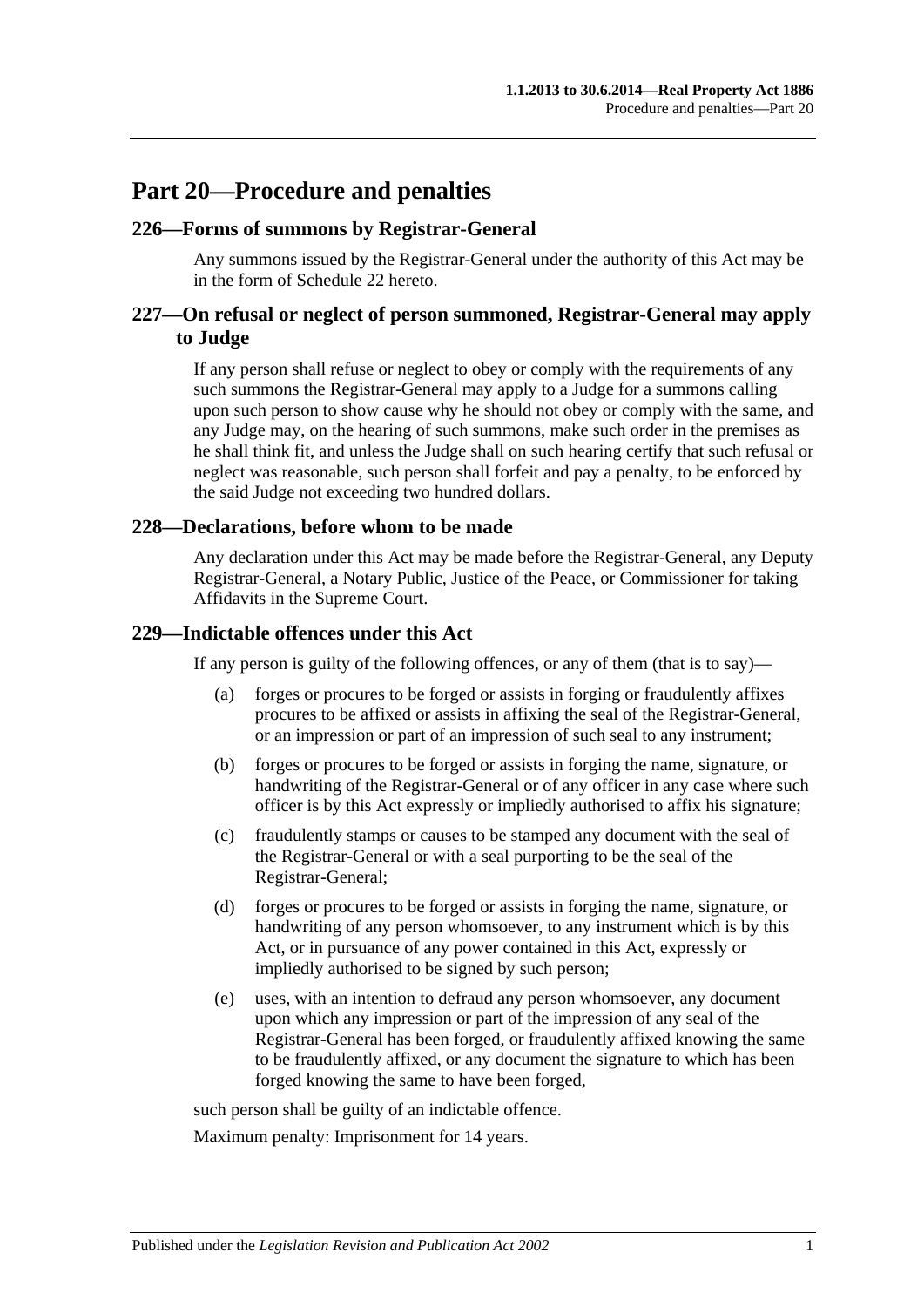## **230—Perjury**

If any person wilfully makes a false oath or declaration concerning any instrument, dealing, matter or procedure, under or in pursuance of this Act, such person shall be guilty of perjury.

Maximum penalty: Imprisonment for 14 years.

## **232—Penalty for certifying incorrect documents**

Any person who shall falsely or negligently certify to the correctness of any application, instrument or other document that is required to be certified under this Act shall incur therefor a penalty not exceeding five thousand dollars; but such penalty shall not prevent any person sustaining loss or damage in consequence of error or mistake in any such application, instrument or document from recovering damages against the person who shall have certified the same.

## **233—Other offences**

A person who—

- (a) wilfully and fraudulently makes any false statement in any application to bring land under the provisions of this Act, or in any application to be registered as proprietor, whether in possession, reversion, remainder, or otherwise on a transmission, or in any other application to be registered under this Act as proprietor of any land, or any estate or interest in any land;
- (b) wilfully and fraudulently suppresses, withholds, or conceals, or assists, or joins in, or is privy to the suppressing, withholding, or concealing from the Registrar-General, the Acting Registrar-General, or any Deputy Registrar-General any material document, fact, or matter of information;
- (c) wilfully and fraudulently gives false evidence, or makes a false statement in his examination before the Registrar-General, the Acting Registrar-General, or any Deputy Registrar-General;
- (d) without lawful authority and knowing that no such authority exists intentionally alters or causes to be altered—
	- (i) an original certificate of title filed in the Register Book or the duplicate of such a certificate; or
	- (ii) records made by the Registrar-General by an electronic, electromagnetic, optical or photographic process under [Division 2](#page-26-0) of [Part 5](#page-26-1) or a certificate of title issued under that Division; or
	- (iii) any instrument comprising part of the Register Book; or
	- (iv) any instrument or form issued by the Registrar-General;
- (e) fraudulently uses, assists in fraudulently using, or is privy to the fraudulent using of any form purporting to be issued or sanctioned by the Registrar-General;
- (f) knowingly misleads or deceives any person hereinbefore authorised to demand explanation or information in respect of any land, or the title to any land, which is the subject of any application to bring the same under the provisions of this Act, or in respect of which any instrument or dealing is proposed to be registered or recorded,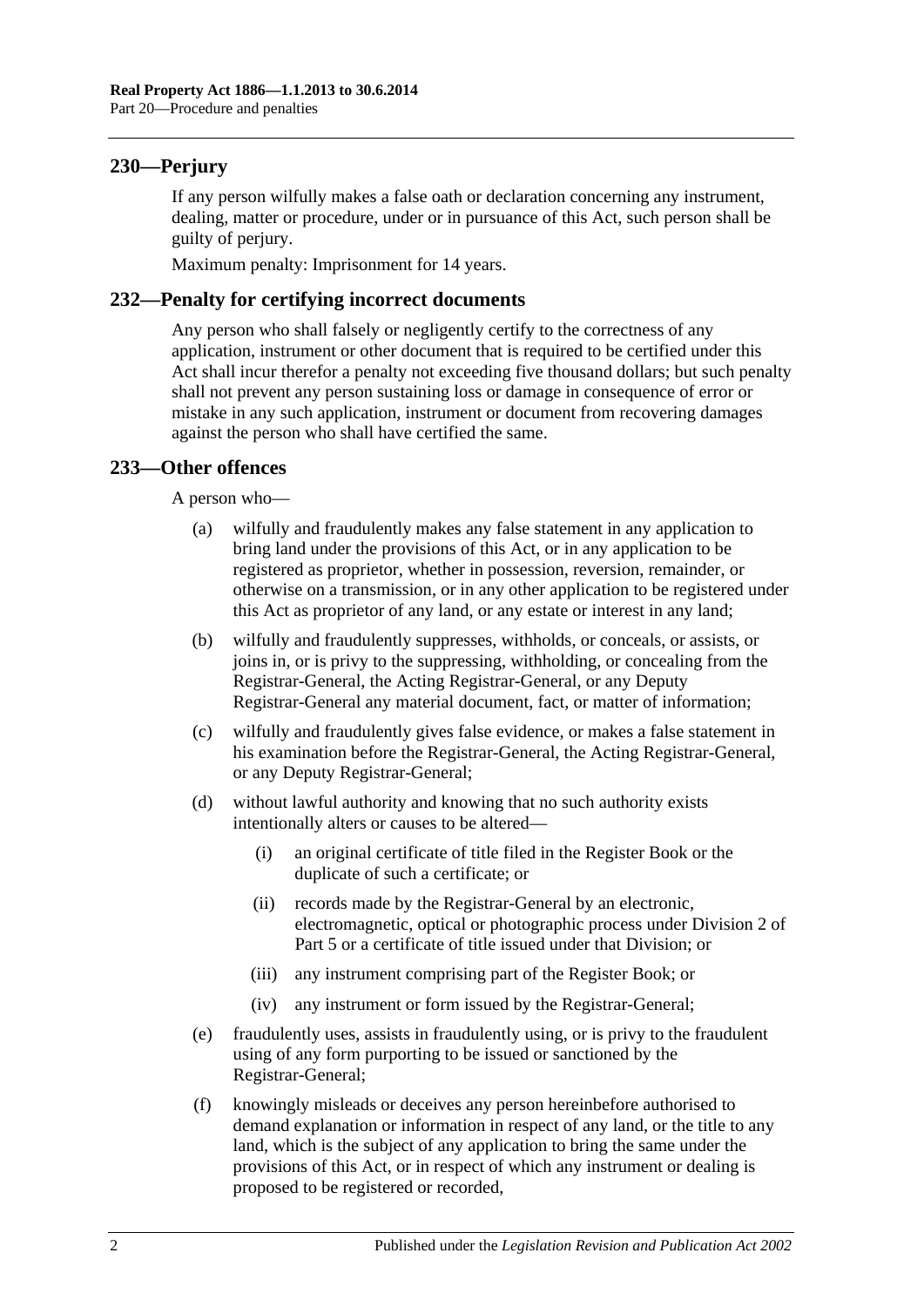is guilty of an indictable offence.

Maximum penalty: \$40 000 or imprisonment for 10 years.

## **234—Certificate etc procured by fraud to be void**

Any certificate, instrument, entry, erasure, or alteration procured, or made by fraud as in the last preceding section mentioned shall, whether there shall be a conviction under such section or not, be void as regards all parties or privies to such fraud.

## **240—Conviction not to affect civil remedy**

No proceeding or conviction for any act hereby declared to be an offence shall affect any remedy which any person aggrieved or injured by such act may be entitled to against the person who has committed such act, or against his estate.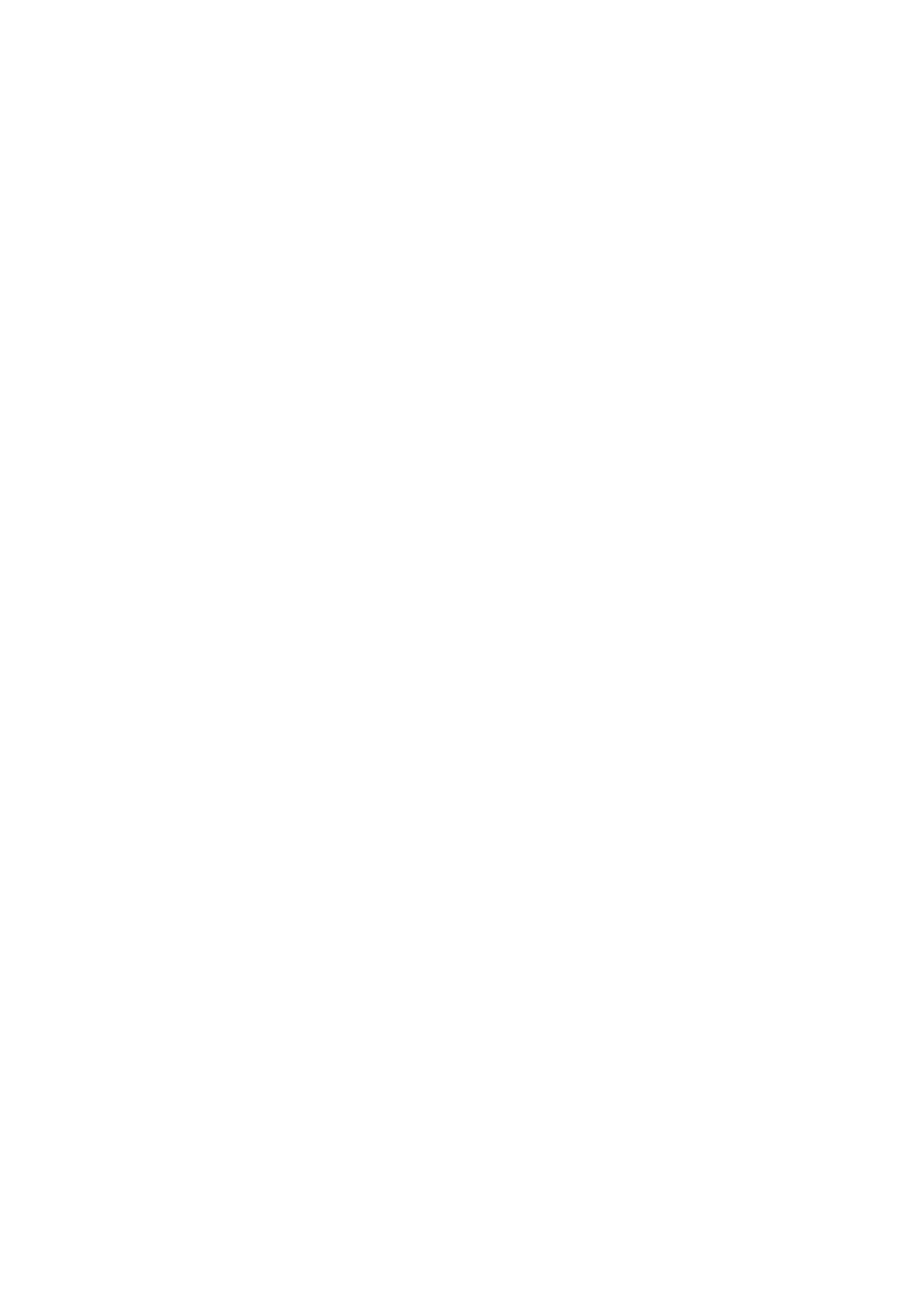# **Part 21—Miscellaneous**

## **241—Plans and maps**

- (1) Where, in the opinion of the Registrar-General, a plan or map is necessary or desirable for the purpose of registering or recording any dealing with land, he may require the person who has lodged documents in connection with the dealing to lodge an appropriate plan or map.
- (2) A plan or map lodged with the Registrar-General must comply with his requirements as to—
	- (a) the dimensions of the plan or map; and
	- (b) the scale to which it is drawn; and
	- (c) the information that it includes.
- (3) The Registrar-General may reject a plan or map that—
	- (a) does not comply with his requirements under this section; or
	- (b) is inaccurate or deficient in any respect.

## **242—Diagrams of land in certificates of title**

Every certificate of title for land brought under the provisions of this Act after the passing hereof (except a certificate for a strata lot within the meaning of the *[Community Titles Act](http://www.legislation.sa.gov.au/index.aspx?action=legref&type=act&legtitle=Community%20Titles%20Act%201996) 1996* or a unit within the meaning of the *[Strata Titles Act](http://www.legislation.sa.gov.au/index.aspx?action=legref&type=act&legtitle=Strata%20Titles%20Act%201988) 1988*) must include a diagram (or have a diagram attached to it), showing the measurements of the land contained therein, such plan to be supplied by the Surveyor-General when practicable without involving any cost to the Government, or shall refer to a plan deposited, or accepted for filing, in the Lands Titles Office showing such measurements.

## **242A—Cases where measurements not required**

It shall not be necessary to supply, show, or state the dimensions, measurements, or bearings of any closed road or reserve or any closed part of any road or reserve for any purpose of this Act unless those dimensions, measurements, or bearings shall be required by the Registrar-General to be supplied, shown, or stated, and the Registrar-General may in any other case dispense with the necessity for supplying, showing, or stating any dimensions, measurements, or bearings for the purposes of this Act.

## **244—Provision for person under disability of infancy or mental incapacity**

Where any person who (if not under disability) might have made any application, given any consent, done any act, or been party to any proceedings under this Act, is an infant or mentally incapacitated person, the guardian or the administrator or committee of the estate of such person may make such applications, give such consent, do such acts, and be party to such proceedings as such person himself, if free from disability, might have made, given, done, or been party to, and shall otherwise represent such person for the purposes of this Act.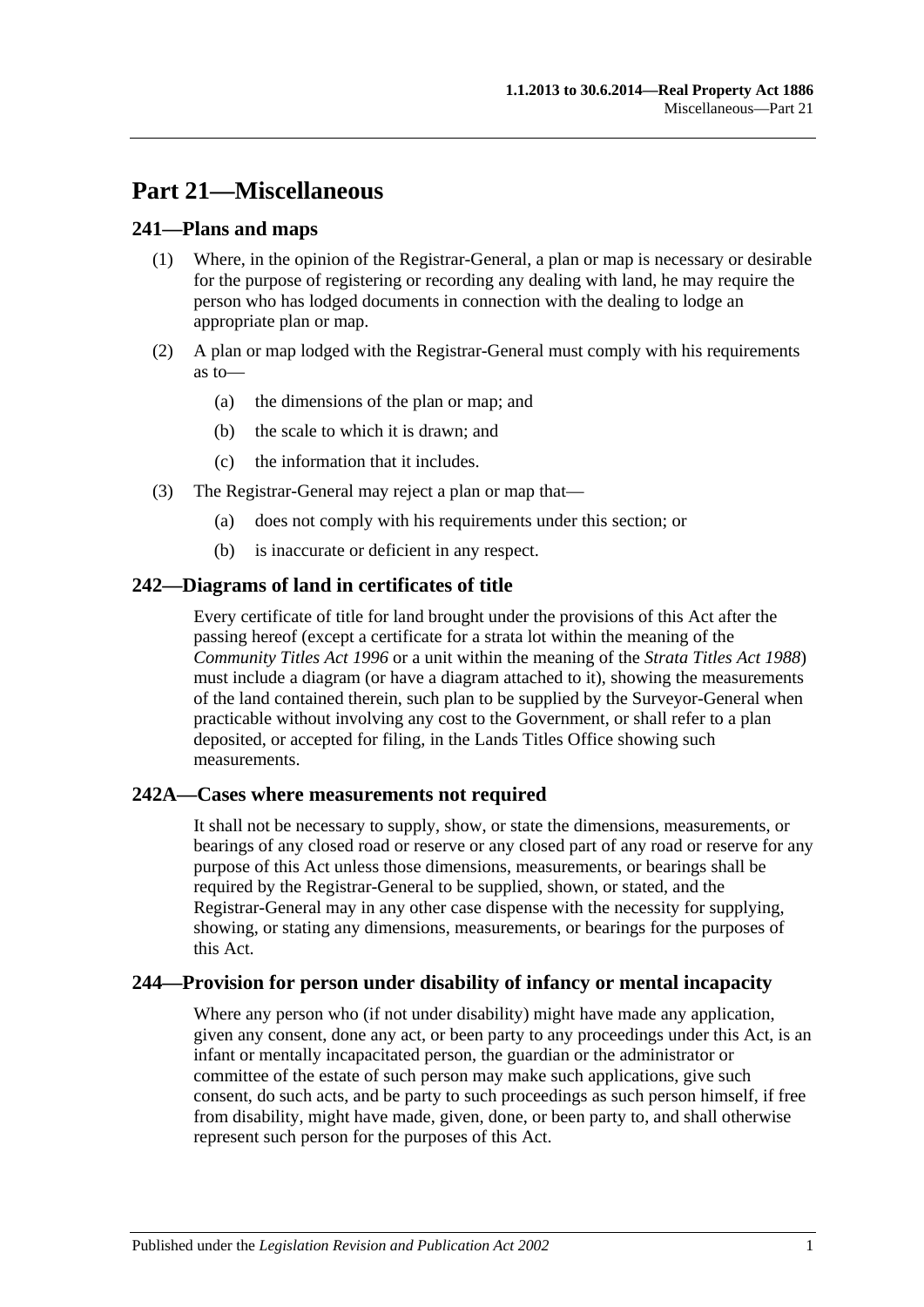## **245—Court may appoint guardian**

The Court may appoint a guardian of an infant for the purposes of this Act.

#### **246—Unregistered instruments to confer claim to registration**

Every instrument signed by a registered proprietor, or by any person claiming through or under a registered proprietor, purporting to pass an estate or interest in land for the registration of which estate or interest provision is made in this Act shall, until registered, be deemed to confer upon the person intended to take under such instrument, or any person claiming through or under him, a right or claim to the registration of such estate or interest. The Registrar-General, upon application for such registration by any person other than the person immediately claiming from a registered proprietor, may reject the same altogether or may register the applicant as proprietor of the estate or interest, either forthwith or at the expiration of some defined period of time, and may direct such other entries to be made in the Register Book, and such advertisements to be published, as he may deem necessary.

## **247—Informal documents may be registered**

The Registrar-General may, in the event of great loss or inconvenience being likely to arise, register any document signed by a registered proprietor, or by any person claiming through or under a registered proprietor, notwithstanding that such document be not in any of the forms prescribed by this Act, nor otherwise in accordance with the provisions hereof: Provided that such document purports to create an estate or interest in land for the registration of which estate or interest provision is made in this Act, and would in equity, apart from the provisions of this Act, be regarded as vesting such estate or interest in the person intended to take under such document. The Registrar-General, upon application for such registration, may reject the same altogether, or may proceed as directed in the last preceding section.

## **248—Memorial to be entered**

On registering any such applicant, as mentioned in the two last preceding sections, the Registrar-General shall, so far as possible, enter the like memorial of every document or instrument produced by the applicant in the same manner as if such document or instrument had been presented for registration in its proper order of time, and the duplicate certificate, or other instrument of title shall be delivered up and the like memorials or other entries made thereon: Provided that no such registration shall be made if it would interfere with the right of any person claiming under any instrument previously registered under this Act.

## **249—Equities not abolished**

(1) Nothing contained in this Act shall affect the jurisdiction of the Courts of law and equity in cases of actual fraud or over contracts or agreements for the sale or other disposition of land or over equities generally.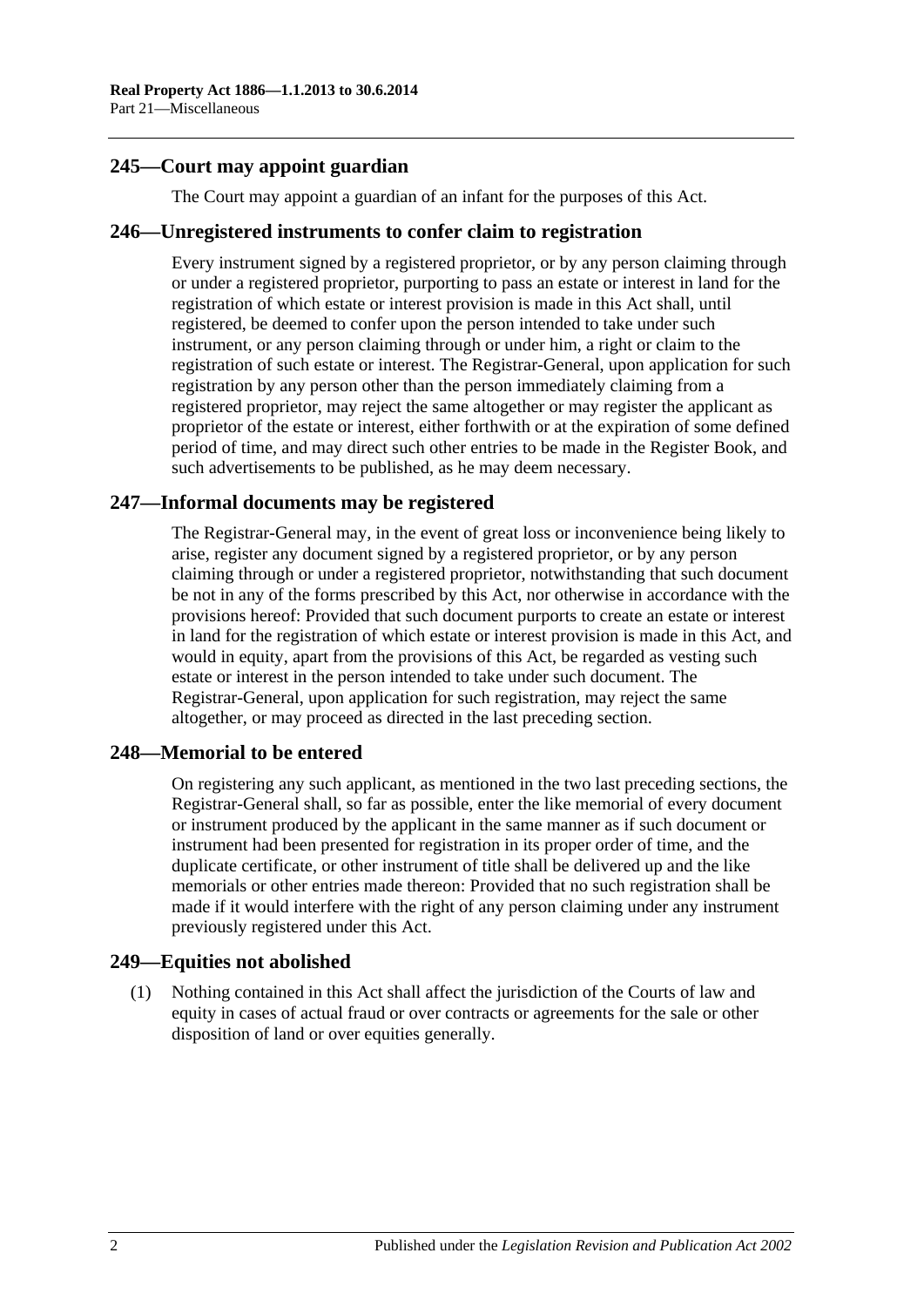(2) And the intention of this Act is that, notwithstanding the provisions herein contained for preventing the particulars of any trusts being entered in the Register Book, and without prejudice to the powers of disposition or other powers conferred by this Act on proprietors of land, all contracts and other rights arising from unregistered transactions may be enforced against such proprietors in respect of their estate and interest therein, in the same manner as such contracts or rights may be enforced against proprietors in respect of land not under the provisions of this Act: Provided that no unregistered estate, interest, contract, or agreement shall prevail against the title of any *bona fide* subsequent transferee, mortgagee, lessee, or encumbrancee, for valuable consideration, duly registered under this Act.

#### **250—Lis pendens not to be registered**

No *lis pendens* affecting lands under the provisions of this Act shall hereafter be registered.

#### **251—No title by adverse possession**

Except as provided in [Part 7A](#page-40-0) of this Act, no person shall acquire any right or title to land under the provisions of this Act by any length of adverse possession, nor shall the right of the registered proprietor to recover possession of any such land be barred by any length of adverse possession.

### **252—Corporations and district councils to furnish Registrar-General with plans of new streets etc**

So often as any new street or road shall become vested in any Corporation or District Council by any means other than in pursuance of an order for opening the same the Corporation or Council affected shall immediately furnish the Registrar-General with a map or plan showing particulars of the new street or road so having become vested as aforesaid.

## **253—Surveyor-General to furnish Registrar-General with particulars of orders confirming opening of new roads etc**

Whenever an order for opening a new road or closing an old road, or for the exchange of any water or other reserve, through or affecting land under the provisions of this Act shall have been duly confirmed, the Surveyor-General shall forthwith after such confirmation forward to the Registrar-General particulars of the date of such confirmation, and of the width, length, bearings, and measurements of such road, or of the exact dimensions and position of such reserve, and of the land taken in exchange.

## **254—Alteration of plans**

The Registrar-General shall make reference to the particulars so furnished to him as aforesaid on any plan deposited in his office which is affected thereby, and shall also make an entry on the certificate in the Register Book, and alter any diagram included in, or attached to, the certificate in accordance with such survey maps, plans or particulars, and require the registered proprietor, or any mortgagee or encumbrancee, who may hold the same, to deliver up the duplicate certificate for the purpose of being cancelled or corrected as the case may require.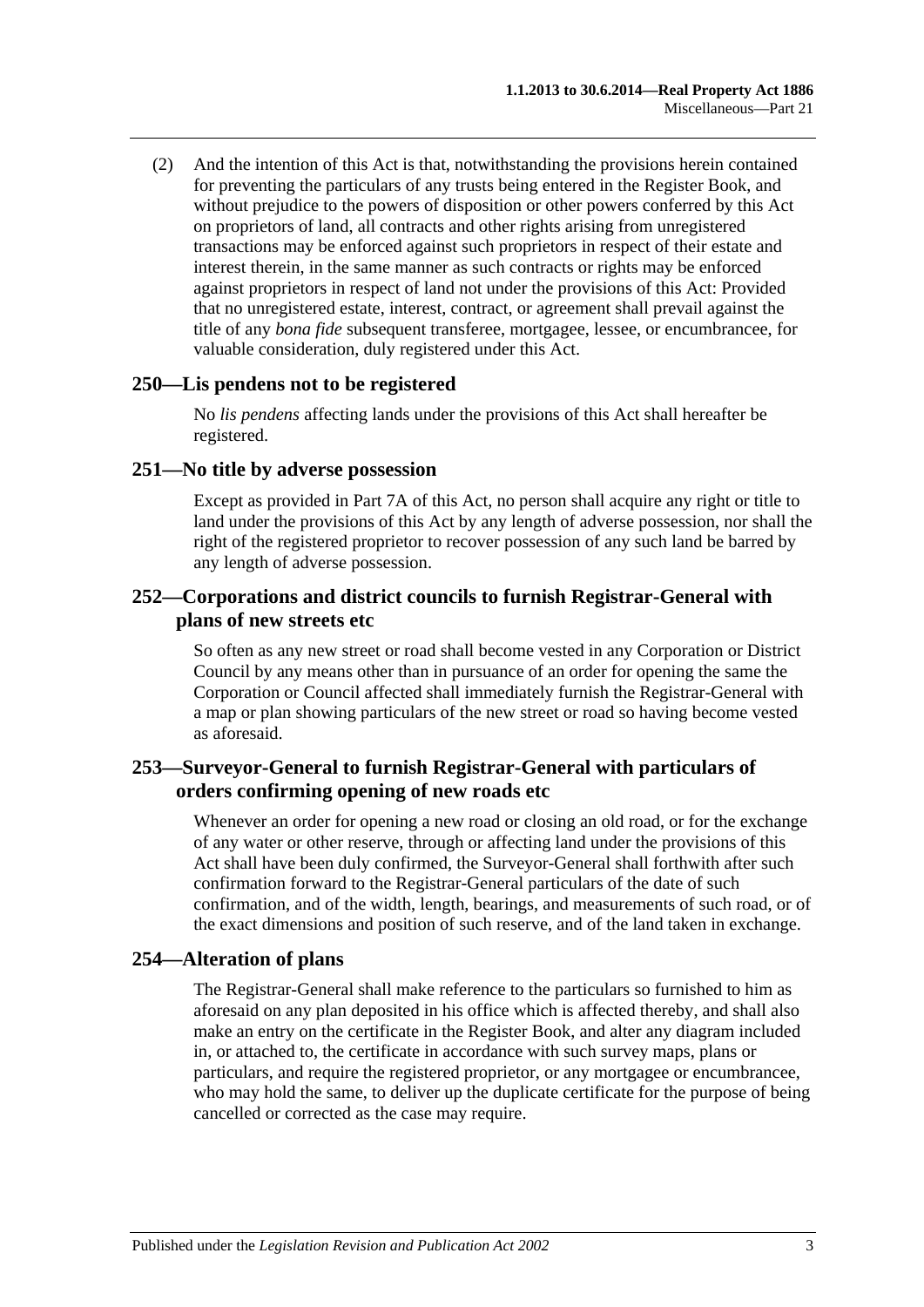### <span id="page-123-0"></span>**255—Confused boundaries**

- (1) A plan of the boundaries of land within a Confused Boundary Area that is lodged in the Lands Titles Registration Office under section 51(2) of the *[Survey Act](http://www.legislation.sa.gov.au/index.aspx?action=legref&type=act&legtitle=Survey%20Act%201992) 1992* must be accompanied by an application in a form approved by the Registrar-General.
- (2) The Registrar-General must, on the lodging of a plan referred to in [subsection](#page-123-0) (1), examine the plan as if it were a plan lodged under this Act.
- <span id="page-123-1"></span>(3) The Registrar-General may deposit a plan in the Lands Titles Registration Office pursuant to section 51 of the *[Survey Act](http://www.legislation.sa.gov.au/index.aspx?action=legref&type=act&legtitle=Survey%20Act%201992) 1992* without the consent of a person who appears from the Register Book to have or to claim an estate or interest in land affected by the plan.
- <span id="page-123-2"></span>(4) On the deposit of a plan referred to in [subsection](#page-123-1) (3)—
	- (a) the boundaries of land affected by the plan are by force of this subsection altered to the extent necessary to give effect to the plan; and
	- (b) the Registrar-General may amend the original certificate of title, or may issue a new certificate of title, without the production of any duplicate or other instrument and without the consent of a person who appears to have or to claim an estate or interest in the land, and may amend any other relevant instrument or record; and
	- (c) if the Registrar-General so requires—any duplicate certificate of title or other instrument specified by the Registrar-General must be produced to the Registrar-General so that it can be amended or a new certificate issued.
- (5) If the production of a certificate or other instrument is required under [subsection](#page-123-2) (4), then, despite any agreement to the contrary, a person having possession of the certificate or other instrument is not entitled to demand or receive a fee or charge from any person for its production.
- (6) Any amendment made to a certificate of title under this section will be taken to have been made prior to the registration of any instrument registered on the certificate.

#### **258—Reference to Real Property Acts**

Where, in any Act now in force, reference is made to the Real Property Acts, or any of them, such reference shall be deemed to extend to this Act.

#### **259—General powers of Court not affected**

Any special jurisdiction by this Act given to the Court shall not prejudice or take away the ordinary jurisdiction of the Court.

#### **260—Valuable consideration may be proved by prior instruments**

Whenever in any action or other proceeding affecting the title to any land, it shall become necessary to determine the fact whether any person is a purchaser, transferee, mortgagee, encumbrancee, or lessee, for valuable consideration or not, any party to such action or other proceeding may give in evidence any transfer, mortgage, encumbrance, lease or other instrument affecting the title to such land, although the same may not be referred to in the certificate or may have been cancelled by the Registrar-General.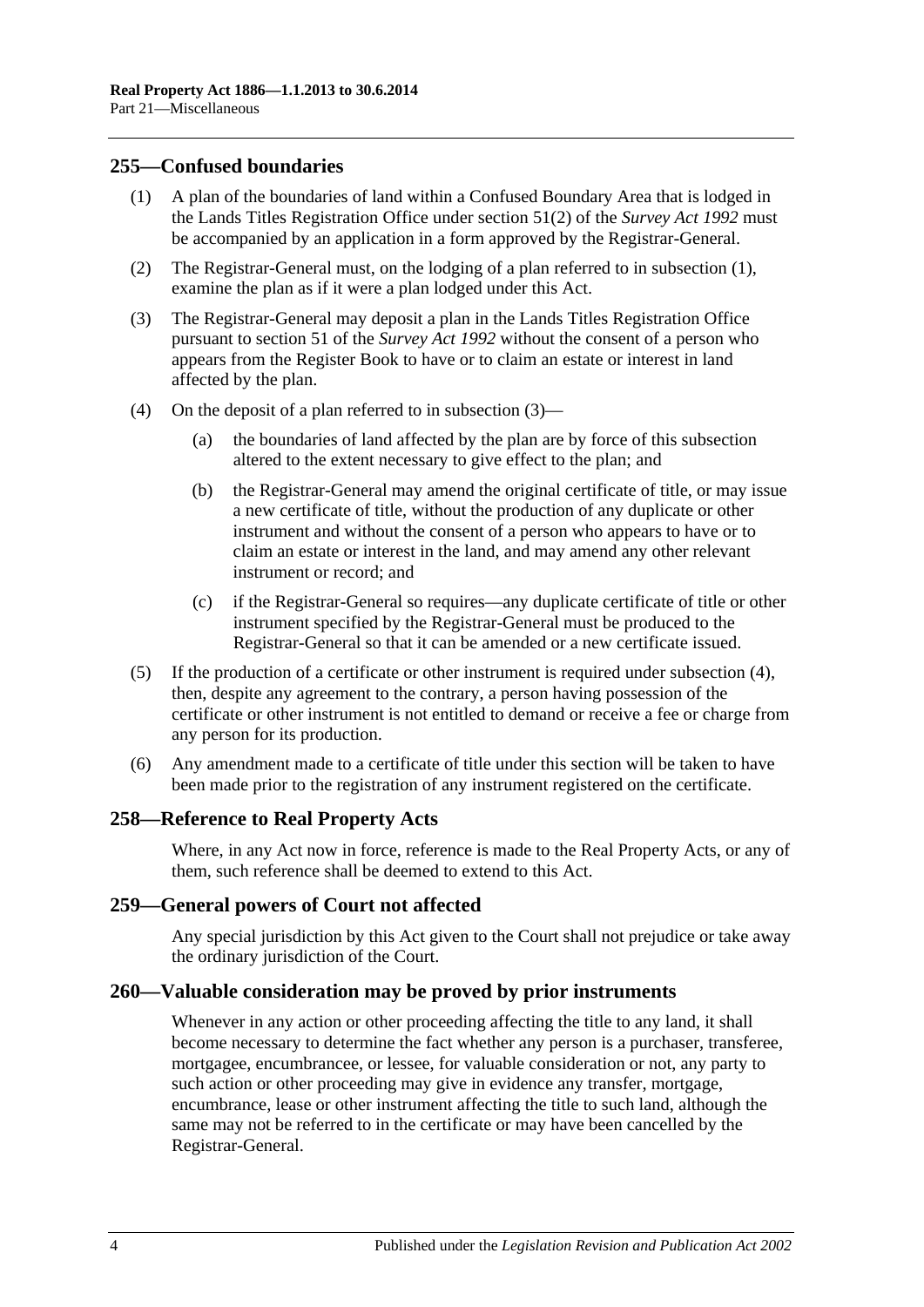## **261—General covenants to be implied in instruments**

In every instrument charging, creating, or transferring any estate or interest in land, there shall be implied the following covenant by the party charging, creating, or transferring such estate or interest, with the party in whose favour such estate or interest is charged or created, or to whom the same is transferred, and his executors, administrators, and transferees, that is to say—That he, the covenanting party, will do such acts and execute such instruments as in accordance with the provisions of this Act may be necessary to give effect to all covenants, conditions, and purposes expressly set forth in such instrument, or by this Act declared to be implied against such party in instruments of a like nature.

#### **262—Implied powers and covenants may be modified or negatived**

Every covenant and power by this Act implied in any instrument may be negatived or modified by express declaration contained in or endorsed on the instrument.

## **263—In action for breach, party may be proceeded against as if he had covenanted in express words**

In any action for a breach of any such covenant, it shall be lawful to allege that the party against whom such action is brought did covenant precisely in the same manner as if such implied covenant, with or without modification, as the case may be, had been expressed in words in such instrument, any law or practice to the contrary notwithstanding; and every such implied covenant shall have the same force and effect and be enforced in the same manner as if it had been set out at length in such instrument.

## **264—Implied covenants to be joint and several**

Where any covenants are by this Act implied against two or more persons, such implied covenants shall be construed to be joint and several.

#### **265—Short forms of covenants in mortgages and leases**

Where in any mortgage or encumbrance the short form of covenant given in [Schedule](#page-135-0) 16 hereto and numbered 1, or where in any lease any of the other short forms of covenant given in such Schedule shall be used, the covenant set opposite such short form in the said Schedule shall be implied in such mortgage, encumbrance, or lease as fully and effectually as if set out at length therein: Provided that the parties to any such instrument may by express words add to or modify any such short form, in which case the same shall imply the covenant as set out at length, with the addition or modification so expressed.

## **266—Short form for expressing exception of mines and minerals**

Whenever, in any application or instrument under this Act, the following words shall be used "Except and always reserved to all coals, seams of coals, mines, minerals, and quarries, but paying reasonable compensation to ," they shall be taken to have the same effect, and be construed as if the form of words contained in [Schedule 17](#page-137-1) hereto had been inserted therein; and the Registrar-General, on issuing a certificate, shall insert the words so used in the application or instrument, and the same shall be as binding and effectual as if he had inserted therein the words at length contained in the said [Schedule 17.](#page-137-1)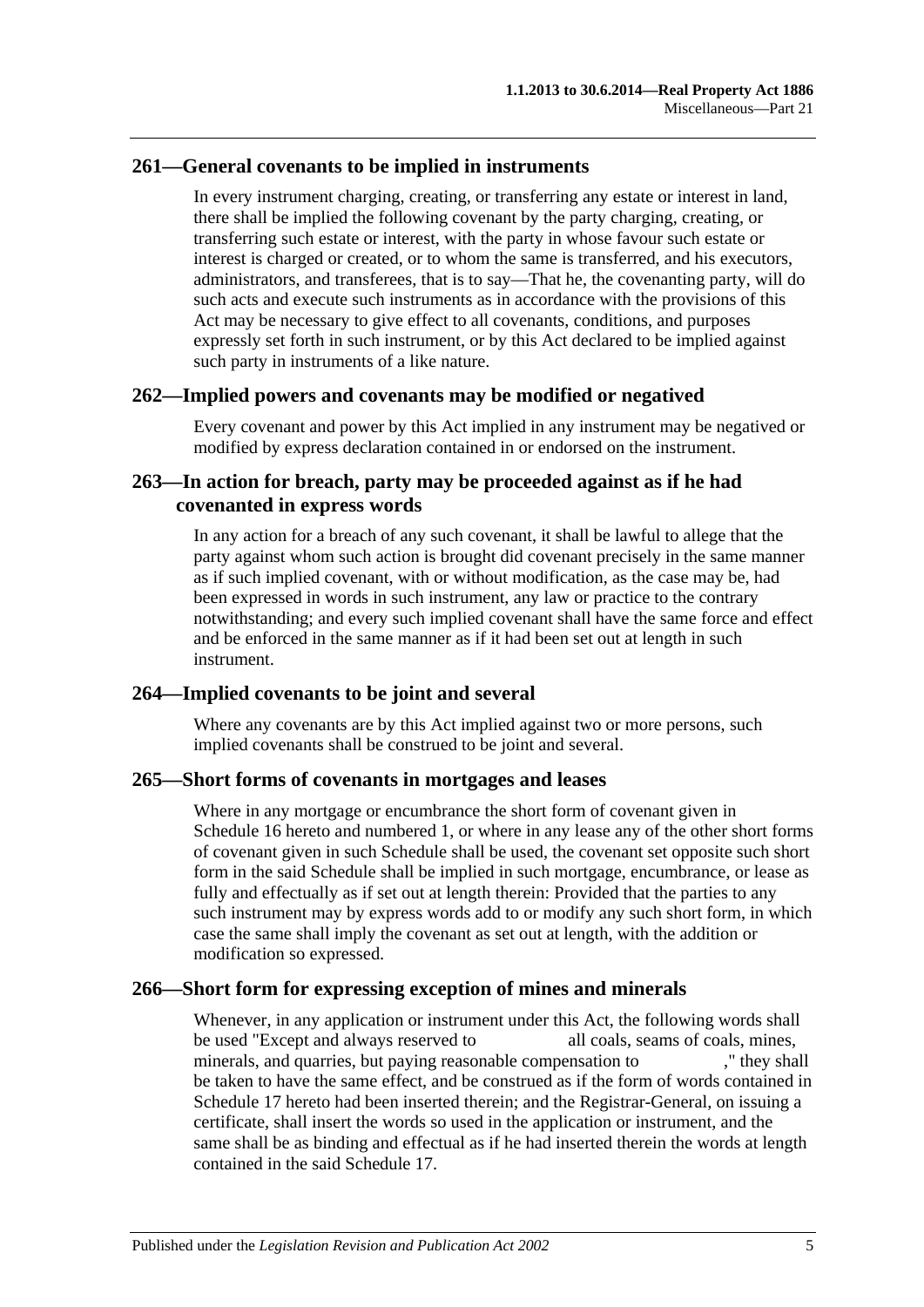#### **267—Witnessing of instruments**

- (1) The execution of an instrument by or on behalf of a party to the instrument must be witnessed by a person who either knows the person executing the instrument personally or is satisfied as to his or her identity.
- (2) The witness—
	- (a) must be aged 18 years or over; and
	- (b) must not be a party to the instrument.
- (3) The witness must sign his or her name as witness and the full name and address of the witness and a telephone number at which he or she can ordinarily be contacted during business hours must be legibly printed under the witness' signature.
- (4) The Registrar-General may, whether he or she suspects that an instrument has been improperly executed or not, require the execution of the instrument to be verified in any manner he or she thinks fit.

#### **268—Improper witnessing**

If a witness signs an instrument as witness but—

- (a) does not know the person executing the instrument personally and has no reasonable ground on which to be satisfied as to the person's identity; or
- (b) knows or has reasonable grounds for suspecting that the person signing the instrument—
	- (i) if signing as a party—is not a party to the instrument; or
	- (ii) if signing on behalf of a party—does not have authority to sign on behalf of the party,

the witness is guilty of an offence.

Maximum penalty: \$2 000 or imprisonment for 6 months.

#### **270—Execution of instrument by corporation**

A corporation may execute instruments under the provisions of this Act by affixing thereto its common seal, and such execution shall be equivalent to signature.

#### <span id="page-125-1"></span>**273—Authority to register**

- (1) Subject to [subsection](#page-125-0) (2), the Registrar-General shall not receive any application for bringing land under the provisions of this Act, or any instrument purporting to deal with or affect land, unless there shall be endorsed thereon a certificate that the same is correct for the purposes of this Act, signed by the applicant or party claiming under or in respect of such instrument, or by a solicitor, or licensed land broker.
- <span id="page-125-0"></span>(2) The Registrar-General may, in his absolute discretion, exempt instruments of classes prescribed by regulation from the requirement of certification under [subsection](#page-125-1) (1).
- (3) The Registrar-General may vary or revoke an exemption under [subsection](#page-125-0) (2).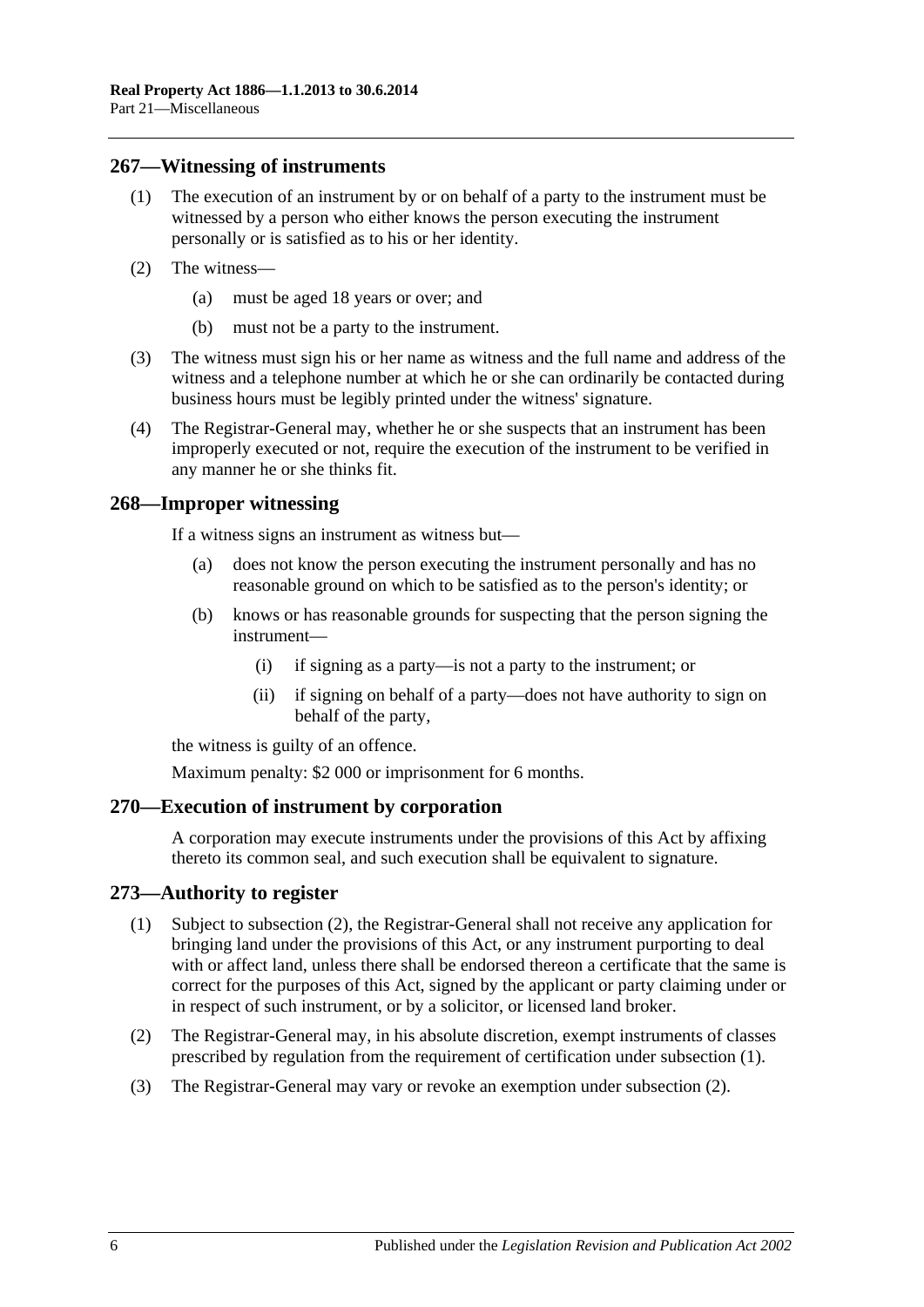## **274—Solicitors and conveyancers to be generally entitled to recover fees for work done under this Act**

- (1) Except as allowed by statute, no person other than a solicitor or registered conveyancer shall be entitled to sue for or receive any fees, costs, or charges for work done in reference to applications, transfers, or other dealings relating to land, nor to any right of set-off in respect of any such fees, costs, or charges, nor to any lien or right to retain any deed, paper, or writing which shall have come into his possession in reference to any such work.
- <span id="page-126-0"></span>(2) Where a requisition is made by the Registrar-General in respect of an instrument under this Act on the ground that there is an error in, or omission from, the instrument, and the error or omission arose through the fault of a solicitor or registered conveyancer, the solicitor or registered conveyancer shall not charge or recover any fees or costs for work done in relation to complying with the requisition.
- (3) Where a person considers that a solicitor or registered conveyancer has, in contravention of [subsection](#page-126-0) (2), charged any fees or costs for work done in relation to complying with a requisition, he may request a Master of the Supreme Court to tax the account of the solicitor or registered conveyancer in order to ascertain whether such fees or costs have been charged.

## **275—Forms in Schedules**

Whenever a form in any Schedule hereto is directed to be used, such direction shall apply equally to any form to the like effect for a similar purpose authorised in conformity with the provisions of this Act; and any variation from such forms, not being in matter of substance, shall not affect their validity or regularity; but they may be used with such alterations as the character of the parties or the circumstances of the case may render necessary.

## **276—Service of notices**

Where this Act makes no provision for the manner in which a notice is to be served on or given to any person the notice may—

- (a) be served personally or by certified post; or
- (b) be served by publication of the notice in a manner directed by the Registrar-General.

## <span id="page-126-1"></span>**277—Regulations**

- (1) The Governor may make such regulations as may be necessary or convenient for carrying into effect the provisions and objects of this Act, and without limiting the generality of the foregoing, may make regulations—
	- (a) providing for and prescribing the fees and charges payable for or in respect of the doing of any act or thing under this Act, including fees and charges for searching, whether electronically or in any other manner, the Register Book or any document deposited or registered or information recorded under this Act or pursuant to any other Act, and for obtaining copies of any material so searched; and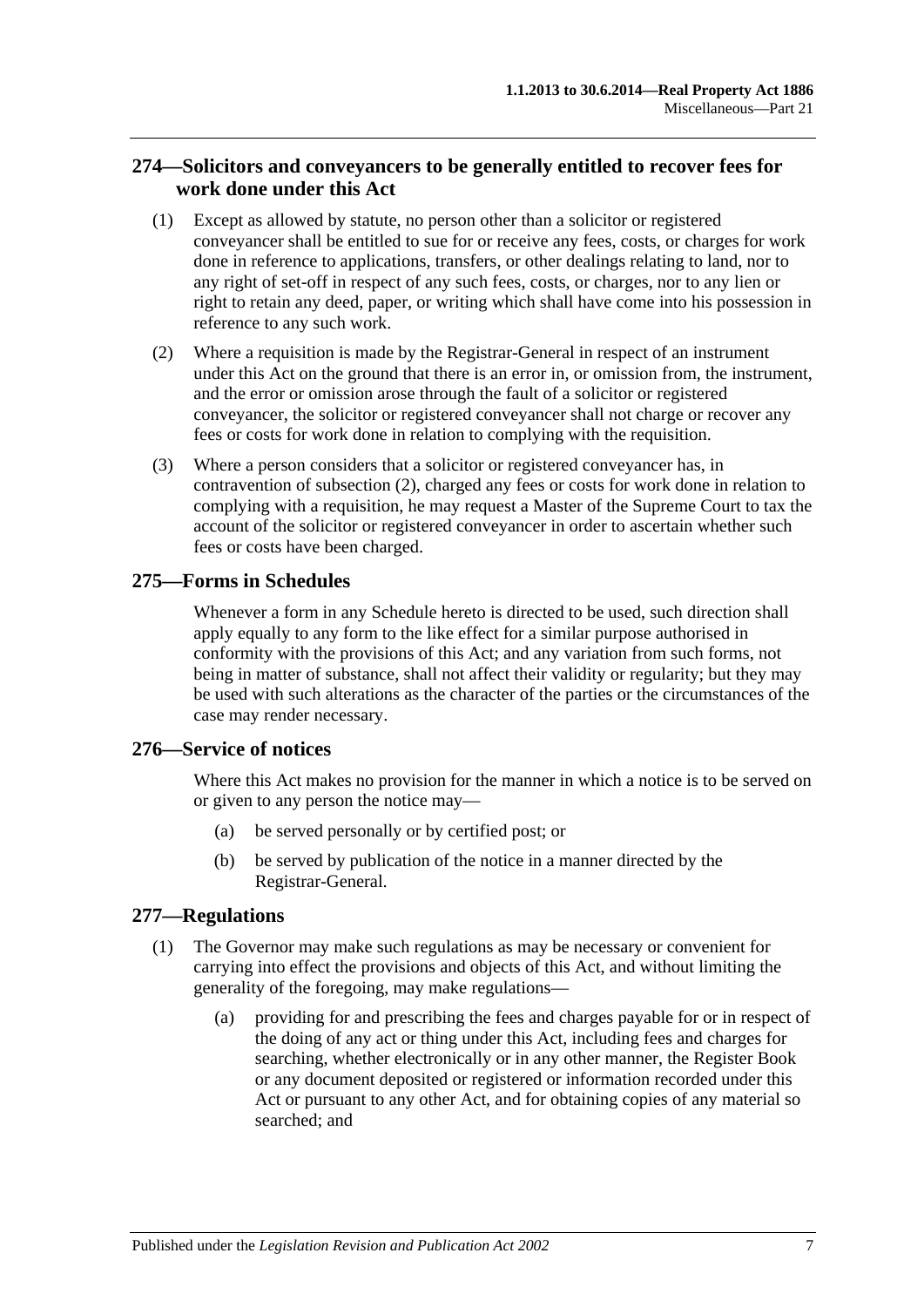- (b) providing for and prescribing the charges recoverable by solicitors and registered conveyancers for transacting business under the provisions of this Act.
- (1a) Fees or charges prescribed under [subsection](#page-126-1) (1) for registering a transfer of land may be based on the consideration for the transfer, the value of the land transferred or any other basis whether or not the fee or charge exceeds the administrative cost of registering the transfer.
- (2) Without limiting the generality of [subsection](#page-126-1) (1) of this section a regulation made under this Act may amend or revoke any regulation made under the *[Fees Regulation](http://www.legislation.sa.gov.au/index.aspx?action=legref&type=act&legtitle=Fees%20Regulation%20Act%201927)  Act [1927](http://www.legislation.sa.gov.au/index.aspx?action=legref&type=act&legtitle=Fees%20Regulation%20Act%201927)*.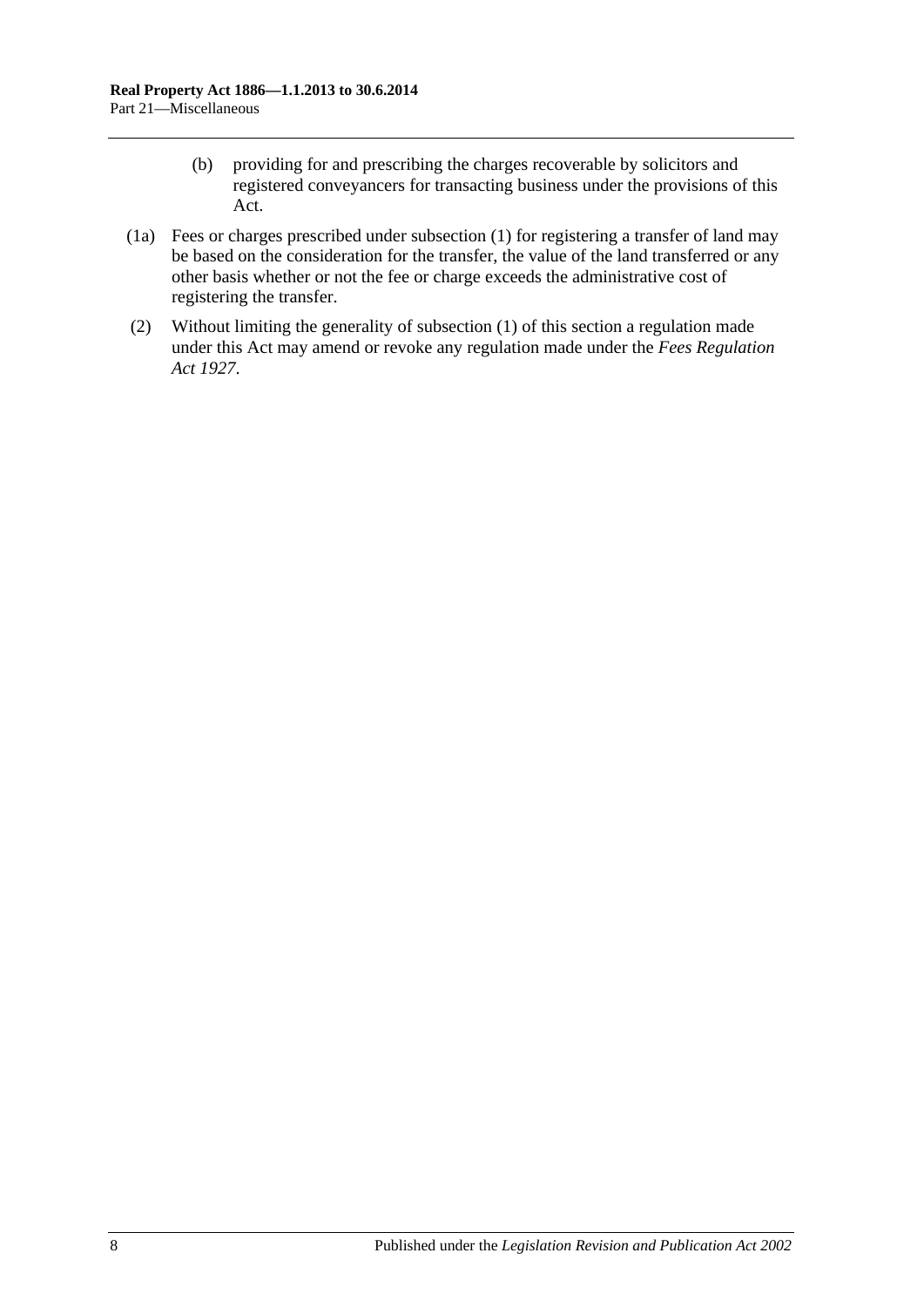# **Schedule 1—Transitional provisions**

- 1 (1) Where—
	- (a) a plan of resubdivision has been deposited or accepted for filing in the Lands Titles Registration Office under a previous enactment relating to the division of land and certificates of title in respect of some or all of the allotments created by the plan have not been issued because a condition for issue has not been satisfied; and
	- (b) the Registrar-General has served notice in writing on the proprietor of the land (and on such other persons as is required by regulation) that he or she intends cancelling the plan, or that part of the plan to which the condition relates, at the expiration of the period (being at least two months) specified in the notice,

the Registrar-General may cancel the plan, or the relevant part of it, if the condition has not been satisfied at the expiration of that period.

- (2) Where—
	- (a) a plan of resubdivision has been deposited or accepted for filing in the Lands Titles Registration Office under a previous enactment relating to the division of land and certificates of title have not been issued in respect of some or all of the allotments created by the plan because a condition for issue has not been satisfied or for any other reason; and
	- (b) the proprietor of the land to which the plan, or the relevant part of the plan, relates has applied to the Registrar-General for cancellation of the plan, or the relevant part of it; and
	- (c) the persons whose consents are required by regulation have consented to the application,

the Registrar-General may cancel the plan or the relevant part of it.

- (3) Where a plan, or part of a plan, is cancelled under this clause, all plans of resubdivision, or parts of such plans, affecting the same land that have been deposited or accepted for filing in the Lands Titles Registration Office under a previous enactment since the division on which the currently issued certificate of title for the land is based will be taken to have been cancelled.
- (4) Fees and contributions in relation to open space paid in respect of a plan, or part of a plan, of resubdivision cancelled by or under this clause are forfeited.
- (5) In this clause—

*plan of resubdivision* means a plan of re-subdivision or a plan of subdivision as defined in the *[Planning and Development Act](http://www.legislation.sa.gov.au/index.aspx?action=legref&type=act&legtitle=Planning%20and%20Development%20Act%201966) 1966* and includes a plan deposited or accepted for filing in the Lands Titles Registration Office before the commencement of that Act that satisfies the definition of either of those terms in that Act;

*previous enactment* means an Act in force before the commencement of the *[Real](http://www.legislation.sa.gov.au/index.aspx?action=legref&type=act&legtitle=Real%20Property%20Act%20Amendment%20Act%201982)  [Property Act Amendment Act](http://www.legislation.sa.gov.au/index.aspx?action=legref&type=act&legtitle=Real%20Property%20Act%20Amendment%20Act%201982) 1982*.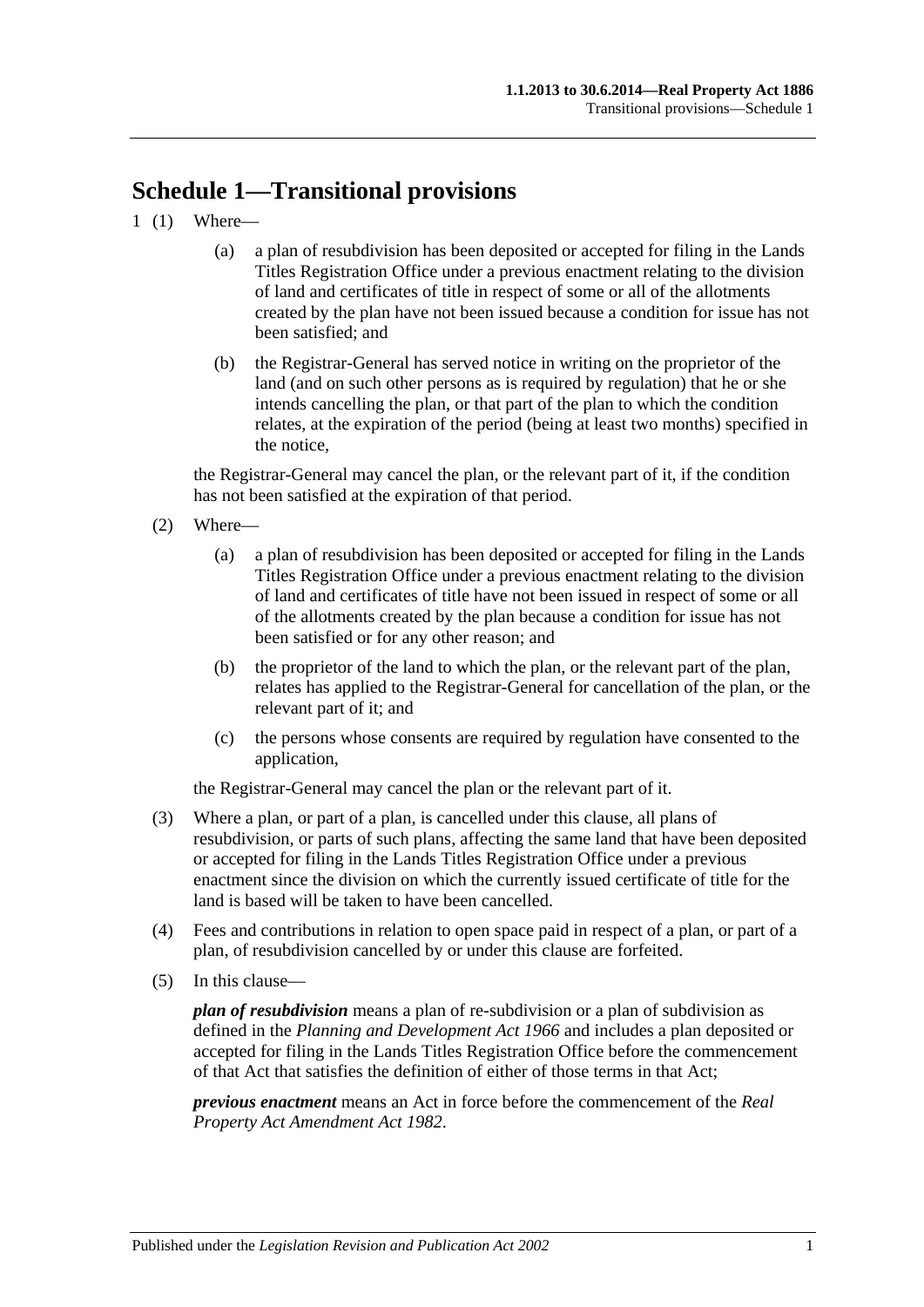- <span id="page-129-0"></span>2 (1) Subject to this Schedule, the Registrar-General must deal with an application for the division of land made before the commencement of the *[Real Property \(Miscellaneous\)](http://www.legislation.sa.gov.au/index.aspx?action=legref&type=act&legtitle=Real%20Property%20(Miscellaneous)%20Amendment%20Act%201994)  [Amendment Act](http://www.legislation.sa.gov.au/index.aspx?action=legref&type=act&legtitle=Real%20Property%20(Miscellaneous)%20Amendment%20Act%201994) 1994* as though that amending Act had not come into operation.
	- (2) A certificate of approval issued under [section](#page-111-2) 223LF or [223LG](#page-112-3) before the repeal of those sections by the *[Statutes Repeal and Amendment \(Development\) Act](http://www.legislation.sa.gov.au/index.aspx?action=legref&type=act&legtitle=Statutes%20Repeal%20and%20Amendment%20(Development)%20Act%201993) 1993* and a certificate issued by the Development Assessment Commission under section 51 of the *[Development Act](http://www.legislation.sa.gov.au/index.aspx?action=legref&type=act&legtitle=Development%20Act%201993) 1993* before the commencement of the *[Real Property](http://www.legislation.sa.gov.au/index.aspx?action=legref&type=act&legtitle=Real%20Property%20(Miscellaneous)%20Amendment%20Act%201994)  [\(Miscellaneous\) Amendment Act](http://www.legislation.sa.gov.au/index.aspx?action=legref&type=act&legtitle=Real%20Property%20(Miscellaneous)%20Amendment%20Act%201994) 1994* will expire on the second anniversary of the commencement of that Act unless the Registrar-General extends the life of the certificate.
	- (3) The Registrar-General must not deposit a plan of division in the Lands Titles Registration Office pursuant to an application referred to in subclause (1) if a certificate referred to in [subclause](#page-129-0) (2) on which the application depends has expired under that subclause.
	- (4) If the Registrar-General is unable to deposit a plan of division pursuant to an application referred to in subclause (1) because a certificate referred to in [subclause](#page-129-0) (2) has expired, the Registrar-General must reject the application and all instruments and other documents that depend on the deposit of the plan of division pursuant to the application.
- 3 (1) Subject to [subclause](#page-129-1) (2), where an easement is appurtenant to land shown on a plan of division as a street, road, thoroughfare, reserve or other similar open space and the plan—
	- (a) was deposited in the Lands Titles Registration Office under [Part 19AB](#page-104-0) before the commencement of the *[Real Property \(Miscellaneous\) Amendment](http://www.legislation.sa.gov.au/index.aspx?action=legref&type=act&legtitle=Real%20Property%20(Miscellaneous)%20Amendment%20Act%201994)  Act [1994](http://www.legislation.sa.gov.au/index.aspx?action=legref&type=act&legtitle=Real%20Property%20(Miscellaneous)%20Amendment%20Act%201994)*; or
	- (b) was deposited or accepted for filing in the Lands Titles Registration Office under a corresponding previous enactment; or
	- (c) is deposited after the commencement of the *[Real Property \(Miscellaneous\)](http://www.legislation.sa.gov.au/index.aspx?action=legref&type=act&legtitle=Real%20Property%20(Miscellaneous)%20Amendment%20Act%201994)  [Amendment Act](http://www.legislation.sa.gov.au/index.aspx?action=legref&type=act&legtitle=Real%20Property%20(Miscellaneous)%20Amendment%20Act%201994) 1994* but as though it had not come into operation (see clause  $2(1)$ ).

the easement ceases, or will be taken to have ceased, to be appurtenant to that land upon deposit of the plan in the Lands Titles Registration Office.

- <span id="page-129-1"></span>(2) Subclause (1) does not apply if it was a condition or requirement of the relevant planning authorisation or the intention at the time of deposit or acceptance for filing of the plan that the easement should remain appurtenant to the land.
- 4 (1) Notwithstanding the repeal of the *[Planning and Development Act](http://www.legislation.sa.gov.au/index.aspx?action=legref&type=act&legtitle=Planning%20and%20Development%20Act%201966) 1966*, Part 6 of that Act, and the regulations relevant to that Part, continue to apply in relation to a plan of division that had been approved under that Act, or in respect of which an application had been made, before the commencement of the *[Real Property Act Amendment](http://www.legislation.sa.gov.au/index.aspx?action=legref&type=act&legtitle=Real%20Property%20Act%20Amendment%20Act%201982)  Act [1982](http://www.legislation.sa.gov.au/index.aspx?action=legref&type=act&legtitle=Real%20Property%20Act%20Amendment%20Act%201982)*.
	- (2) A plan of division referred to in subclause (1) cannot be deposited or accepted for filing by the Registrar-General if the development approval granted in relation to the plan has lapsed under section 26 of the *[Statutes Repeal and Amendment](http://www.legislation.sa.gov.au/index.aspx?action=legref&type=act&legtitle=Statutes%20Repeal%20and%20Amendment%20(Development)%20Act%201993)  [\(Development\) Act](http://www.legislation.sa.gov.au/index.aspx?action=legref&type=act&legtitle=Statutes%20Repeal%20and%20Amendment%20(Development)%20Act%201993) 1993*.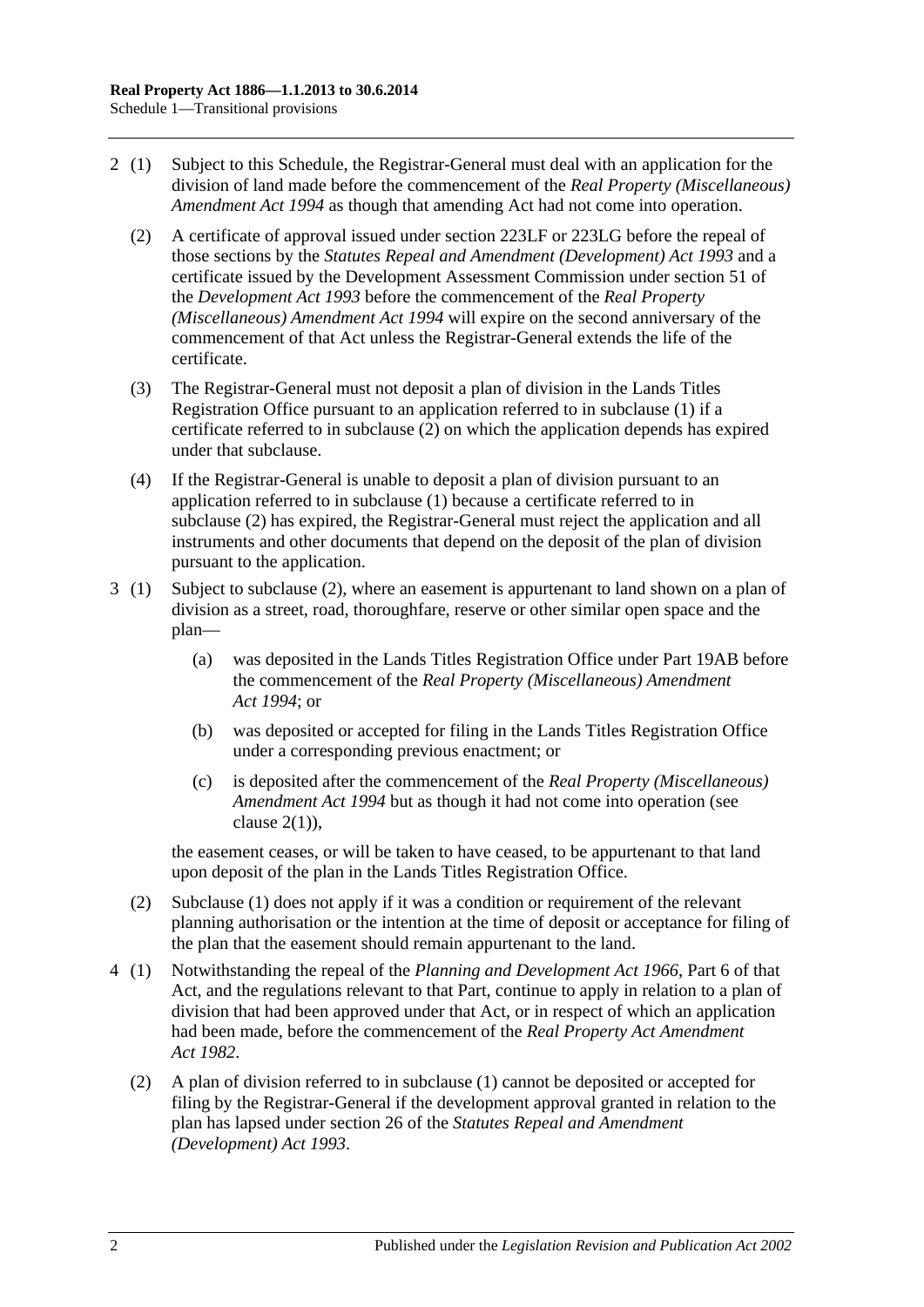- (3) For the purposes of the continued application of Part 6 of the *[Planning and](http://www.legislation.sa.gov.au/index.aspx?action=legref&type=act&legtitle=Planning%20and%20Development%20Act%201966)  [Development Act](http://www.legislation.sa.gov.au/index.aspx?action=legref&type=act&legtitle=Planning%20and%20Development%20Act%201966) 1966*, and the regulations relevant to that Part, under subclause (1), references to the Director will be construed as references to the Presiding Member of the Development Assessment Commission.
- 5 In this Schedule—

*division* includes subdivision and resubdivision.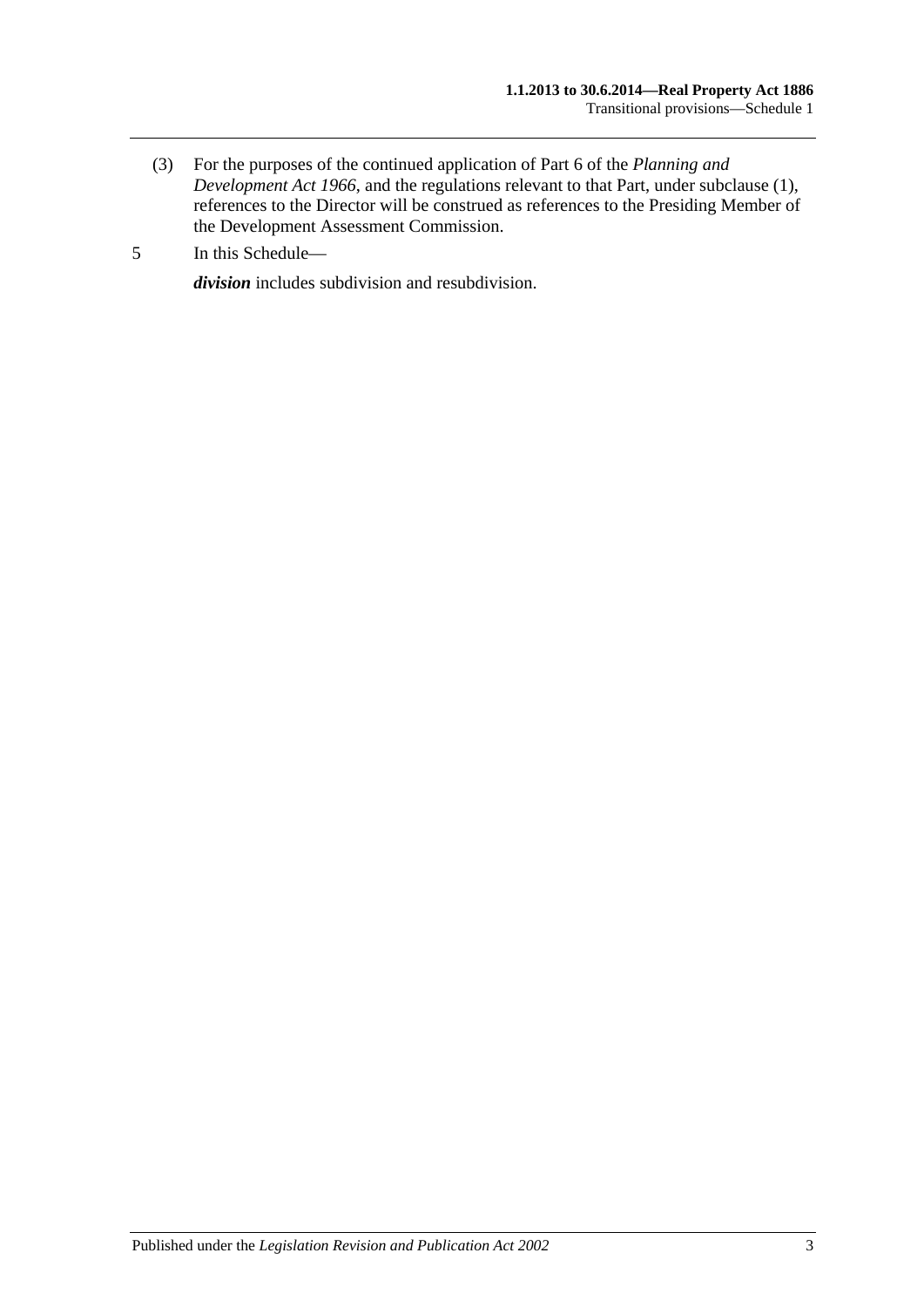## **Schedule 2—Application to bring land under the provisions of the** *Real Property Act 1886*

I, AB, of *[here insert residence and description*] do declare that I am *[or that CD, of* (here insert residence and description) is] seized of an estate of freehold [here state the nature of the estate of freehold] in all that piece of land situated in [here state the situation] containing [here state the area] be the same a little more or less [exclusive of roads intersecting the same, if any] with [here state rights-of-way and other privileges or easements appertaining, and set forth a sufficient description to identify the land which piece of land is of the value of \$ and no more, and is [the town allotment] or country section, or is part of the town allotment, or country section originally granted to , by land grant under the hand and seal of

, formerly Governor [or Resident Commissioner] of the State of South Australia, dated the day of numbered in the plan of the [district, township, or county] of as delineated on the public maps of the State, deposited in the Survey Office, Adelaide: And I do further declare that I am not aware of any mortgage, encumbrance, or claim affecting the said land, or that any person hath any claim, estate, or interest on or in the said land, at law or in equity, in possession, reversion remainder or expectancy, or that any person has, or claims any right-of-way or other easement affecting the said land other than is set forth and stated as follows, that is to say [here state particulars of mortgages, encumbrances, dower, or other interest to which the land may be subject, and of all rights-of-way and other easements which any other person is entitled to or *claims*]: And I further declare that there is no person in possession or occupation of the said lands adversely to my estate or interest [or the estate or interest of the said CD therein] and [that the said land is now in the occupation of, here state names and descriptions of occupiers, or that the said land is now unoccupied], and that the names and addresses of the owners and occupiers of the lands contiguous thereto, are [here state the names and addresses of owners and occupiers of lands contiguous thereto, or to

me unknown and that there are no documents or instruments of title affecting the land above described in my possession or under my control, [ $or$  in the possession or under the control of the said CD] other than those enumerated in the Schedule hereto, and I do hereby [or if so, on behalf of the said CD] apply to have the land above described brought under the provisions of the Real Property Act 1886, and I make this solemn declaration conscientiously believing the same to be true, and appoint [here insert address] as the address to which notices in respect of this application may be sent.

| Dated at           | . this                                 | day of |             |
|--------------------|----------------------------------------|--------|-------------|
|                    | Made and subscribed by the above-named |        |             |
| . this             | day of                                 |        | [Signature] |
| in the presence of |                                        |        |             |

To the Registrar-General

I, AB, the above declarant, hereby request you to issue the certificate of title for the land described in the above declaration in the name of

Witness to signature—

[Signature]

The Schedule referred to [Here set out a list of all documents and instruments of title]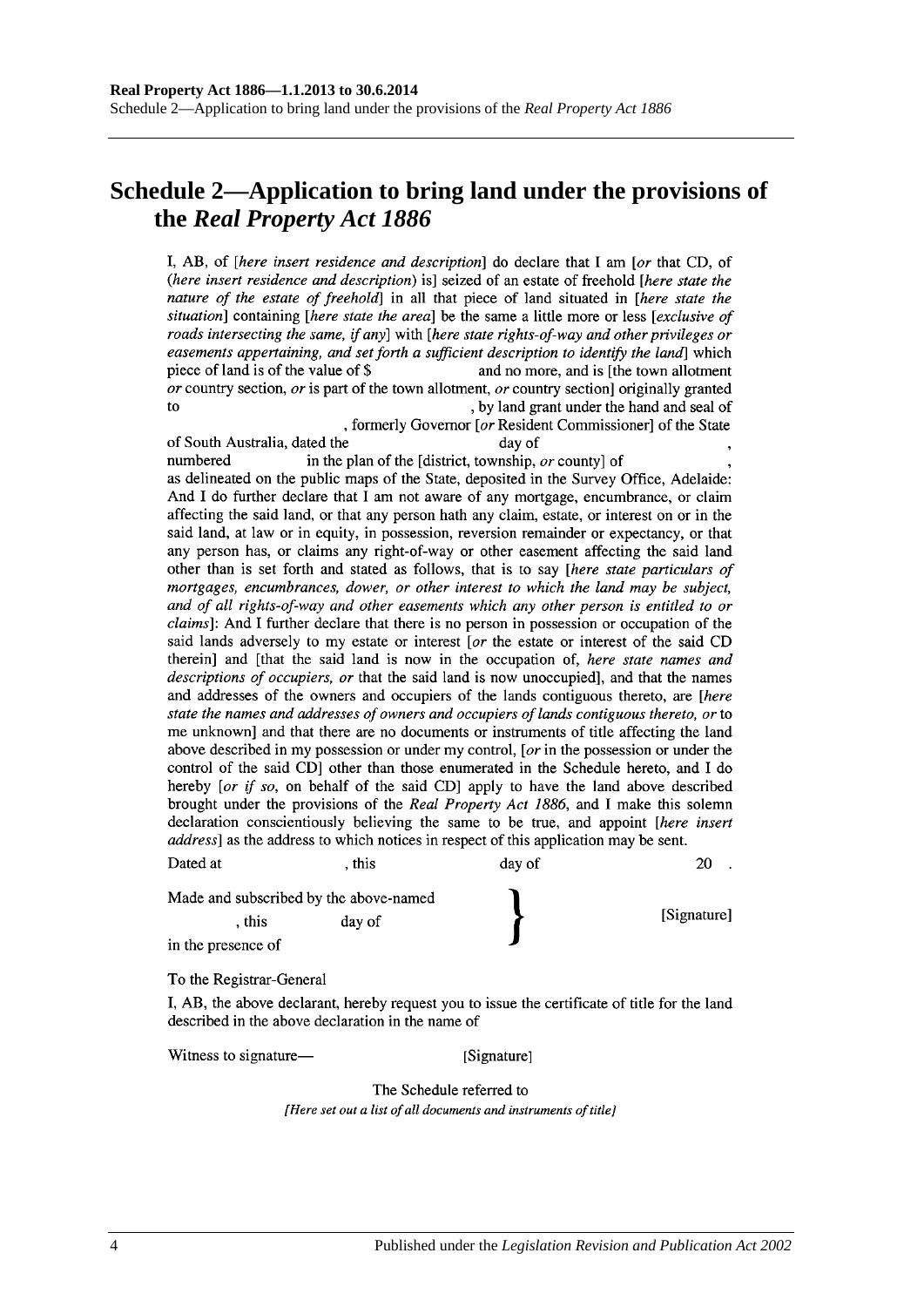## **Schedule 3—Caveat forbidding lands to be brought under the**  *Real Property Act 1886*

To the Registrar-General

Take notice that I, AB, of *[here insert residence and description*] claiming *[here state* the nature of the estate or interest claimed, and the ground on which such claim is founded in the land described as *[here state particulars of description from application*] , as land in and mentioned in notice dated the day of respect of which an application has been made to have the same brought under the provisions of the Real Property Act 1886, do hereby forbid the bringing of the said land under the provisions of the said Act; and I appoint *[here insert address within South* Australia] as the place at which notices and proceedings relating hereto may be served.

Dated this

day of

, 20

[Signature]

## **Schedule 5—A free and unrestricted right-of-way**

(section 89)

A full and free right and liberty to and for the proprietor or proprietors for the time being taking or deriving title under or through this instrument, so long as he or they shall remain such proprietors, and to and for his and their tenants, servants, agents, workmen, and visitors, to pass and repass for all purposes, and either with or without horses or other animals, cart, or other carriages.

# **Schedule 6—Short forms of easements and their interpretation**

(section 89A)

| <b>Short form</b>                     | Long form                                                                                                                                                                                                                                                                                                                                                                                                                                                                                      |
|---------------------------------------|------------------------------------------------------------------------------------------------------------------------------------------------------------------------------------------------------------------------------------------------------------------------------------------------------------------------------------------------------------------------------------------------------------------------------------------------------------------------------------------------|
| supply purposes.                      | an easement for water the right for him, his agents, servants and workmen at any time to break the surface of,<br>dig, open up and use the land (described for that purpose in this instrument) for the<br>purpose of laying down, fixing, taking up, repairing, re-laying or examining pipes and<br>of using and maintaining those pipes for water supply purposes and to enter the land at<br>any time (if necessary with vehicles and equipment) for any of those purposes.                 |
| an easement for<br>sewerage purposes. | the right for him, his agents, servants and workmen at any time to break the surface of,<br>dig, open up and use the land (described for that purpose in this instrument) for the<br>purpose of laying down, fixing, taking up, repairing, re-laying or examining pipes and<br>of using and maintaining those pipes for sewerage purposes and to enter the land (if<br>necessary with vehicles and equipment) for any of those purposes.                                                       |
| an easement for<br>drainage purposes. | the right for him, his agents, servants and workmen at any time to break the surface of,<br>dig, open up and use the land (described for that purpose in this instrument) for the<br>purpose of laying down, fixing, taking up, repairing, re-laying or examining drains or<br>drainage pipes and of using and maintaining those drains and drainage pipes for<br>drainage purposes and to enter the land at any time (if necessary with vehicles and<br>equipment) for any of those purposes. |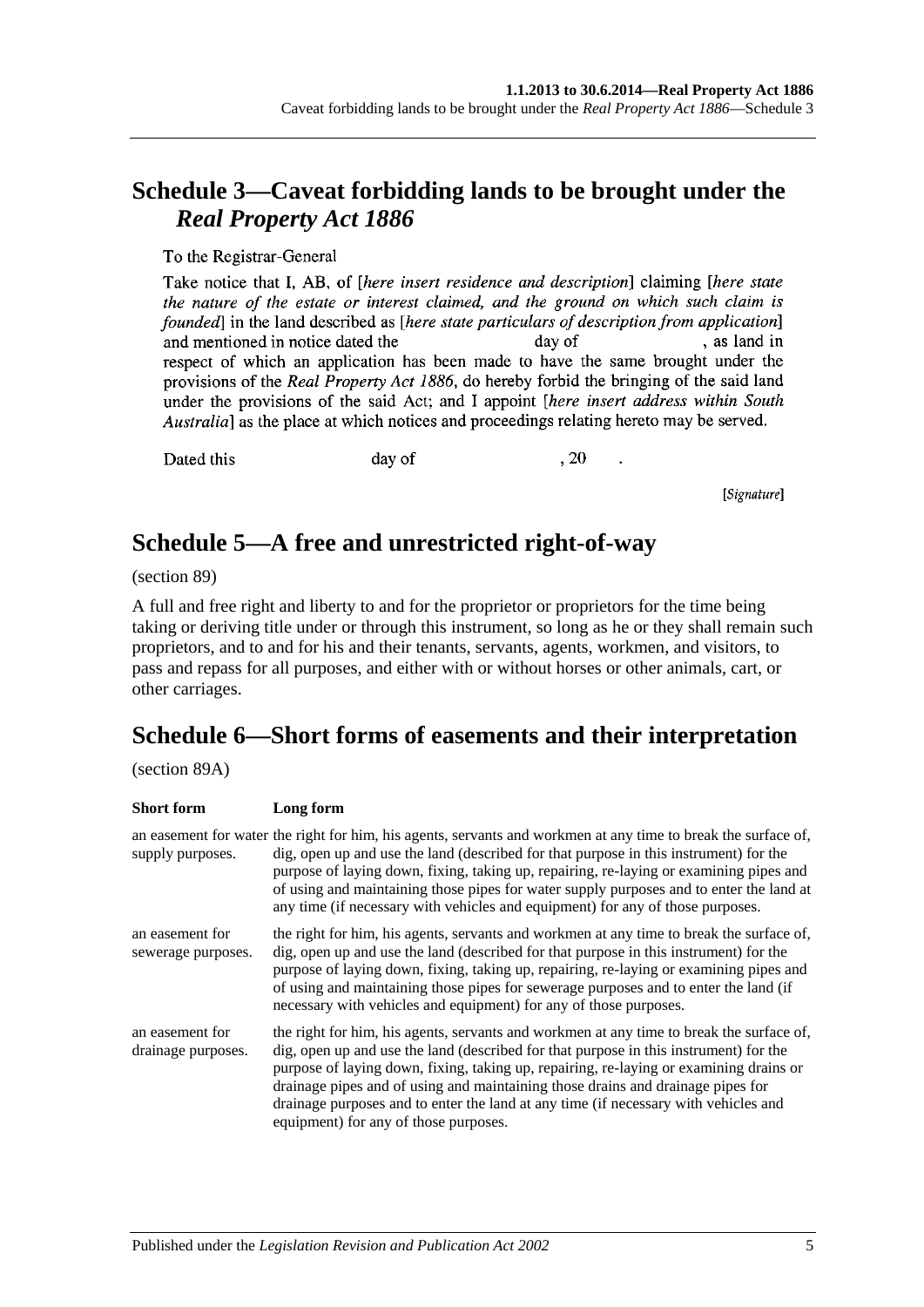#### **Real Property Act 1886—1.1.2013 to 30.6.2014**

Schedule 6—Short forms of easements and their interpretation

| <b>Short form</b>                                              | Long form                                                                                                                                                                                                                                                                                                                                                                                                                                                        |                                                                                                                                   |  |  |
|----------------------------------------------------------------|------------------------------------------------------------------------------------------------------------------------------------------------------------------------------------------------------------------------------------------------------------------------------------------------------------------------------------------------------------------------------------------------------------------------------------------------------------------|-----------------------------------------------------------------------------------------------------------------------------------|--|--|
| an easement for gas<br>supply purposes.                        | the right for him, his agents, servants and workmen at any time to break the surface of,<br>dig, open up and use the land (described for that purpose in this instrument) for the<br>purpose of laying down, fixing, taking up, repairing, re-laying or examining pipes and<br>of using and maintaining those pipes for the purpose of supplying gas, and to enter the<br>land at any time (if necessary with vehicles and equipment) for any of those purposes. |                                                                                                                                   |  |  |
| an easement for the                                            |                                                                                                                                                                                                                                                                                                                                                                                                                                                                  | the right for him, his agents, servants and workmen at any time—                                                                  |  |  |
| transmission of<br>electricity by<br>overhead cable.           | (a)                                                                                                                                                                                                                                                                                                                                                                                                                                                              | to suspend cables across the land (described for that purpose in this<br>instrument) and construct supports for those cables; and |  |  |
|                                                                | (b)                                                                                                                                                                                                                                                                                                                                                                                                                                                              | to inspect, alter, maintain, repair and replace those cables and supports; and                                                    |  |  |
|                                                                | (c)                                                                                                                                                                                                                                                                                                                                                                                                                                                              | to use the cables for the purpose of transmitting electricity; and                                                                |  |  |
|                                                                | (d)                                                                                                                                                                                                                                                                                                                                                                                                                                                              | to break the surface of, dig, open up and use the land for any of those<br>purposes; and                                          |  |  |
|                                                                | (e)                                                                                                                                                                                                                                                                                                                                                                                                                                                              | to enter the land at any time (if necessary with vehicles and equipment) for<br>any of those purposes.                            |  |  |
| an easement for the                                            |                                                                                                                                                                                                                                                                                                                                                                                                                                                                  | the right for him, his agents, servants and workmen at any time—                                                                  |  |  |
| transmission of<br>electricity by<br>underground cable.        | (a)                                                                                                                                                                                                                                                                                                                                                                                                                                                              | to lay under the surface of the land (described for that purpose in this<br>instrument) ducts, pipes and cables; and              |  |  |
|                                                                | (b)                                                                                                                                                                                                                                                                                                                                                                                                                                                              | to inspect, alter, maintain, repair and replace those ducts, pipes and cables;<br>and                                             |  |  |
|                                                                | (c)                                                                                                                                                                                                                                                                                                                                                                                                                                                              | to use the cables for the purpose of transmitting electricity; and                                                                |  |  |
|                                                                | (d)                                                                                                                                                                                                                                                                                                                                                                                                                                                              | to break the surface of, dig, open up and use the land for any of those<br>purposes; and                                          |  |  |
|                                                                | (e)                                                                                                                                                                                                                                                                                                                                                                                                                                                              | to enter the land at any time (if necessary with vehicles and equipment) for<br>any of those purposes.                            |  |  |
| an easement for the                                            |                                                                                                                                                                                                                                                                                                                                                                                                                                                                  | the right for him, his agents, servants and workmen at any time—                                                                  |  |  |
| transmission of<br>television signals by<br>underground cable. | (a)                                                                                                                                                                                                                                                                                                                                                                                                                                                              | to lay under the surface of the land (described for that purpose in this<br>instrument) ducts, pipes and cables; and              |  |  |
|                                                                | (b)                                                                                                                                                                                                                                                                                                                                                                                                                                                              | to inspect, alter, maintain, repair and replace those ducts, pipes and cables;<br>and                                             |  |  |
|                                                                | (c)                                                                                                                                                                                                                                                                                                                                                                                                                                                              | to use the cables for the purpose of transmitting television signals; and                                                         |  |  |
|                                                                | (d)                                                                                                                                                                                                                                                                                                                                                                                                                                                              | to break the surface of, dig, open up and use the land for any of those<br>purposes; and                                          |  |  |
|                                                                | (e)                                                                                                                                                                                                                                                                                                                                                                                                                                                              | to enter the land at any time (if necessary with vehicles and equipment) for<br>any of those purposes.                            |  |  |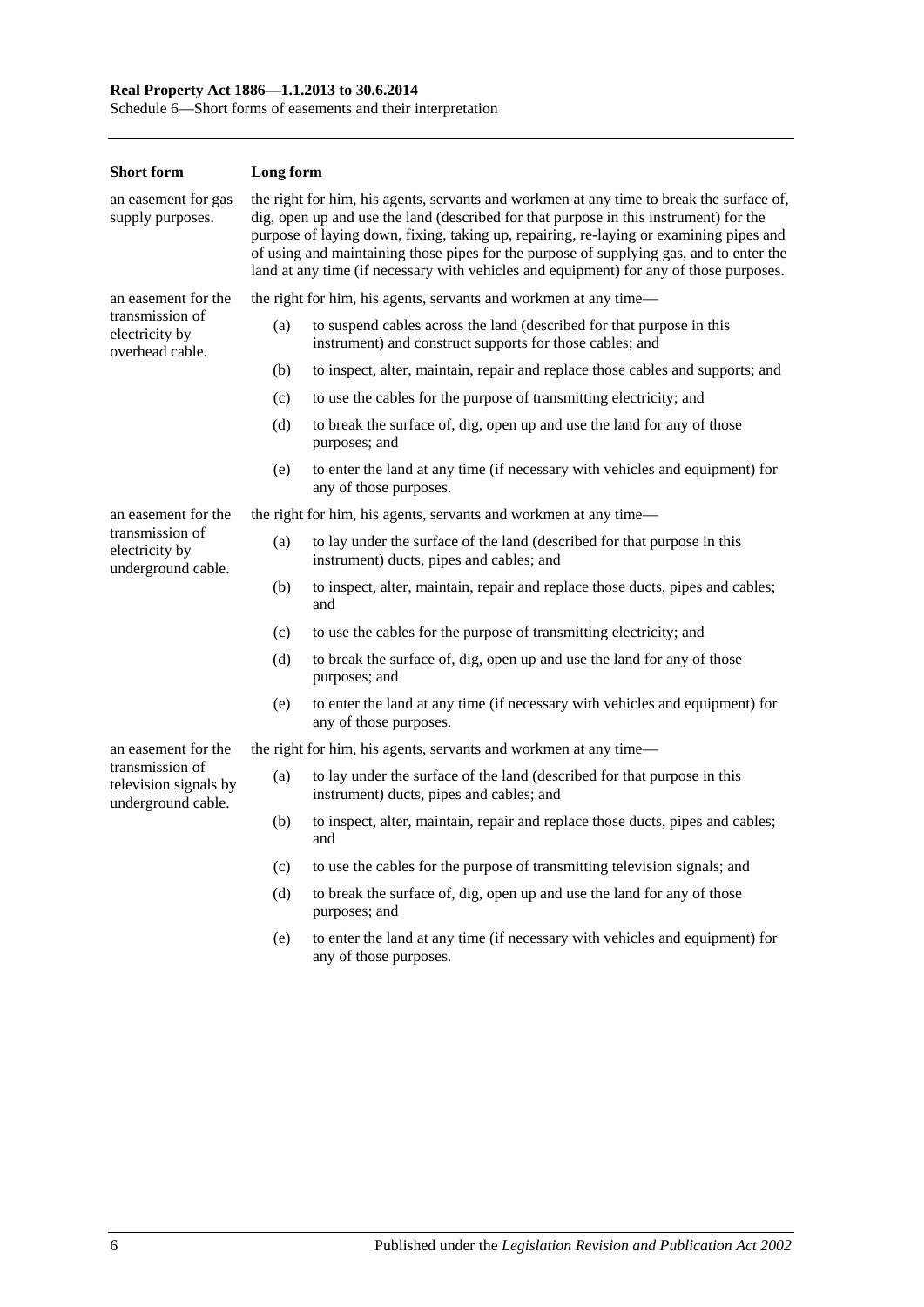| <b>Short</b> form                                                                                                                                                                                                                    | Long form                                                                                                                                                                                                                                                                                                                                                       |                                                                                                                                                                                                                                   |  |
|--------------------------------------------------------------------------------------------------------------------------------------------------------------------------------------------------------------------------------------|-----------------------------------------------------------------------------------------------------------------------------------------------------------------------------------------------------------------------------------------------------------------------------------------------------------------------------------------------------------------|-----------------------------------------------------------------------------------------------------------------------------------------------------------------------------------------------------------------------------------|--|
| an easement for the                                                                                                                                                                                                                  |                                                                                                                                                                                                                                                                                                                                                                 | the right personally or by servants or agents at any time—                                                                                                                                                                        |  |
| transmission of<br>telecommunication<br>signals by                                                                                                                                                                                   | (a)                                                                                                                                                                                                                                                                                                                                                             | to lay under the surface of the land (described for that purpose in this<br>instrument) ducts, pipes and cables; and                                                                                                              |  |
| underground cable.                                                                                                                                                                                                                   | (b)                                                                                                                                                                                                                                                                                                                                                             | to inspect, alter, maintain, repair and replace those ducts, pipes and cables;<br>and                                                                                                                                             |  |
|                                                                                                                                                                                                                                      | (c)                                                                                                                                                                                                                                                                                                                                                             | to use the cables for the purposes of receiving and transmitting<br>telecommunication signals; and                                                                                                                                |  |
|                                                                                                                                                                                                                                      | (d)                                                                                                                                                                                                                                                                                                                                                             | to break the surface of, dig, open up and use the land for any of those<br>purposes; and                                                                                                                                          |  |
|                                                                                                                                                                                                                                      | (e)                                                                                                                                                                                                                                                                                                                                                             | to enter the land at any time (if necessary with vehicles and equipment) for<br>any of those purposes.                                                                                                                            |  |
| an easement for the                                                                                                                                                                                                                  |                                                                                                                                                                                                                                                                                                                                                                 | the right personally or by servants or agents at any time—                                                                                                                                                                        |  |
| transmission of<br>telecommunication<br>signals by overhead                                                                                                                                                                          | (a)                                                                                                                                                                                                                                                                                                                                                             | to suspend cables across the land (described for that purpose in this<br>instrument) and construct supports for those cables; and                                                                                                 |  |
| cable.                                                                                                                                                                                                                               | (b)                                                                                                                                                                                                                                                                                                                                                             | to inspect, alter, maintain, repair and replace those cables and supports; and                                                                                                                                                    |  |
|                                                                                                                                                                                                                                      | (c)                                                                                                                                                                                                                                                                                                                                                             | to use the cables for the purposes of receiving and transmitting<br>telecommunication signals; and                                                                                                                                |  |
|                                                                                                                                                                                                                                      | (d)                                                                                                                                                                                                                                                                                                                                                             | to break the surface of, dig, open up and use the land for any of those<br>purposes; and                                                                                                                                          |  |
|                                                                                                                                                                                                                                      | (e)                                                                                                                                                                                                                                                                                                                                                             | to enter the land at any time (if necessary with vehicles and equipment) for<br>any of those purposes.                                                                                                                            |  |
| party wall rights.                                                                                                                                                                                                                   | the right to use the party wall (described for that purpose in this instrument) for the<br>support of the walls, floors, ceilings, roofs or other parts of any building built or<br>placed on the dominant land.                                                                                                                                                |                                                                                                                                                                                                                                   |  |
| and gutters.                                                                                                                                                                                                                         | an easement for eaves the right for him, his agents, servants and workmen at any time to construct, inspect,<br>alter, maintain, repair, replace and use eaves, gutters and downpipes over the land<br>(described for that purpose in this instrument) and to enter the land (described for that<br>purpose in this instrument) at any time for those purposes. |                                                                                                                                                                                                                                   |  |
| an easement for                                                                                                                                                                                                                      |                                                                                                                                                                                                                                                                                                                                                                 | the right personally or by servants or agents at any time—                                                                                                                                                                        |  |
| support.                                                                                                                                                                                                                             |                                                                                                                                                                                                                                                                                                                                                                 | (a) to erect an embankment, wall or other structure on the land (described for<br>that purpose in this instrument) to support, or for the support of, the<br>dominant land and any building or other structure erected on it; and |  |
|                                                                                                                                                                                                                                      | (b)                                                                                                                                                                                                                                                                                                                                                             | to inspect, alter, maintain, repair and replace that embankment, wall or other<br>structure; and                                                                                                                                  |  |
|                                                                                                                                                                                                                                      | (c)                                                                                                                                                                                                                                                                                                                                                             | to break the surface of, dig, open up and use the land for any of those<br>purposes; and                                                                                                                                          |  |
|                                                                                                                                                                                                                                      | (d)                                                                                                                                                                                                                                                                                                                                                             | to enter the land at any time (if necessary with vehicles and equipment) for<br>any of those purposes.                                                                                                                            |  |
| vehicle.                                                                                                                                                                                                                             | an easement to park a the right personally and for his or her invitees, licensees, servants, agents or tenants to<br>use the land (described for that purpose in this instrument) at any time for the purpose<br>of parking a vehicle and to enter the land, with a vehicle, at any time for that purpose.                                                      |                                                                                                                                                                                                                                   |  |
| the right personally and for his or her invitees, licensees, servants, agents or tenants to<br>a right-of-way on<br>use the land (described for that purpose in this instrument) at any time to pass and<br>foot.<br>repass on foot. |                                                                                                                                                                                                                                                                                                                                                                 |                                                                                                                                                                                                                                   |  |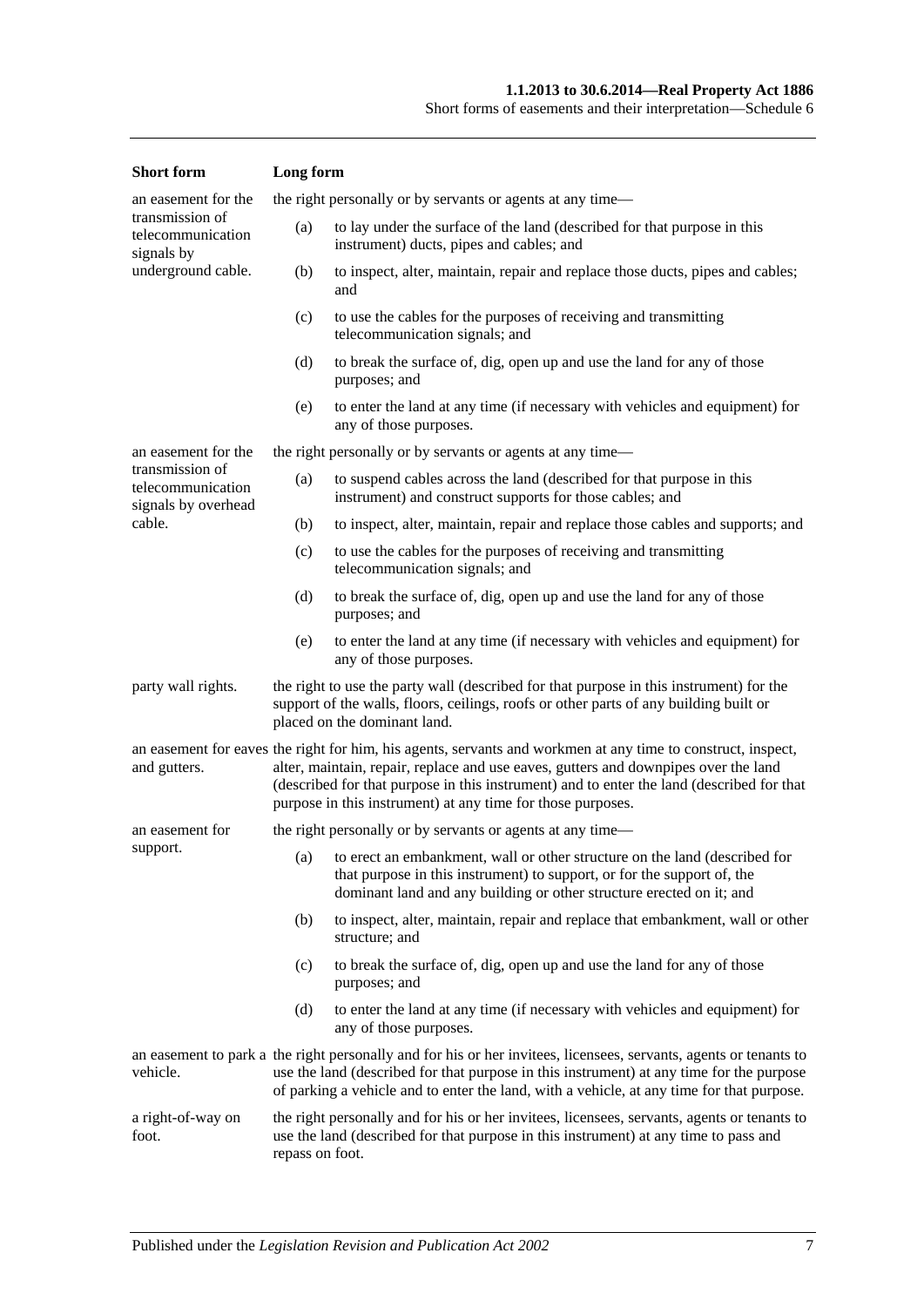## <span id="page-135-0"></span>**Schedule 16—Short forms of covenants and their interpretation**

#### **Short form. Covenant at length.**

1. The mortgagor or encumbrancer will insure: The mortgagor or encumbrancer will insure, and during the continuance of this mortgage keep insured, against loss or damage by fire, in the name of the mortgagee or encumbrancee, in some public insurance office to be approved by the mortgagee or encumbrancee, to the amount of their full value, all buildings and erections which shall for the time being be erected on the mortgaged land, and shall be of a nature or kind capable of being so insured, and will when required by the mortgagee or encumbrancee deposit with him the policy of every such insurance, and within seven days after each premium shall become payable the receipt for such premium, and if default shall be made in the observance or performance of this covenant, it shall be lawful for the mortgagee or encumbrancee, without prejudice, nevertheless to and concurrently with the power granted him by this mortgage and by the *[Real Property Act](http://www.legislation.sa.gov.au/index.aspx?action=legref&type=act&legtitle=Real%20Property%20Act%201886) 1886*, so to insure such buildings and erections, and the costs of such insurance shall be a debt from the mortgagor or encumbrancer to the mortgagee or encumbrancee, and shall be added to the principal moneys hereby secured, and shall, during the continuance of this mortgage, be a charge upon the mortgaged land, and bear interest at the same rate as the said principal moneys, and all moneys which shall be received by virtue of any such insurance as aforesaid, shall, at the option of the mortgagee or encumbrancee, be laid out in making good the loss or damage in respect of which the same shall be received or be applied by the mortgagee or encumbrancee in or towards satisfaction of the moneys hereby secured.

2. The lessee will insure:The lessee will insure, and during the continuance of this lease keep insured, against loss or damage by fire, in the joint names of the lessor and the lessee, in some public insurance office to be approved by the lessor, to the amount of their full value, all buildings and erections which shall for the time being be erected on the land hereby leased, and shall be of a nature or kind capable of being so insured, and will, when required by the lessor, deposit with him the policy of every such insurance, and within seven days after each premium shall become due the receipt for such premium, and on any breach or non-observance of this covenant the lessor may, without prejudice to and concurrently with the other powers granted to him by the lease and the *[Real Property Act](http://www.legislation.sa.gov.au/index.aspx?action=legref&type=act&legtitle=Real%20Property%20Act%201886) 1886*, so insure such buildings and erections, and the costs of effecting such insurance shall be added to the rent hereby reserved, and shall be a charge upon the said leased land, and recoverable by action or distress in the same manner as the said rent is recoverable. All moneys which shall be received under or by virtue of any such insurance as aforesaid shall be laid out and expended in making good the loss or damage in respect of which the same shall be received.

- 3. The lessee will paint The lessee will, in every alternate year during the currency of this lease, paint all outside every alternate year: the outside woodwork and ironwork belonging to the premises hereby leased, with two coats of proper oil colours, in a workmanlike manner.
- 4. The lessee will paint The lessee will, in every third year during the currency of this lease, paint the and paper inside everyinside wood, iron, and other work belonging to the premises hereby leased, and third year: now or usually painted, with two coats of proper oil colours, in a workmanlike manner, and also re-paper, with paper of the quality now used, such parts of the said premises as are now papered, and also wash, stop, whiten, or colour such parts of the said premises as are now washed, stopped, whitened, or coloured respectively.
- 5. The lessee will fence: The lessee will, during the continuance of this lease, erect and put up a good and substantial fence on the boundaries of the said leased land upon which no substantial fence now exists.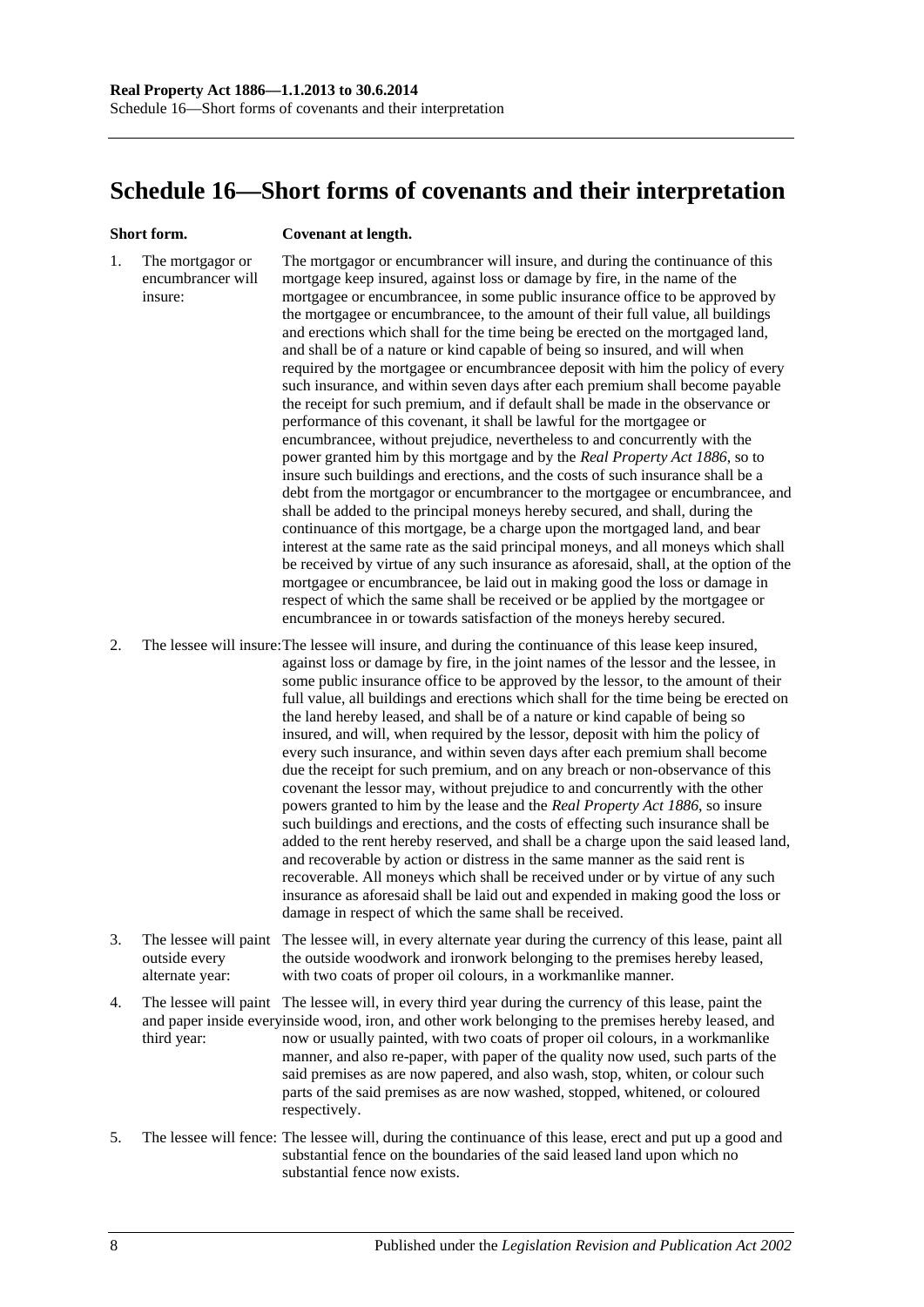| Short form. |                                                                                                                      | <b>Covenant at length.</b>                                                                                                                                                                                                                                                                                                                                                                                                                                                                                                                                                                                                                                                                                                                                                                                                                                                                                                                                                                                                                                                                                                                                                                                                                                                                                                                                                                                                                                                                                                                                                                                                                                                                                                                                                                                                                                                                                                                                                                                                                                                                                                                                                                                                       |  |  |  |
|-------------|----------------------------------------------------------------------------------------------------------------------|----------------------------------------------------------------------------------------------------------------------------------------------------------------------------------------------------------------------------------------------------------------------------------------------------------------------------------------------------------------------------------------------------------------------------------------------------------------------------------------------------------------------------------------------------------------------------------------------------------------------------------------------------------------------------------------------------------------------------------------------------------------------------------------------------------------------------------------------------------------------------------------------------------------------------------------------------------------------------------------------------------------------------------------------------------------------------------------------------------------------------------------------------------------------------------------------------------------------------------------------------------------------------------------------------------------------------------------------------------------------------------------------------------------------------------------------------------------------------------------------------------------------------------------------------------------------------------------------------------------------------------------------------------------------------------------------------------------------------------------------------------------------------------------------------------------------------------------------------------------------------------------------------------------------------------------------------------------------------------------------------------------------------------------------------------------------------------------------------------------------------------------------------------------------------------------------------------------------------------|--|--|--|
| 6.          | The lessee will<br>cultivate:                                                                                        | The lessee will, during the continuance of this lease, cultivate, use, and manage<br>all such parts of the land hereby leased as are or shall be broken up or converted<br>into tillage in a proper and husbandmanlike manner, and will not impoverish or<br>waste the same.                                                                                                                                                                                                                                                                                                                                                                                                                                                                                                                                                                                                                                                                                                                                                                                                                                                                                                                                                                                                                                                                                                                                                                                                                                                                                                                                                                                                                                                                                                                                                                                                                                                                                                                                                                                                                                                                                                                                                     |  |  |  |
| 7.          | The lessee will not<br>use the premises as a<br>shop:                                                                | The lessee will not convert, use, or occupy the premises hereby leased, or any<br>part thereof, into or as a shop, warehouse, or other place for carrying on any trade<br>or business whatsoever, or permit or suffer the said premises, or any part thereof,<br>to be used for any such purposes or otherwise than as a private dwelling-house,<br>without the consent in writing of the lessor.                                                                                                                                                                                                                                                                                                                                                                                                                                                                                                                                                                                                                                                                                                                                                                                                                                                                                                                                                                                                                                                                                                                                                                                                                                                                                                                                                                                                                                                                                                                                                                                                                                                                                                                                                                                                                                |  |  |  |
| 8.          | The lessee will not<br>carry on offensive<br>trades:                                                                 | The lessee will not during the continuance of this lease use, exercise, or carry on,<br>or permit or suffer to be used, exercised, or carried on, upon the premises hereby<br>leased, or any part thereof, any noxious, noisome, or offensive art, trade,<br>business, occupation, or calling, or do, permit, or suffer any act, matter, or thing<br>whatsoever upon the said premises, or any part thereof, which shall or may be or<br>grow to the annoyance, nuisance, grievance, damage, or disturbance of the<br>occupiers or owners of the adjoining lands and hereditaments of any of them.                                                                                                                                                                                                                                                                                                                                                                                                                                                                                                                                                                                                                                                                                                                                                                                                                                                                                                                                                                                                                                                                                                                                                                                                                                                                                                                                                                                                                                                                                                                                                                                                                               |  |  |  |
| 9.          | The lessee will not<br>without leave assign<br>or sublet:                                                            | The lessee will not assign, transfer, demise, sublet, or set over, or otherwise by<br>any act or deed procure the leased land, or any part thereof, to be assigned,<br>transferred, demised, sublet, or set over unto any person whomsoever, without the<br>consent in writing of the lessor first had and obtained.                                                                                                                                                                                                                                                                                                                                                                                                                                                                                                                                                                                                                                                                                                                                                                                                                                                                                                                                                                                                                                                                                                                                                                                                                                                                                                                                                                                                                                                                                                                                                                                                                                                                                                                                                                                                                                                                                                             |  |  |  |
| 10.         | timber:                                                                                                              | The lessee will not cut The lessee will not cut down, fell, injure, or destroy any growing or living timber<br>or timber-like trees standing or being upon the leased land, without the consent in<br>writing of the lessor.                                                                                                                                                                                                                                                                                                                                                                                                                                                                                                                                                                                                                                                                                                                                                                                                                                                                                                                                                                                                                                                                                                                                                                                                                                                                                                                                                                                                                                                                                                                                                                                                                                                                                                                                                                                                                                                                                                                                                                                                     |  |  |  |
| 11.         | The lessee will carry<br>on the business of a<br>renewal for licence,<br>and will facilitate<br>transfer of licence: | The lessee will at all times, during the continuance of this lease, use, exercise and<br>carry on in and upon the leased premises the trade or business of a licensed<br>publican, and conduct victualler or publican, and retailer of spirits, wines, ales, beer, and porter, and<br>the same in an orderly keep open and use the messuage, tenement, or inn, and buildings upon the leased<br>manner; will apply forland as and for an inn, or public-house for the reception, accommodation, and<br>entertainment of travellers, guests, and other persons resorting thereto or<br>frequenting the same, and manage and conduct such trade or business in a quiet<br>and orderly manner, and will not do, or commit, or permit, or suffer to be done or<br>committed, any act, matter, or thing whatsoever whereby or by means whereof<br>any licence shall or may be forfeited or become void or liable to be taken away,<br>suppressed, or suspended in any manner howsoever; and also will from time to<br>time during the continuance of this lease, at the proper times for that purpose,<br>apply for and endeavour to obtain, at his own expense, all such licences as are or<br>may be necessary for carrying on the said trade or business of a licensed<br>victualler or publican in and upon the said leased premises and keeping the said<br>messuage, tenement, or inn open as and for an inn or public-house as aforesaid;<br>and also will at, or if necessary before, the expiration or other sooner<br>determination of this lease, sign and give such notice or notices for renewal or<br>transfer of any licence as may be requisite or as may be desired by the lessor, and<br>allow such notice or notices for renewal or transfer of any licence as may be<br>required by law to be affixed to the said messuage, tenement, or inn, to be thereto<br>affixed and remain so affixed during such time or times as shall be necessary or<br>expedient in that behalf, and generally will do all such further acts, matters, and<br>things as shall be necessary to enable the lessor, or any person authorised by him,<br>to obtain the renewal of any licence, or any new licence, or the transfer of any |  |  |  |

licence then existing and in force.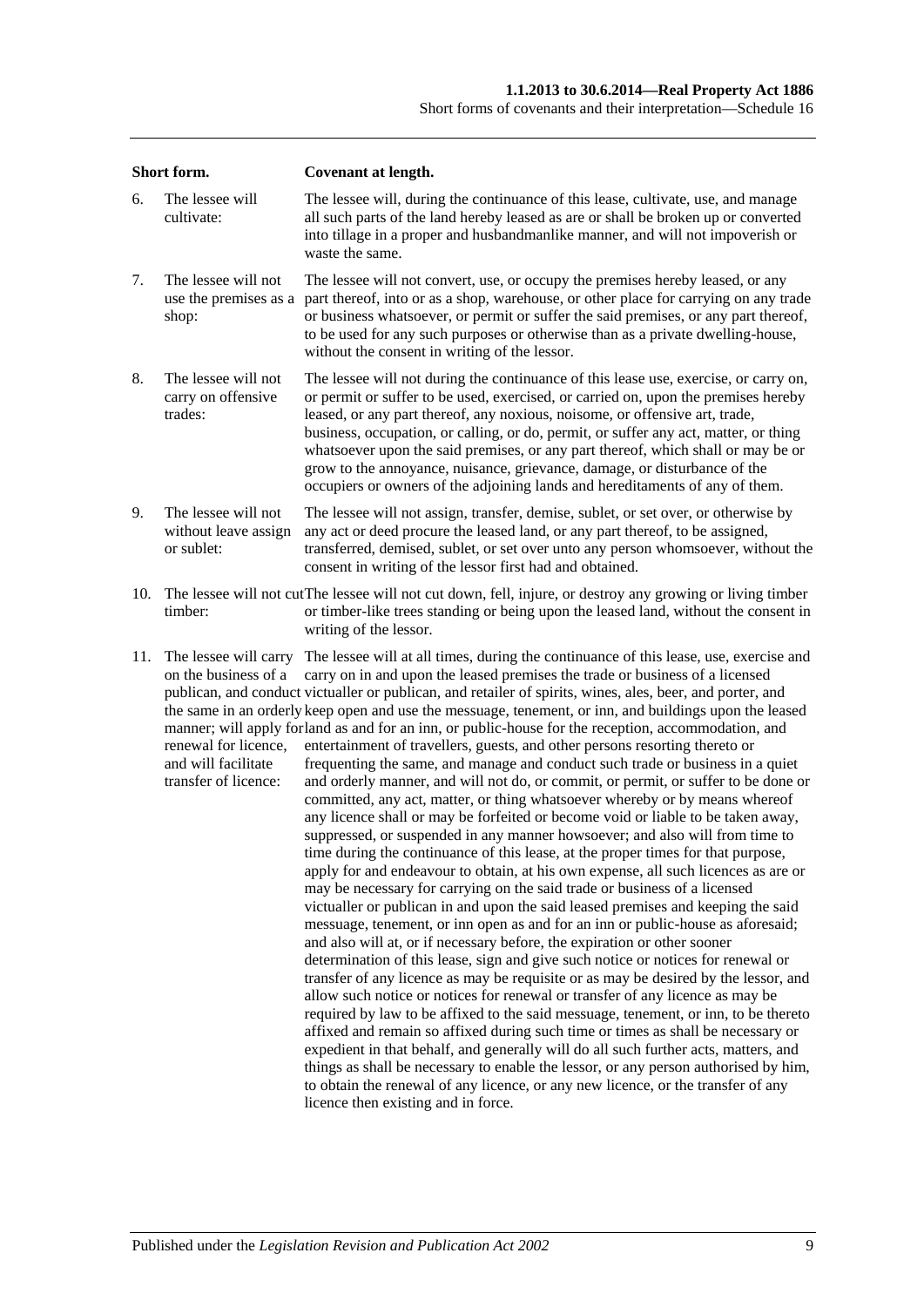# <span id="page-137-1"></span>**Schedule 17—Short form of exception of mines and minerals and its interpretation**

(Section 266)

Except and always reserved to his heirs, executors, administrators, and assigns, all coals, seams of coal, mines, minerals, and quarries of stone and slate which now are, or at any time hereafter may be found in, upon, or under the said land and premises, with full liberty of ingress, egress, and regress, at all times, to and for the said his heirs, executors, administrators, and assigns, and his or their agents, servants, and workmen, and all others to be by him or them authorised, at all times, with or without horses and other cattle, carts, or other carriages, laden or unladen, engines, machinery, and all necessary implements and things, into, upon, and from the said lands and premises, and every or any part thereof, and full right there to view, survey, dig for, work, store, carry away, sell and dispose of the said coals, mines, minerals, and quarries of stone and slate; and also for the purposes aforesaid, to erect steam-engines and other machinery, with the buildings necessary thereto, and to sink pits, make waggon-ways, and use all other inventions and means for draining, sinking, storing, leading, carrying away, selling and disposing of such coals, mines, minerals, stone, and slate, doing or suffering to be done as little damage as possible in the exercise of the said liberties and rights, and paying and allowing to his heirs, executors, administrators, and assigns, a reasonable compensation for damage to the surface of the said land, or any buildings or fences thereon.

## <span id="page-137-0"></span>**Schedule 22—Summons by Registrar-General**

In the matter of the Real Property Act 1886.

AB *[here insert addition]* is hereby summoned to appear before me at the Lands Titles Office. the  $.20$  $\alpha$ n day of of the clock in the [fore *or* after] noon, then and there [*here insert* **at** purpose of summons and described the documents or instruments (if any) required to be produced].

Given under my hand and seal the

day of

Registrar-General (LS)

 $.20$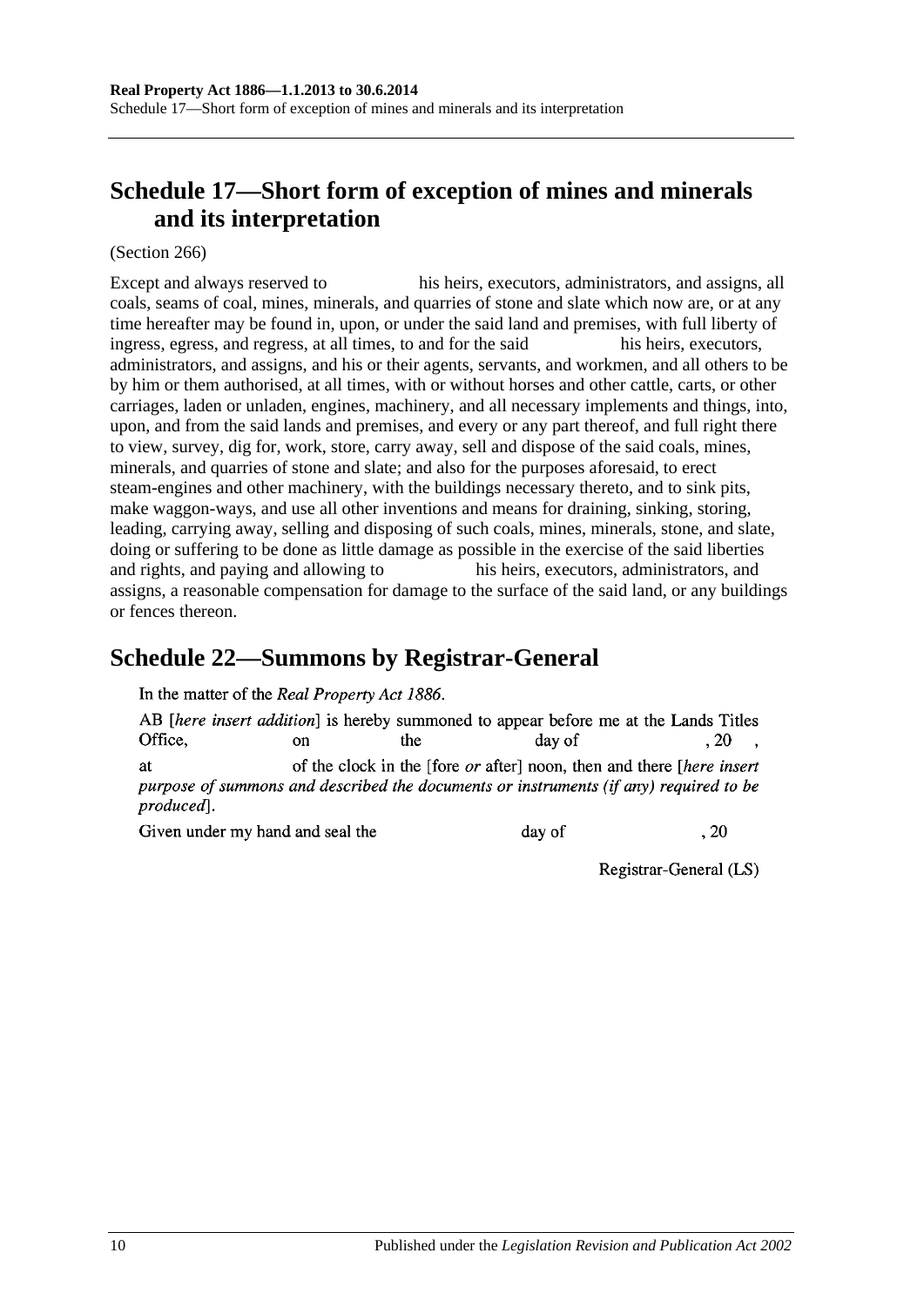## **Legislative history**

## **Notes**

• This version is comprised of the following:

| Part 1    | 1.6.2009  |
|-----------|-----------|
| Part 2    | 1.6.2009  |
| Part 3    | 1.2.2010  |
| Part 4    | 1.2.2010  |
| Part 5    | 27.9.2012 |
| Part 6    | 1.6.2009  |
| Part 7    | 1.6.2009  |
| Part 7A   | 1.2.2010  |
| Part 8    | 1.6.2009  |
| Part 9    | 27.9.2012 |
| Part 10   | 1.6.2009  |
| Part 11   | 1.6.2009  |
| Part 12   | 1.2.2010  |
| Part 13   | 1.6.2009  |
| Part 14   | 1.6.2009  |
| Part 15   | 1.6.2009  |
| Part 16   | 1.6.2009  |
| Part 17   | 1.6.2009  |
| Part 18   | 1.6.2009  |
| Part 19   | 1.6.2009  |
| Part 19A  | 1.6.2009  |
| Part 19AB | 1.1.2013  |
| Part 20   | 1.6.2009  |
| Part 21   | 1.6.2009  |
| Schedules | 1.6.2009  |
|           |           |

- Amendments of this version that are uncommenced are not incorporated into the text.
- Please note—References in the legislation to other legislation or instruments or to titles of bodies or offices are not automatically updated as part of the program for the revision and publication of legislation and therefore may be obsolete.
- Earlier versions of this Act (historical versions) are listed at the end of the legislative history.
- For further information relating to the Act and subordinate legislation made under the Act see the Index of South Australian Statutes or www.legislation.sa.gov.au.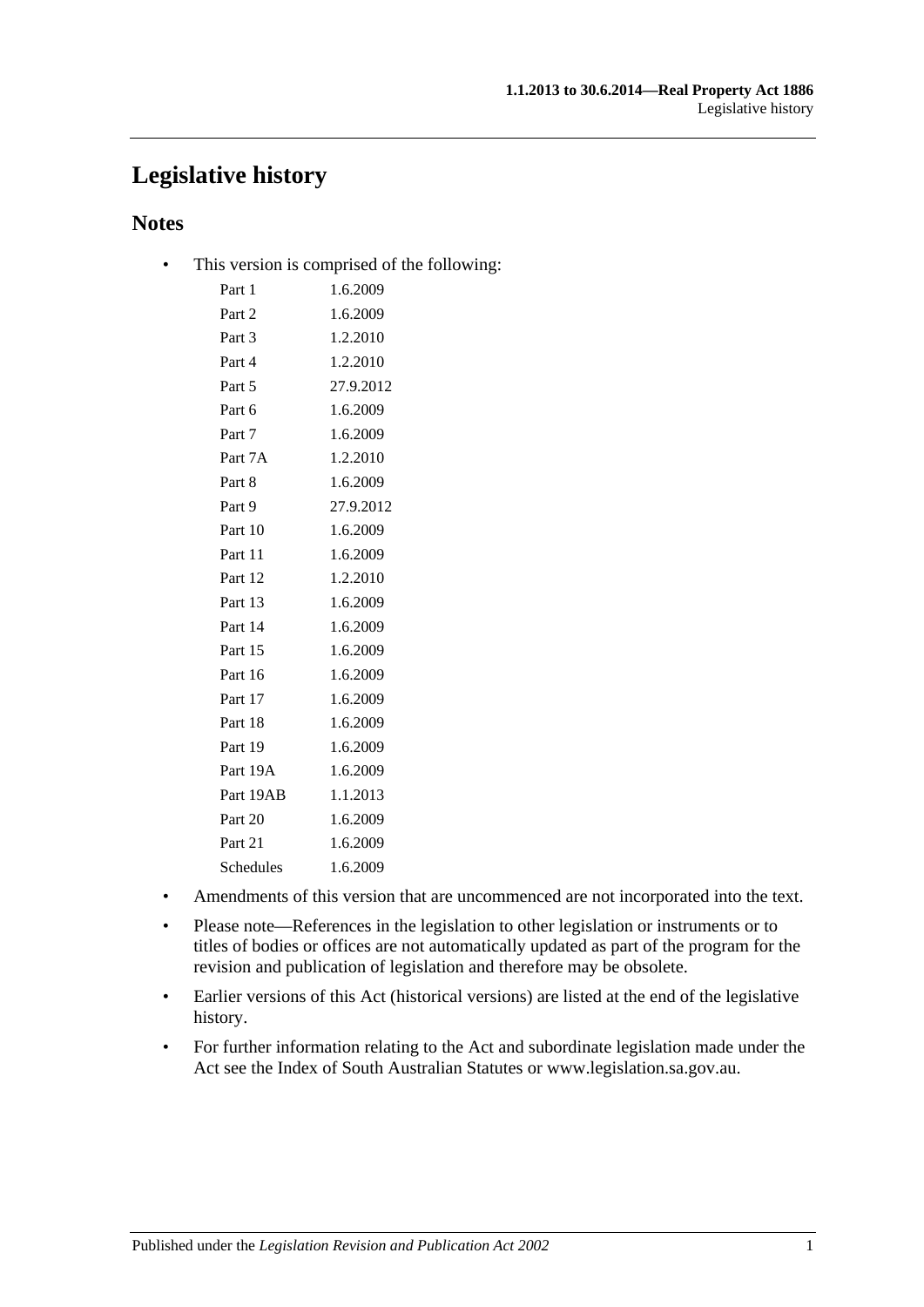# **Principal Act and amendments**

## New entries appear in bold.

| Year | No   | Title                                                             | Assent     | Commencement                                                                                      |
|------|------|-------------------------------------------------------------------|------------|---------------------------------------------------------------------------------------------------|
| 1886 | 380  | The Real Property Act 1886                                        | 17.11.1886 | $1.1.1887: s$ 9                                                                                   |
| 1887 | 403  | The Real Property Act Amendment<br>Act 1887                       | 16.11.1887 | 16.11.1887                                                                                        |
| 1893 | 569  | The Real Property Act Amendment<br>Act 1893                       | 23.12.1893 | 23.12.1893                                                                                        |
| 1896 | 657  | The Licensed Surveyors Act 1896                                   | 19.12.1896 | 19.12.1896                                                                                        |
| 1919 | 1415 | Real Property Act Amendment<br>Act 1919                           | 4.12.1919  | 4.12.1919                                                                                         |
| 1927 | 1806 | Real Property Act Amendment<br>Act 1927                           | 30.11.1927 | 30.11.1927                                                                                        |
| 1929 | 1945 | Town Planning Act 1929                                            | 15.1.1930  | 15.1.1930 (Gazette 16.1.1930 p69)                                                                 |
| 1935 | 2246 | <b>Statute Law Revision Act 1935</b>                              | 19.12.1935 | 19.12.1935                                                                                        |
| 1936 | 2293 | <b>Statute Law Revision Act 1936</b>                              | 8.10.1936  | 8.10.1936                                                                                         |
| 1939 | 36   | <b>Real Property Act Amendment</b><br>Act 1939                    | 14.12.1939 | 1.2.1940 (Gazette 11.1.1940 p33<br>republished Gazette 18.1.1940 p70)                             |
| 1945 | -39  | <b>Real Property Act Amendment</b><br>Act 1945                    | 17.1.1946  | 17.1.1946                                                                                         |
| 1960 | 44   | <b>Real Property Act Amendment</b><br>Act 1960                    | 10.11.1960 | 10.11.1960                                                                                        |
| 1961 | 37   | <b>Real Property Act Amendment</b><br>Act 1961                    | 9.11.1961  | 9.11.1961                                                                                         |
| 1963 | 46   | <b>Real Property Act Amendment</b><br>Act 1963                    | 28.11.1963 | 28.11.1963                                                                                        |
| 1967 | 37   | Real Property Act Amendment (Strata 14.9.1967<br>Titles) Act 1967 |            | 22.2.1968 (Gazette 22.2.1968 p515)                                                                |
| 1969 | 30   | <b>Real Property Act Amendment</b><br>Act 1969                    | 2.10.1969  | 29.1.1970 (Gazette 24.12.1969 p2098)                                                              |
| 1972 | 116  | <b>Real Property Act Amendment</b><br>Act 1972                    | 23.11.1972 | 15.1.1973 (Gazette 21.12.1972 p2722)<br>except ss 8 and 12-24.6.1974 (Gazette<br>30.5.1974 p2096) |
| 1972 | 130  | Real Property Act Amendment Act<br>$(No. 2)$ 1972                 | 30.11.1972 | 7.12.1972 (Gazette 7.12.1972 p2538)                                                               |
| 1974 | 42   | <b>Statute Law Revision Act 1974</b>                              | 11.4.1974  | 11.4.1974                                                                                         |
| 1975 | 12   | <b>Real Property Act Amendment</b><br>Act 1975                    | 20.3.1975  | 24.4.1975 (Gazette 24.4.1975 p1626)                                                               |
| 1978 | 116  | <b>Real Property Act Amendment</b><br>Act 1978                    | 7.12.1978  | 7.12.1978                                                                                         |
| 1979 | 51   | <b>Real Property Act Amendment</b><br>Act 1979                    | 22.3.1979  | 3.5.1979 (Gazette 3.5.1979 p1310)                                                                 |
| 1980 | 32   | <b>Statutes Amendment (Property)</b><br>Act 1980                  | 17.4.1980  | 22.5.1980 (Gazette 22.5.1980 p1373)                                                               |
| 1980 | 68   | <b>Real Property Act Amendment</b><br>Act 1980                    | 13.11.1980 | 13.11.1980                                                                                        |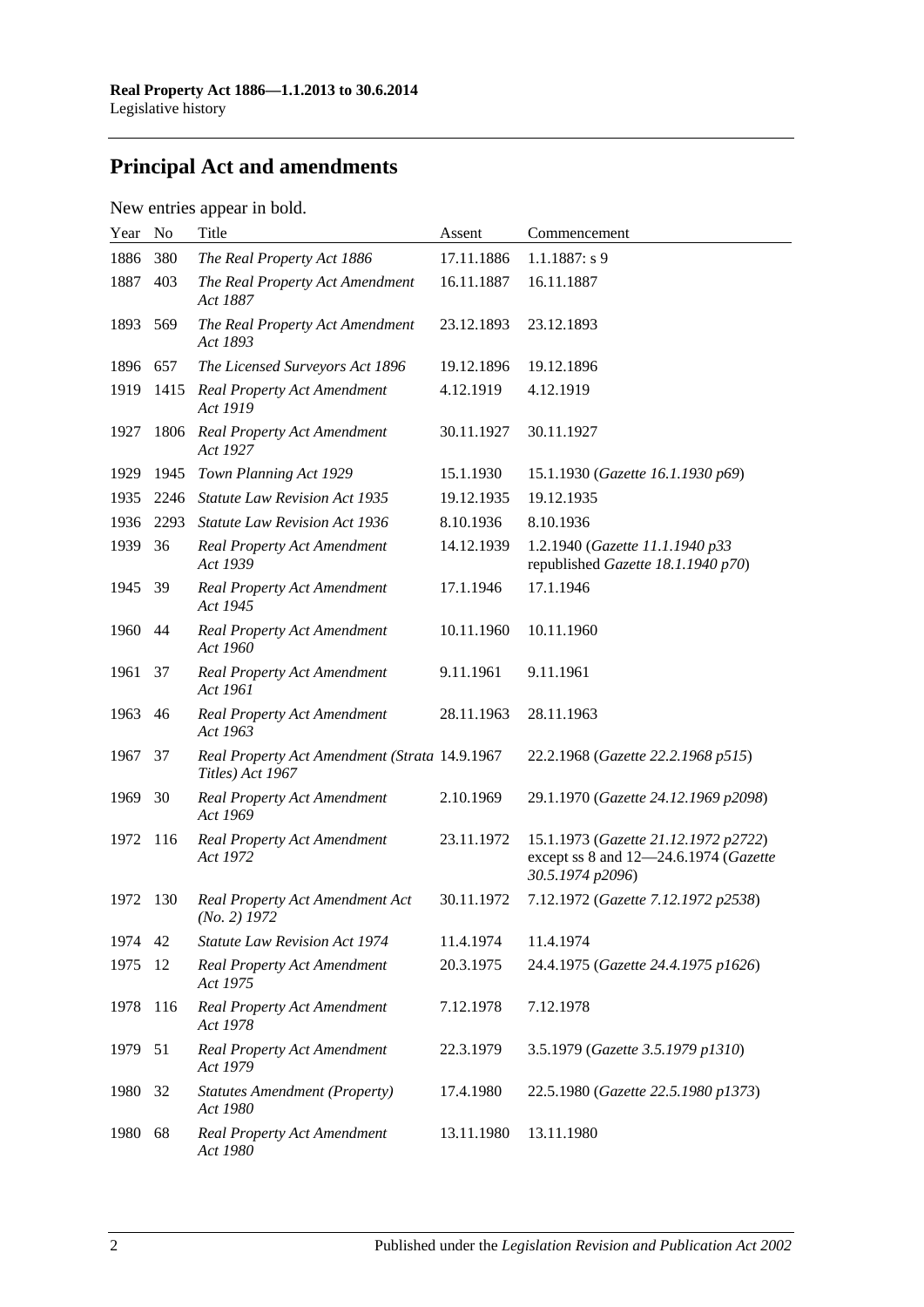| 1982 23 |    | <b>Real Property Act Amendment</b><br>Act 1982                                                                | 18.3.1982  | 4.11.1982 (Gazette 4.11.1982 p1567)                                                                                                        |
|---------|----|---------------------------------------------------------------------------------------------------------------|------------|--------------------------------------------------------------------------------------------------------------------------------------------|
| 1982 62 |    | <b>Statutes Amendment (Planning)</b><br>Act 1982                                                              | 1.7.1982   | 4.11.1982 (Gazette 4.11.1982 p1304)                                                                                                        |
| 1983    | 56 | Real Property Act Amendment<br>Act 1983                                                                       | 16.6.1983  | 1.7.1983 (Gazette 30.6.1983 p1760)<br>except ss 3-10, 13-15-26.4.1984<br>(Gazette 15.3.1984 p642)                                          |
| 1983    | 96 | Real Property Act Amendment Act<br>$(No. 2)$ 1983                                                             | 15.12.1983 | 4.11.1982: s 2                                                                                                                             |
| 1985    | 20 | <b>Real Property Act Amendment</b><br>Act 1985                                                                | 14.3.1985  | 18.11.1985 (Gazette 17.10.1985 p1126)                                                                                                      |
| 1985 51 |    | Real Property Act Amendment Act<br>$(No. 2)$ 1985                                                             | 30.5.1985  | 12.9.1985 (Gazette 8.8.1985 p334)                                                                                                          |
| 1987    | 20 | <b>Real Property Act Amendment</b><br>Act 1987                                                                | 16.4.1987  | 16.4.1987                                                                                                                                  |
| 1987    | 69 | Real Property Act Amendment Act<br>$(No. 2)$ 1987                                                             | 29.10.1987 | 1.8.1988 (Gazette 7.7.1988 p197)                                                                                                           |
| 1988    | 13 | Strata Titles Act 1988                                                                                        | 7.4.1988   | 1.9.1988 (Gazette 21.7.1988 p420)                                                                                                          |
| 1990    | 9  | <b>Real Property Act Amendment</b><br>Act 1990                                                                | 12.4.1990  | 21.5.1990 (Gazette 17.5.1990 p1358)                                                                                                        |
| 1990    | 32 | Real Property Act Amendment Act<br>$(No. 2)$ 1990                                                             | 26.4.1990  | 2.8.1990 (Gazette 2.8.1990 p480)                                                                                                           |
| 1992    | 13 | Real Property (Survey Act)<br><b>Amendment Act 1992</b>                                                       | 16.4.1992  | 18.2.1993 (Gazette 18.2.1993 p600)                                                                                                         |
| 1992    | 23 | Real Property (Transfer of Allotments) 14.5.1992<br>Amendment Act 1992                                        |            | 21.5.1992 (Gazette 21.5.1992 p1468)                                                                                                        |
| 1992 26 |    | <b>Statutes Amendment</b><br>(Attorney-General's Portfolio)<br>Act 1992                                       | 14.5.1992  | 6.7.1992 (Gazette 2.7.1992 p209)                                                                                                           |
| 1993 54 |    | <b>Statutes Repeal and Amendment</b><br>(Development) Act 1993                                                | 27.5.1993  | 15.1.1994 (Gazette 27.10.1993 p1889)                                                                                                       |
| 1994    | 11 | Real Property (Miscellaneous)<br>Amendment Act 1994                                                           | 5.5.1994   | 8.9.1994 (Gazette 8.9.1994 p728) except<br>ss $12 \& 13$ and Sch 1 (cll 2-4) (as<br>inserted by s 16)-1.9.1995 (Gazette<br>31.8.1995 p552) |
| 1994    | 54 | Real Property (Variation and<br><b>Extinguishment of Easements)</b><br>Amendment Act 1994                     | 15.9.1994  | 15.9.1994 (Gazette 15.9.1994 p780)                                                                                                         |
| 1994 59 |    | Criminal Law Consolidation (Felonies 27.10.1994<br>and Misdemeanours) Amendment<br>Act 1994                   |            | 1.1.1995 (Gazette 8.12.1994 p1942)                                                                                                         |
| 1995    | 11 | Real Property (Witnessing and Land<br>Grants) Amendment Act 1995                                              | 23.3.1995  | 1.7.1995 (Gazette 15.6.1995 p2841)                                                                                                         |
| 1996    | 38 | <b>Statutes Amendment (Community</b><br>Titles) Act 1996                                                      | 9.5.1996   | ss 24-30-4.11.1996 (Gazette<br>31.10.1996 p1460)                                                                                           |
| 1999    |    | (159) Electricity Corporations<br>(Restructuring and Disposal)<br>Regulations 1999 (Gazette 29.7.1999<br>p626 |            | 29.7.1999: r 2                                                                                                                             |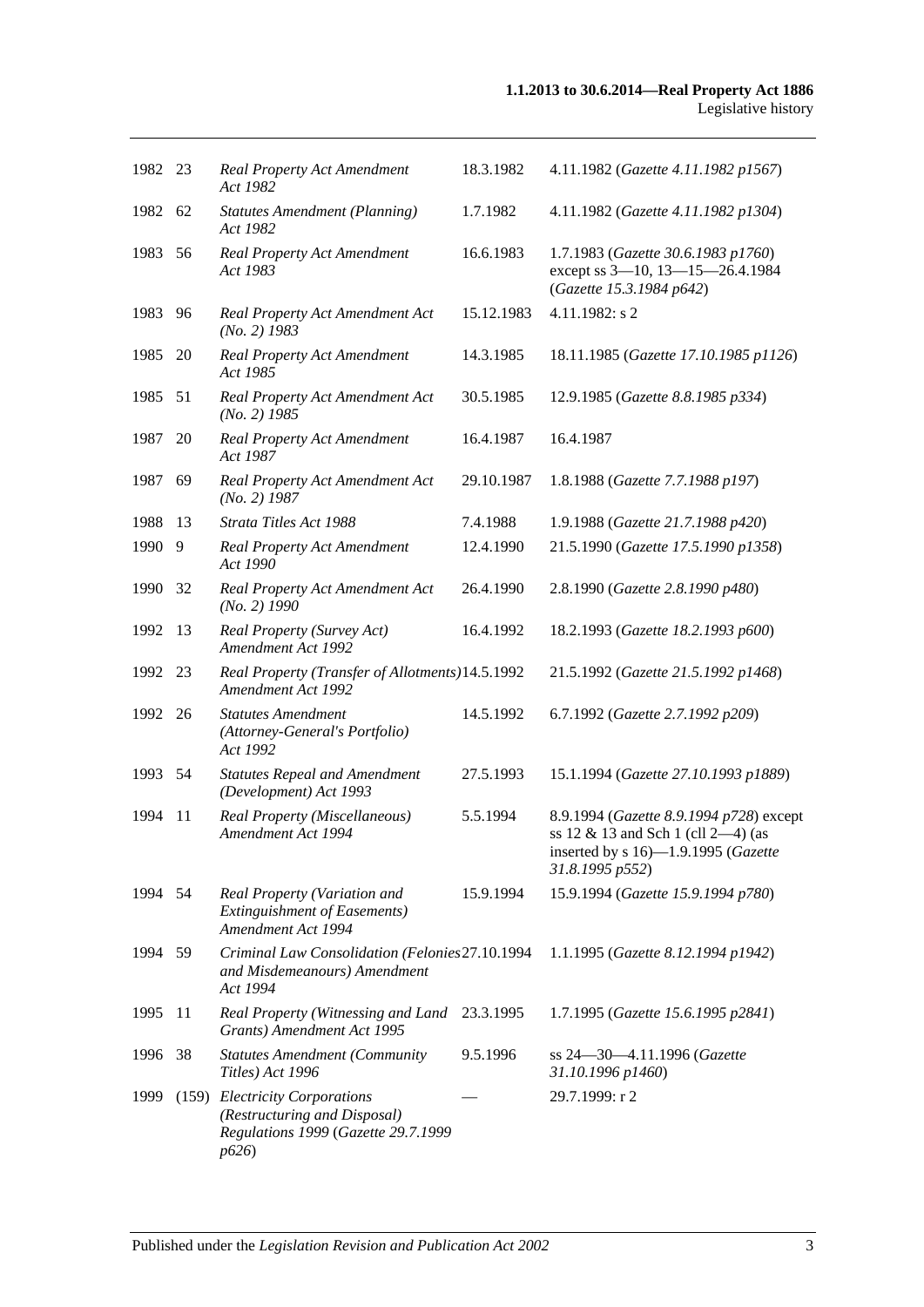#### **Real Property Act 1886—1.1.2013 to 30.6.2014** Legislative history

| 1999 64 |     | Local Government (Implementation)<br>Act 1999                                      | 18.11.1999 | s 8-1.1.2000 (Gazette 9.12.1999 p3113)                                                            |
|---------|-----|------------------------------------------------------------------------------------|------------|---------------------------------------------------------------------------------------------------|
| 2000    | 50  | <b>Forest Property Act 2000</b>                                                    | 20.7.2000  | 1.11.2001 (Gazette 27.9.2001 p4295)                                                               |
| 2000    | 57  | <b>Statutes Amendment and Repeal</b><br>(Attorney-General's Portfolio)<br>Act 2000 | 20.7.2000  | Pt 14 (s 29)-23.10.2000 (Gazette<br>19.10.2000 p2690)                                             |
| 2001    | 22  | Real Property (Fees) Amendment<br>Act 2001                                         | 14.6.2001  | $1.1.1975$ : s 2                                                                                  |
| 2002 33 |     | <b>Statutes Amendment</b><br>(Attorney-General's Portfolio)<br>Act 2002            | 28.11.2002 | Pt 9 ss 15 & 16-28.1.2000: s 2(2); ss 13,<br>14 & 17-3.3.2003 (Gazette 27.2.2003<br><i>p807</i> ) |
| 2003    | 44  | <b>Statute Law Revision Act 2003</b>                                               | 23.10.2003 | Sch 1-24.11.2003 (Gazette 13.11.2003<br>p4048)                                                    |
| 2005    | 56  | Justices of the Peace Act 2005                                                     | 17.11.2005 | Sch 2 (cl 44)-1.7.2006 (Gazette<br>22.6.2006 p2012)                                               |
| 2006    | 17  | <b>Statutes Amendment (New Rules of</b><br>Civil Procedure) Act 2006               | 6.7.2006   | Pt 64 (ss 194-203)-4.9.2006 (Gazette<br>17.8.2006 p2831)                                          |
| 2008    | -12 | <b>Statutes Amendment (Real Property)</b><br>Act 2008                              | 8.5.2008   | Pt 4 (ss 33-71)-1.6.2009 (Gazette<br>28.5.2009 p1843)                                             |
| 2009    | 84  | <b>Statutes Amendment (Public Sector</b><br>Consequential Amendments) Act 2009     | 10.12.2009 | Pt 129 (ss 292-297)-1.2.2010 (Gazette<br>28.1.2010 p320)                                          |
| 2012    | 9   | <b>Water Industry Act 2012</b>                                                     | 19.4.2012  | Sch 2 (cll 15 & 16)-1.1.2013 (Gazette<br>21.6.2012 p2837)                                         |
| 2012 35 |     | Real Property (Access to Information) 27.9.2012<br>Amendment Act 2012              |            | 27.9.2012                                                                                         |
| 2013    | 81  | Aboriginal Lands Trust Act 2013                                                    | 5.12.2013  | Sch 1 (cl 5)-1.7.2014 (Gazette 6.2.2014<br>p546)                                                  |

## **Provisions amended since 3 February 1976**

• Legislative history prior to 3 February 1976 appears in marginal notes and footnotes included in the consolidation of this Act contained in Volume 9 of The Public General Acts of South Australia 1837-1975 at page 190.

New entries appear in bold.

| Provision        | How varied                                                                                                                           | Commencement |
|------------------|--------------------------------------------------------------------------------------------------------------------------------------|--------------|
| Pt 1             | heading inserted by $44/2003$ s 3(1) (Sch 1)                                                                                         | 24.11.2003   |
| s <sub>2</sub>   | amended by 23/1982 s 3                                                                                                               | 4.11.1982    |
|                  | deleted by 13/1988 Sch 1                                                                                                             | 1.9.1988     |
| PtI              | heading deleted by $44/2003$ s $3(1)$ (Sch 1)                                                                                        | 24.11.2003   |
| s 3              |                                                                                                                                      |              |
| s(3(1))          | s 3 sentence commencing "In the construction"<br>designated as $s \frac{3(1)}{y} \frac{44}{2003} \frac{s \frac{3(1)}{5}}{h}$ (Sch 1) | 24.11.2003   |
| allotment        | inserted by $12/2008$ s 33                                                                                                           | 1.6.2009     |
| appropriate form | inserted by $51/1979$ s $3(a)$                                                                                                       | 3.5.1979     |
|                  | substituted by $9/1990$ s 3                                                                                                          | 21.5.1990    |
|                  | the Assurance Fund substituted by 56/1983 s 3                                                                                        | 26.4.1984    |

Entries that relate to provisions that have been deleted appear in italics.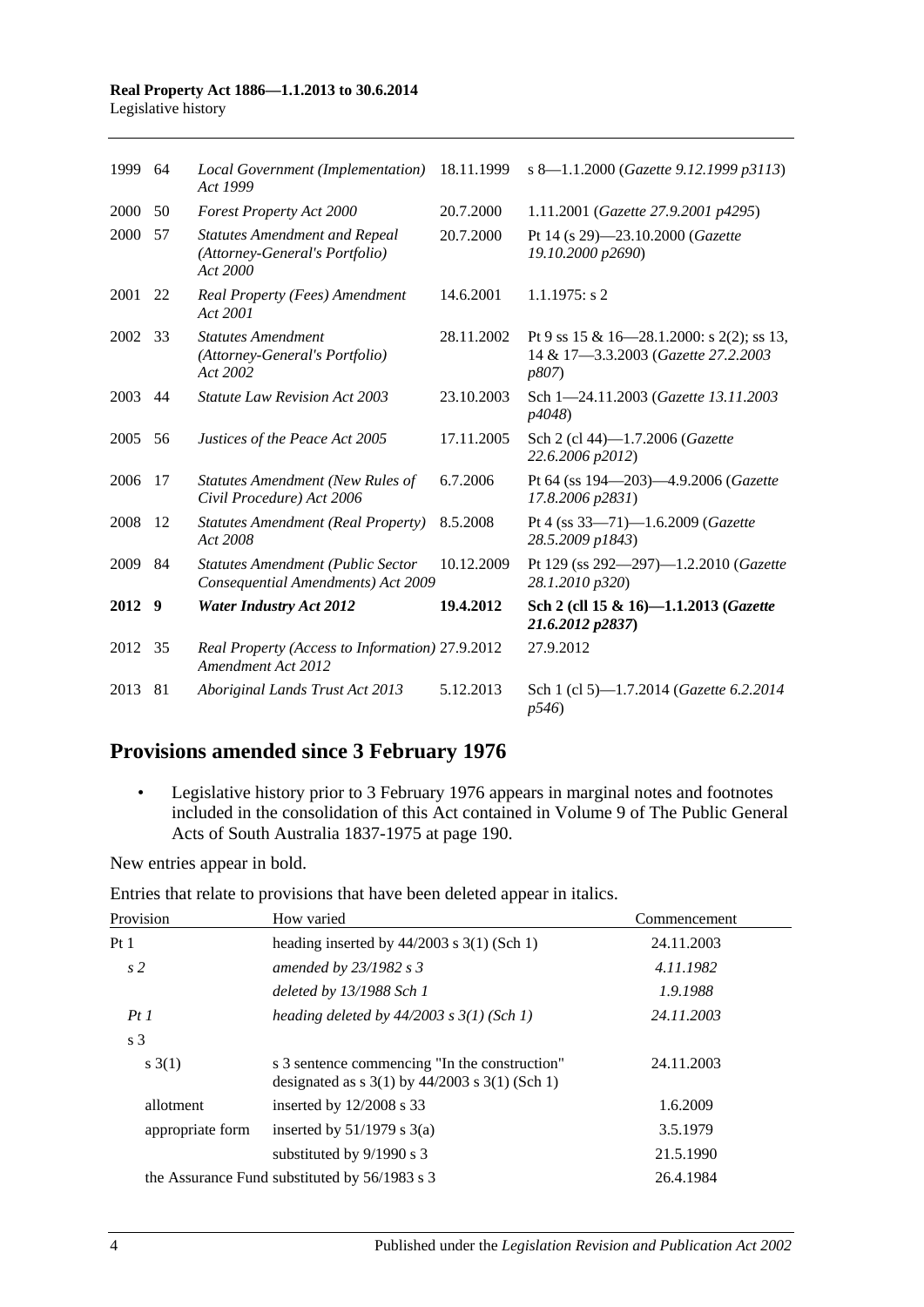| certificate                      | amended by 11/1995 s 3                                                                          | 1.7.1995   |
|----------------------------------|-------------------------------------------------------------------------------------------------|------------|
| <b>Chief Secretary</b>           | deleted by $33/2002 s 13(a)$                                                                    | 3.3.2003   |
| Court                            | substituted by $51/1979$ s 3(b)                                                                 | 3.5.1979   |
|                                  | amended by 33/2002 s 13(b)                                                                      | 3.3.2003   |
|                                  | amended by 17/2006 s 194                                                                        | 4.9.2006   |
| easement                         | inserted by 50/2000 Sch                                                                         | 1.11.2001  |
| lunatic                          | deleted $11/1994 s 3(a)$                                                                        | 8.9.1994   |
| mentally<br>incapacitated person | inserted by $11/1994$ s $3(a)$                                                                  | 8.9.1994   |
| mind                             | person of unsound deleted by $11/1994 s 3(b)$                                                   | 8.9.1994   |
| s(2)                             | s 3 sentence commencing "The description"<br>designated as $s$ 3(2) by 44/2003 $s$ 3(1) (Sch 1) | 24.11.2003 |
| s 9                              | deleted by $44/2003$ s $3(1)$ (Sch 1)                                                           | 24.11.2003 |
| Pt 2                             |                                                                                                 |            |
| s 10                             | amended by 13/1988 Sch 1                                                                        | 1.9.1988   |
| Pt <sub>3</sub>                  |                                                                                                 |            |
| s13                              | substituted by 51/1979 s 4                                                                      | 3.5.1979   |
| s 13(5)                          | substituted by 84/2009 s 292                                                                    | 1.2.2010   |
| s 14                             | substituted by 51/1979 s 4                                                                      | 3.5.1979   |
| s 14(1)                          | amended by 84/2009 s 293                                                                        | 1.2.2010   |
| s 15                             | substituted by 51/1979 s 4                                                                      | 3.5.1979   |
| s 15(1)                          | substituted by 84/2009 s 294                                                                    | 1.2.2010   |
| s16                              | substituted by 51/1979 s 4                                                                      | 3.5.1979   |
| ss 17 and 18                     | deleted by $51/1979 s 4$                                                                        | 3.5.1979   |
| s 19                             | amended by 12/2008 s 34                                                                         | 1.6.2009   |
| s 21                             | amended by 9/1990 s 4                                                                           | 21.5.1990  |
| s 23A                            |                                                                                                 |            |
| s 23A(1)                         | amended by $51/1979$ s $5(a)$                                                                   | 3.5.1979   |
|                                  | amended by 20/1987 s 2                                                                          | 16.4.1987  |
| $s$ 23A $(1a)$                   | inserted by $51/1979$ s $5(b)$                                                                  | 3.5.1979   |
|                                  | amended by 20/1987 s 2                                                                          | 16.4.1987  |
| s 24                             | amended by 17/2006 s 195                                                                        | 4.9.2006   |
| Pt 4                             |                                                                                                 |            |
| s <sub>25</sub>                  | s 25 I and II redesignated as s 25(a) and (b) by<br>$44/2003$ s 3(1) (Sch 1)                    | 24.11.2003 |
| s 27                             | amended by 11/1994 s 4                                                                          | 8.9.1994   |
|                                  | amended by 44/2003 s 3(1) (Sch 1)                                                               | 24.11.2003 |
| s 29                             | amended by 9/1990 s 5                                                                           | 21.5.1990  |
| s 31                             | amended by 84/2009 s 295                                                                        | 1.2.2010   |
| s 32                             | amended and designated as subsections (1) and<br>$(2)$ by 44/2003 s 3(1) (Sch 1)                | 24.11.2003 |
| s 33                             | amended by 11/1994 s 5                                                                          | 8.9.1994   |
| s 35                             | amended by 51/1979 s 6                                                                          | 3.5.1979   |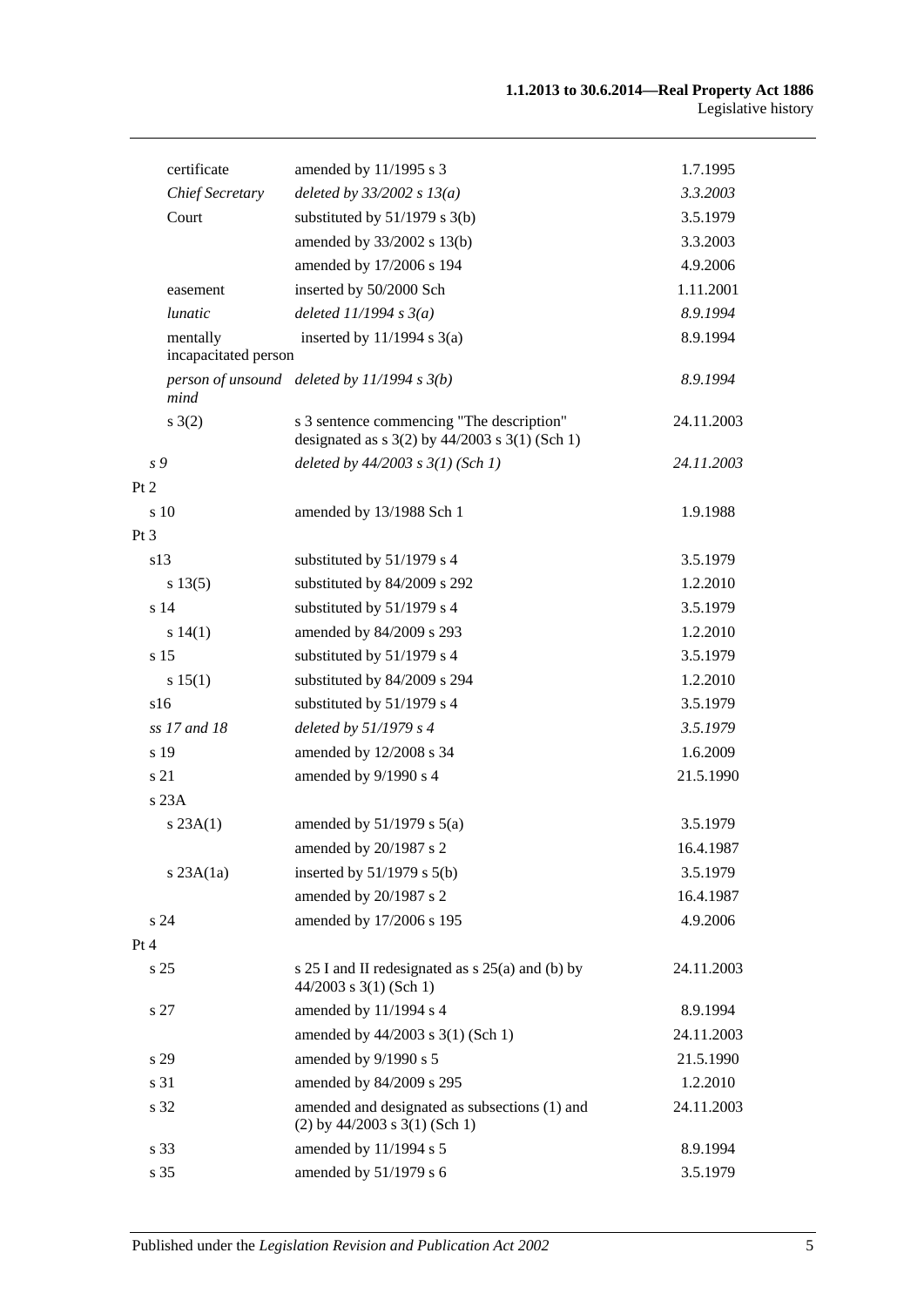#### **Real Property Act 1886—1.1.2013 to 30.6.2014** Legislative history

| s 36               | amended by 51/1979 s 7                                                 | 3.5.1979   |
|--------------------|------------------------------------------------------------------------|------------|
| s 45               | amended by 17/2006 s 196                                               | 4.9.2006   |
| $Pt\,5$            | heading substituted by 9/1990 s 6                                      | 21.5.1990  |
| Pt 5 Div 1         | heading inserted by 9/1990 s 6                                         | 21.5.1990  |
| s 47               | substituted by 9/1990 s 7                                              | 21.5.1990  |
| s50                | deleted by $9/1990 s 8$                                                | 21.5.1990  |
| s 51               | amended by 9/1990 s 9                                                  | 21.5.1990  |
| s 51A              | inserted by 9/1990 s 10                                                | 21.5.1990  |
| Pt 5 Div 2         | inserted by 9/1990 s 11                                                | 21.5.1990  |
| Pt 5 Div 2A        | inserted by 13/1992 s 3                                                | 18.2.1983  |
| $s$ 51 $F$         | deleted by $64/1999 s 8(a)$                                            | 1.1.2000   |
| Pt 5 Div 3         | heading inserted by 9/1990 s 12                                        | 21.5.1990  |
| s 52               | substituted by 9/1990 s 13                                             | 21.5.1990  |
| s 53               | substituted by 9/1990 s 14                                             | 21.5.1990  |
| s 54               |                                                                        |            |
| s 54(1)            | substituted by 51/1979 s 8                                             | 3.5.1979   |
|                    | amended by 9/1990 s 15                                                 | 21.5.1990  |
| s 54A              | inserted by $51/1979 s 9$                                              | 3.5.1979   |
|                    | deleted by 9/1990 s 16                                                 | 21.5.1990  |
| s 56               |                                                                        |            |
| s 56(1)            | s 56 redesignated as s $56(1)$ by $20/1985$ s 3                        | 18.11.1985 |
|                    | amended by 12/2008 s 35(1)                                             | 1.6.2009   |
| $s\,56(1a)$        | inserted by $12/2008$ s $35(2)$                                        | 1.6.2009   |
| $s\,56(2)$ and (3) | inserted by 20/1985 s 3                                                | 18.11.1985 |
| s 56(4)            | inserted by 20/1985 s 3                                                | 18.11.1985 |
|                    | (a) deleted by $12/2008$ s $35(3)$                                     | 1.6.2009   |
| s 56A              | inserted by 9/1990 s 17                                                | 21.5.1990  |
| s 58               | amended by 12/2008 s 36                                                | 1.6.2009   |
| s 65               | substituted by 35/2012 s 3                                             | 27.9.2012  |
| s 66               | substituted by 9/1990 s 18                                             | 21.5.1990  |
| s 66A              | inserted by $11/1995$ s 4                                              | 1.7.1995   |
| Pt 6               |                                                                        |            |
| s 69               | s 69 I—IX redesignated as $s$ 69(a)—(i) by<br>$44/2003$ s 3(1) (Sch 1) | 24.11.2003 |
| s 71               | amended by 51/1979 s 10                                                | 3.5.1979   |
|                    | amended by 44/2003 s 3(1) (Sch 1)                                      | 24.11.2003 |
| Pt 7               |                                                                        |            |
| s 73               | substituted by 51/1979 s 11                                            | 3.5.1979   |
| s 74               | amended by 9/1990 s 19                                                 | 21.5.1990  |
| s 78A              | inserted by 12/2008 s 37                                               | 1.6.2009   |
| s 79               |                                                                        |            |
| $s\,79(2)$         | deleted by $51/1979 s 12(a)$                                           | 3.5.1979   |
| $s \, 79(3)$       | deleted by 9/1990 s 20                                                 | 21.5.1990  |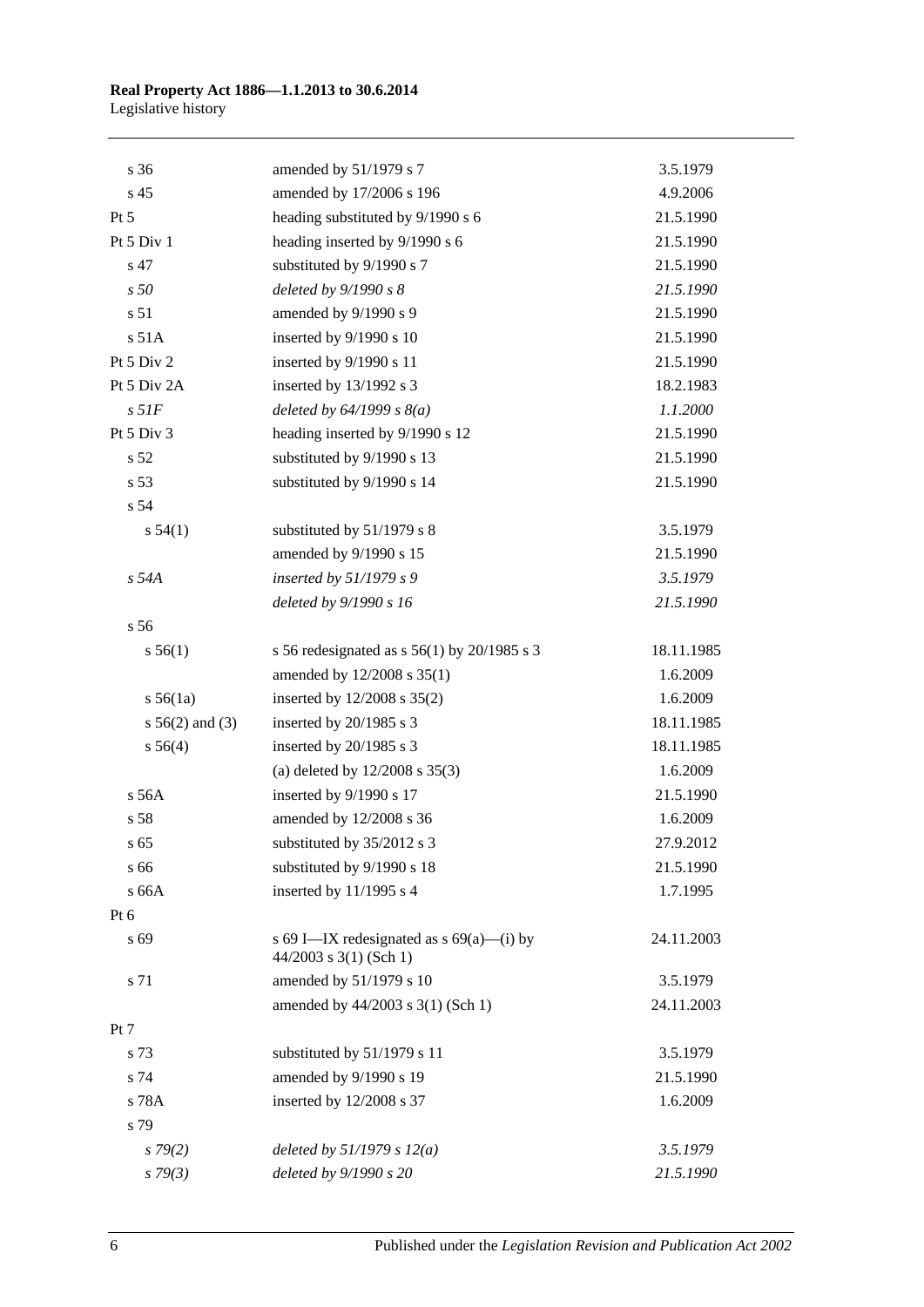## **1.1.2013 to 30.6.2014—Real Property Act 1886** Legislative history

| $s\,79(6)$        | amended by $51/1979$ s $12(b)$              | 3.5.1979  |
|-------------------|---------------------------------------------|-----------|
| $s\,79(8)$        | inserted by $51/1979$ s $12(c)$             | 3.5.1979  |
| s 80              | substituted by 9/1990 s 21                  | 21.5.1990 |
| Pt 7A             |                                             |           |
| s 80C             |                                             |           |
| $s \ 80C(1)$      | amended by 84/2009 s 296                    | 1.2.2010  |
| s 80F             |                                             |           |
| $s$ 80 $F(6)$     | amended by 17/2006 s 197                    | 4.9.2006  |
| s 80H             |                                             |           |
| $s$ 80H(1)        | amended by 12/2008 s 38                     | 1.6.2009  |
| Pt 8              |                                             |           |
| s 82              | amended by 9/1990 s 22                      | 21.5.1990 |
| s 88              | amended by 51/1985 s 3                      | 12.9.1985 |
| s 89              | amended by 11/1994 s 6                      | 8.9.1994  |
| s 89A             | inserted by $51/1985$ s 4                   | 12.9.1985 |
| s 90              |                                             |           |
| $s\,90(1)$        | s 90 redesignated as s 90(1) by 51/1985 s 5 | 12.9.1985 |
| $s\,90(2)$        | inserted by 51/1985 s 5                     | 12.9.1985 |
| s 90A             | inserted by 32/1980 s 8                     | 22.5.1980 |
|                   | substituted by 11/1994 s 7                  | 8.9.1994  |
|                   | substituted by 12/2008 s 39                 | 1.6.2009  |
| s 90B             | inserted by 11/1994 s 7                     | 8.9.1994  |
| $s\ 90B(2)$       | amended by 12/2008 s 40(1), (2)             | 1.6.2009  |
| $s\ 90B(3)$       | substituted by $54/1994$ s $3(a)$           | 15.9.1994 |
| s $90B(3a)$ —(3e) | inserted by $54/1994$ s $3(a)$              | 15.9.1994 |
| $s\,90B(5)$       | deleted by $54/1994 s 3(b)$                 | 15.9.1994 |
| ss 90C-90E        | inserted by 11/1994 s 7                     | 8.9.1994  |
| s 90F             | inserted by 12/2008 s 41                    | 1.6.2009  |
| Pt 9              |                                             |           |
| s 93              | amended by 32/1980 s 9                      | 22.5.1980 |
|                   | substituted by 9/1990 s 23                  | 21.5.1990 |
| $s\,93(4)$ (8)    | inserted by 35/2012 s 4                     | 27.9.2012 |
| s 94              | substituted by 9/1990 s 23                  | 21.5.1990 |
| Pt 10             |                                             |           |
| s 96              | amended by 51/1979 s 13                     | 3.5.1979  |
| s 96AA            | inserted by 12/2008 s 42                    | 1.6.2009  |
| s 96A             | amended by 11/1994 s 8                      | 8.9.1994  |
| s 100             | amended by 11/1994 s 9                      | 8.9.1994  |
| s 101             | deleted by 23/1982 s 4                      | 4.11.1982 |
| s 105             | amended by 51/1979 s 14                     | 3.5.1979  |
| s 107             | amended by 51/1979 s 15                     | 3.5.1979  |
| s 111             | amended by 9/1990 s 24                      | 21.5.1990 |
| s 112             | amended by 9/1990 s 25                      | 21.5.1990 |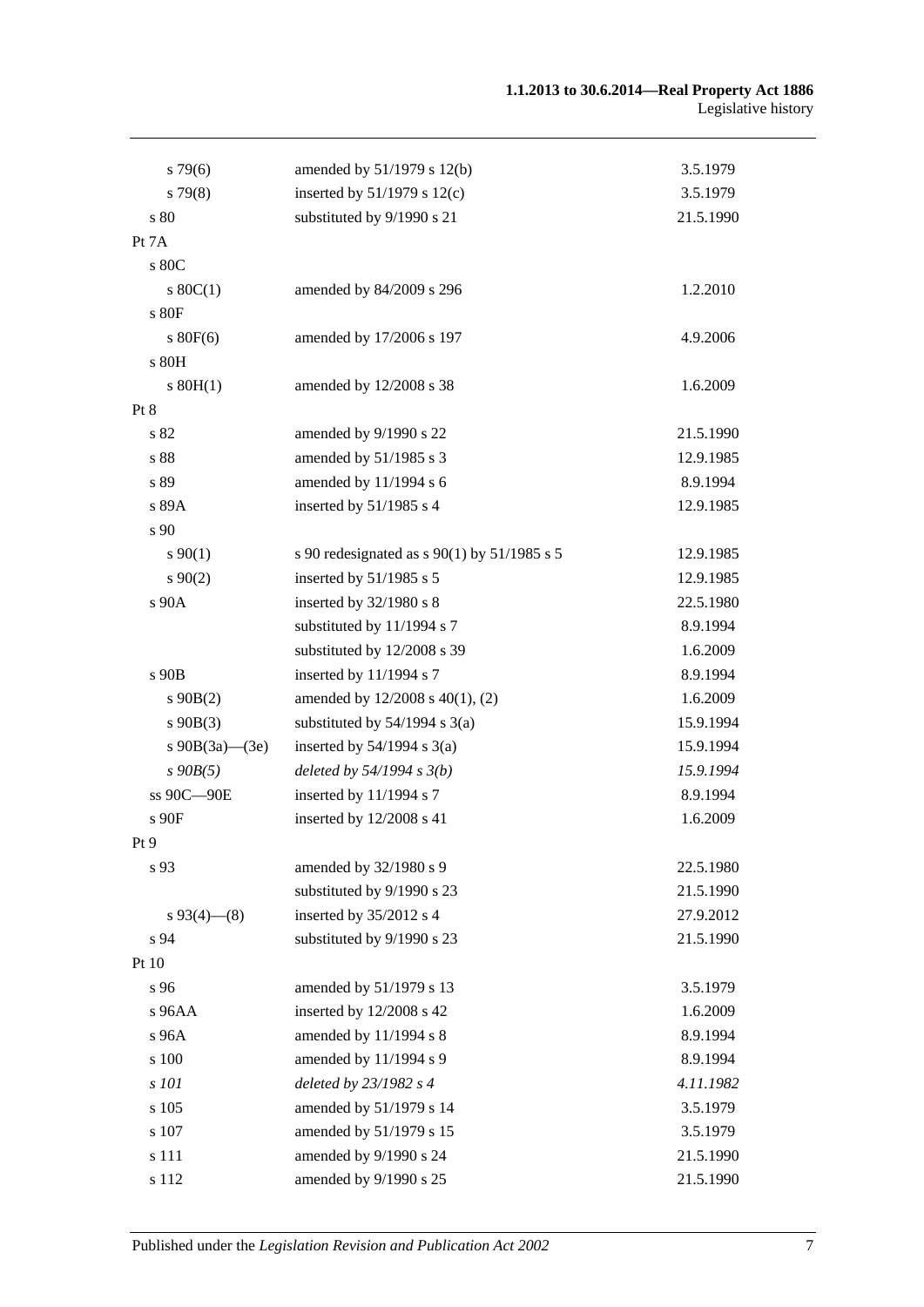|                        | amended by 11/1995 s 5                                                                 | 1.7.1995   |
|------------------------|----------------------------------------------------------------------------------------|------------|
| s 115A                 | substituted by 12/2008 s 43                                                            | 1.6.2009   |
| Pt 11                  |                                                                                        |            |
| s 116                  | amended by 51/1979 s 16                                                                | 3.5.1979   |
| s 119A                 | inserted by 69/1987 s 3                                                                | 1.8.1988   |
| s 120                  | substituted by 51/1979 s 17                                                            | 3.5.1979   |
| 120(2)                 | substituted by 12/2008 s 44                                                            | 1.6.2009   |
| s 121                  | amended by 12/2008 s 45                                                                | 1.6.2009   |
| s 122                  | amended by 51/1979 s 18                                                                | 3.5.1979   |
| s 124                  | s $124(1)$ and (2) redesignated as s $124(a)$ and (b)<br>by $44/2003$ s $3(1)$ (Sch 1) | 24.11.2003 |
| s 125                  | s 125(1)—(3) redesignated as s 125(a)—(c) by<br>$44/2003$ s 3(1) (Sch 1)               | 24.11.2003 |
| s 126                  | amended by 12/2008 s 46                                                                | 1.6.2009   |
| Pt 12                  |                                                                                        |            |
| s 128                  | amended by 51/1979 s 19                                                                | 3.5.1979   |
| s 129                  |                                                                                        |            |
| $s\ 129(2)$            | amended by 51/1979 s 20                                                                | 3.5.1979   |
| s 129A                 | inserted by 20/1985 s 4                                                                | 18.11.1985 |
| s $129A(1)$            | amended by 12/2008 s 47(1)                                                             | 1.6.2009   |
| s 129A(2)              | amended by 12/2008 s 47(2)                                                             | 1.6.2009   |
| s 129A(3)              | substituted by $12/2008$ s $47(3)$                                                     | 1.6.2009   |
| s 129A(4)              | amended by 12/2008 s 47(4)                                                             | 1.6.2009   |
| s 136                  | substituted by 68/1980 s 2                                                             | 13.11.1980 |
| s 140                  |                                                                                        |            |
| 140(1)                 | s 140 first sentence designated as $s$ 140(1) by<br>$44/2003$ s 3(1) (Sch 1)           | 24.11.2003 |
| $s\ 140(2)$            | s 140 second sentence designated as $s$ 140(2) by<br>$44/2003$ s 3(1) (Sch 1)          | 24.11.2003 |
| s 141                  | amended by 11/1994 s 10                                                                | 8.9.1994   |
| s 143                  | amended by 51/1979 s 21                                                                | 3.5.1979   |
|                        | substituted by 9/1990 s 26                                                             | 21.5.1990  |
| $s\ 143(3)$            | substituted by 12/2008 s 48                                                            | 1.6.2009   |
| s 144                  | deleted by 51/1979 s 22                                                                | 3.5.1979   |
|                        | inserted by 12/2008 s 49                                                               | 1.6.2009   |
| s 145                  | amended by 12/2008 s 50(1), (2)                                                        | 1.6.2009   |
| s 146                  | substituted by 116/1978 s 2                                                            | 7.12.1978  |
| s 146(1)               | substituted by $20/1987$ s $3(a)$                                                      | 16.4.1987  |
| s $146(1a)$ and $(1b)$ | inserted by $20/1987$ s $3(a)$                                                         | 16.4.1987  |
| $s\ 146(2)$            | amended by 20/1987 s 3(b), (c)                                                         | 16.4.1987  |
| $s\ 146(3)$            | amended by 20/1987 s 3(b)                                                              | 16.4.1987  |
| ss 147 and 148         | deleted by 116/1978 s 2                                                                | 7.12.1978  |
| s 148A                 |                                                                                        |            |
| s 148A(1)              | amended by 12/2008 s 51(1), (2)                                                        | 1.6.2009   |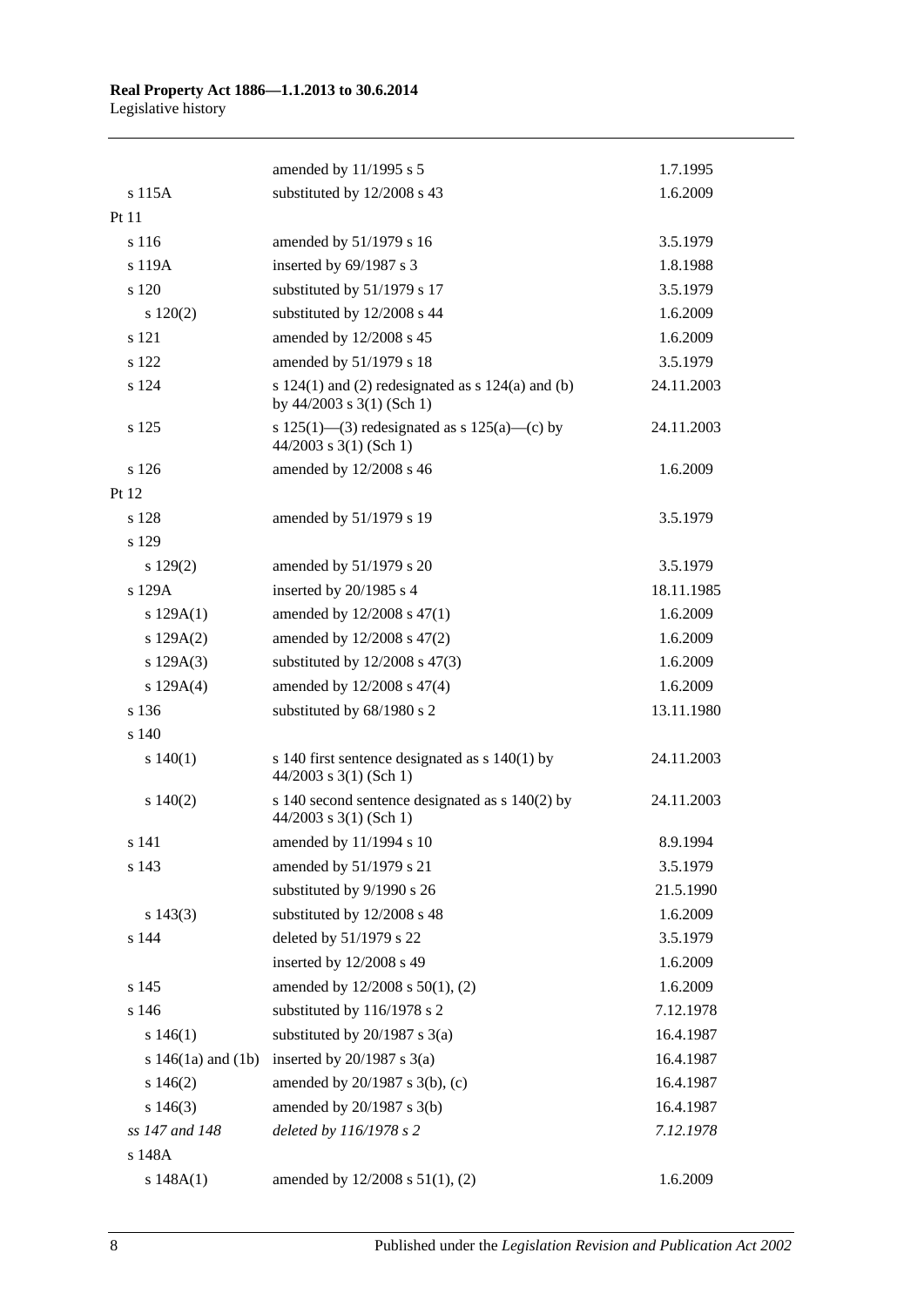|                     | amended by 84/2009 s 297                                                              | 1.2.2010   |
|---------------------|---------------------------------------------------------------------------------------|------------|
| s $148A(3)$         | amended by 12/2008 s 51(3)                                                            | 1.6.2009   |
| s 150               | substituted by 51/1979 s 23                                                           | 3.5.1979   |
| Pt 13               |                                                                                       |            |
| s 153               | substituted by 51/1979 s 24                                                           | 3.5.1979   |
|                     | amended by 26/1992 s 9                                                                | 6.7.1992   |
| s 153(2)<br>$s$ 154 | deleted by 51/1979 s 24                                                               | 3.5.1979   |
| Pt 14               |                                                                                       |            |
| s 155               | amended by 51/1979 s 25                                                               | 3.5.1979   |
|                     |                                                                                       |            |
| s 156<br>s 157      | amended by 9/1990 s 27                                                                | 21.5.1990  |
|                     | amended by 51/1979 s 26                                                               | 3.5.1979   |
| Pt 15               |                                                                                       |            |
| s 163               | amended by $12/2008$ s $52(1)$ —(3)                                                   | 1.6.2009   |
| s 164               | amended by $12/2008$ s $53(1)$ —(3)                                                   | 1.6.2009   |
| s 165               | amended by 9/1990 s 28                                                                | 21.5.1990  |
| s 169               |                                                                                       |            |
| s169(2a)            | s $169(2)$ second sentence designated as s $169(2a)$<br>by $44/2003$ s $3(1)$ (Sch 1) | 24.11.2003 |
| s169(3)             | amended by 12/2008 s 54                                                               | 1.6.2009   |
| s 173               | s 173 I—IV redesignated as s $173(a)$ —(d) by<br>$44/2003$ s 3(1) (Sch 1)             | 24.11.2003 |
| s 176               | amended by $12/2008$ s $55(1)$ , (2)                                                  | 1.6.2009   |
| s 177               | substituted by 9/1990 s 29                                                            | 21.5.1990  |
| s 179               | amended by 12/2008 s 56                                                               | 1.6.2009   |
| s 181               | amended by 17/2006 s 198                                                              | 4.9.2006   |
| s 184               | substituted by 9/1990 s 30                                                            | 21.5.1990  |
|                     | amended by 12/2008 s 57                                                               | 1.6.2009   |
| s 189               | substituted by 51/1979 s 27                                                           | 3.5.1979   |
|                     | deleted by 9/1990 s 31                                                                | 21.5.1990  |
| s 190               | deleted by 51/1979 s 28                                                               | 3.5.1979   |
| Pt 16               |                                                                                       |            |
| s 191               | amended by 51/1979 s 29                                                               | 3.5.1979   |
|                     | amended by 44/2003 s 3(1) (Sch 1)                                                     | 24.11.2003 |
|                     | amended by 17/2006 s 199(1)-(5)                                                       | 4.9.2006   |
| Pt 17               |                                                                                       |            |
| s 192               | amended by 32/1980 s 10                                                               | 22.5.1980  |
|                     | amended by 68/1980 s 3                                                                | 13.11.1980 |
|                     | amended by 44/2003 s 3(1) (Sch 1)                                                     | 24.11.2003 |
| s 193               | amended by 32/1980 s 11                                                               | 22.5.1980  |
| s 194               | amended by 32/1980 s 12                                                               | 22.5.1980  |
| s 195               | amended by 32/1980 s 13                                                               | 22.5.1980  |
| s 200               | deleted by 12/2008 s 58                                                               | 1.6.2009   |
| Pt 18               |                                                                                       |            |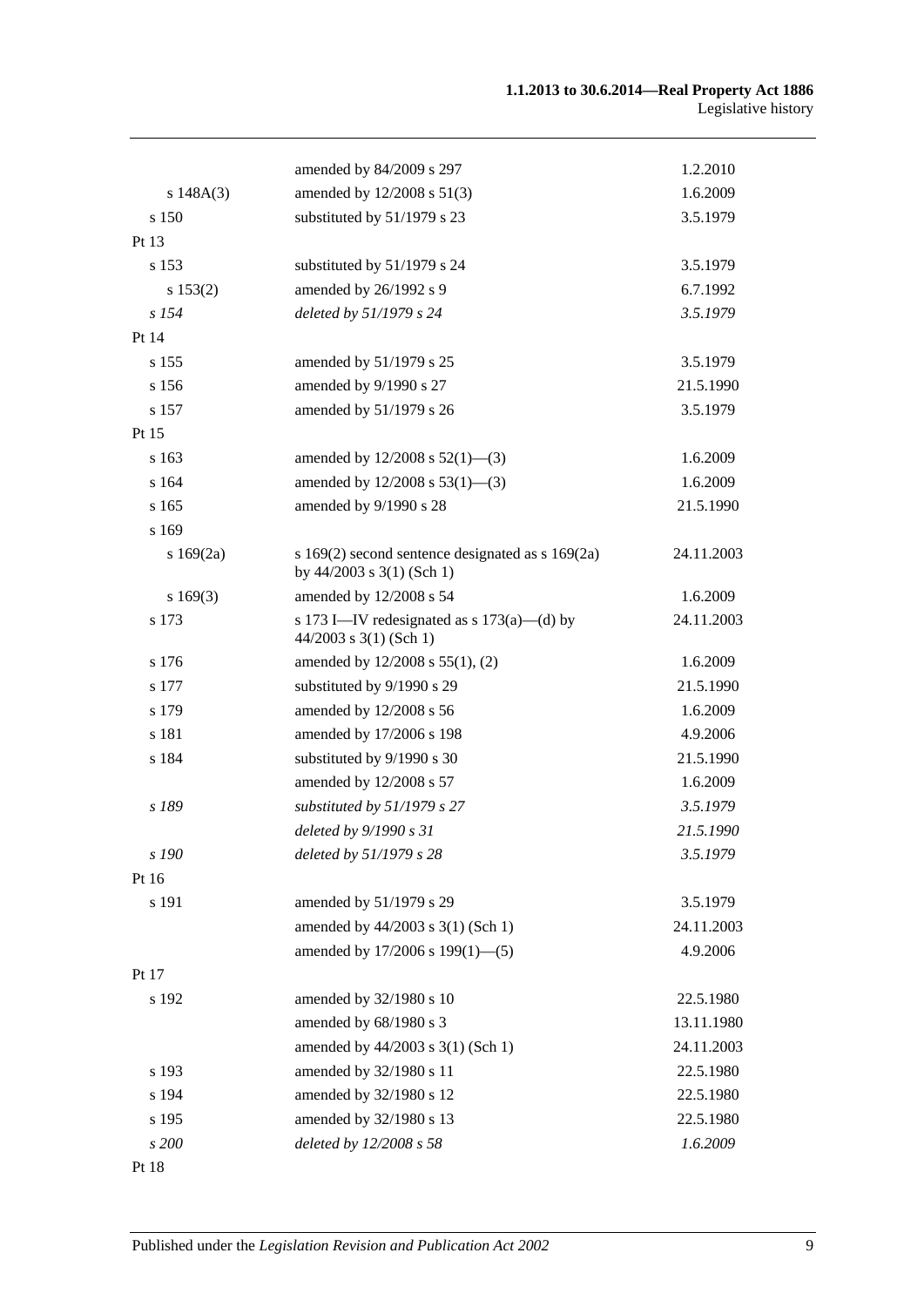| s 201                    | inserted by 56/1983 s 4                                                    | 26.4.1984  |
|--------------------------|----------------------------------------------------------------------------|------------|
| s 205                    | amended by 56/1983 s 5                                                     | 26.4.1984  |
| s206                     | deleted by 56/1983 s 6                                                     | 26.4.1984  |
| s 208                    | amended by 56/1983 s 7                                                     | 26.4.1984  |
| s 210                    | amended by 56/1983 s 8                                                     | 26.4.1984  |
|                          | amended by 33/2002 s 14                                                    | 3.3.2003   |
| s 213                    | s 213 I—VIII redesignated as $s$ 213(a)—(h) by<br>$44/2003$ s 3(1) (Sch 1) | 24.11.2003 |
| s 216                    | substituted by 56/1983 s 9                                                 | 26.4.1984  |
| Pt 19                    |                                                                            |            |
| s 220                    | amended by 51/1979 s 30                                                    | 3.5.1979   |
|                          | amended by 23/1982 s 5                                                     | 4.11.1982  |
|                          | amended by 56/1983 s 10                                                    | 26.4.1984  |
|                          | amended by 9/1990 s 32                                                     | 21.5.1990  |
|                          | amended by 11/1994 s 11                                                    | 8.9.1994   |
|                          | amended by 44/2003 s 3(1) (Sch 1)                                          | 24.11.2003 |
|                          | amended by 12/2008 s 59(1), (2)                                            | 1.6.2009   |
|                          | (k) deleted by $12/2008$ s 59(3)                                           | 1.6.2009   |
| s 223                    | substituted by 17/2006 s 200                                               | 4.9.2006   |
| Pt 19A                   |                                                                            |            |
| s 223A                   |                                                                            |            |
| $s\,223A(3)$             | substituted by 51/1979 s 31                                                | 3.5.1979   |
| Pt 19AB                  | inserted by 23/1982 s 6                                                    | 4.11.1982  |
| Pt 19AB Div 1            | amended by 56/1983 s 11                                                    | 1.7.1983   |
|                          | amended by 51/1985 ss 6, 7                                                 | 12.9.1985  |
|                          | amended by 13/1988 Sch 1                                                   | 1.9.1988   |
|                          | amended by 32/1990 s 3                                                     | 2.8.1990   |
|                          | amended by 23/1992 s 3                                                     | 21.5.1992  |
|                          | amended by $54/1993$ s $12(a)$ —(f)                                        | 15.1.1994  |
|                          | substituted by 11/1994 s 12                                                | 1.9.1995   |
| s 223LA                  |                                                                            |            |
| $s$ 223LA $(1)$          |                                                                            |            |
| allotment                | amended by $38/1996$ s $24(a)$ —(c)                                        | 4.11.1996  |
| division                 | amended by 38/1996 s 24(d)                                                 | 4.11.1996  |
| electricity entity       | inserted by 159/1999, r 4(a) (Sch 1 cl 2)                                  | 29.7.1999  |
|                          | substituted by 33/2002 s 15                                                | 28.1.2000  |
| holder                   | inserted by $12/2008$ s $60(1)$                                            | 1.6.2009   |
| service easement         | amended by 38/1996 s 24(e)                                                 | 4.11.1996  |
|                          | amended by 159/1999, r 4(a) (Sch 1 cl 2)                                   | 29.7.1999  |
|                          | amended by 9/2012 Sch 2 cl 15(1)                                           | 1.1.2013   |
| statutory<br>encumbrance | inserted by $12/2008$ s $60(2)$                                            | 1.6.2009   |
| water industry<br>entity | inserted by 9/2012 Sch 2 cl 15(2)                                          | 1.1.2013   |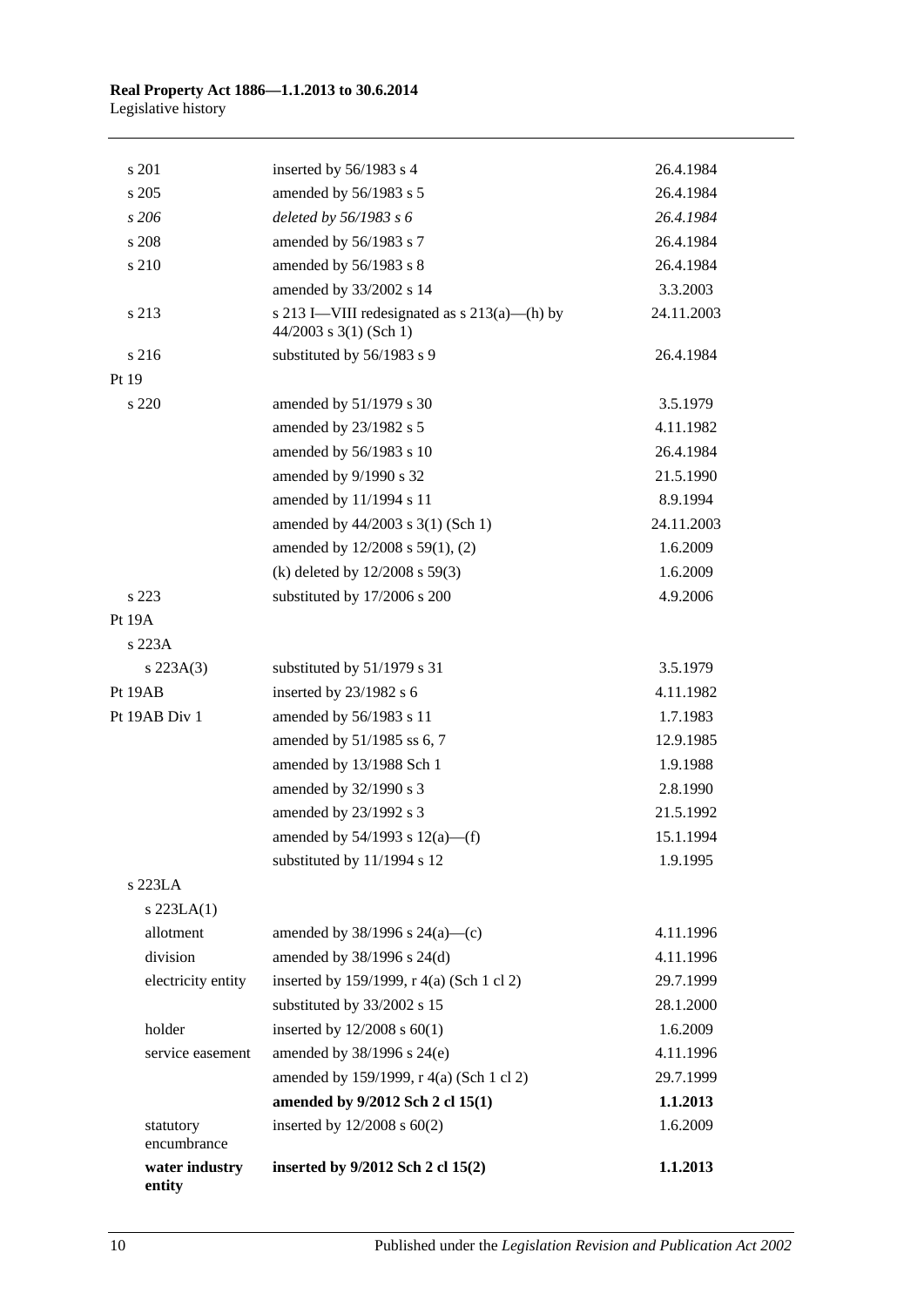| $s$ 223LA $(3)$ | amended by 12/2008 s 60(3)                       | 1.6.2009  |
|-----------------|--------------------------------------------------|-----------|
| $s$ 223LA $(4)$ | amended by $12/2008$ s $60(4)$ —(6)              | 1.6.2009  |
| s 223LB         |                                                  |           |
| $s$ 223LB $(1)$ | amended by $12/2008$ s $61(1)$                   | 1.6.2009  |
| $s$ 223LB $(2)$ | amended by 12/2008 s 61(2), (3)                  | 1.6.2009  |
| $s$ 223LB $(5)$ | amended by 38/1996 s 25(a), (b)                  | 4.11.1996 |
| s 223LB(8)      |                                                  |           |
| allotment       | inserted by $38/1996$ s $25(c)$                  | 4.11.1996 |
| Pt 19AB Div 2   | amended by 56/1983 s 12                          | 1.7.1983  |
|                 | amended by 51/1985 ss 8, 9                       | 12.9.1985 |
|                 | amended by 9/1990 s 33                           | 21.5.1990 |
|                 | amended by $54/1993$ s $12(g)$ , (h)             | 15.1.1994 |
|                 | substituted by 11/1994 s 12                      | 1.9.1995  |
| s 223LD         |                                                  |           |
| $s$ 223LD $(3)$ | (c) deleted by $12/2008$ s $62(1)$               | 1.6.2009  |
| $s$ 223LD $(5)$ | amended by 12/2008 s 62(2)                       | 1.6.2009  |
| s 223LD(5a)     | inserted by $12/2008$ s $62(3)$                  | 1.6.2009  |
| $s$ 223LD(6)    | amended by 12/2008 s 62(4)                       | 1.6.2009  |
| s 223LDA        | inserted by 12/2008 s 63                         | 1.6.2009  |
| s 223LE         |                                                  |           |
| $s$ 223LE $(3)$ | amended by 12/2008 s 64                          | 1.6.2009  |
| s 223LG         |                                                  |           |
| $s$ 223LG(1)    | amended by 9/2012 Sch 2 cl 16(1), (2)            | 1.1.2013  |
| s 223LH         |                                                  |           |
| $s$ 223LH $(1)$ | substituted by $12/2008$ s $65(1)$               | 1.6.2009  |
| s 223LH(2a)     | inserted by $12/2008$ s $65(2)$                  | 1.6.2009  |
| Pt 19AB Div 3   | amended by 51/1985 ss 10-14                      | 12.9.1985 |
|                 | amended by 32/1990 s 4                           | 2.8.1990  |
|                 | amended by 23/1992 s 4                           | 21.5.1992 |
|                 | deleted by $54/1993$ s $12(i)$                   | 15.1.1994 |
|                 | inserted by 11/1994 s 12                         | 1.9.1995  |
| s 223LG         |                                                  |           |
| $s$ 223LG(1)    | substituted by $38/1996$ s $26(a)$               | 4.11.1996 |
| s 223LG(3)      | amended by 159/1999, r 4(a) (Sch 1 cl 2)         | 29.7.1999 |
|                 | amended by 33/2002 s 16                          | 28.1.2000 |
| $s$ 223LG $(5)$ | amended by 159/1999, r 4(a) (Sch 1 cl 2)         | 29.7.1999 |
| $s$ 223LG(7)    | amended by $38/1996 s 26(b)$                     | 4.11.1996 |
|                 | deleted by 159/1999, $r \cdot 4(a)$ (Sch 1 cl 2) | 29.7.1999 |
| Pt 19AB Div 4   | amended by 51/1985 s 15                          | 12.9.1985 |
|                 | amended by 9/1990 s 34                           | 21.5.1990 |
|                 | amended by 23/1992 s 5                           | 21.5.1992 |
|                 | deleted by 11/1994 s 12                          | 1.9.1995  |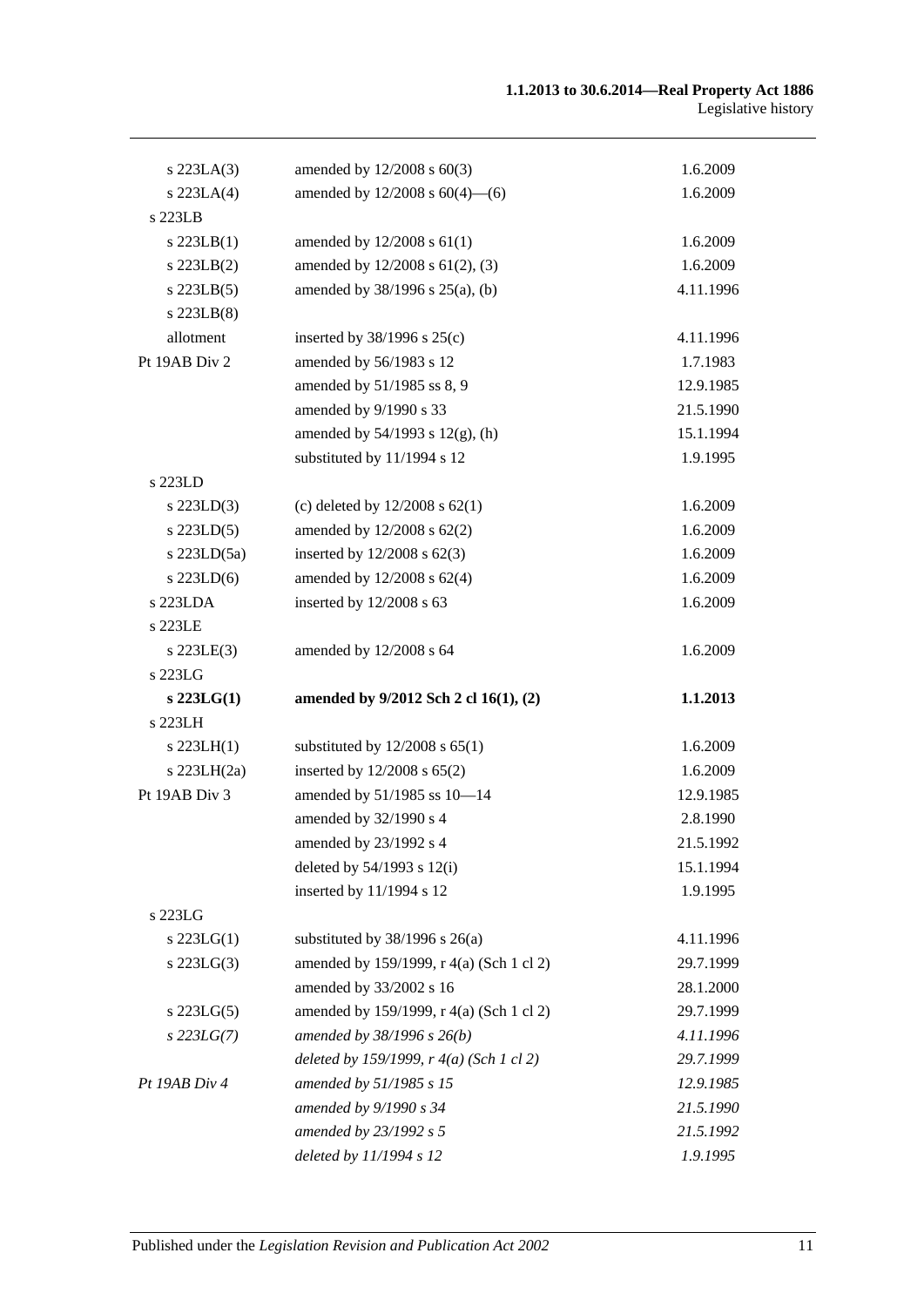| deletion by 12/2008 | Pt 19AB Div 4A before inserted by 23/1992 s 6 | 21.5.1992  |
|---------------------|-----------------------------------------------|------------|
| s 223LLA            |                                               |            |
| division            | substituted by 38/1996 s 27                   | 4.11.1996  |
| strata plan         | inserted by 38/1996 s 27                      | 4.11.1996  |
| $s$ 223LLB          |                                               |            |
| $s$ 223LLB(2)       | amended by 54/1993 s 12(j)                    | 15.1.1994  |
|                     | amended by 38/1996 s 28                       | 4.11.1996  |
| s 223LLC            |                                               |            |
| $s$ 223LLC(1)       | amended by 38/1996 s 29                       | 4.11.1996  |
| Pt 19AB Div 4A      | deleted by 12/2008 s 66                       | 1.6.2009   |
| Pt 19AB Div 5       |                                               |            |
| s 223LM             | amended by $54/1993$ s $12(k)$                | 15.1.1994  |
|                     | deleted by 11/1994 s 13                       | 1.9.1995   |
| s 223LN             | amended by 51/1985 s 16                       | 12.9.1985  |
|                     | deleted by 11/1994 s 13                       | 1.9.1995   |
| $s$ 223LO           | amended by 51/1985 s 17                       | 12.9.1985  |
|                     | amended by 13/1988 Sch 1                      | 1.9.1988   |
|                     | amended by 9/1990 s 35                        | 21.5.1990  |
|                     | amended by $54/1993$ s $12(l)$ , (m)          | 15.1.1994  |
|                     | deleted by 11/1994 s 13                       | 1.9.1995   |
| Pt~19B              | amended by 68/1980 ss 4, 5                    | 13.11.1980 |
|                     | amended by 23/1982 ss 7, 8 (Sch)              | 4.11.1982  |
|                     | amended by 62/1982 s 3(10) (Sch Pt 10)        | 4.11.1982  |
|                     | amended by 96/1983 ss 3, 4                    | 4.11.1982  |
|                     | amended by 51/1985 ss 18, 19                  | 12.9.1985  |
|                     | deleted by 13/1988 Sch 1                      | 1.9.1988   |
| Pt 20               |                                               |            |
| ss 224 and 225      | deleted by 17/2006 s 201                      | 4.9.2006   |
| s 229               | amended by 9/1990 s 36                        | 21.5.1990  |
|                     | amended by 59/1994 Sch 2                      | 1.1.1995   |
|                     | amended by 44/2003 s 3(1) (Sch 1)             | 24.11.2003 |
| s 230               | amended by 59/1994 Sch 2                      | 1.1.1995   |
| s 231               | deleted by 59/1994 Sch 2                      | 1.1.1995   |
| s 232               | amended by 56/1983 s 13                       | 26.4.1984  |
|                     | amended by 12/2008 s 67(1), (2)               | 1.6.2009   |
| s 233               | amended by 9/1990 s 37                        | 21.5.1990  |
|                     | amended by 44/2003 s 3(1) (Sch 1)             | 24.11.2003 |
| ss 235 and 236      | deleted by 56/2005 Sch 2 cl 44                | 1.7.2006   |
| s 240               | amended by 59/1994 Sch 2                      | 1.1.1995   |
| Pt 21               |                                               |            |
| s 241               | amended by 62/1982 s 3(10) (Sch Pt 10)        | 4.11.1982  |
|                     | substituted by 51/1985 s 20                   | 12.9.1985  |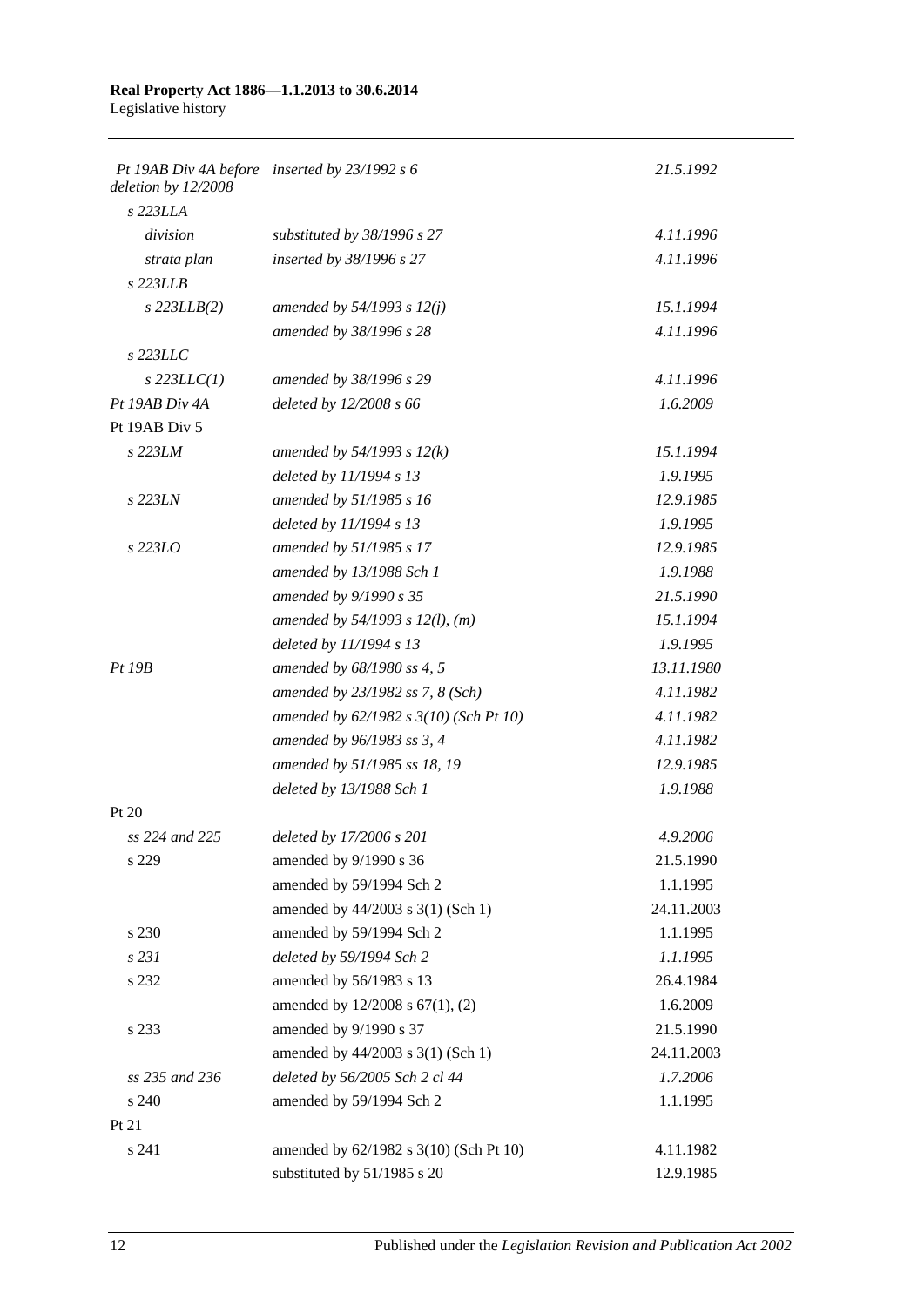| s 242                | amended by 51/1985 s 21                                                     | 12.9.1985  |
|----------------------|-----------------------------------------------------------------------------|------------|
|                      | amended by 13/1988 Sch 1                                                    | 1.9.1988   |
|                      | amended by 9/1990 s 38                                                      | 21.5.1990  |
|                      | amended by 38/1996 s 30                                                     | 4.11.1996  |
| s 244                | amended by 11/1994 s 14                                                     | 8.9.1994   |
| s 245                | substituted by 11/1994 s 15                                                 | 8.9.1994   |
| s 249                |                                                                             |            |
| $s\,249(1)$          | s 249 first sentence designated as s 249(1) by<br>44/2003 s 3(1) (Sch 1)    | 24.11.2003 |
| $s\,249(2)$          | s 249 second sentence designated as s 249(2) by<br>$44/2003$ s 3(1) (Sch 1) | 24.11.2003 |
| s 254                | amended by 9/1990 s 39                                                      | 21.5.1990  |
| s 255                | inserted by $64/1999$ s $8(b)$                                              | 1.1.2000   |
| s257                 | deleted by 9/1990 s 40                                                      | 21.5.1990  |
| s260                 | amended by 17/2006 s 202                                                    | 4.9.2006   |
| ss 267 and 268       | substituted by 11/1995 s 6                                                  | 1.7.1995   |
| s269                 | deleted by 11/1995 s 6                                                      | 1.7.1995   |
| s 273                |                                                                             |            |
| $s\,273(1)$          | s 273(2) amended and redesignated as s 273(1)<br>by 56/1983 s 14            | 26.4.1984  |
| s $273(2)$ and $(3)$ | inserted by $56/1983$ s $14(b)$                                             | 26.4.1984  |
| s 274                |                                                                             |            |
| $s\,274(1)$          | amended by 51/1979 s 32                                                     | 3.5.1979   |
|                      | s 274 redesignated as s 274(1) by 56/1983 s 15                              | 26.4.1984  |
|                      | amended by 12/2008 s 68                                                     | 1.6.2009   |
| $s$ 274(2) and (3)   | inserted by 56/1983 s 15                                                    | 26.4.1984  |
|                      | amended by 12/2008 s 68                                                     | 1.6.2009   |
| s 276                | substituted by 51/1979 s 33                                                 | 3.5.1979   |
| s 277                |                                                                             |            |
| $s \, 277(1)$        | amended by 57/2000 s 29                                                     | 23.10.2000 |
|                      | amended by 12/2008 s 69                                                     | 1.6.2009   |
| $s \frac{277}{1a}$   | inserted by 22/2001 s 3                                                     | 1.1.1975   |
| Sch 1                |                                                                             |            |
| cll 1 and 5          | inserted by 11/1994 s 16                                                    | 8.9.1994   |
| $cll$ 2 $-4$         | inserted by 11/1994 s 16                                                    | 1.9.1995   |
| Sch 2                | amended by 9/1990 s 41                                                      | 21.5.1990  |
| Sch 4                | deleted by 51/1979 s 34                                                     | 3.5.1979   |
| Sch 5                | amended by 11/1994 s 17                                                     | 8.9.1994   |
|                      | heading substituted by 12/2008 s 70                                         | 1.6.2009   |
| Sch 6                | deleted by 51/1979 s 35                                                     | 3.5.1979   |
|                      | inserted by 51/1985 s 22                                                    | 12.9.1985  |
|                      | heading substituted by $44/2003$ s 3(1) (Sch 1)                             | 24.11.2003 |
|                      | amended by 12/2008 s 71(1), (2)                                             | 1.6.2009   |
| $Schs 7 - 14$        | deleted by 51/1979 s 35                                                     | 3.5.1979   |